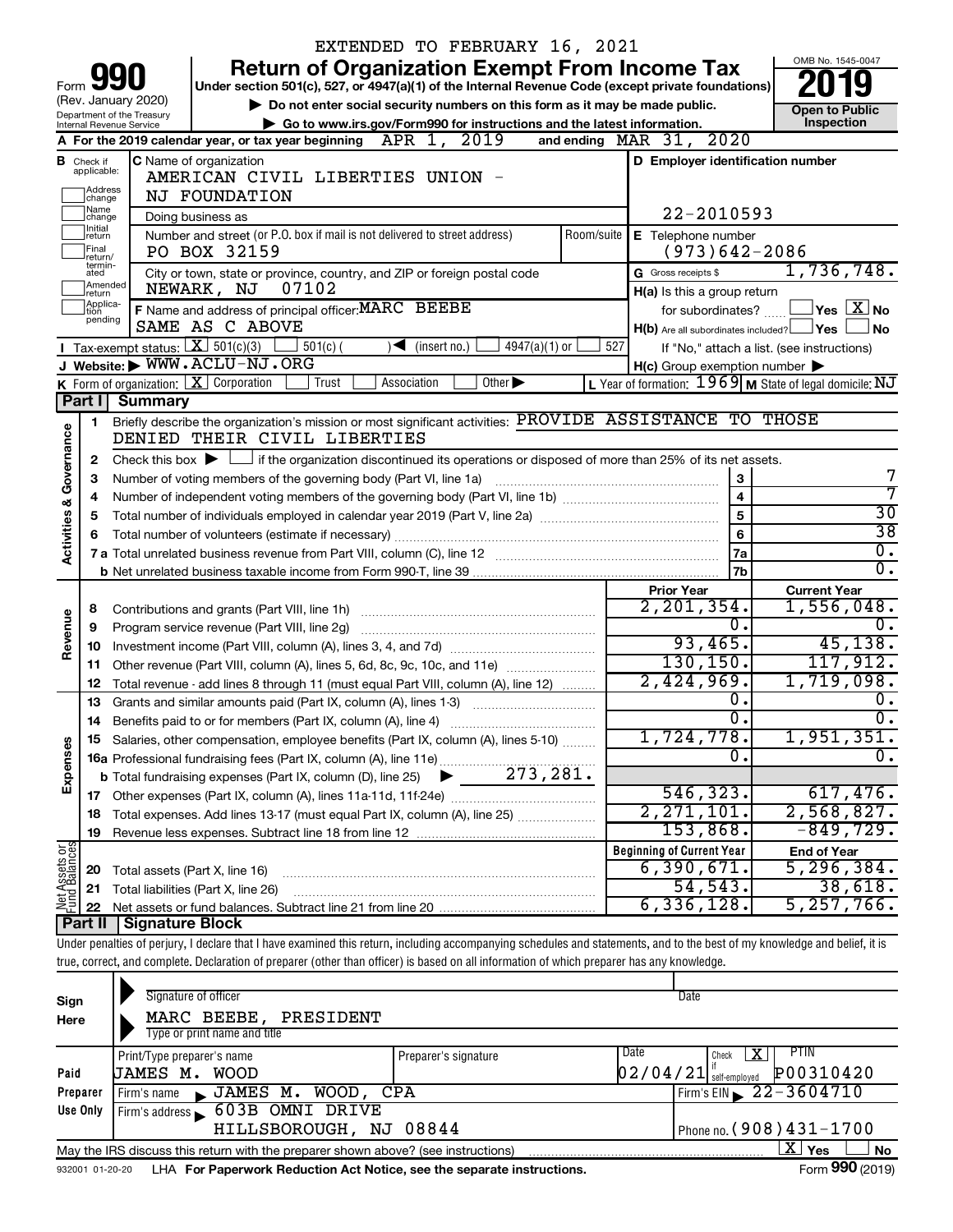| Form 990 (2019)<br>Part III   Statement of Program Service Accomplishments<br>Briefly describe the organization's mission:<br>prior Form 990 or 990-EZ?<br>If "Yes," describe these new services on Schedule O.<br>If "Yes," describe these changes on Schedule O.<br>revenue, if any, for each program service reported.<br>) (Expenses \$<br>(Code:<br>ı.<br>YEAR.<br>$\overline{2}$ .<br>EDUCATE THE GENERAL PUBLIC ABOUT THEIR CIVIL LIBERTIES AND<br>CONSTITUTIONAL RIGHTS THROUGH PUBLICATIONS, SPEAKING ENGAGEMENTS, | NJ FOUNDATION<br>PROMOTE AND DEFEND CIVIL LIBERTIES PRINCIPLES.<br>Did the organization undertake any significant program services during the year which were not listed on the<br>Did the organization cease conducting, or make significant changes in how it conducts, any program services?<br>$\overline{1,721}$ , $177$ $\cdot$ including grants of \$<br>PROVIDE LEGAL ADVOCACY AND REPRESENTATION TO 50-100 PEOPLE EACH | Describe the organization's program service accomplishments for each of its three largest program services, as measured by expenses.<br>Section 501(c)(3) and 501(c)(4) organizations are required to report the amount of grants and allocations to others, the total expenses, and<br>) (Revenue \$ | Page 2<br>$\Box$ Yes $[\overline{\mathrm{X}}]$ No<br>$\Box$ Yes $[\overline{\mathrm{X}}]$ No<br>48, 198.                                                                                                     |
|-----------------------------------------------------------------------------------------------------------------------------------------------------------------------------------------------------------------------------------------------------------------------------------------------------------------------------------------------------------------------------------------------------------------------------------------------------------------------------------------------------------------------------|---------------------------------------------------------------------------------------------------------------------------------------------------------------------------------------------------------------------------------------------------------------------------------------------------------------------------------------------------------------------------------------------------------------------------------|-------------------------------------------------------------------------------------------------------------------------------------------------------------------------------------------------------------------------------------------------------------------------------------------------------|--------------------------------------------------------------------------------------------------------------------------------------------------------------------------------------------------------------|
|                                                                                                                                                                                                                                                                                                                                                                                                                                                                                                                             |                                                                                                                                                                                                                                                                                                                                                                                                                                 |                                                                                                                                                                                                                                                                                                       |                                                                                                                                                                                                              |
|                                                                                                                                                                                                                                                                                                                                                                                                                                                                                                                             |                                                                                                                                                                                                                                                                                                                                                                                                                                 |                                                                                                                                                                                                                                                                                                       |                                                                                                                                                                                                              |
|                                                                                                                                                                                                                                                                                                                                                                                                                                                                                                                             |                                                                                                                                                                                                                                                                                                                                                                                                                                 |                                                                                                                                                                                                                                                                                                       |                                                                                                                                                                                                              |
|                                                                                                                                                                                                                                                                                                                                                                                                                                                                                                                             |                                                                                                                                                                                                                                                                                                                                                                                                                                 |                                                                                                                                                                                                                                                                                                       |                                                                                                                                                                                                              |
|                                                                                                                                                                                                                                                                                                                                                                                                                                                                                                                             |                                                                                                                                                                                                                                                                                                                                                                                                                                 |                                                                                                                                                                                                                                                                                                       |                                                                                                                                                                                                              |
|                                                                                                                                                                                                                                                                                                                                                                                                                                                                                                                             |                                                                                                                                                                                                                                                                                                                                                                                                                                 |                                                                                                                                                                                                                                                                                                       |                                                                                                                                                                                                              |
|                                                                                                                                                                                                                                                                                                                                                                                                                                                                                                                             |                                                                                                                                                                                                                                                                                                                                                                                                                                 |                                                                                                                                                                                                                                                                                                       |                                                                                                                                                                                                              |
|                                                                                                                                                                                                                                                                                                                                                                                                                                                                                                                             |                                                                                                                                                                                                                                                                                                                                                                                                                                 |                                                                                                                                                                                                                                                                                                       |                                                                                                                                                                                                              |
|                                                                                                                                                                                                                                                                                                                                                                                                                                                                                                                             |                                                                                                                                                                                                                                                                                                                                                                                                                                 |                                                                                                                                                                                                                                                                                                       |                                                                                                                                                                                                              |
|                                                                                                                                                                                                                                                                                                                                                                                                                                                                                                                             |                                                                                                                                                                                                                                                                                                                                                                                                                                 |                                                                                                                                                                                                                                                                                                       |                                                                                                                                                                                                              |
|                                                                                                                                                                                                                                                                                                                                                                                                                                                                                                                             |                                                                                                                                                                                                                                                                                                                                                                                                                                 |                                                                                                                                                                                                                                                                                                       |                                                                                                                                                                                                              |
|                                                                                                                                                                                                                                                                                                                                                                                                                                                                                                                             |                                                                                                                                                                                                                                                                                                                                                                                                                                 |                                                                                                                                                                                                                                                                                                       |                                                                                                                                                                                                              |
|                                                                                                                                                                                                                                                                                                                                                                                                                                                                                                                             |                                                                                                                                                                                                                                                                                                                                                                                                                                 |                                                                                                                                                                                                                                                                                                       |                                                                                                                                                                                                              |
|                                                                                                                                                                                                                                                                                                                                                                                                                                                                                                                             |                                                                                                                                                                                                                                                                                                                                                                                                                                 |                                                                                                                                                                                                                                                                                                       |                                                                                                                                                                                                              |
|                                                                                                                                                                                                                                                                                                                                                                                                                                                                                                                             |                                                                                                                                                                                                                                                                                                                                                                                                                                 |                                                                                                                                                                                                                                                                                                       |                                                                                                                                                                                                              |
|                                                                                                                                                                                                                                                                                                                                                                                                                                                                                                                             |                                                                                                                                                                                                                                                                                                                                                                                                                                 |                                                                                                                                                                                                                                                                                                       |                                                                                                                                                                                                              |
|                                                                                                                                                                                                                                                                                                                                                                                                                                                                                                                             |                                                                                                                                                                                                                                                                                                                                                                                                                                 |                                                                                                                                                                                                                                                                                                       |                                                                                                                                                                                                              |
| WEBSITE, AND MEDIA.                                                                                                                                                                                                                                                                                                                                                                                                                                                                                                         |                                                                                                                                                                                                                                                                                                                                                                                                                                 |                                                                                                                                                                                                                                                                                                       |                                                                                                                                                                                                              |
| з.                                                                                                                                                                                                                                                                                                                                                                                                                                                                                                                          |                                                                                                                                                                                                                                                                                                                                                                                                                                 |                                                                                                                                                                                                                                                                                                       |                                                                                                                                                                                                              |
|                                                                                                                                                                                                                                                                                                                                                                                                                                                                                                                             |                                                                                                                                                                                                                                                                                                                                                                                                                                 |                                                                                                                                                                                                                                                                                                       |                                                                                                                                                                                                              |
|                                                                                                                                                                                                                                                                                                                                                                                                                                                                                                                             |                                                                                                                                                                                                                                                                                                                                                                                                                                 |                                                                                                                                                                                                                                                                                                       |                                                                                                                                                                                                              |
|                                                                                                                                                                                                                                                                                                                                                                                                                                                                                                                             |                                                                                                                                                                                                                                                                                                                                                                                                                                 |                                                                                                                                                                                                                                                                                                       |                                                                                                                                                                                                              |
|                                                                                                                                                                                                                                                                                                                                                                                                                                                                                                                             |                                                                                                                                                                                                                                                                                                                                                                                                                                 |                                                                                                                                                                                                                                                                                                       |                                                                                                                                                                                                              |
|                                                                                                                                                                                                                                                                                                                                                                                                                                                                                                                             |                                                                                                                                                                                                                                                                                                                                                                                                                                 |                                                                                                                                                                                                                                                                                                       |                                                                                                                                                                                                              |
|                                                                                                                                                                                                                                                                                                                                                                                                                                                                                                                             |                                                                                                                                                                                                                                                                                                                                                                                                                                 |                                                                                                                                                                                                                                                                                                       |                                                                                                                                                                                                              |
|                                                                                                                                                                                                                                                                                                                                                                                                                                                                                                                             |                                                                                                                                                                                                                                                                                                                                                                                                                                 |                                                                                                                                                                                                                                                                                                       |                                                                                                                                                                                                              |
|                                                                                                                                                                                                                                                                                                                                                                                                                                                                                                                             |                                                                                                                                                                                                                                                                                                                                                                                                                                 |                                                                                                                                                                                                                                                                                                       |                                                                                                                                                                                                              |
|                                                                                                                                                                                                                                                                                                                                                                                                                                                                                                                             |                                                                                                                                                                                                                                                                                                                                                                                                                                 |                                                                                                                                                                                                                                                                                                       |                                                                                                                                                                                                              |
|                                                                                                                                                                                                                                                                                                                                                                                                                                                                                                                             |                                                                                                                                                                                                                                                                                                                                                                                                                                 |                                                                                                                                                                                                                                                                                                       |                                                                                                                                                                                                              |
|                                                                                                                                                                                                                                                                                                                                                                                                                                                                                                                             |                                                                                                                                                                                                                                                                                                                                                                                                                                 |                                                                                                                                                                                                                                                                                                       |                                                                                                                                                                                                              |
|                                                                                                                                                                                                                                                                                                                                                                                                                                                                                                                             |                                                                                                                                                                                                                                                                                                                                                                                                                                 |                                                                                                                                                                                                                                                                                                       |                                                                                                                                                                                                              |
|                                                                                                                                                                                                                                                                                                                                                                                                                                                                                                                             |                                                                                                                                                                                                                                                                                                                                                                                                                                 |                                                                                                                                                                                                                                                                                                       |                                                                                                                                                                                                              |
|                                                                                                                                                                                                                                                                                                                                                                                                                                                                                                                             |                                                                                                                                                                                                                                                                                                                                                                                                                                 |                                                                                                                                                                                                                                                                                                       |                                                                                                                                                                                                              |
|                                                                                                                                                                                                                                                                                                                                                                                                                                                                                                                             |                                                                                                                                                                                                                                                                                                                                                                                                                                 |                                                                                                                                                                                                                                                                                                       |                                                                                                                                                                                                              |
|                                                                                                                                                                                                                                                                                                                                                                                                                                                                                                                             |                                                                                                                                                                                                                                                                                                                                                                                                                                 |                                                                                                                                                                                                                                                                                                       |                                                                                                                                                                                                              |
|                                                                                                                                                                                                                                                                                                                                                                                                                                                                                                                             |                                                                                                                                                                                                                                                                                                                                                                                                                                 |                                                                                                                                                                                                                                                                                                       |                                                                                                                                                                                                              |
|                                                                                                                                                                                                                                                                                                                                                                                                                                                                                                                             |                                                                                                                                                                                                                                                                                                                                                                                                                                 |                                                                                                                                                                                                                                                                                                       |                                                                                                                                                                                                              |
|                                                                                                                                                                                                                                                                                                                                                                                                                                                                                                                             |                                                                                                                                                                                                                                                                                                                                                                                                                                 |                                                                                                                                                                                                                                                                                                       |                                                                                                                                                                                                              |
|                                                                                                                                                                                                                                                                                                                                                                                                                                                                                                                             |                                                                                                                                                                                                                                                                                                                                                                                                                                 |                                                                                                                                                                                                                                                                                                       |                                                                                                                                                                                                              |
|                                                                                                                                                                                                                                                                                                                                                                                                                                                                                                                             |                                                                                                                                                                                                                                                                                                                                                                                                                                 |                                                                                                                                                                                                                                                                                                       |                                                                                                                                                                                                              |
|                                                                                                                                                                                                                                                                                                                                                                                                                                                                                                                             |                                                                                                                                                                                                                                                                                                                                                                                                                                 |                                                                                                                                                                                                                                                                                                       |                                                                                                                                                                                                              |
|                                                                                                                                                                                                                                                                                                                                                                                                                                                                                                                             |                                                                                                                                                                                                                                                                                                                                                                                                                                 |                                                                                                                                                                                                                                                                                                       |                                                                                                                                                                                                              |
|                                                                                                                                                                                                                                                                                                                                                                                                                                                                                                                             |                                                                                                                                                                                                                                                                                                                                                                                                                                 |                                                                                                                                                                                                                                                                                                       |                                                                                                                                                                                                              |
|                                                                                                                                                                                                                                                                                                                                                                                                                                                                                                                             |                                                                                                                                                                                                                                                                                                                                                                                                                                 |                                                                                                                                                                                                                                                                                                       |                                                                                                                                                                                                              |
|                                                                                                                                                                                                                                                                                                                                                                                                                                                                                                                             |                                                                                                                                                                                                                                                                                                                                                                                                                                 |                                                                                                                                                                                                                                                                                                       |                                                                                                                                                                                                              |
|                                                                                                                                                                                                                                                                                                                                                                                                                                                                                                                             |                                                                                                                                                                                                                                                                                                                                                                                                                                 |                                                                                                                                                                                                                                                                                                       |                                                                                                                                                                                                              |
|                                                                                                                                                                                                                                                                                                                                                                                                                                                                                                                             |                                                                                                                                                                                                                                                                                                                                                                                                                                 |                                                                                                                                                                                                                                                                                                       |                                                                                                                                                                                                              |
|                                                                                                                                                                                                                                                                                                                                                                                                                                                                                                                             |                                                                                                                                                                                                                                                                                                                                                                                                                                 |                                                                                                                                                                                                                                                                                                       |                                                                                                                                                                                                              |
|                                                                                                                                                                                                                                                                                                                                                                                                                                                                                                                             | including grants of \$                                                                                                                                                                                                                                                                                                                                                                                                          |                                                                                                                                                                                                                                                                                                       |                                                                                                                                                                                                              |
|                                                                                                                                                                                                                                                                                                                                                                                                                                                                                                                             |                                                                                                                                                                                                                                                                                                                                                                                                                                 |                                                                                                                                                                                                                                                                                                       | Form 990 (2019)                                                                                                                                                                                              |
|                                                                                                                                                                                                                                                                                                                                                                                                                                                                                                                             |                                                                                                                                                                                                                                                                                                                                                                                                                                 |                                                                                                                                                                                                                                                                                                       |                                                                                                                                                                                                              |
|                                                                                                                                                                                                                                                                                                                                                                                                                                                                                                                             | LIBERTIES ISSUES.<br>$\left(\text{Code:} \right)$ $\left(\text{Expenses $}\right)$<br>(Expenses \$<br>Total program service expenses<br>932002 01-20-20                                                                                                                                                                                                                                                                         | PROBLEMS AND ISSUES.<br>including grants of \$<br>Other program services (Describe on Schedule O.)<br>1.721.177.<br>2                                                                                                                                                                                 | CONDUCT OUTREACH TO COMMUNITIES NEEDING HELP AND GUIDANCE ON CIVIL<br>DEVELOP PUBLICATIONS AND STUDIES OF CURRENT CIVIL LIBERTIES<br>$\overbrace{\text{Code:}}$ (Expenses \$<br>) (Revenue \$<br>(Revenue \$ |

18010204 795413 ACLU-F 2019.05040 AMERICAN CIVIL LIBERTIES UN ACLU-F\_1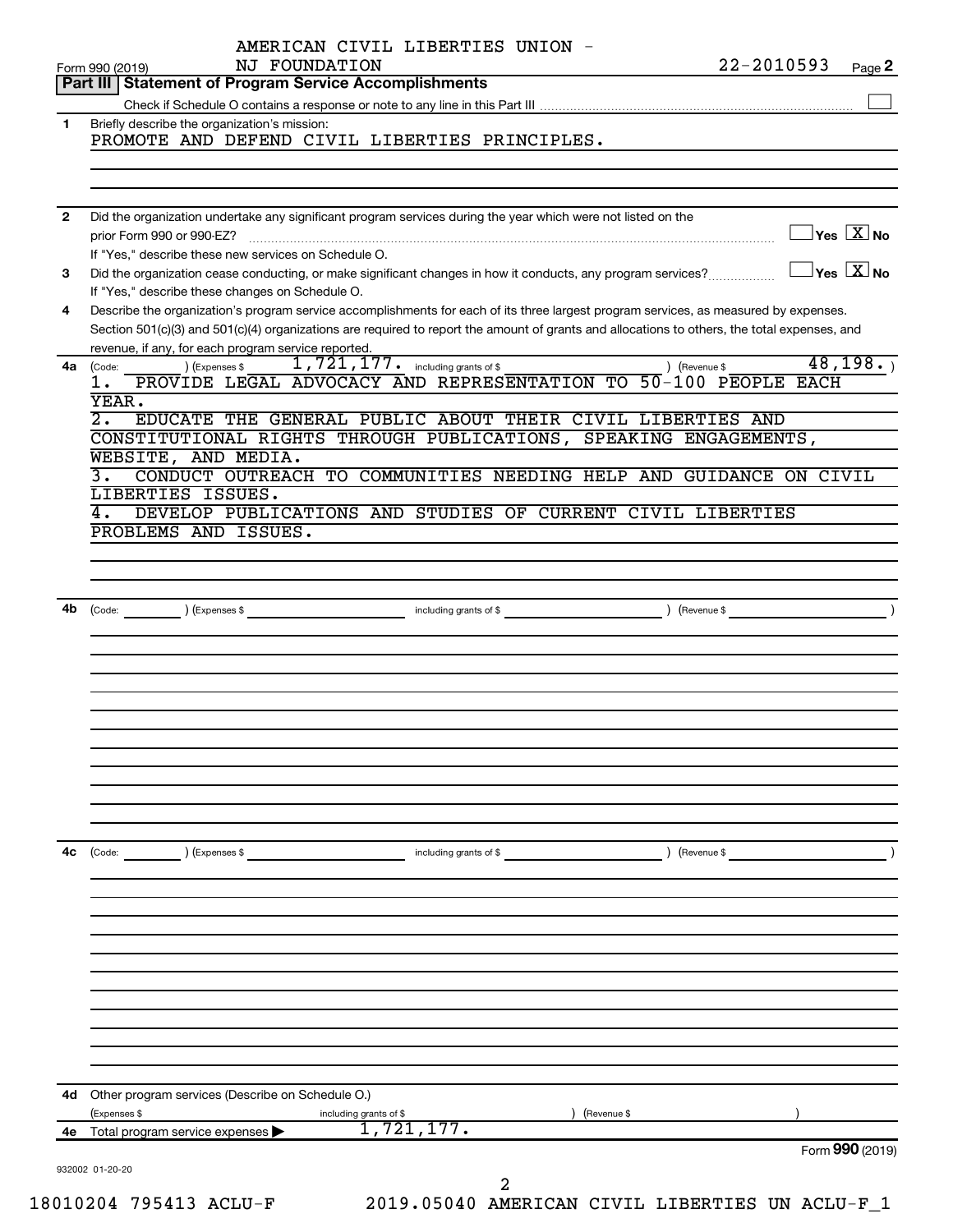**Part IV Checklist of Required Schedules**

NJ FOUNDATION

|     |                                                                                                                                       |                 | Yes | No.                     |
|-----|---------------------------------------------------------------------------------------------------------------------------------------|-----------------|-----|-------------------------|
| 1.  | Is the organization described in section 501(c)(3) or 4947(a)(1) (other than a private foundation)?                                   |                 |     |                         |
|     | If "Yes," complete Schedule A                                                                                                         | 1               | х   |                         |
| 2   |                                                                                                                                       | $\mathbf{2}$    | X   |                         |
| З   | Did the organization engage in direct or indirect political campaign activities on behalf of or in opposition to candidates for       |                 |     |                         |
|     |                                                                                                                                       | 3               |     | x                       |
| 4   | Section 501(c)(3) organizations. Did the organization engage in lobbying activities, or have a section 501(h) election in effect      |                 |     |                         |
|     |                                                                                                                                       | 4               |     | х                       |
| 5   | Is the organization a section 501(c)(4), 501(c)(5), or 501(c)(6) organization that receives membership dues, assessments, or          |                 |     |                         |
|     |                                                                                                                                       | 5               |     | х                       |
| 6   | Did the organization maintain any donor advised funds or any similar funds or accounts for which donors have the right to             |                 |     |                         |
|     | provide advice on the distribution or investment of amounts in such funds or accounts? If "Yes," complete Schedule D, Part I          | 6               |     | x                       |
| 7   | Did the organization receive or hold a conservation easement, including easements to preserve open space,                             |                 |     | x                       |
|     | the environment, historic land areas, or historic structures? If "Yes," complete Schedule D, Part II                                  | $\overline{7}$  |     |                         |
| 8   | Did the organization maintain collections of works of art, historical treasures, or other similar assets? If "Yes," complete          |                 | х   |                         |
|     | Schedule D, Part III <b>Westerman Communication</b> Contract and Technical Communications and Technical Communications                | 8               |     |                         |
| 9   | Did the organization report an amount in Part X, line 21, for escrow or custodial account liability, serve as a custodian for         |                 |     |                         |
|     | amounts not listed in Part X; or provide credit counseling, debt management, credit repair, or debt negotiation services?             | 9               |     | x                       |
| 10  | Did the organization, directly or through a related organization, hold assets in donor-restricted endowments                          |                 |     |                         |
|     |                                                                                                                                       | 10              | х   |                         |
| 11  | If the organization's answer to any of the following questions is "Yes," then complete Schedule D, Parts VI, VII, VIII, IX, or X      |                 |     |                         |
|     | as applicable.                                                                                                                        |                 |     |                         |
|     | a Did the organization report an amount for land, buildings, and equipment in Part X, line 10? If "Yes," complete Schedule D,         |                 |     |                         |
|     |                                                                                                                                       | 11a             | х   |                         |
|     | <b>b</b> Did the organization report an amount for investments - other securities in Part X, line 12, that is 5% or more of its total |                 |     |                         |
|     |                                                                                                                                       | 11 <sub>b</sub> | х   |                         |
|     | c Did the organization report an amount for investments - program related in Part X, line 13, that is 5% or more of its total         |                 |     |                         |
|     |                                                                                                                                       | 11c             |     | х                       |
|     | d Did the organization report an amount for other assets in Part X, line 15, that is 5% or more of its total assets reported in       |                 |     |                         |
|     |                                                                                                                                       | 11d             |     | x                       |
|     |                                                                                                                                       | <b>11e</b>      |     | $\overline{\text{x}}$   |
| f   | Did the organization's separate or consolidated financial statements for the tax year include a footnote that addresses               |                 |     |                         |
|     | the organization's liability for uncertain tax positions under FIN 48 (ASC 740)? If "Yes," complete Schedule D, Part X                | 11f             |     | х                       |
|     | 12a Did the organization obtain separate, independent audited financial statements for the tax year? If "Yes," complete               |                 |     |                         |
|     |                                                                                                                                       | 12a             | x   |                         |
|     | <b>b</b> Was the organization included in consolidated, independent audited financial statements for the tax year?                    |                 |     |                         |
|     | If "Yes," and if the organization answered "No" to line 12a, then completing Schedule D, Parts XI and XII is optional                 | 12 <sub>b</sub> |     | х                       |
| 13  |                                                                                                                                       | 13              |     | $\overline{\textbf{x}}$ |
| 14a |                                                                                                                                       | 14a             |     | x                       |
|     | <b>b</b> Did the organization have aggregate revenues or expenses of more than \$10,000 from grantmaking, fundraising, business,      |                 |     |                         |
|     | investment, and program service activities outside the United States, or aggregate foreign investments valued at \$100,000            |                 |     | х                       |
|     |                                                                                                                                       | 14b             |     |                         |
| 15  | Did the organization report on Part IX, column (A), line 3, more than \$5,000 of grants or other assistance to or for any             | 15              |     | x                       |
|     | Did the organization report on Part IX, column (A), line 3, more than \$5,000 of aggregate grants or other assistance to              |                 |     |                         |
| 16  |                                                                                                                                       | 16              |     | x                       |
| 17  | Did the organization report a total of more than \$15,000 of expenses for professional fundraising services on Part IX,               |                 |     |                         |
|     |                                                                                                                                       | 17              |     | x                       |
| 18  | Did the organization report more than \$15,000 total of fundraising event gross income and contributions on Part VIII, lines          |                 |     |                         |
|     |                                                                                                                                       | 18              | х   |                         |
| 19  | Did the organization report more than \$15,000 of gross income from gaming activities on Part VIII, line 9a? If "Yes,"                |                 |     |                         |
|     |                                                                                                                                       | 19              |     | X                       |
|     |                                                                                                                                       | 20a             |     | $\overline{\text{X}}$   |
|     |                                                                                                                                       | 20 <sub>b</sub> |     |                         |
| 21  | Did the organization report more than \$5,000 of grants or other assistance to any domestic organization or                           |                 |     |                         |
|     |                                                                                                                                       | 21              |     | x                       |
|     | 932003 01-20-20                                                                                                                       |                 |     | Form 990 (2019)         |

18010204 795413 ACLU-F 2019.05040 AMERICAN CIVIL LIBERTIES UN ACLU-F\_1

3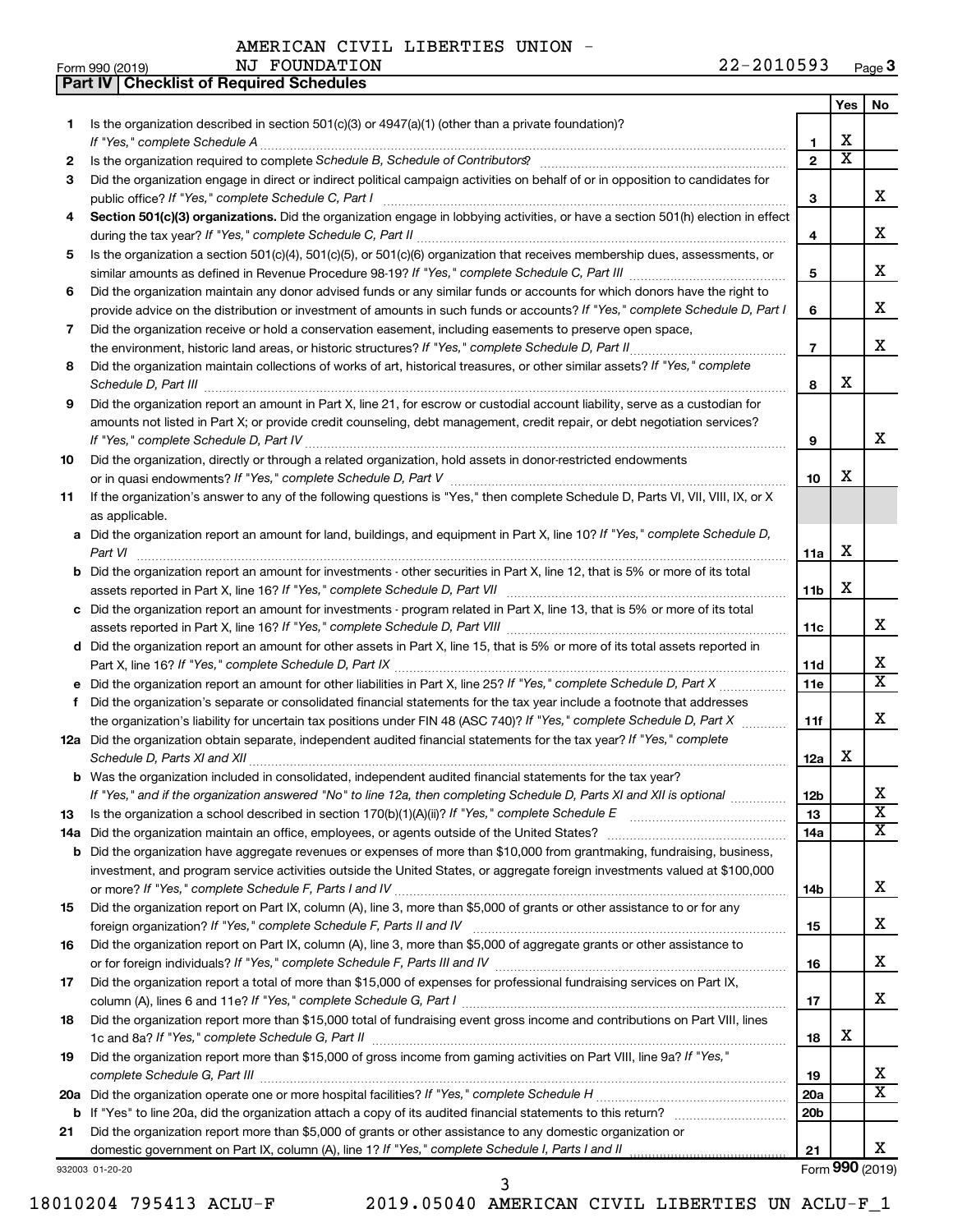|               | <b>Part IV   Checklist of Required Schedules (continued)</b>                                                                                                    |                 |     |                         |
|---------------|-----------------------------------------------------------------------------------------------------------------------------------------------------------------|-----------------|-----|-------------------------|
|               |                                                                                                                                                                 |                 | Yes | No                      |
| 22            | Did the organization report more than \$5,000 of grants or other assistance to or for domestic individuals on                                                   |                 |     |                         |
|               |                                                                                                                                                                 | 22              |     | X                       |
|               | Did the organization answer "Yes" to Part VII, Section A, line 3, 4, or 5 about compensation of the organization's current                                      |                 |     |                         |
| 23            |                                                                                                                                                                 |                 |     |                         |
|               | and former officers, directors, trustees, key employees, and highest compensated employees? If "Yes," complete                                                  |                 | X   |                         |
|               | Schedule J <b>Execute Schedule Schedule Schedule Schedule</b> J <b>Execute Schedule J</b>                                                                       | 23              |     |                         |
|               | 24a Did the organization have a tax-exempt bond issue with an outstanding principal amount of more than \$100,000 as of the                                     |                 |     |                         |
|               | last day of the year, that was issued after December 31, 2002? If "Yes," answer lines 24b through 24d and complete                                              |                 |     |                         |
|               |                                                                                                                                                                 | 24a             |     | x                       |
|               |                                                                                                                                                                 | 24 <sub>b</sub> |     |                         |
|               | c Did the organization maintain an escrow account other than a refunding escrow at any time during the year to defease                                          |                 |     |                         |
|               |                                                                                                                                                                 | 24c             |     |                         |
|               |                                                                                                                                                                 | 24d             |     |                         |
|               | 25a Section 501(c)(3), 501(c)(4), and 501(c)(29) organizations. Did the organization engage in an excess benefit                                                |                 |     |                         |
|               |                                                                                                                                                                 | 25a             |     | x                       |
|               | <b>b</b> Is the organization aware that it engaged in an excess benefit transaction with a disqualified person in a prior year, and                             |                 |     |                         |
|               | that the transaction has not been reported on any of the organization's prior Forms 990 or 990-EZ? If "Yes," complete                                           |                 |     |                         |
|               | Schedule L, Part I                                                                                                                                              | 25b             |     | х                       |
|               |                                                                                                                                                                 |                 |     |                         |
| 26            | Did the organization report any amount on Part X, line 5 or 22, for receivables from or payables to any current                                                 |                 |     |                         |
|               | or former officer, director, trustee, key employee, creator or founder, substantial contributor, or 35%                                                         |                 |     | х                       |
|               | controlled entity or family member of any of these persons? If "Yes," complete Schedule L, Part II                                                              | 26              |     |                         |
| 27            | Did the organization provide a grant or other assistance to any current or former officer, director, trustee, key employee,                                     |                 |     |                         |
|               | creator or founder, substantial contributor or employee thereof, a grant selection committee member, or to a 35% controlled                                     |                 |     |                         |
|               | entity (including an employee thereof) or family member of any of these persons? If "Yes," complete Schedule L, Part III                                        | 27              |     | x                       |
| 28            | Was the organization a party to a business transaction with one of the following parties (see Schedule L, Part IV                                               |                 |     |                         |
|               | instructions, for applicable filing thresholds, conditions, and exceptions):                                                                                    |                 |     |                         |
| а             | A current or former officer, director, trustee, key employee, creator or founder, or substantial contributor? If                                                |                 |     |                         |
|               |                                                                                                                                                                 | 28a             |     | х                       |
| b             |                                                                                                                                                                 | 28 <sub>b</sub> |     | $\overline{\textbf{X}}$ |
|               | c A 35% controlled entity of one or more individuals and/or organizations described in lines 28a or 28b?/f                                                      |                 |     |                         |
|               |                                                                                                                                                                 | 28c             |     | х                       |
| 29            |                                                                                                                                                                 | 29              |     | X                       |
| 30            | Did the organization receive contributions of art, historical treasures, or other similar assets, or qualified conservation                                     |                 |     |                         |
|               |                                                                                                                                                                 | 30              |     | X                       |
| 31            | Did the organization liquidate, terminate, or dissolve and cease operations? If "Yes," complete Schedule N, Part I                                              | 31              |     | $\overline{\textbf{X}}$ |
|               |                                                                                                                                                                 |                 |     |                         |
| 32            | Did the organization sell, exchange, dispose of, or transfer more than 25% of its net assets? If "Yes," complete                                                |                 |     | Χ                       |
|               |                                                                                                                                                                 | 32              |     |                         |
| 33            | Did the organization own 100% of an entity disregarded as separate from the organization under Regulations                                                      |                 |     |                         |
|               |                                                                                                                                                                 | 33              |     | x                       |
| 34            | Was the organization related to any tax-exempt or taxable entity? If "Yes," complete Schedule R, Part II, III, or IV, and                                       |                 |     |                         |
|               | Part V, line 1                                                                                                                                                  | 34              | X   |                         |
|               | 35a Did the organization have a controlled entity within the meaning of section 512(b)(13)?                                                                     | 35a             |     | х                       |
|               | b If "Yes" to line 35a, did the organization receive any payment from or engage in any transaction with a controlled entity                                     |                 |     |                         |
|               |                                                                                                                                                                 | 35b             |     |                         |
| 36            | Section 501(c)(3) organizations. Did the organization make any transfers to an exempt non-charitable related organization?                                      |                 |     |                         |
|               |                                                                                                                                                                 | 36              | х   |                         |
| 37            | Did the organization conduct more than 5% of its activities through an entity that is not a related organization                                                |                 |     |                         |
|               |                                                                                                                                                                 | 37              |     | x                       |
| 38            | Did the organization complete Schedule O and provide explanations in Schedule O for Part VI, lines 11b and 19?                                                  |                 |     |                         |
|               |                                                                                                                                                                 | 38              | X   |                         |
| <b>Part V</b> |                                                                                                                                                                 |                 |     |                         |
|               | Check if Schedule O contains a response or note to any line in this Part V [11] [12] Check if Schedule O contains a response or note to any line in this Part V |                 |     |                         |
|               |                                                                                                                                                                 |                 | Yes | No                      |
|               | 21<br>1a                                                                                                                                                        |                 |     |                         |
| b             | Enter the number of Forms W-2G included in line 1a. Enter -0- if not applicable<br>1b                                                                           |                 |     |                         |
|               | c Did the organization comply with backup withholding rules for reportable payments to vendors and reportable gaming                                            |                 |     |                         |
|               |                                                                                                                                                                 | 1c              | х   |                         |
|               | 932004 01-20-20                                                                                                                                                 |                 |     | Form 990 (2019)         |
|               | 4                                                                                                                                                               |                 |     |                         |
|               |                                                                                                                                                                 |                 |     |                         |

18010204 795413 ACLU-F 2019.05040 AMERICAN CIVIL LIBERTIES UN ACLU-F\_1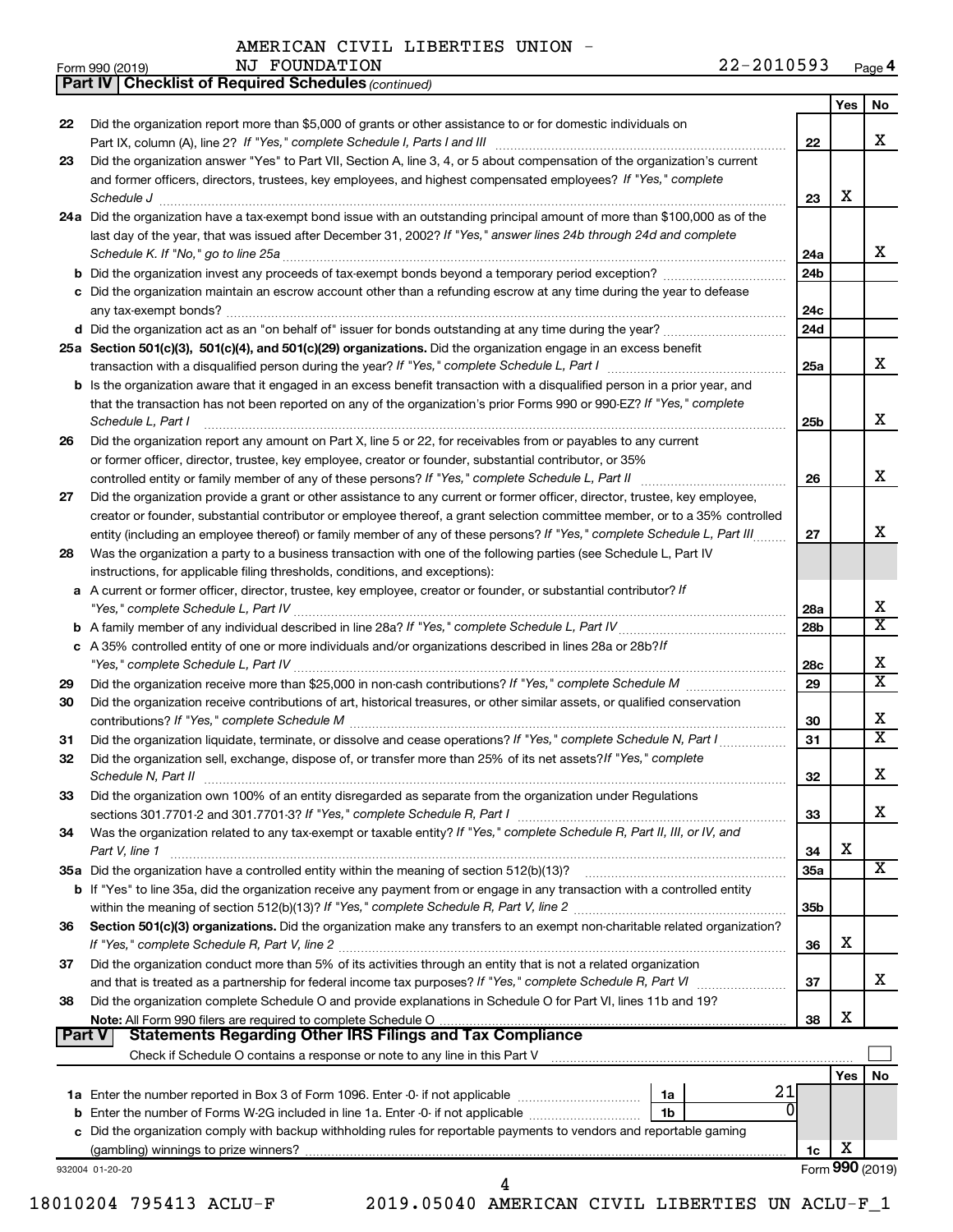| <b>Part V</b> | Statements Regarding Other IRS Filings and Tax Compliance (continued)                                                                           |     |                       |                              |  |  |  |  |  |
|---------------|-------------------------------------------------------------------------------------------------------------------------------------------------|-----|-----------------------|------------------------------|--|--|--|--|--|
|               |                                                                                                                                                 |     | Yes                   | No                           |  |  |  |  |  |
|               | 2a Enter the number of employees reported on Form W-3, Transmittal of Wage and Tax Statements,                                                  |     |                       |                              |  |  |  |  |  |
|               | 30<br>filed for the calendar year ending with or within the year covered by this return<br>2a                                                   |     |                       |                              |  |  |  |  |  |
| b             |                                                                                                                                                 | 2b  | X                     |                              |  |  |  |  |  |
|               | Note: If the sum of lines 1a and 2a is greater than 250, you may be required to e-file (see instructions) <i>marroummann</i>                    |     |                       |                              |  |  |  |  |  |
| За            | Did the organization have unrelated business gross income of \$1,000 or more during the year?                                                   | За  |                       | х                            |  |  |  |  |  |
| b             |                                                                                                                                                 | 3b  |                       |                              |  |  |  |  |  |
|               | 4a At any time during the calendar year, did the organization have an interest in, or a signature or other authority over, a                    |     |                       |                              |  |  |  |  |  |
|               | financial account in a foreign country (such as a bank account, securities account, or other financial account)?                                | 4a  |                       | х                            |  |  |  |  |  |
|               | <b>b</b> If "Yes," enter the name of the foreign country $\blacktriangleright$                                                                  |     |                       |                              |  |  |  |  |  |
|               | See instructions for filing requirements for FinCEN Form 114, Report of Foreign Bank and Financial Accounts (FBAR).                             |     |                       |                              |  |  |  |  |  |
| 5a            |                                                                                                                                                 | 5a  |                       | х<br>$\overline{\mathbf{X}}$ |  |  |  |  |  |
| b             |                                                                                                                                                 |     |                       |                              |  |  |  |  |  |
|               |                                                                                                                                                 | 5с  |                       |                              |  |  |  |  |  |
|               | 6a Does the organization have annual gross receipts that are normally greater than \$100,000, and did the organization solicit                  |     |                       |                              |  |  |  |  |  |
|               | any contributions that were not tax deductible as charitable contributions?                                                                     | 6a  |                       | х                            |  |  |  |  |  |
| b             | If "Yes," did the organization include with every solicitation an express statement that such contributions or gifts                            |     |                       |                              |  |  |  |  |  |
|               | were not tax deductible?                                                                                                                        | 6b  |                       |                              |  |  |  |  |  |
| 7             | Organizations that may receive deductible contributions under section 170(c).                                                                   |     |                       |                              |  |  |  |  |  |
| a             | Did the organization receive a payment in excess of \$75 made partly as a contribution and partly for goods and services provided to the payor? | 7a  | х                     |                              |  |  |  |  |  |
| b             |                                                                                                                                                 | 7b  | $\overline{\text{X}}$ |                              |  |  |  |  |  |
|               | Did the organization sell, exchange, or otherwise dispose of tangible personal property for which it was required                               |     |                       |                              |  |  |  |  |  |
|               |                                                                                                                                                 | 7c  |                       | х                            |  |  |  |  |  |
| d             | 7d                                                                                                                                              |     |                       |                              |  |  |  |  |  |
|               | Did the organization receive any funds, directly or indirectly, to pay premiums on a personal benefit contract?                                 | 7e  |                       | х                            |  |  |  |  |  |
| f             |                                                                                                                                                 | 7f  |                       | $\overline{\mathbf{X}}$      |  |  |  |  |  |
| g             | If the organization received a contribution of qualified intellectual property, did the organization file Form 8899 as required?                | 7g  |                       |                              |  |  |  |  |  |
| h             | If the organization received a contribution of cars, boats, airplanes, or other vehicles, did the organization file a Form 1098-C?              | 7h  |                       |                              |  |  |  |  |  |
| 8             | Sponsoring organizations maintaining donor advised funds. Did a donor advised fund maintained by the                                            |     |                       |                              |  |  |  |  |  |
|               |                                                                                                                                                 | 8   |                       |                              |  |  |  |  |  |
| 9             | Sponsoring organizations maintaining donor advised funds.                                                                                       |     |                       |                              |  |  |  |  |  |
| а             | Did the sponsoring organization make any taxable distributions under section 4966?                                                              | 9а  |                       |                              |  |  |  |  |  |
| b             |                                                                                                                                                 | 9b  |                       |                              |  |  |  |  |  |
| 10            | Section 501(c)(7) organizations. Enter:                                                                                                         |     |                       |                              |  |  |  |  |  |
| а             | 10a                                                                                                                                             |     |                       |                              |  |  |  |  |  |
|               | Gross receipts, included on Form 990, Part VIII, line 12, for public use of club facilities<br>10b                                              |     |                       |                              |  |  |  |  |  |
| 11            | Section 501(c)(12) organizations. Enter:<br>11a                                                                                                 |     |                       |                              |  |  |  |  |  |
| а<br>b        | Gross income from other sources (Do not net amounts due or paid to other sources against                                                        |     |                       |                              |  |  |  |  |  |
|               | amounts due or received from them.)<br>11b                                                                                                      |     |                       |                              |  |  |  |  |  |
|               | 12a Section 4947(a)(1) non-exempt charitable trusts. Is the organization filing Form 990 in lieu of Form 1041?                                  | 12a |                       |                              |  |  |  |  |  |
|               | b If "Yes," enter the amount of tax-exempt interest received or accrued during the year<br>12b                                                  |     |                       |                              |  |  |  |  |  |
| 13            | Section 501(c)(29) qualified nonprofit health insurance issuers.                                                                                |     |                       |                              |  |  |  |  |  |
|               | a Is the organization licensed to issue qualified health plans in more than one state?                                                          | 13a |                       |                              |  |  |  |  |  |
|               | <b>Note:</b> See the instructions for additional information the organization must report on Schedule O.                                        |     |                       |                              |  |  |  |  |  |
| b             | Enter the amount of reserves the organization is required to maintain by the states in which the                                                |     |                       |                              |  |  |  |  |  |
|               | 13b                                                                                                                                             |     |                       |                              |  |  |  |  |  |
| с             | 13c                                                                                                                                             |     |                       |                              |  |  |  |  |  |
|               | 14a Did the organization receive any payments for indoor tanning services during the tax year?                                                  | 14a |                       | Χ                            |  |  |  |  |  |
|               | <b>b</b> If "Yes," has it filed a Form 720 to report these payments? If "No," provide an explanation on Schedule O                              | 14b |                       |                              |  |  |  |  |  |
| 15            | Is the organization subject to the section 4960 tax on payment(s) of more than \$1,000,000 in remuneration or                                   |     |                       |                              |  |  |  |  |  |
|               | excess parachute payment(s) during the year?                                                                                                    | 15  |                       | х                            |  |  |  |  |  |
|               | If "Yes," see instructions and file Form 4720, Schedule N.                                                                                      |     |                       |                              |  |  |  |  |  |
| 16            | Is the organization an educational institution subject to the section 4968 excise tax on net investment income?                                 | 16  |                       | x                            |  |  |  |  |  |
|               | If "Yes," complete Form 4720, Schedule O.                                                                                                       |     |                       |                              |  |  |  |  |  |

Form (2019) **990**

932005 01-20-20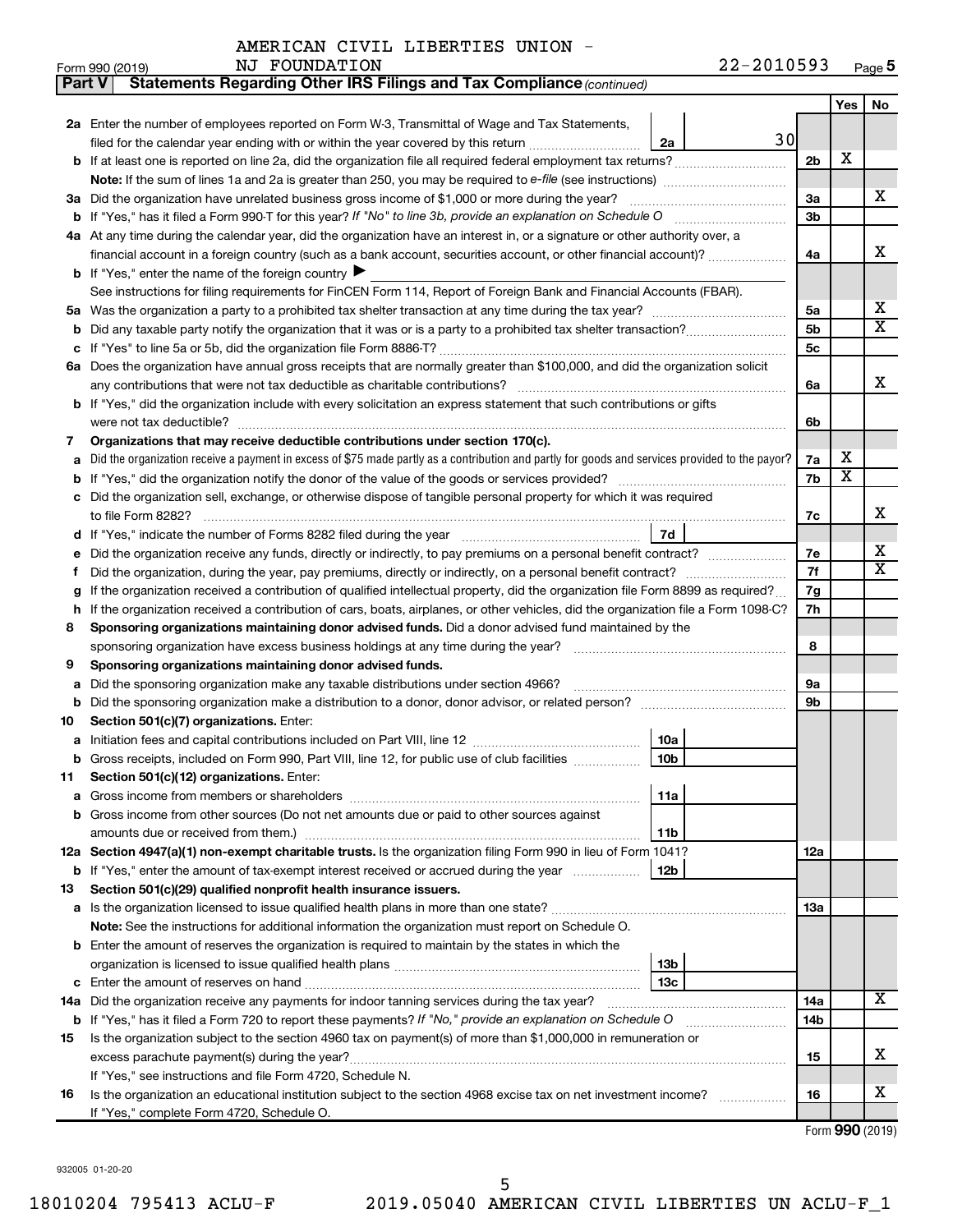**Part VI** Governance, Management, and Disclosure For each "Yes" response to lines 2 through 7b below, and for a "No" response *to line 8a, 8b, or 10b below, describe the circumstances, processes, or changes on Schedule O. See instructions.*

|     | Check if Schedule O contains a response or note to any line in this Part VI [1] [1] [1] [1] [1] [1] [1] [1] [1                                                                                                                 |    |                 |                         | $\mathbf{X}$            |
|-----|--------------------------------------------------------------------------------------------------------------------------------------------------------------------------------------------------------------------------------|----|-----------------|-------------------------|-------------------------|
|     | <b>Section A. Governing Body and Management</b>                                                                                                                                                                                |    |                 |                         |                         |
|     |                                                                                                                                                                                                                                |    |                 | Yes                     | No                      |
|     | 1a Enter the number of voting members of the governing body at the end of the tax year                                                                                                                                         | 1a |                 |                         |                         |
|     | If there are material differences in voting rights among members of the governing body, or if the governing                                                                                                                    |    |                 |                         |                         |
|     | body delegated broad authority to an executive committee or similar committee, explain on Schedule O.                                                                                                                          |    |                 |                         |                         |
| b   | Enter the number of voting members included on line 1a, above, who are independent                                                                                                                                             | 1b |                 |                         |                         |
| 2   | Did any officer, director, trustee, or key employee have a family relationship or a business relationship with any other                                                                                                       |    |                 |                         |                         |
|     | officer, director, trustee, or key employee?                                                                                                                                                                                   |    | $\mathbf{2}$    |                         | x                       |
| 3   | Did the organization delegate control over management duties customarily performed by or under the direct supervision                                                                                                          |    |                 |                         |                         |
|     |                                                                                                                                                                                                                                |    | 3               |                         |                         |
| 4   | Did the organization make any significant changes to its governing documents since the prior Form 990 was filed?                                                                                                               |    | 4               |                         | $\overline{\textbf{X}}$ |
| 5   |                                                                                                                                                                                                                                |    | 5               |                         |                         |
| 6   |                                                                                                                                                                                                                                |    | 6               |                         |                         |
| 7a  | Did the organization have members, stockholders, or other persons who had the power to elect or appoint one or                                                                                                                 |    |                 |                         |                         |
|     |                                                                                                                                                                                                                                |    | 7a              |                         | x                       |
| b   | Are any governance decisions of the organization reserved to (or subject to approval by) members, stockholders, or                                                                                                             |    |                 |                         |                         |
|     |                                                                                                                                                                                                                                |    | 7b              |                         | x                       |
| 8   | Did the organization contemporaneously document the meetings held or written actions undertaken during the year by the following:                                                                                              |    |                 |                         |                         |
| а   |                                                                                                                                                                                                                                |    | 8а              | х                       |                         |
| b   |                                                                                                                                                                                                                                |    | 8b              | $\overline{\textbf{x}}$ |                         |
| 9   | Is there any officer, director, trustee, or key employee listed in Part VII, Section A, who cannot be reached at the                                                                                                           |    |                 |                         |                         |
|     |                                                                                                                                                                                                                                |    | 9               |                         |                         |
|     | <b>Section B. Policies</b> (This Section B requests information about policies not required by the Internal Revenue Code.)                                                                                                     |    |                 |                         |                         |
|     |                                                                                                                                                                                                                                |    |                 | Yes                     | No                      |
|     |                                                                                                                                                                                                                                |    | 10a             | х                       |                         |
|     | <b>b</b> If "Yes," did the organization have written policies and procedures governing the activities of such chapters, affiliates,                                                                                            |    |                 |                         |                         |
|     |                                                                                                                                                                                                                                |    | 10 <sub>b</sub> | X                       |                         |
|     | 11a Has the organization provided a complete copy of this Form 990 to all members of its governing body before filing the form?                                                                                                |    | 11a             | $\overline{\textbf{x}}$ |                         |
|     | <b>b</b> Describe in Schedule O the process, if any, used by the organization to review this Form 990.                                                                                                                         |    |                 |                         |                         |
| 12a |                                                                                                                                                                                                                                |    | 12a             | х                       |                         |
| b   | Were officers, directors, or trustees, and key employees required to disclose annually interests that could give rise to conflicts?                                                                                            |    | 12 <sub>b</sub> | х                       |                         |
| с   | Did the organization regularly and consistently monitor and enforce compliance with the policy? If "Yes," describe                                                                                                             |    |                 |                         |                         |
|     |                                                                                                                                                                                                                                |    | 12c             |                         |                         |
| 13  |                                                                                                                                                                                                                                |    | 13              | $\overline{\mathbf{X}}$ |                         |
| 14  | Did the organization have a written document retention and destruction policy? [11] manufaction model of the organization have a written document retention and destruction policy?                                            |    | 14              | $\overline{\mathbf{X}}$ |                         |
| 15  | Did the process for determining compensation of the following persons include a review and approval by independent                                                                                                             |    |                 |                         |                         |
|     | persons, comparability data, and contemporaneous substantiation of the deliberation and decision?                                                                                                                              |    |                 |                         |                         |
|     |                                                                                                                                                                                                                                |    |                 | х                       |                         |
| а   | The organization's CEO, Executive Director, or top management official [111] [12] manument content or organization's CEO, Executive Director, or top management official [11] manument content or or or or or or or or or or o |    | <b>15a</b>      | х                       |                         |
|     |                                                                                                                                                                                                                                |    | 15 <sub>b</sub> |                         |                         |
|     | If "Yes" to line 15a or 15b, describe the process in Schedule O (see instructions).                                                                                                                                            |    |                 |                         |                         |
|     | 16a Did the organization invest in, contribute assets to, or participate in a joint venture or similar arrangement with a                                                                                                      |    |                 |                         |                         |
|     | taxable entity during the year?                                                                                                                                                                                                |    | 16a             |                         |                         |
|     | b If "Yes," did the organization follow a written policy or procedure requiring the organization to evaluate its participation                                                                                                 |    |                 |                         |                         |
|     | in joint venture arrangements under applicable federal tax law, and take steps to safeguard the organization's                                                                                                                 |    |                 |                         |                         |
|     | exempt status with respect to such arrangements?                                                                                                                                                                               |    | 16b             |                         |                         |
|     | <b>Section C. Disclosure</b>                                                                                                                                                                                                   |    |                 |                         |                         |
| 17  | List the states with which a copy of this Form 990 is required to be filed $\blacktriangleright\text{NJ}$                                                                                                                      |    |                 |                         |                         |
| 18  | Section 6104 requires an organization to make its Forms 1023 (1024 or 1024-A, if applicable), 990, and 990-T (Section 501(c)(3)s only) available                                                                               |    |                 |                         |                         |
|     | for public inspection. Indicate how you made these available. Check all that apply.                                                                                                                                            |    |                 |                         |                         |
|     | $\lfloor x \rfloor$ Upon request<br><b>X</b> Own website<br>$\lfloor X \rfloor$ Another's website<br>Other (explain on Schedule O)                                                                                             |    |                 |                         |                         |
| 19  | Describe on Schedule O whether (and if so, how) the organization made its governing documents, conflict of interest policy, and financial                                                                                      |    |                 |                         |                         |
|     | statements available to the public during the tax year.                                                                                                                                                                        |    |                 |                         |                         |
| 20  | State the name, address, and telephone number of the person who possesses the organization's books and records<br>THE ORGANIZATION - (973)642-2086                                                                             |    |                 |                         |                         |
|     | PO BOX 32159, NEWARK, NJ<br>07102                                                                                                                                                                                              |    |                 |                         |                         |
|     | 932006 01-20-20                                                                                                                                                                                                                |    |                 | Form 990 (2019)         |                         |
|     | 6                                                                                                                                                                                                                              |    |                 |                         |                         |
|     | 18010204 795413 ACLU-F<br>2019.05040 AMERICAN CIVIL LIBERTIES UN ACLU-F_1                                                                                                                                                      |    |                 |                         |                         |
|     |                                                                                                                                                                                                                                |    |                 |                         |                         |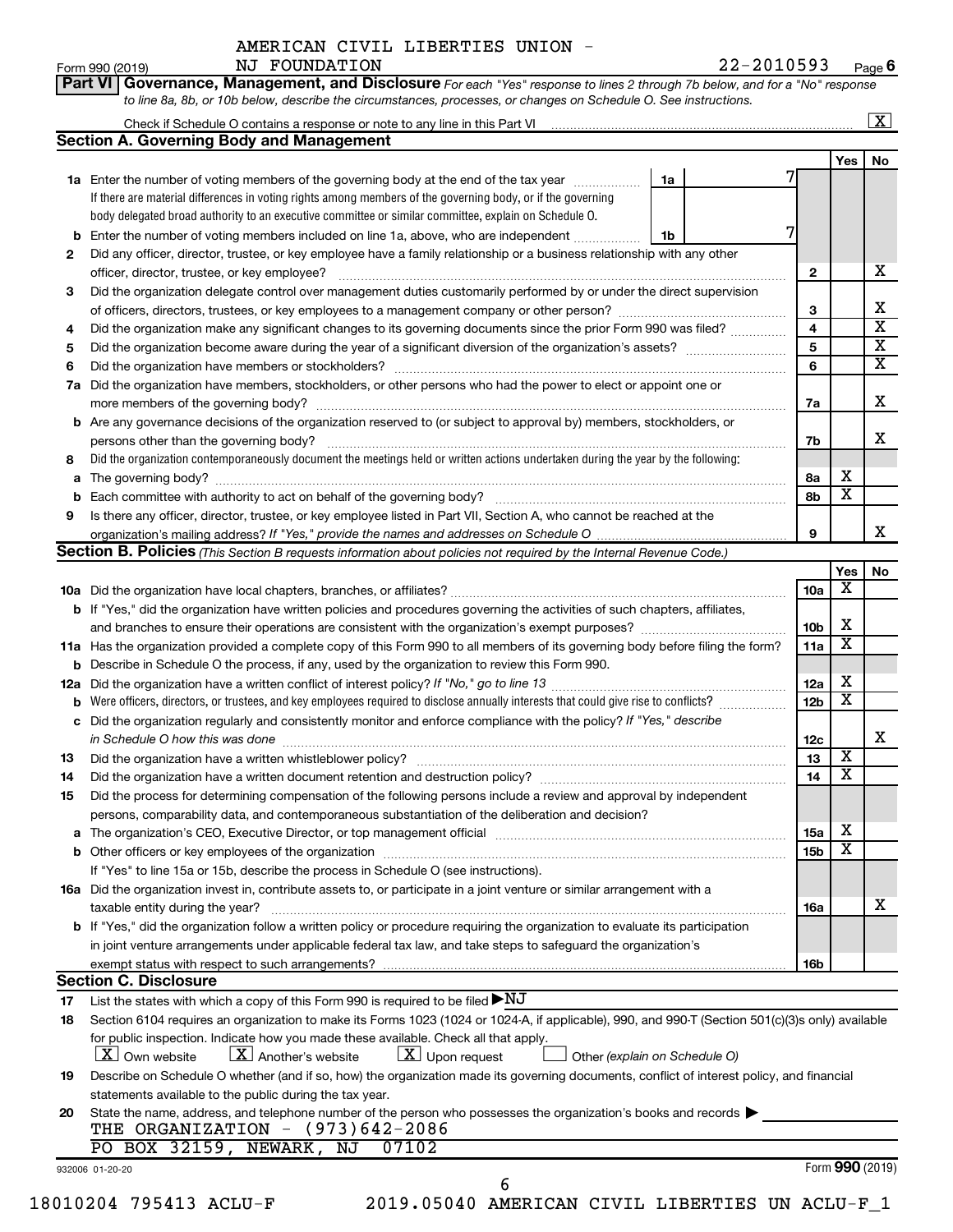|  | AMERICAN CIVIL LIBERTIES UNION |  |
|--|--------------------------------|--|
|  |                                |  |

 $\Box$ 

|  | Part VII Compensation of Officers, Directors, Trustees, Key Employees, Highest Compensated |  |  |  |  |
|--|--------------------------------------------------------------------------------------------|--|--|--|--|
|  | <b>Employees, and Independent Contractors</b>                                              |  |  |  |  |

Check if Schedule O contains a response or note to any line in this Part VII

**Section A. Officers, Directors, Trustees, Key Employees, and Highest Compensated Employees**

**1a**  Complete this table for all persons required to be listed. Report compensation for the calendar year ending with or within the organization's tax year.  $\bullet$  List all of the organization's current officers, directors, trustees (whether individuals or organizations), regardless of amount of compensation.

Enter -0- in columns (D), (E), and (F) if no compensation was paid.

**•** List all of the organization's current key employees, if any. See instructions for definition of "key employee."

• List the organization's five *current* highest compensated employees (other than an officer, director, trustee, or key employee) who received reportable compensation (Box 5 of Form W-2 and/or Box 7 of Form 1099-MISC) of more than \$100,000 from the organization and any related organizations.

 $\bullet$  List all of the organization's former officers, key employees, and highest compensated employees who received more than \$100,000 of reportable compensation from the organization and any related organizations.

**•** List all of the organization's former directors or trustees that received, in the capacity as a former director or trustee of the organization, more than \$10,000 of reportable compensation from the organization and any related organizations.

See instructions for the order in which to list the persons above.

 $\boxed{\textbf{X}}$  Check this box if neither the organization nor any related organization compensated any current officer, director, or trustee.

| (A)                                  | (B)                    |                                |                 |                                                                  | (C)          |                                 |        | (D)                 | (E)                              | (F)                      |
|--------------------------------------|------------------------|--------------------------------|-----------------|------------------------------------------------------------------|--------------|---------------------------------|--------|---------------------|----------------------------------|--------------------------|
| Name and title                       | Average                |                                |                 | Position<br>(do not check more than one                          |              |                                 |        | Reportable          | Reportable                       | Estimated                |
|                                      | hours per              |                                |                 | box, unless person is both an<br>officer and a director/trustee) |              |                                 |        | compensation        | compensation                     | amount of                |
|                                      | week                   |                                |                 |                                                                  |              |                                 |        | from                | from related                     | other                    |
|                                      | (list any<br>hours for |                                |                 |                                                                  |              |                                 |        | the<br>organization | organizations<br>(W-2/1099-MISC) | compensation<br>from the |
|                                      | related                |                                |                 |                                                                  |              |                                 |        | (W-2/1099-MISC)     |                                  | organization             |
|                                      | organizations          |                                | trustee         |                                                                  |              |                                 |        |                     |                                  | and related              |
|                                      | below                  | Individual trustee or director | Institutional t |                                                                  | Key employee | Highest compensated<br>employee |        |                     |                                  | organizations            |
|                                      | line)                  |                                |                 | Officer                                                          |              |                                 | Former |                     |                                  |                          |
| MARC BEEBE<br>(1)                    | 2.00                   |                                |                 |                                                                  |              |                                 |        |                     |                                  |                          |
| PRESIDENT                            |                        | X                              |                 | $\mathbf X$                                                      |              |                                 |        | $\mathbf 0$ .       | 0.                               | $0$ .                    |
| (2)<br>CJ GRIFFIN                    | 2.00                   |                                |                 |                                                                  |              |                                 |        |                     |                                  |                          |
| VICE PRESIDENT                       |                        | $\mathbf X$                    |                 | $\mathbf X$                                                      |              |                                 |        | $\mathbf 0$         | $\mathbf 0$ .                    | $\mathbf 0$ .            |
| JAY D. GARTMAN<br>(3)                | 2.00                   |                                |                 |                                                                  |              |                                 |        |                     |                                  |                          |
| <b>TREASURER</b>                     |                        | X                              |                 | $\mathbf X$                                                      |              |                                 |        | $\mathbf 0$ .       | $\mathbf 0$ .                    | $\boldsymbol{0}$ .       |
| (4)<br>HEATHER TAYLOR                | 2.00                   |                                |                 |                                                                  |              |                                 |        |                     |                                  |                          |
| <b>SECRETARY</b>                     |                        | X                              |                 | $\mathbf X$                                                      |              |                                 |        | $\mathbf 0$ .       | $\mathbf 0$ .                    | $\mathbf 0$ .            |
| PEGGY BROOKS<br>(5)                  | 1.00                   |                                |                 |                                                                  |              |                                 |        |                     |                                  |                          |
| <b>BOARD MEMBER</b>                  |                        | X                              |                 |                                                                  |              |                                 |        | $\mathbf 0$ .       | $\mathbf 0$ .                    | $\boldsymbol{0}$ .       |
| GARY NISSENBAUM<br>(6)               | 1.00                   |                                |                 |                                                                  |              |                                 |        |                     |                                  |                          |
| AT LARGE                             |                        | X                              |                 |                                                                  |              |                                 |        | $\mathbf 0$         | $\mathbf 0$                      | $\mathbf 0$ .            |
| S.NADIA HUSSAIN<br>(7)               | 1.00                   |                                |                 |                                                                  |              |                                 |        |                     |                                  |                          |
| NATIONAL BOARD REP.                  |                        | X                              |                 |                                                                  |              |                                 |        | $\mathbf 0$ .       | $\mathbf 0$ .                    | $\mathbf 0$ .            |
| DIANE DUBRULE<br>(8)                 | 35.00                  |                                |                 |                                                                  |              |                                 |        |                     |                                  |                          |
| DEVELOPMENT DIRECTOR                 |                        |                                |                 |                                                                  |              | X                               |        | 134,958.            | 0.                               | 23, 178.                 |
| <b>JEANNE LOCICERO</b><br>(9)        | 35.00                  |                                |                 |                                                                  |              |                                 |        |                     |                                  |                          |
| LEGAL DIRECTOR                       |                        |                                |                 |                                                                  |              | $\mathbf x$                     |        | 139,021.            | 0.                               | 3,657.                   |
| (10) ALEXANDER SHALOM                | 35.00                  |                                |                 |                                                                  |              |                                 |        |                     |                                  |                          |
| SENIOR SUPERV. ATTORNEY & DIREC SUPR |                        |                                |                 |                                                                  |              | X                               |        | 115,310.            | 0.                               | 18,889.                  |
| (11) AMOL SINHA                      | 35.00                  |                                |                 |                                                                  |              |                                 |        |                     |                                  |                          |
| EXECUTIVE DIRECTOR                   |                        |                                |                 |                                                                  |              | X                               |        | 158,960.            | 0.                               | 18,794.                  |
|                                      |                        |                                |                 |                                                                  |              |                                 |        |                     |                                  |                          |
|                                      |                        |                                |                 |                                                                  |              |                                 |        |                     |                                  |                          |
|                                      |                        |                                |                 |                                                                  |              |                                 |        |                     |                                  |                          |
|                                      |                        |                                |                 |                                                                  |              |                                 |        |                     |                                  |                          |
|                                      |                        |                                |                 |                                                                  |              |                                 |        |                     |                                  |                          |
|                                      |                        |                                |                 |                                                                  |              |                                 |        |                     |                                  |                          |
|                                      |                        |                                |                 |                                                                  |              |                                 |        |                     |                                  |                          |
|                                      |                        |                                |                 |                                                                  |              |                                 |        |                     |                                  |                          |
|                                      |                        |                                |                 |                                                                  |              |                                 |        |                     |                                  |                          |

932007 01-20-20

7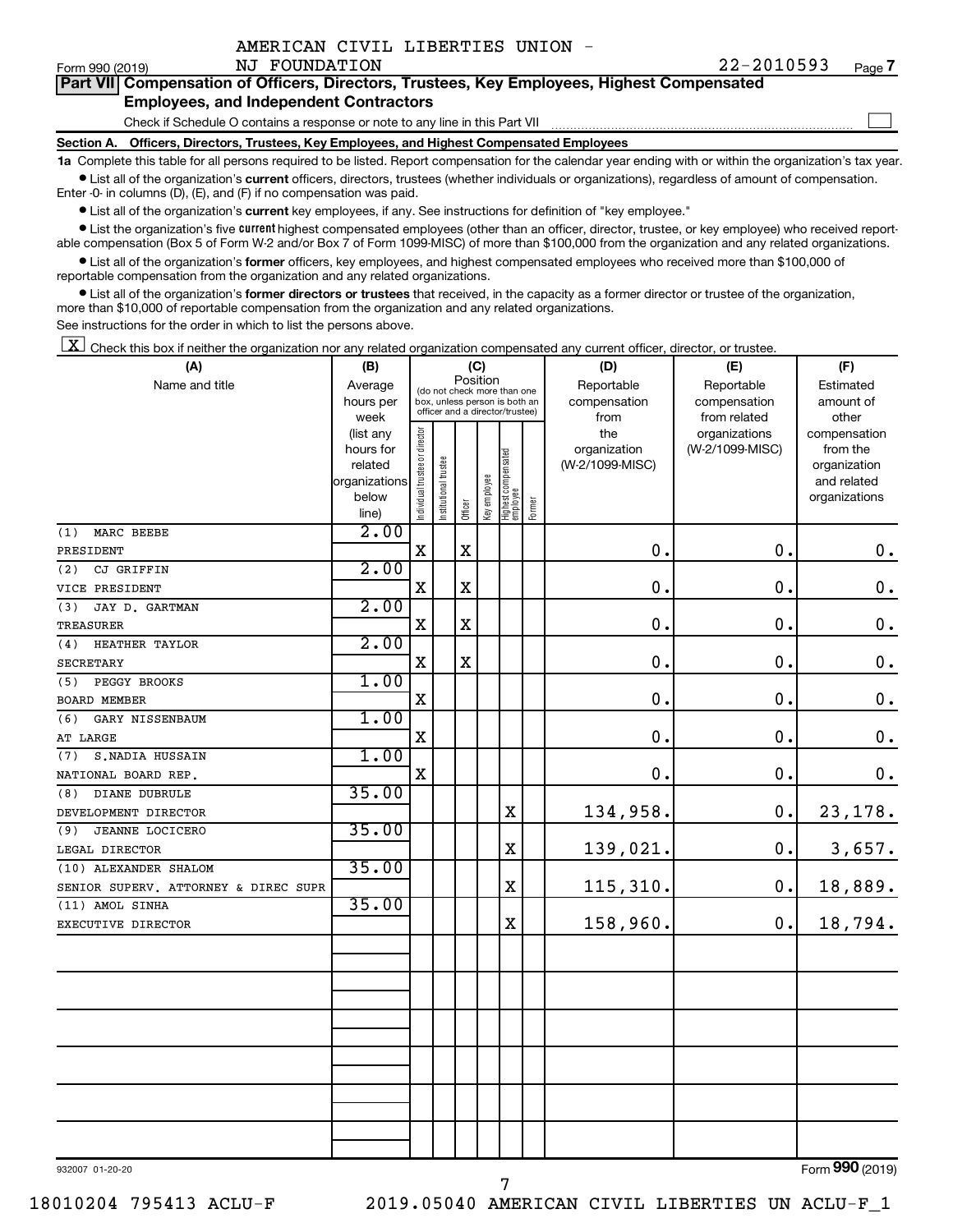|                 | AMERICAN CIVIL LIBERTIES UNION                                                                                                                                                                                                                                                                                               |                                                                      |                                |                       |          |              |                                                                                                 |        |                                            |                                                   |                                                       |                     |                                                                          |                           |
|-----------------|------------------------------------------------------------------------------------------------------------------------------------------------------------------------------------------------------------------------------------------------------------------------------------------------------------------------------|----------------------------------------------------------------------|--------------------------------|-----------------------|----------|--------------|-------------------------------------------------------------------------------------------------|--------|--------------------------------------------|---------------------------------------------------|-------------------------------------------------------|---------------------|--------------------------------------------------------------------------|---------------------------|
| <b>Part VII</b> | NJ FOUNDATION<br>Form 990 (2019)<br>Section A. Officers, Directors, Trustees, Key Employees, and Highest Compensated Employees (continued)                                                                                                                                                                                   |                                                                      |                                |                       |          |              |                                                                                                 |        |                                            | 22-2010593                                        |                                                       |                     |                                                                          | Page 8                    |
|                 | (A)<br>Name and title                                                                                                                                                                                                                                                                                                        | (B)<br>Average<br>hours per<br>week                                  |                                |                       | Position | (C)          | (do not check more than one<br>box, unless person is both an<br>officer and a director/trustee) |        | (D)<br>Reportable<br>compensation<br>from  | (E)<br>Reportable<br>compensation<br>from related |                                                       |                     | (F)<br>Estimated<br>amount of<br>other                                   |                           |
|                 |                                                                                                                                                                                                                                                                                                                              | (list any<br>hours for<br>related<br>organizations<br>below<br>line) | Individual trustee or director | Institutional trustee | Officer  | Key employee | Highest compensated<br>employee                                                                 | Former | the<br>organization<br>(W-2/1099-MISC)     | organizations<br>(W-2/1099-MISC)                  |                                                       |                     | compensation<br>from the<br>organization<br>and related<br>organizations |                           |
|                 |                                                                                                                                                                                                                                                                                                                              |                                                                      |                                |                       |          |              |                                                                                                 |        |                                            |                                                   |                                                       |                     |                                                                          |                           |
|                 |                                                                                                                                                                                                                                                                                                                              |                                                                      |                                |                       |          |              |                                                                                                 |        |                                            |                                                   |                                                       |                     |                                                                          |                           |
|                 |                                                                                                                                                                                                                                                                                                                              |                                                                      |                                |                       |          |              |                                                                                                 |        |                                            |                                                   |                                                       |                     |                                                                          |                           |
|                 |                                                                                                                                                                                                                                                                                                                              |                                                                      |                                |                       |          |              |                                                                                                 |        |                                            |                                                   |                                                       |                     |                                                                          |                           |
|                 |                                                                                                                                                                                                                                                                                                                              |                                                                      |                                |                       |          |              |                                                                                                 |        |                                            |                                                   |                                                       |                     |                                                                          |                           |
|                 | 1b Subtotal                                                                                                                                                                                                                                                                                                                  |                                                                      |                                |                       |          |              |                                                                                                 |        | 548, 249.<br>$\overline{0}$ .<br>548, 249. |                                                   | $\overline{0}$ .<br>$\overline{\mathfrak{o}}$ .<br>σ. |                     |                                                                          | 64,518.<br>0.<br>64,518.  |
| 2               | Total number of individuals (including but not limited to those listed above) who received more than \$100,000 of reportable<br>compensation from the organization $\blacktriangleright$                                                                                                                                     |                                                                      |                                |                       |          |              |                                                                                                 |        |                                            |                                                   |                                                       |                     |                                                                          |                           |
|                 |                                                                                                                                                                                                                                                                                                                              |                                                                      |                                |                       |          |              |                                                                                                 |        |                                            |                                                   |                                                       |                     | Yes                                                                      | No                        |
| З               | Did the organization list any former officer, director, trustee, key employee, or highest compensated employee on<br>line 1a? If "Yes," complete Schedule J for such individual                                                                                                                                              |                                                                      |                                |                       |          |              |                                                                                                 |        |                                            |                                                   |                                                       | 3                   |                                                                          | $\overline{\text{X}}$     |
| 4               | For any individual listed on line 1a, is the sum of reportable compensation and other compensation from the organization                                                                                                                                                                                                     |                                                                      |                                |                       |          |              |                                                                                                 |        |                                            |                                                   |                                                       | 4                   | x                                                                        |                           |
| 5               | Did any person listed on line 1a receive or accrue compensation from any unrelated organization or individual for services<br>rendered to the organization? If "Yes," complete Schedule J for such person manufactured to the organization? If "Yes," complete Schedule J for such person manufactured and the organization? |                                                                      |                                |                       |          |              |                                                                                                 |        |                                            |                                                   |                                                       |                     |                                                                          | x                         |
|                 | <b>Section B. Independent Contractors</b>                                                                                                                                                                                                                                                                                    |                                                                      |                                |                       |          |              |                                                                                                 |        |                                            |                                                   |                                                       | 5                   |                                                                          |                           |
| 1               | Complete this table for your five highest compensated independent contractors that received more than \$100,000 of compensation from<br>the organization. Report compensation for the calendar year ending with or within the organization's tax year.                                                                       |                                                                      |                                |                       |          |              |                                                                                                 |        |                                            |                                                   |                                                       |                     |                                                                          |                           |
|                 | (A)<br>Name and business address                                                                                                                                                                                                                                                                                             |                                                                      |                                | <b>NONE</b>           |          |              |                                                                                                 |        | (B)<br>Description of services             |                                                   |                                                       | (C)<br>Compensation |                                                                          |                           |
|                 |                                                                                                                                                                                                                                                                                                                              |                                                                      |                                |                       |          |              |                                                                                                 |        |                                            |                                                   |                                                       |                     |                                                                          |                           |
|                 |                                                                                                                                                                                                                                                                                                                              |                                                                      |                                |                       |          |              |                                                                                                 |        |                                            |                                                   |                                                       |                     |                                                                          |                           |
|                 |                                                                                                                                                                                                                                                                                                                              |                                                                      |                                |                       |          |              |                                                                                                 |        |                                            |                                                   |                                                       |                     |                                                                          |                           |
|                 |                                                                                                                                                                                                                                                                                                                              |                                                                      |                                |                       |          |              |                                                                                                 |        |                                            |                                                   |                                                       |                     |                                                                          |                           |
|                 |                                                                                                                                                                                                                                                                                                                              |                                                                      |                                |                       |          |              |                                                                                                 |        |                                            |                                                   |                                                       |                     |                                                                          |                           |
| 2               | Total number of independent contractors (including but not limited to those listed above) who received more than<br>\$100,000 of compensation from the organization                                                                                                                                                          |                                                                      |                                |                       |          |              | 0                                                                                               |        |                                            |                                                   |                                                       |                     |                                                                          | $T_{\text{c}}$ 000 (2010) |

932008 01-20-20

18010204 795413 ACLU-F 2019.05040 AMERICAN CIVIL LIBERTIES UN ACLU-F\_1 8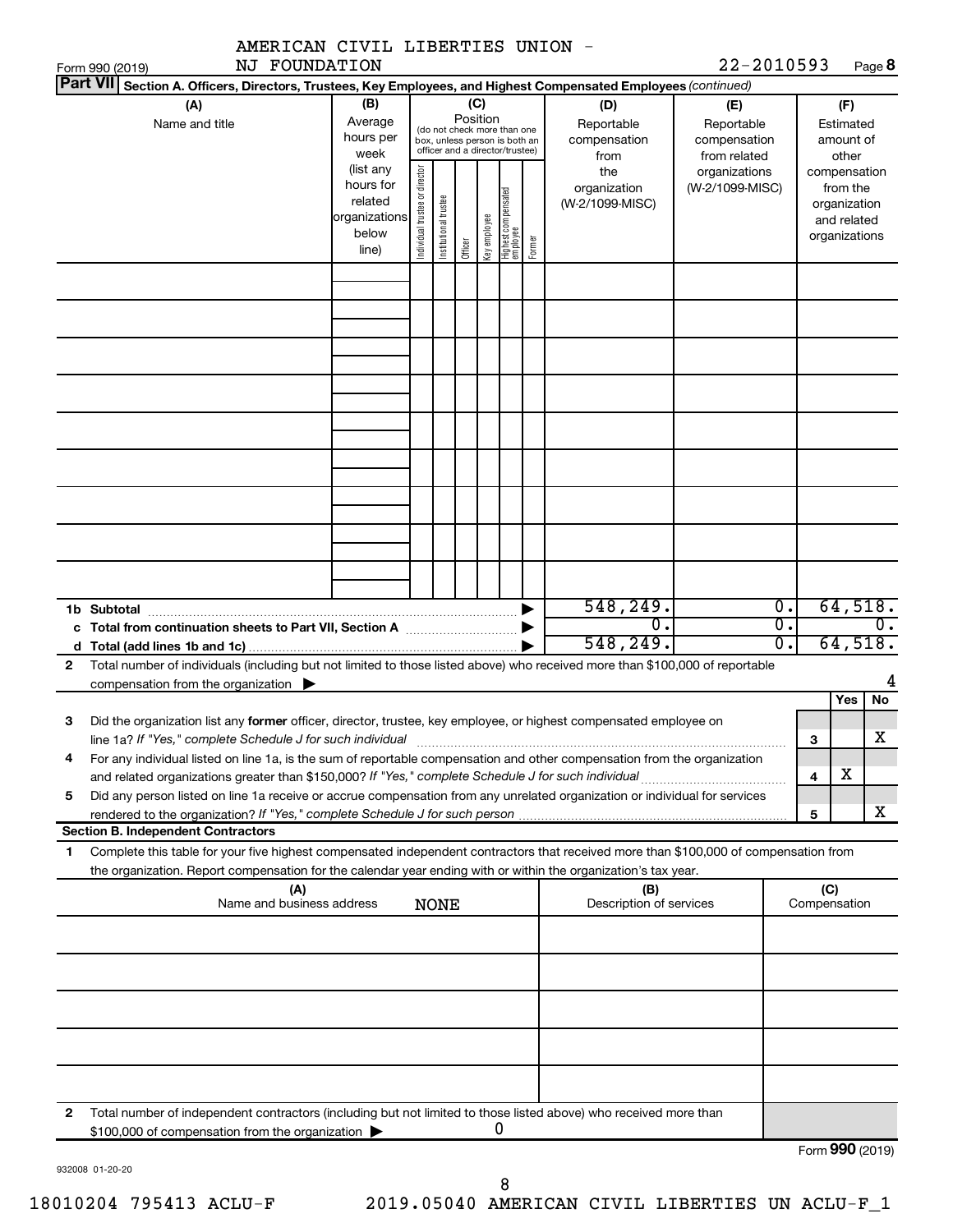AMERICAN CIVIL LIBERTIES UNION - NJ FOUNDATION

Form 990 (2019) Page **9**

|                              | <b>Part VIII</b> |   | <b>Statement of Revenue</b>                                                                                                                                                            |                      |                                  |                                                                 |                          |                                                                 |
|------------------------------|------------------|---|----------------------------------------------------------------------------------------------------------------------------------------------------------------------------------------|----------------------|----------------------------------|-----------------------------------------------------------------|--------------------------|-----------------------------------------------------------------|
|                              |                  |   |                                                                                                                                                                                        |                      |                                  |                                                                 |                          |                                                                 |
|                              |                  |   |                                                                                                                                                                                        |                      | (A)<br>Total revenue             | (B)<br>Related or exempt<br>function revenue   business revenue | (C)<br>Unrelated         | (D)<br>Revenue excluded<br>from tax under<br>sections 512 - 514 |
|                              |                  | b | <b>1 a</b> Federated campaigns<br>1a<br>.<br>1 <sub>b</sub><br>Membership dues<br>$\ldots \ldots \ldots \ldots \ldots$<br>1 <sub>c</sub><br>c Fundraising events                       |                      |                                  |                                                                 |                          |                                                                 |
| Contributions, Gifts, Grants |                  | е | 1 <sub>d</sub><br>d Related organizations<br>.<br>Government grants (contributions)<br>1e<br>f All other contributions, gifts, grants, and<br>similar amounts not included above<br>1f | 1,556,048.           |                                  |                                                                 |                          |                                                                 |
|                              |                  | a | $1g$ \$<br>Noncash contributions included in lines 1a-1f                                                                                                                               |                      | $\blacktriangleright$ 1,556,048. |                                                                 |                          |                                                                 |
|                              |                  |   |                                                                                                                                                                                        | <b>Business Code</b> |                                  |                                                                 |                          |                                                                 |
| Program Service<br>Revenue   | 2 a              |   |                                                                                                                                                                                        |                      |                                  |                                                                 |                          |                                                                 |
|                              |                  | b |                                                                                                                                                                                        |                      |                                  |                                                                 |                          |                                                                 |
|                              |                  | с | the control of the control of the control of the control of the control of                                                                                                             |                      |                                  |                                                                 |                          |                                                                 |
|                              |                  | d | the control of the control of the control of the control of                                                                                                                            |                      |                                  |                                                                 |                          |                                                                 |
|                              |                  |   | f All other program service revenue                                                                                                                                                    |                      |                                  |                                                                 |                          |                                                                 |
|                              |                  |   |                                                                                                                                                                                        | ▶                    |                                  |                                                                 |                          |                                                                 |
|                              | З                |   | Investment income (including dividends, interest, and                                                                                                                                  |                      | 45,138.                          |                                                                 |                          | 45,138.                                                         |
|                              | 4                |   | Income from investment of tax-exempt bond proceeds                                                                                                                                     |                      |                                  |                                                                 |                          |                                                                 |
|                              | 5                |   |                                                                                                                                                                                        |                      |                                  |                                                                 |                          |                                                                 |
|                              |                  |   | (i) Real<br><b>6 a</b> Gross rents<br>6a<br>.                                                                                                                                          | (ii) Personal        |                                  |                                                                 |                          |                                                                 |
|                              |                  | b | Less: rental expenses<br>6b                                                                                                                                                            |                      |                                  |                                                                 |                          |                                                                 |
|                              |                  | с | Rental income or (loss)<br>6c                                                                                                                                                          |                      |                                  |                                                                 |                          |                                                                 |
|                              |                  |   | d Net rental income or (loss)                                                                                                                                                          |                      |                                  |                                                                 |                          |                                                                 |
|                              |                  |   | (i) Securities<br>7 a Gross amount from sales of                                                                                                                                       | (ii) Other           |                                  |                                                                 |                          |                                                                 |
|                              |                  |   | assets other than inventory<br>7a                                                                                                                                                      |                      |                                  |                                                                 |                          |                                                                 |
|                              |                  |   | <b>b</b> Less: cost or other basis                                                                                                                                                     |                      |                                  |                                                                 |                          |                                                                 |
|                              |                  |   | and sales expenses<br>7b                                                                                                                                                               |                      |                                  |                                                                 |                          |                                                                 |
| Revenue                      |                  |   | 7c<br>c Gain or (loss)                                                                                                                                                                 |                      |                                  |                                                                 |                          |                                                                 |
|                              |                  |   |                                                                                                                                                                                        | ▶                    |                                  |                                                                 |                          |                                                                 |
| $\check{\epsilon}$           |                  |   | 8 a Gross income from fundraising events (not<br>including \$<br>оf<br>contributions reported on line 1c). See                                                                         |                      |                                  |                                                                 |                          |                                                                 |
|                              |                  |   | 8a                                                                                                                                                                                     | 78,161.              |                                  |                                                                 |                          |                                                                 |
|                              |                  |   | 8b                                                                                                                                                                                     | 17,650.              |                                  |                                                                 |                          |                                                                 |
|                              |                  |   | c Net income or (loss) from fundraising events                                                                                                                                         |                      | 60,511.                          |                                                                 |                          | 60,511.                                                         |
|                              |                  |   | 9 a Gross income from gaming activities. See                                                                                                                                           |                      |                                  |                                                                 |                          |                                                                 |
|                              |                  |   | 9a                                                                                                                                                                                     |                      |                                  |                                                                 |                          |                                                                 |
|                              |                  |   | 9 <sub>b</sub>                                                                                                                                                                         |                      |                                  |                                                                 |                          |                                                                 |
|                              |                  |   | c Net income or (loss) from gaming activities                                                                                                                                          |                      |                                  |                                                                 |                          |                                                                 |
|                              |                  |   | 10 a Gross sales of inventory, less returns<br> 10a                                                                                                                                    |                      |                                  |                                                                 |                          |                                                                 |
|                              |                  |   | l10bl<br><b>b</b> Less: cost of goods sold                                                                                                                                             |                      |                                  |                                                                 |                          |                                                                 |
|                              |                  |   | c Net income or (loss) from sales of inventory                                                                                                                                         |                      |                                  |                                                                 |                          |                                                                 |
|                              |                  |   |                                                                                                                                                                                        | <b>Business Code</b> |                                  |                                                                 |                          |                                                                 |
|                              |                  |   | 11 a LEGAL CASE AWARDS                                                                                                                                                                 | 900099               | 48, 198.                         | 48, 198.                                                        |                          |                                                                 |
| Miscellaneous<br>Revenue     |                  | b | OTHER INCOME                                                                                                                                                                           | 900099               | 9,203.                           | 9,203.                                                          |                          |                                                                 |
|                              |                  | с |                                                                                                                                                                                        |                      |                                  |                                                                 |                          |                                                                 |
|                              |                  |   |                                                                                                                                                                                        |                      |                                  |                                                                 |                          |                                                                 |
|                              |                  |   |                                                                                                                                                                                        | ▶                    | 57,401.<br>1,719,098.            | 57,401.                                                         | $\overline{\phantom{0}}$ | 105,649.                                                        |
|                              | 12               |   |                                                                                                                                                                                        |                      |                                  |                                                                 |                          | Form 990 (2019)                                                 |
| 932009 01-20-20              |                  |   |                                                                                                                                                                                        |                      |                                  |                                                                 |                          |                                                                 |

9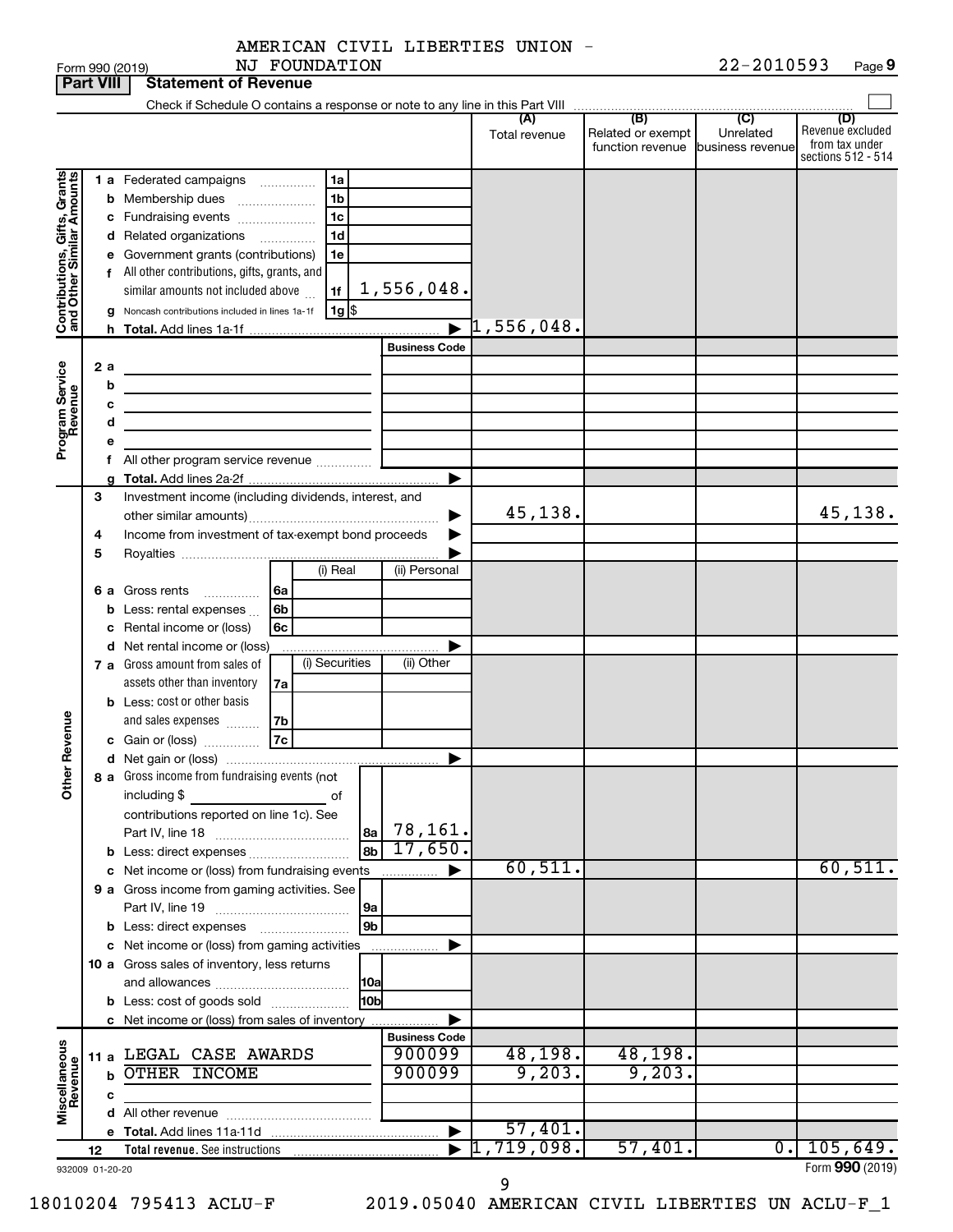**10**

# FOUNDATION 22-2010593

|          | Form 990 (2019)<br>NJ FOUNDATION                                                                                                                                                                           |                |                             |                                    | 22-2010593<br>Page 10   |
|----------|------------------------------------------------------------------------------------------------------------------------------------------------------------------------------------------------------------|----------------|-----------------------------|------------------------------------|-------------------------|
|          | <b>Part IX Statement of Functional Expenses</b>                                                                                                                                                            |                |                             |                                    |                         |
|          | Section 501(c)(3) and 501(c)(4) organizations must complete all columns. All other organizations must complete column (A).                                                                                 |                |                             |                                    |                         |
|          |                                                                                                                                                                                                            | (A)            | (B)                         | (C)                                | (D)                     |
|          | Do not include amounts reported on lines 6b,<br>7b, 8b, 9b, and 10b of Part VIII.                                                                                                                          | Total expenses | Program service<br>expenses | Management and<br>general expenses | Fundraising<br>expenses |
| 1        | Grants and other assistance to domestic organizations                                                                                                                                                      |                |                             |                                    |                         |
|          | and domestic governments. See Part IV, line 21                                                                                                                                                             |                |                             |                                    |                         |
| 2        | Grants and other assistance to domestic                                                                                                                                                                    |                |                             |                                    |                         |
|          |                                                                                                                                                                                                            |                |                             |                                    |                         |
| 3        | Grants and other assistance to foreign                                                                                                                                                                     |                |                             |                                    |                         |
|          | organizations, foreign governments, and foreign                                                                                                                                                            |                |                             |                                    |                         |
|          | individuals. See Part IV, lines 15 and 16                                                                                                                                                                  |                |                             |                                    |                         |
| 4        | Benefits paid to or for members                                                                                                                                                                            |                |                             |                                    |                         |
| 5        | Compensation of current officers, directors,                                                                                                                                                               |                |                             |                                    |                         |
|          | trustees, and key employees                                                                                                                                                                                |                |                             |                                    |                         |
| 6        | Compensation not included above to disqualified                                                                                                                                                            |                |                             |                                    |                         |
|          | persons (as defined under section 4958(f)(1)) and                                                                                                                                                          |                |                             |                                    |                         |
|          | persons described in section 4958(c)(3)(B)<br><b>Contractor</b>                                                                                                                                            |                |                             |                                    |                         |
| 7        |                                                                                                                                                                                                            | 1,507,815.     | 981,738.                    | 359,011.                           | 167,066.                |
| 8        | Pension plan accruals and contributions (include                                                                                                                                                           |                |                             |                                    |                         |
|          | section 401(k) and 403(b) employer contributions)                                                                                                                                                          | 154,934.       | 100,877.                    | 36,890.                            | 17,167.                 |
| 9        |                                                                                                                                                                                                            | 164,983.       | 107,420.                    | 39,283.                            | 18,280.                 |
| 10       |                                                                                                                                                                                                            | 123,619.       | 80,488.                     | 29,434.                            | 13,697.                 |
| 11       | Fees for services (nonemployees):                                                                                                                                                                          |                |                             |                                    |                         |
| а        |                                                                                                                                                                                                            |                |                             |                                    |                         |
| b        |                                                                                                                                                                                                            |                |                             |                                    |                         |
|          |                                                                                                                                                                                                            |                |                             |                                    |                         |
| d        |                                                                                                                                                                                                            |                |                             |                                    |                         |
| е        | Professional fundraising services. See Part IV, line 17                                                                                                                                                    |                |                             |                                    |                         |
| f.       | Investment management fees                                                                                                                                                                                 |                |                             |                                    |                         |
| g        | Other. (If line 11g amount exceeds 10% of line 25,                                                                                                                                                         |                |                             |                                    |                         |
|          | column (A) amount, list line 11g expenses on Sch O.)                                                                                                                                                       |                |                             |                                    |                         |
| 12       |                                                                                                                                                                                                            |                |                             |                                    |                         |
| 13       |                                                                                                                                                                                                            |                |                             |                                    |                         |
| 14       |                                                                                                                                                                                                            |                |                             |                                    |                         |
| 15<br>16 | Occupancv                                                                                                                                                                                                  | 150,444.       | 97,954.                     | 35,820.                            | 16,670.                 |
| 17       |                                                                                                                                                                                                            | 47,638.        | 31,017.                     | 11,343.                            | 5,278.                  |
| 18       | Payments of travel or entertainment expenses                                                                                                                                                               |                |                             |                                    |                         |
|          | for any federal, state, or local public officials                                                                                                                                                          |                |                             |                                    |                         |
| 19       | Conferences, conventions, and meetings                                                                                                                                                                     | 11,407.        | 11,407.                     |                                    |                         |
| 20       | Interest                                                                                                                                                                                                   |                |                             |                                    |                         |
| 21       |                                                                                                                                                                                                            |                |                             |                                    |                         |
| 22       | Depreciation, depletion, and amortization                                                                                                                                                                  | 47,249.        | 30,764.                     | $11,250$ .                         | 5,235.                  |
| 23       | Insurance                                                                                                                                                                                                  |                |                             |                                    |                         |
| 24       | Other expenses. Itemize expenses not covered<br>above (List miscellaneous expenses on line 24e. If<br>line 24e amount exceeds 10% of line 25, column (A)<br>amount. list line 24e expenses on Schedule O.) |                |                             |                                    |                         |
| a        | LOSS ON DISPOSAL OF FIX                                                                                                                                                                                    | 97,040.        | 63, 183.                    | 23, 105.                           | 10,752.                 |
|          | PUBLIC EDUCATION                                                                                                                                                                                           | 52,951.        | 52,951.                     | σ.                                 | 0.                      |
|          | <b>NEWSLETTER</b>                                                                                                                                                                                          | 48,747.        | 48,747.                     | σ.                                 | $\overline{0}$ .        |
| d        | <b>TELECOMMUNICATIONS</b>                                                                                                                                                                                  | 35,041.        | 22,815.                     | 8,343.                             | 3,883.                  |
|          | e All other expenses                                                                                                                                                                                       | 126,959.       | 91,816.                     | 19,890.                            | 15, 253.                |
| 25       | Total functional expenses. Add lines 1 through 24e                                                                                                                                                         | 2,568,827.     | 1,721,177.                  | 574, 369.                          | 273, 281.               |
| 26       | Joint costs. Complete this line only if the organization                                                                                                                                                   |                |                             |                                    |                         |
|          | reported in column (B) joint costs from a combined                                                                                                                                                         |                |                             |                                    |                         |
|          | educational campaign and fundraising solicitation.                                                                                                                                                         |                |                             |                                    |                         |

932010 01-20-20

Form (2019) **990**

Check here if following SOP 98-2 (ASC 958-720)

18010204 795413 ACLU-F 2019.05040 AMERICAN CIVIL LIBERTIES UN ACLU-F\_1

10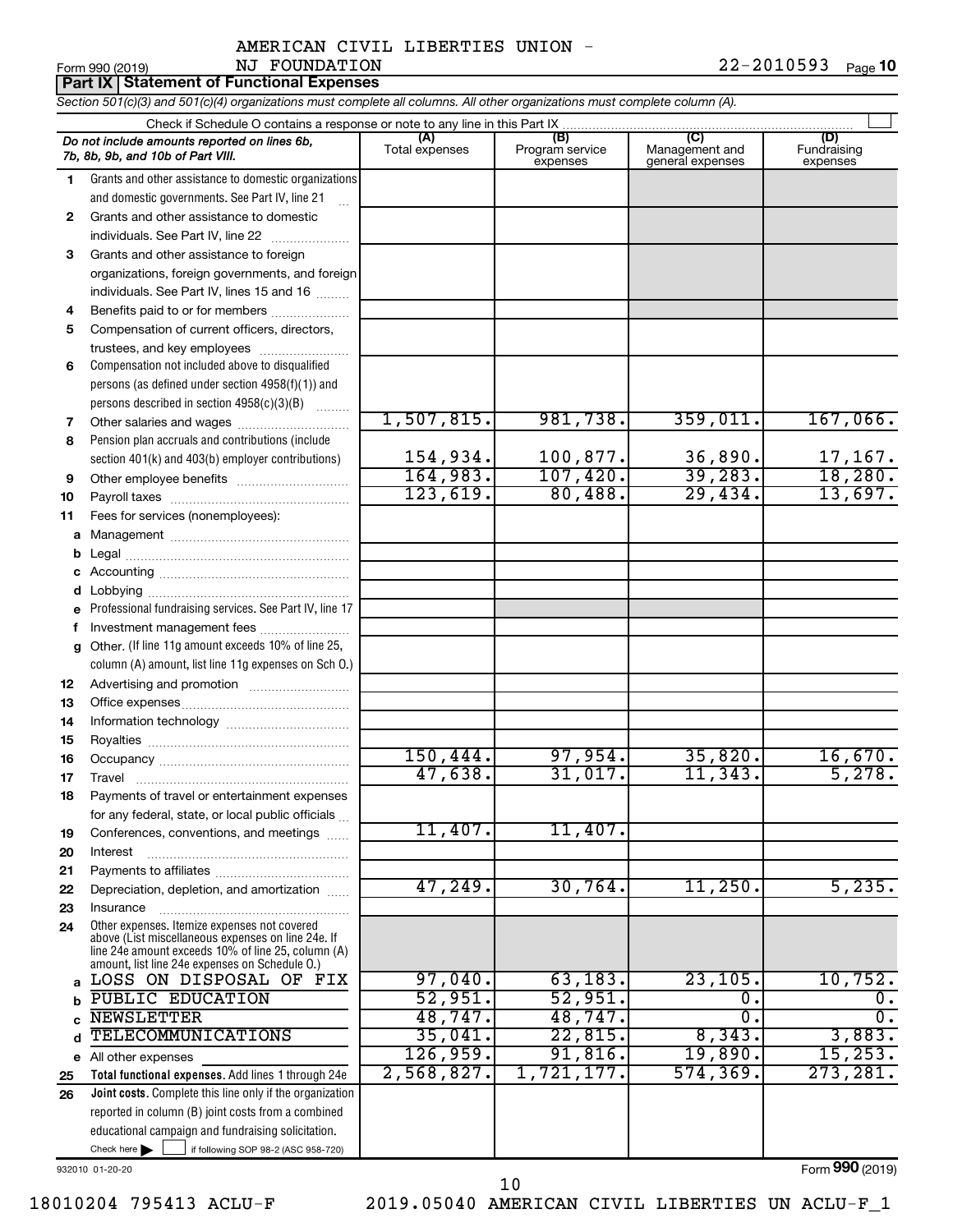| Form 990 (2019 |  |  |
|----------------|--|--|
|                |  |  |

**Part X** | Balance Sheet

### AMERICAN CIVIL LIBERTIES UNION -

NJ FOUNDATION

 $\perp$ Check if Schedule O contains a response or note to any line in this Part X **(A) (B)** Beginning of year  $\parallel$  | End of year 342,091. 235,297. **1 1** Cash - non-interest-bearing ~~~~~~~~~~~~~~~~~~~~~~~~~  $1,039,057$ .  $2$  293,787. **2 2** Savings and temporary cash investments ~~~~~~~~~~~~~~~~~~  $1,652,206.$   $3$   $1,366,046.$ **3 3** Pledges and grants receivable, net ~~~~~~~~~~~~~~~~~~~~~ 711,902. 995,504. **4 4** Accounts receivable, net ~~~~~~~~~~~~~~~~~~~~~~~~~~ **5** Loans and other receivables from any current or former officer, director, trustee, key employee, creator or founder, substantial contributor, or 35% controlled entity or family member of any of these persons ~~~~~~~~~ **5 6** Loans and other receivables from other disqualified persons (as defined under section 4958(f)(1)), and persons described in section  $4958(c)(3)(B)$  ...... **6 7 7** Notes and loans receivable, net ~~~~~~~~~~~~~~~~~~~~~~~ **Assets 8 8** Inventories for sale or use ~~~~~~~~~~~~~~~~~~~~~~~~~~ 19,465. 21,802. **9 9** Prepaid expenses and deferred charges ~~~~~~~~~~~~~~~~~~ **10 a** Land, buildings, and equipment: cost or other 159,235. basis. Complete Part VI of Schedule D  $\frac{1}{10}$  10a  $86, 711.$  183,828.  $10c$  72,524. **10c b** Less: accumulated depreciation  $\ldots$  [10b **11 11** Investments - publicly traded securities ~~~~~~~~~~~~~~~~~~~  $2,460,382.$   $12$   $2,197,430.$ **12 12** Investments - other securities. See Part IV, line 11 ~~~~~~~~~~~~~~ **13 13** Investments - program-related. See Part IV, line 11 ~~~~~~~~~~~~~ **14 14** Intangible assets ~~~~~~~~~~~~~~~~~~~~~~~~~~~~~~ Other assets. See Part IV, line 11 ~~~~~~~~~~~~~~~~~~~~~~  $-18,260$ .  $15$  113,994. **15 15**  $6,390,671.$  16  $5,296,384.$ **16 16 Total assets.**  Add lines 1 through 15 (must equal line 33) 29,543. 17 38,618. **17 17** Accounts payable and accrued expenses ~~~~~~~~~~~~~~~~~~ **18 18** Grants payable ~~~~~~~~~~~~~~~~~~~~~~~~~~~~~~~ **19 19** Deferred revenue ~~~~~~~~~~~~~~~~~~~~~~~~~~~~~~ **20 20** Tax-exempt bond liabilities ~~~~~~~~~~~~~~~~~~~~~~~~~ **21 21** Escrow or custodial account liability. Complete Part IV of Schedule D ........... **22** Loans and other payables to any current or former officer, director, **Liabilities** trustee, key employee, creator or founder, substantial contributor, or 35% **22** controlled entity or family member of any of these persons ~~~~~~~~~ **23** Secured mortgages and notes payable to unrelated third parties **23 24** Unsecured notes and loans payable to unrelated third parties **24 25** Other liabilities (including federal income tax, payables to related third parties, and other liabilities not included on lines 17-24). Complete Part X of Schedule D ~~~~~~~~~~~~~~~~~~~~~~~~~~~~~~~ 25,000. **25** 54,543. 38,618. **26 26 Total liabilities.**  Add lines 17 through 25 Organizations that follow FASB ASC 958, check here  $\blacktriangleright \boxed{\text{X}}$ Net Assets or Fund Balances **Net Assets or Fund Balances and complete lines 27, 28, 32, and 33.**  $2,795,034.$   $27$   $2,318,113.$ **27 27** Net assets without donor restrictions ~~~~~~~~~~~~~~~~~~~~ 3,541,094. 2,939,653. **28 28** Net assets with donor restrictions ~~~~~~~~~~~~~~~~~~~~~~ **Organizations that do not follow FASB ASC 958, check here** | † **and complete lines 29 through 33. 29 29** Capital stock or trust principal, or current funds ~~~~~~~~~~~~~~~ **30 30** Paid-in or capital surplus, or land, building, or equipment fund ....................... **31 31** Retained earnings, endowment, accumulated income, or other funds ............ Total net assets or fund balances ~~~~~~~~~~~~~~~~~~~~~~  $6,336,128.$   $32 \mid 5,257,766.$ **32 32**  $6,390,671.$   $33$  5, 296, 384. **33** Total liabilities and net assets/fund balances **33**

Form (2019) **990**

932011 01-20-20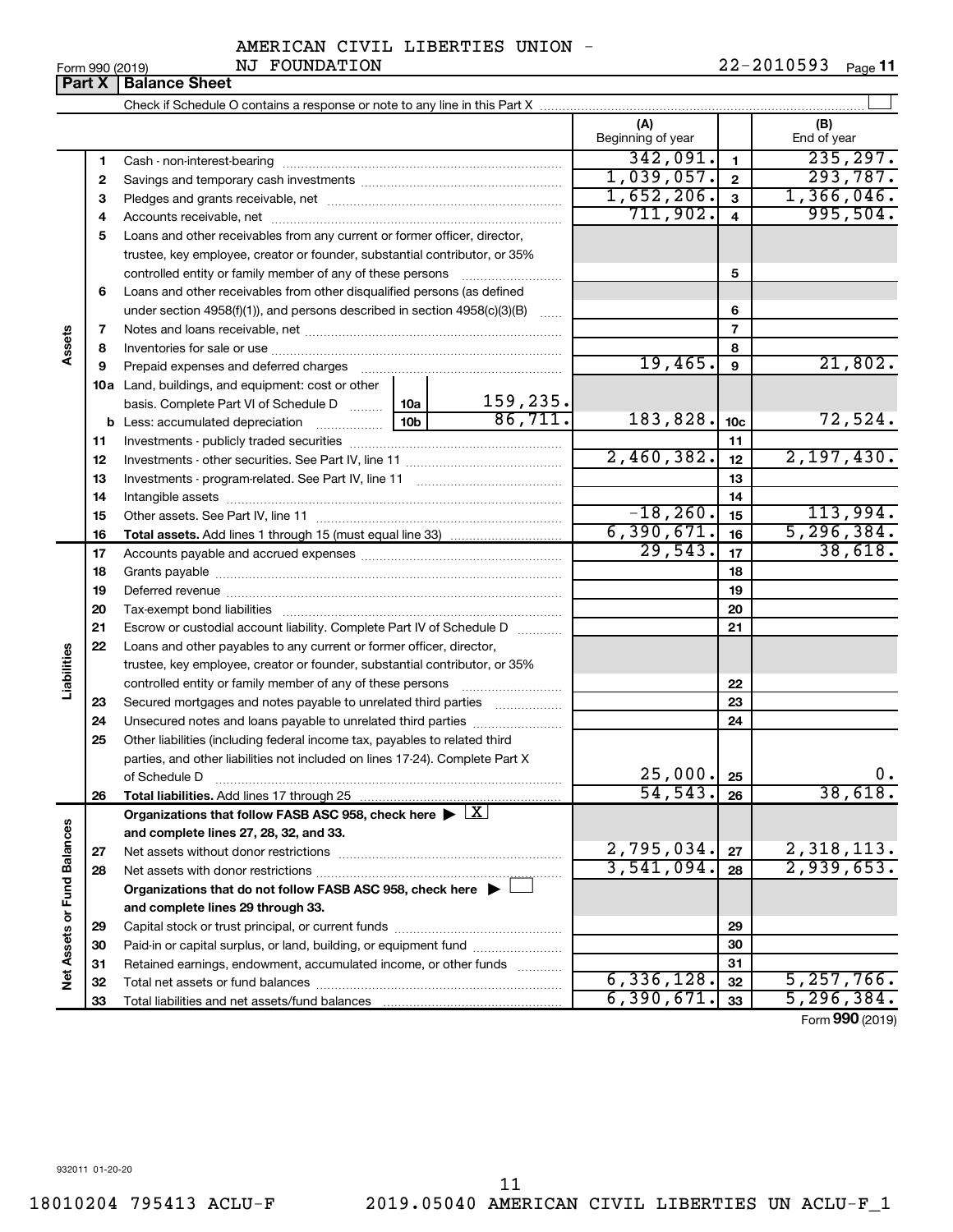|                | AMERICAN CIVIL LIBERTIES UNION |  |                |                |
|----------------|--------------------------------|--|----------------|----------------|
| M.T FOINDATION |                                |  | $22 - 2010593$ | D <sub>o</sub> |

|    | Form 990 (2019)<br>NJ FOUNDATION                                                                                                                                                                                               | 22-2010593              |                |     | Page 12             |
|----|--------------------------------------------------------------------------------------------------------------------------------------------------------------------------------------------------------------------------------|-------------------------|----------------|-----|---------------------|
|    | <b>Part XI Reconciliation of Net Assets</b>                                                                                                                                                                                    |                         |                |     |                     |
|    |                                                                                                                                                                                                                                |                         |                |     |                     |
|    |                                                                                                                                                                                                                                |                         |                |     |                     |
| 1  |                                                                                                                                                                                                                                | $\blacksquare$          | 1,719,098.     |     |                     |
| 2  |                                                                                                                                                                                                                                | $\overline{2}$          | 2,568,827.     |     |                     |
| З  | Revenue less expenses. Subtract line 2 from line 1                                                                                                                                                                             | 3                       | $-849,729.$    |     |                     |
| 4  |                                                                                                                                                                                                                                | $\overline{\mathbf{4}}$ | 6, 336, 128.   |     |                     |
| 5  | Net unrealized gains (losses) on investments [111] www.martime.community.community.community.community.communi                                                                                                                 | 5                       | $-228,633.$    |     |                     |
| 6  | Donated services and use of facilities [[111] matter contracts and all the services and use of facilities [[11                                                                                                                 | 6                       |                |     |                     |
| 7  | Investment expenses www.communication.communication.com/interaction.com/interaction.com/interaction.com/interaction.com/interaction.com/interaction.com/interaction.com/interaction.com/interaction.com/interaction.com/intera | $\overline{7}$          |                |     |                     |
| 8  | Prior period adjustments material contents and content of the content of the content of the content of the content of the content of the content of the content of the content of the content of the content of the content of | $\mathbf{a}$            |                |     |                     |
| 9  | Other changes in net assets or fund balances (explain on Schedule O)                                                                                                                                                           | $\mathbf{Q}$            |                |     | 0.                  |
| 10 | Net assets or fund balances at end of year. Combine lines 3 through 9 (must equal Part X, line 32,                                                                                                                             |                         |                |     |                     |
|    |                                                                                                                                                                                                                                | 10                      | 5, 257, 766.   |     |                     |
|    | Part XII Financial Statements and Reporting                                                                                                                                                                                    |                         |                |     |                     |
|    |                                                                                                                                                                                                                                |                         |                |     | $\lfloor x \rfloor$ |
|    |                                                                                                                                                                                                                                |                         |                | Yes | No                  |
| 1  | $\lfloor x \rfloor$ Accrual<br>Accounting method used to prepare the Form 990: [130] Cash<br>$\Box$ Other                                                                                                                      |                         |                |     |                     |
|    | If the organization changed its method of accounting from a prior year or checked "Other," explain in Schedule O.                                                                                                              |                         |                |     |                     |
|    |                                                                                                                                                                                                                                |                         | 2a             |     | x                   |
|    | If "Yes," check a box below to indicate whether the financial statements for the year were compiled or reviewed on a                                                                                                           |                         |                |     |                     |
|    | separate basis, consolidated basis, or both:                                                                                                                                                                                   |                         |                |     |                     |
|    | Both consolidated and separate basis<br>Separate basis<br>Consolidated basis                                                                                                                                                   |                         |                |     |                     |
|    |                                                                                                                                                                                                                                |                         | 2 <sub>b</sub> | х   |                     |
|    | If "Yes," check a box below to indicate whether the financial statements for the year were audited on a separate basis,                                                                                                        |                         |                |     |                     |
|    | consolidated basis, or both:                                                                                                                                                                                                   |                         |                |     |                     |
|    | $\lfloor x \rfloor$ Consolidated basis<br>Both consolidated and separate basis<br>Separate basis                                                                                                                               |                         |                |     |                     |
|    | c If "Yes" to line 2a or 2b, does the organization have a committee that assumes responsibility for oversight of the audit,                                                                                                    |                         |                |     |                     |
|    |                                                                                                                                                                                                                                |                         | 2c             | х   |                     |
|    | If the organization changed either its oversight process or selection process during the tax year, explain on Schedule O.                                                                                                      |                         |                |     |                     |
|    | 3a As a result of a federal award, was the organization required to undergo an audit or audits as set forth in the Single Audit                                                                                                |                         |                |     |                     |
|    |                                                                                                                                                                                                                                |                         | За             |     | x                   |
|    | b If "Yes," did the organization undergo the required audit or audits? If the organization did not undergo the required audit                                                                                                  |                         |                |     |                     |
|    |                                                                                                                                                                                                                                |                         | 3b             |     |                     |

Form (2019) **990**

932012 01-20-20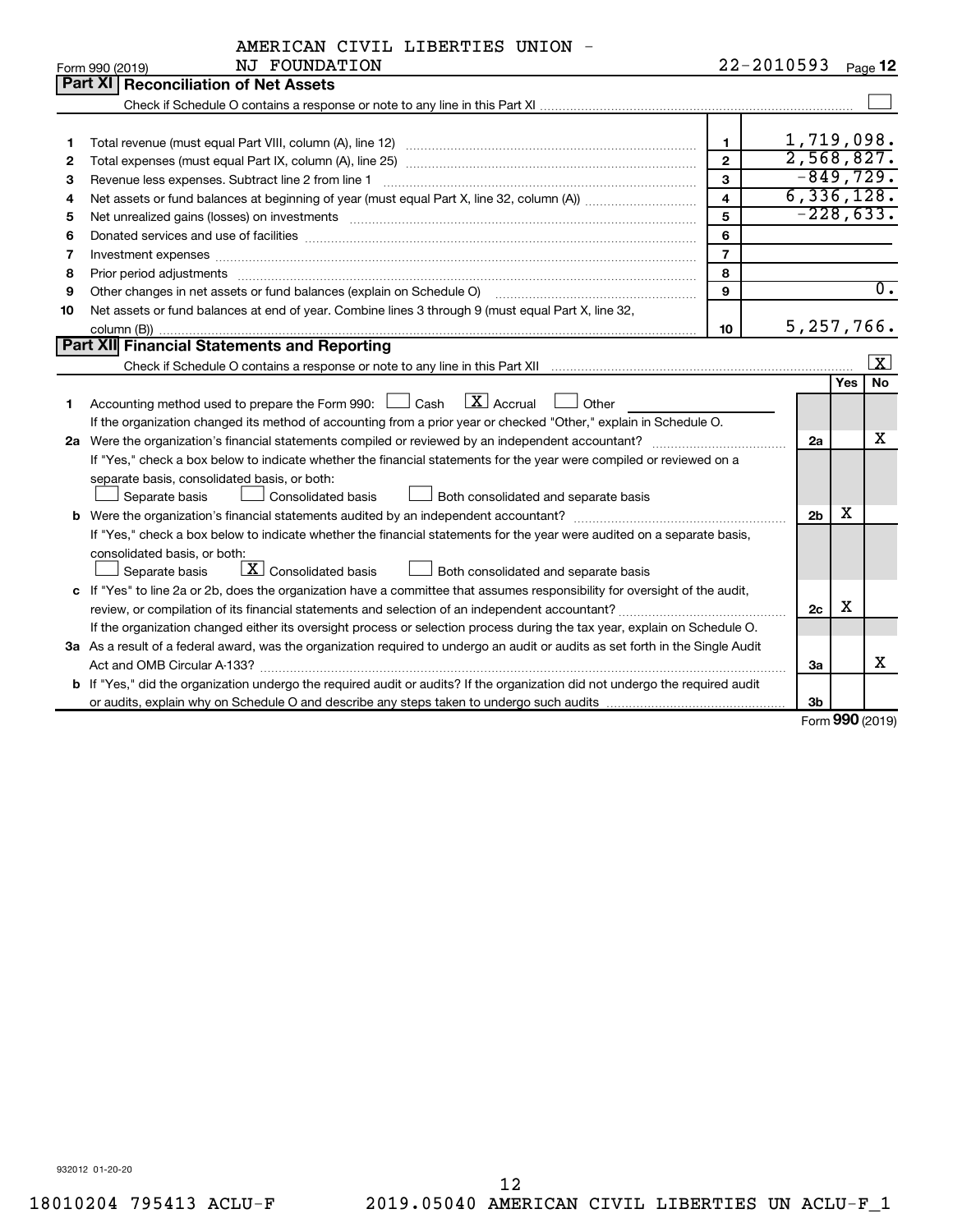| <b>SCHEDULE A</b>                                                                                                                                                   |                                                               |                                                                                                                                                                                                                                                                                            |     |                                                                |                            | OMB No. 1545-0047                          |
|---------------------------------------------------------------------------------------------------------------------------------------------------------------------|---------------------------------------------------------------|--------------------------------------------------------------------------------------------------------------------------------------------------------------------------------------------------------------------------------------------------------------------------------------------|-----|----------------------------------------------------------------|----------------------------|--------------------------------------------|
| (Form 990 or 990-EZ)                                                                                                                                                |                                                               | <b>Public Charity Status and Public Support</b><br>Complete if the organization is a section 501(c)(3) organization or a section                                                                                                                                                           |     |                                                                |                            |                                            |
|                                                                                                                                                                     |                                                               | 4947(a)(1) nonexempt charitable trust.                                                                                                                                                                                                                                                     |     |                                                                |                            |                                            |
| Department of the Treasury<br>Internal Revenue Service                                                                                                              |                                                               | Attach to Form 990 or Form 990-EZ.<br>Go to www.irs.gov/Form990 for instructions and the latest information.                                                                                                                                                                               |     |                                                                |                            | <b>Open to Public</b><br><b>Inspection</b> |
| Name of the organization                                                                                                                                            |                                                               | AMERICAN CIVIL LIBERTIES UNION -                                                                                                                                                                                                                                                           |     |                                                                |                            | <b>Employer identification number</b>      |
|                                                                                                                                                                     | NJ FOUNDATION                                                 |                                                                                                                                                                                                                                                                                            |     |                                                                |                            | 22-2010593                                 |
| Part I                                                                                                                                                              |                                                               | Reason for Public Charity Status (All organizations must complete this part.) See instructions.                                                                                                                                                                                            |     |                                                                |                            |                                            |
| The organization is not a private foundation because it is: (For lines 1 through 12, check only one box.)                                                           |                                                               |                                                                                                                                                                                                                                                                                            |     |                                                                |                            |                                            |
| 1<br>2                                                                                                                                                              |                                                               | A church, convention of churches, or association of churches described in section 170(b)(1)(A)(i).<br>A school described in section 170(b)(1)(A)(ii). (Attach Schedule E (Form 990 or 990-EZ).)                                                                                            |     |                                                                |                            |                                            |
| 3                                                                                                                                                                   |                                                               | A hospital or a cooperative hospital service organization described in section 170(b)(1)(A)(iii).                                                                                                                                                                                          |     |                                                                |                            |                                            |
| 4                                                                                                                                                                   |                                                               | A medical research organization operated in conjunction with a hospital described in section 170(b)(1)(A)(iii). Enter the hospital's name,                                                                                                                                                 |     |                                                                |                            |                                            |
| city, and state:                                                                                                                                                    |                                                               |                                                                                                                                                                                                                                                                                            |     |                                                                |                            |                                            |
| 5                                                                                                                                                                   |                                                               | An organization operated for the benefit of a college or university owned or operated by a governmental unit described in                                                                                                                                                                  |     |                                                                |                            |                                            |
| section 170(b)(1)(A)(iv). (Complete Part II.)                                                                                                                       |                                                               |                                                                                                                                                                                                                                                                                            |     |                                                                |                            |                                            |
| 6<br>$\mathbf{X}$<br>7<br>An organization that normally receives a substantial part of its support from a governmental unit or from the general public described in |                                                               | A federal, state, or local government or governmental unit described in section 170(b)(1)(A)(v).                                                                                                                                                                                           |     |                                                                |                            |                                            |
| section 170(b)(1)(A)(vi). (Complete Part II.)                                                                                                                       |                                                               |                                                                                                                                                                                                                                                                                            |     |                                                                |                            |                                            |
| 8                                                                                                                                                                   |                                                               | A community trust described in section 170(b)(1)(A)(vi). (Complete Part II.)                                                                                                                                                                                                               |     |                                                                |                            |                                            |
| 9                                                                                                                                                                   |                                                               | An agricultural research organization described in section 170(b)(1)(A)(ix) operated in conjunction with a land-grant college                                                                                                                                                              |     |                                                                |                            |                                            |
|                                                                                                                                                                     |                                                               | or university or a non-land-grant college of agriculture (see instructions). Enter the name, city, and state of the college or                                                                                                                                                             |     |                                                                |                            |                                            |
| university:                                                                                                                                                         |                                                               |                                                                                                                                                                                                                                                                                            |     |                                                                |                            |                                            |
| 10                                                                                                                                                                  |                                                               | An organization that normally receives: (1) more than 33 1/3% of its support from contributions, membership fees, and gross receipts from<br>activities related to its exempt functions - subject to certain exceptions, and (2) no more than 33 1/3% of its support from gross investment |     |                                                                |                            |                                            |
|                                                                                                                                                                     |                                                               | income and unrelated business taxable income (less section 511 tax) from businesses acquired by the organization after June 30, 1975.                                                                                                                                                      |     |                                                                |                            |                                            |
| See section 509(a)(2). (Complete Part III.)                                                                                                                         |                                                               |                                                                                                                                                                                                                                                                                            |     |                                                                |                            |                                            |
| 11                                                                                                                                                                  |                                                               | An organization organized and operated exclusively to test for public safety. See section 509(a)(4).                                                                                                                                                                                       |     |                                                                |                            |                                            |
| 12                                                                                                                                                                  |                                                               | An organization organized and operated exclusively for the benefit of, to perform the functions of, or to carry out the purposes of one or                                                                                                                                                 |     |                                                                |                            |                                            |
|                                                                                                                                                                     |                                                               | more publicly supported organizations described in section 509(a)(1) or section 509(a)(2). See section 509(a)(3). Check the box in                                                                                                                                                         |     |                                                                |                            |                                            |
| a                                                                                                                                                                   |                                                               | lines 12a through 12d that describes the type of supporting organization and complete lines 12e, 12f, and 12g.<br>Type I. A supporting organization operated, supervised, or controlled by its supported organization(s), typically by giving                                              |     |                                                                |                            |                                            |
|                                                                                                                                                                     |                                                               | the supported organization(s) the power to regularly appoint or elect a majority of the directors or trustees of the supporting                                                                                                                                                            |     |                                                                |                            |                                            |
|                                                                                                                                                                     | organization. You must complete Part IV, Sections A and B.    |                                                                                                                                                                                                                                                                                            |     |                                                                |                            |                                            |
| b                                                                                                                                                                   |                                                               | Type II. A supporting organization supervised or controlled in connection with its supported organization(s), by having                                                                                                                                                                    |     |                                                                |                            |                                            |
|                                                                                                                                                                     |                                                               | control or management of the supporting organization vested in the same persons that control or manage the supported                                                                                                                                                                       |     |                                                                |                            |                                            |
| с                                                                                                                                                                   | organization(s). You must complete Part IV, Sections A and C. | Type III functionally integrated. A supporting organization operated in connection with, and functionally integrated with,                                                                                                                                                                 |     |                                                                |                            |                                            |
|                                                                                                                                                                     |                                                               | its supported organization(s) (see instructions). You must complete Part IV, Sections A, D, and E.                                                                                                                                                                                         |     |                                                                |                            |                                            |
| d                                                                                                                                                                   |                                                               | Type III non-functionally integrated. A supporting organization operated in connection with its supported organization(s)                                                                                                                                                                  |     |                                                                |                            |                                            |
|                                                                                                                                                                     |                                                               | that is not functionally integrated. The organization generally must satisfy a distribution requirement and an attentiveness                                                                                                                                                               |     |                                                                |                            |                                            |
|                                                                                                                                                                     |                                                               | requirement (see instructions). You must complete Part IV, Sections A and D, and Part V.                                                                                                                                                                                                   |     |                                                                |                            |                                            |
| е                                                                                                                                                                   |                                                               | Check this box if the organization received a written determination from the IRS that it is a Type I, Type II, Type III                                                                                                                                                                    |     |                                                                |                            |                                            |
| f Enter the number of supported organizations                                                                                                                       |                                                               | functionally integrated, or Type III non-functionally integrated supporting organization.                                                                                                                                                                                                  |     |                                                                |                            |                                            |
| Provide the following information about the supported organization(s).                                                                                              |                                                               |                                                                                                                                                                                                                                                                                            |     |                                                                |                            |                                            |
| (i) Name of supported                                                                                                                                               | (ii) EIN                                                      | (iii) Type of organization<br>(described on lines 1-10                                                                                                                                                                                                                                     |     | (iv) Is the organization listed<br>in your governing document? | (v) Amount of monetary     | (vi) Amount of other                       |
| organization                                                                                                                                                        |                                                               | above (see instructions))                                                                                                                                                                                                                                                                  | Yes | No                                                             | support (see instructions) | support (see instructions)                 |
|                                                                                                                                                                     |                                                               |                                                                                                                                                                                                                                                                                            |     |                                                                |                            |                                            |
|                                                                                                                                                                     |                                                               |                                                                                                                                                                                                                                                                                            |     |                                                                |                            |                                            |
|                                                                                                                                                                     |                                                               |                                                                                                                                                                                                                                                                                            |     |                                                                |                            |                                            |
|                                                                                                                                                                     |                                                               |                                                                                                                                                                                                                                                                                            |     |                                                                |                            |                                            |
|                                                                                                                                                                     |                                                               |                                                                                                                                                                                                                                                                                            |     |                                                                |                            |                                            |
|                                                                                                                                                                     |                                                               |                                                                                                                                                                                                                                                                                            |     |                                                                |                            |                                            |
|                                                                                                                                                                     |                                                               |                                                                                                                                                                                                                                                                                            |     |                                                                |                            |                                            |
|                                                                                                                                                                     |                                                               |                                                                                                                                                                                                                                                                                            |     |                                                                |                            |                                            |
| Total                                                                                                                                                               |                                                               |                                                                                                                                                                                                                                                                                            |     |                                                                |                            |                                            |
| LHA For Paperwork Reduction Act Notice, see the Instructions for Form 990 or 990-FZ, 932021 09-25-19 Schedule A (Form 990 or 990-FZ) 2019                           |                                                               |                                                                                                                                                                                                                                                                                            |     |                                                                |                            |                                            |

932021 09-25-19 **For Paperwork Reduction Act Notice, see the Instructions for Form 990 or 990-EZ. Schedule A (Form 990 or 990-EZ) 2019** LHA  $\frac{13}{13}$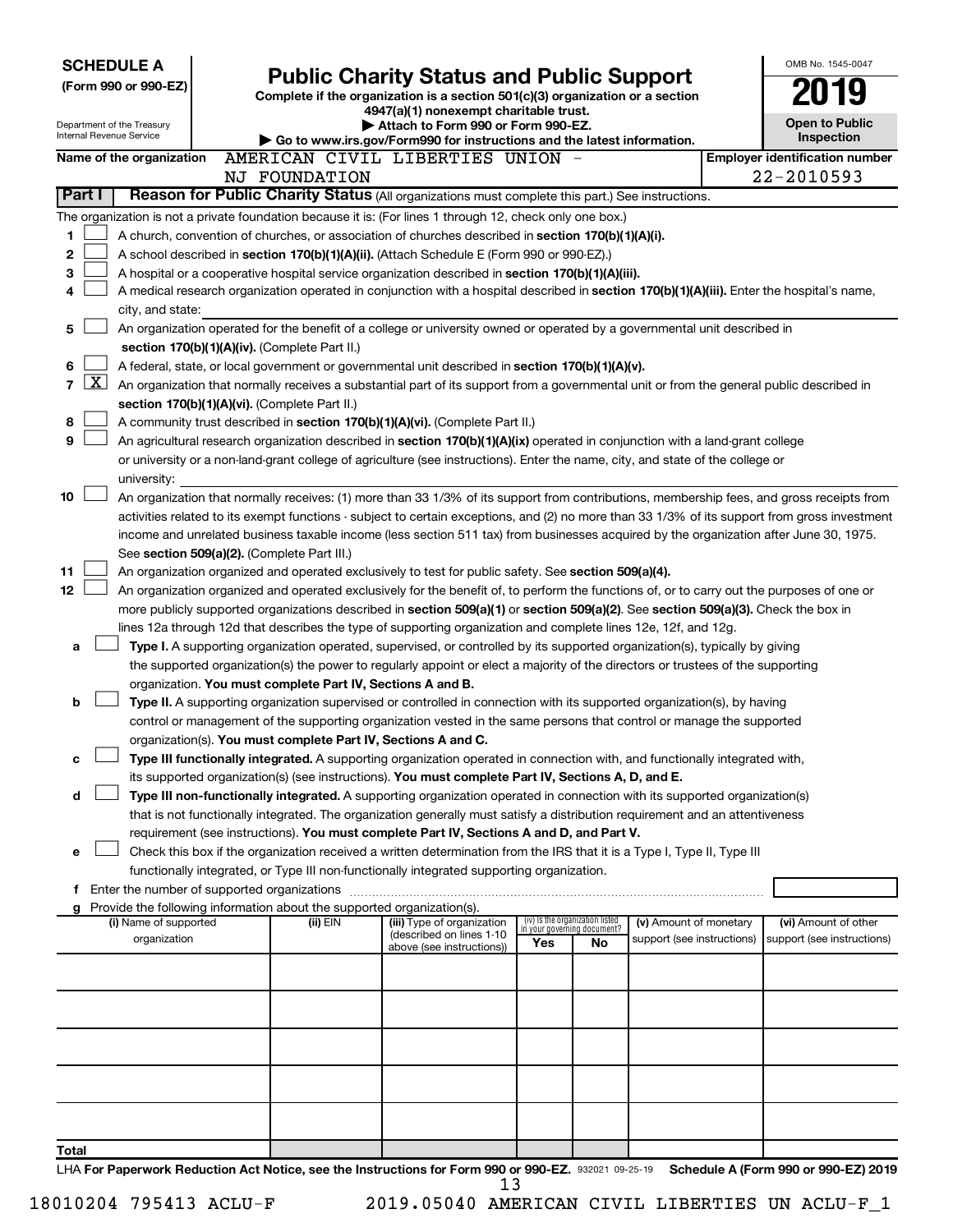22-2010593 Page 2 Schedule A (Form 990 or 990-EZ) 2019 Page NJ FOUNDATION 22-2010593

**Part II Support Schedule for Organizations Described in Sections 170(b)(1)(A)(iv) and 170(b)(1)(A)(vi)**

(Complete only if you checked the box on line 5, 7, or 8 of Part I or if the organization failed to qualify under Part III. If the organization fails to qualify under the tests listed below, please complete Part III.)

| Calendar year (or fiscal year beginning in)<br>(a) 2015<br>(b) 2016<br>$(d)$ 2018<br>(f) Total<br>$(c)$ 2017<br>(e) 2019<br>1 Gifts, grants, contributions, and<br>membership fees received. (Do not<br>850,451.<br>2,911,892.<br>2,463,938.<br>2,201,354.<br>1,556,048.<br>9,983,683.<br>include any "unusual grants.")<br>2 Tax revenues levied for the organ-<br>ization's benefit and either paid to<br>or expended on its behalf<br>3 The value of services or facilities<br>furnished by a governmental unit to<br>the organization without charge<br>850, 451.<br>2,911,892.<br>2,463,938.<br>9,983,683.<br>2,201,354.<br>1,556,048<br>4 Total. Add lines 1 through 3<br>5 The portion of total contributions<br>by each person (other than a<br>governmental unit or publicly<br>supported organization) included<br>on line 1 that exceeds 2% of the<br>amount shown on line 11,<br>column (f)<br>9,983,683.<br>6 Public support. Subtract line 5 from line 4.<br><b>Section B. Total Support</b><br>Calendar year (or fiscal year beginning in)<br>(a) 2015<br>(b) 2016<br>$(c)$ 2017<br>$(d)$ 2018<br>(e) 2019<br>(f) Total<br>850,451.<br>2,911,892<br>2,463,938.<br>2,201,354.<br>1,556,048<br>9,983,683.<br>7 Amounts from line 4<br>8 Gross income from interest,<br>dividends, payments received on<br>securities loans, rents, royalties,<br>33,999.<br>79,489.<br>93,465.<br>288,615.<br>36,524.<br>45,138.<br>and income from similar sources<br>9 Net income from unrelated business<br>activities, whether or not the<br>business is regularly carried on<br>10 Other income. Do not include gain<br>or loss from the sale of capital<br>$11, 369$ , 119, 887, 103, 757,<br>57,401.<br>3,011.]<br>295,425.<br>assets (Explain in Part VI.)<br>10,567,723.<br>11 Total support. Add lines 7 through 10<br>12<br><b>12</b> Gross receipts from related activities, etc. (see instructions)<br>13 First five years. If the Form 990 is for the organization's first, second, third, fourth, or fifth tax year as a section 501(c)(3)<br>organization, check this box and stop here<br><b>Section C. Computation of Public Support Percentage</b><br>94.47<br>14<br>%<br>95.00<br>15<br>%<br>16a 33 1/3% support test - 2019. If the organization did not check the box on line 13, and line 14 is 33 1/3% or more, check this box and<br>$\blacktriangleright$ $\mathbf{X}$<br>stop here. The organization qualifies as a publicly supported organization manufactured content and the content of the state of the state of the state of the state of the state of the state of the state of the state of the<br>b 33 1/3% support test - 2018. If the organization did not check a box on line 13 or 16a, and line 15 is 33 1/3% or more, check this box<br>17a 10% -facts-and-circumstances test - 2019. If the organization did not check a box on line 13, 16a, or 16b, and line 14 is 10% or more,<br>and if the organization meets the "facts-and-circumstances" test, check this box and stop here. Explain in Part VI how the organization<br>b 10% -facts-and-circumstances test - 2018. If the organization did not check a box on line 13, 16a, 16b, or 17a, and line 15 is 10% or<br>more, and if the organization meets the "facts-and-circumstances" test, check this box and stop here. Explain in Part VI how the<br>organization meets the "facts-and-circumstances" test. The organization qualifies as a publicly supported organization<br>18 Private foundation. If the organization did not check a box on line 13, 16a, 16b, 17a, or 17b, check this box and see instructions<br>Schedule A (Form 990 or 990-F7) 2019 | <b>Section A. Public Support</b> |  |  |  |
|----------------------------------------------------------------------------------------------------------------------------------------------------------------------------------------------------------------------------------------------------------------------------------------------------------------------------------------------------------------------------------------------------------------------------------------------------------------------------------------------------------------------------------------------------------------------------------------------------------------------------------------------------------------------------------------------------------------------------------------------------------------------------------------------------------------------------------------------------------------------------------------------------------------------------------------------------------------------------------------------------------------------------------------------------------------------------------------------------------------------------------------------------------------------------------------------------------------------------------------------------------------------------------------------------------------------------------------------------------------------------------------------------------------------------------------------------------------------------------------------------------------------------------------------------------------------------------------------------------------------------------------------------------------------------------------------------------------------------------------------------------------------------------------------------------------------------------------------------------------------------------------------------------------------------------------------------------------------------------------------------------------------------------------------------------------------------------------------------------------------------------------------------------------------------------------------------------------------------------------------------------------------------------------------------------------------------------------------------------------------------------------------------------------------------------------------------------------------------------------------------------------------------------------------------------------------------------------------------------------------------------------------------------------------------------------------------------------------------------------------------------------------------------------------------------------------------------------------------------------------------------------------------------------------------------------------------------------------------------------------------------------------------------------------------------------------------------------------------------------------------------------------------------------------------------------------------------------------------------------------------------------------------------------------------------------------------------------------------------------------------------------------------------------------------------------------------------------------------------------------------------------------------------------------------------------------------------------------------------------------------------------------------------------|----------------------------------|--|--|--|
|                                                                                                                                                                                                                                                                                                                                                                                                                                                                                                                                                                                                                                                                                                                                                                                                                                                                                                                                                                                                                                                                                                                                                                                                                                                                                                                                                                                                                                                                                                                                                                                                                                                                                                                                                                                                                                                                                                                                                                                                                                                                                                                                                                                                                                                                                                                                                                                                                                                                                                                                                                                                                                                                                                                                                                                                                                                                                                                                                                                                                                                                                                                                                                                                                                                                                                                                                                                                                                                                                                                                                                                                                                                                |                                  |  |  |  |
|                                                                                                                                                                                                                                                                                                                                                                                                                                                                                                                                                                                                                                                                                                                                                                                                                                                                                                                                                                                                                                                                                                                                                                                                                                                                                                                                                                                                                                                                                                                                                                                                                                                                                                                                                                                                                                                                                                                                                                                                                                                                                                                                                                                                                                                                                                                                                                                                                                                                                                                                                                                                                                                                                                                                                                                                                                                                                                                                                                                                                                                                                                                                                                                                                                                                                                                                                                                                                                                                                                                                                                                                                                                                |                                  |  |  |  |
|                                                                                                                                                                                                                                                                                                                                                                                                                                                                                                                                                                                                                                                                                                                                                                                                                                                                                                                                                                                                                                                                                                                                                                                                                                                                                                                                                                                                                                                                                                                                                                                                                                                                                                                                                                                                                                                                                                                                                                                                                                                                                                                                                                                                                                                                                                                                                                                                                                                                                                                                                                                                                                                                                                                                                                                                                                                                                                                                                                                                                                                                                                                                                                                                                                                                                                                                                                                                                                                                                                                                                                                                                                                                |                                  |  |  |  |
|                                                                                                                                                                                                                                                                                                                                                                                                                                                                                                                                                                                                                                                                                                                                                                                                                                                                                                                                                                                                                                                                                                                                                                                                                                                                                                                                                                                                                                                                                                                                                                                                                                                                                                                                                                                                                                                                                                                                                                                                                                                                                                                                                                                                                                                                                                                                                                                                                                                                                                                                                                                                                                                                                                                                                                                                                                                                                                                                                                                                                                                                                                                                                                                                                                                                                                                                                                                                                                                                                                                                                                                                                                                                |                                  |  |  |  |
|                                                                                                                                                                                                                                                                                                                                                                                                                                                                                                                                                                                                                                                                                                                                                                                                                                                                                                                                                                                                                                                                                                                                                                                                                                                                                                                                                                                                                                                                                                                                                                                                                                                                                                                                                                                                                                                                                                                                                                                                                                                                                                                                                                                                                                                                                                                                                                                                                                                                                                                                                                                                                                                                                                                                                                                                                                                                                                                                                                                                                                                                                                                                                                                                                                                                                                                                                                                                                                                                                                                                                                                                                                                                |                                  |  |  |  |
|                                                                                                                                                                                                                                                                                                                                                                                                                                                                                                                                                                                                                                                                                                                                                                                                                                                                                                                                                                                                                                                                                                                                                                                                                                                                                                                                                                                                                                                                                                                                                                                                                                                                                                                                                                                                                                                                                                                                                                                                                                                                                                                                                                                                                                                                                                                                                                                                                                                                                                                                                                                                                                                                                                                                                                                                                                                                                                                                                                                                                                                                                                                                                                                                                                                                                                                                                                                                                                                                                                                                                                                                                                                                |                                  |  |  |  |
|                                                                                                                                                                                                                                                                                                                                                                                                                                                                                                                                                                                                                                                                                                                                                                                                                                                                                                                                                                                                                                                                                                                                                                                                                                                                                                                                                                                                                                                                                                                                                                                                                                                                                                                                                                                                                                                                                                                                                                                                                                                                                                                                                                                                                                                                                                                                                                                                                                                                                                                                                                                                                                                                                                                                                                                                                                                                                                                                                                                                                                                                                                                                                                                                                                                                                                                                                                                                                                                                                                                                                                                                                                                                |                                  |  |  |  |
|                                                                                                                                                                                                                                                                                                                                                                                                                                                                                                                                                                                                                                                                                                                                                                                                                                                                                                                                                                                                                                                                                                                                                                                                                                                                                                                                                                                                                                                                                                                                                                                                                                                                                                                                                                                                                                                                                                                                                                                                                                                                                                                                                                                                                                                                                                                                                                                                                                                                                                                                                                                                                                                                                                                                                                                                                                                                                                                                                                                                                                                                                                                                                                                                                                                                                                                                                                                                                                                                                                                                                                                                                                                                |                                  |  |  |  |
|                                                                                                                                                                                                                                                                                                                                                                                                                                                                                                                                                                                                                                                                                                                                                                                                                                                                                                                                                                                                                                                                                                                                                                                                                                                                                                                                                                                                                                                                                                                                                                                                                                                                                                                                                                                                                                                                                                                                                                                                                                                                                                                                                                                                                                                                                                                                                                                                                                                                                                                                                                                                                                                                                                                                                                                                                                                                                                                                                                                                                                                                                                                                                                                                                                                                                                                                                                                                                                                                                                                                                                                                                                                                |                                  |  |  |  |
|                                                                                                                                                                                                                                                                                                                                                                                                                                                                                                                                                                                                                                                                                                                                                                                                                                                                                                                                                                                                                                                                                                                                                                                                                                                                                                                                                                                                                                                                                                                                                                                                                                                                                                                                                                                                                                                                                                                                                                                                                                                                                                                                                                                                                                                                                                                                                                                                                                                                                                                                                                                                                                                                                                                                                                                                                                                                                                                                                                                                                                                                                                                                                                                                                                                                                                                                                                                                                                                                                                                                                                                                                                                                |                                  |  |  |  |
|                                                                                                                                                                                                                                                                                                                                                                                                                                                                                                                                                                                                                                                                                                                                                                                                                                                                                                                                                                                                                                                                                                                                                                                                                                                                                                                                                                                                                                                                                                                                                                                                                                                                                                                                                                                                                                                                                                                                                                                                                                                                                                                                                                                                                                                                                                                                                                                                                                                                                                                                                                                                                                                                                                                                                                                                                                                                                                                                                                                                                                                                                                                                                                                                                                                                                                                                                                                                                                                                                                                                                                                                                                                                |                                  |  |  |  |
|                                                                                                                                                                                                                                                                                                                                                                                                                                                                                                                                                                                                                                                                                                                                                                                                                                                                                                                                                                                                                                                                                                                                                                                                                                                                                                                                                                                                                                                                                                                                                                                                                                                                                                                                                                                                                                                                                                                                                                                                                                                                                                                                                                                                                                                                                                                                                                                                                                                                                                                                                                                                                                                                                                                                                                                                                                                                                                                                                                                                                                                                                                                                                                                                                                                                                                                                                                                                                                                                                                                                                                                                                                                                |                                  |  |  |  |
|                                                                                                                                                                                                                                                                                                                                                                                                                                                                                                                                                                                                                                                                                                                                                                                                                                                                                                                                                                                                                                                                                                                                                                                                                                                                                                                                                                                                                                                                                                                                                                                                                                                                                                                                                                                                                                                                                                                                                                                                                                                                                                                                                                                                                                                                                                                                                                                                                                                                                                                                                                                                                                                                                                                                                                                                                                                                                                                                                                                                                                                                                                                                                                                                                                                                                                                                                                                                                                                                                                                                                                                                                                                                |                                  |  |  |  |
|                                                                                                                                                                                                                                                                                                                                                                                                                                                                                                                                                                                                                                                                                                                                                                                                                                                                                                                                                                                                                                                                                                                                                                                                                                                                                                                                                                                                                                                                                                                                                                                                                                                                                                                                                                                                                                                                                                                                                                                                                                                                                                                                                                                                                                                                                                                                                                                                                                                                                                                                                                                                                                                                                                                                                                                                                                                                                                                                                                                                                                                                                                                                                                                                                                                                                                                                                                                                                                                                                                                                                                                                                                                                |                                  |  |  |  |
|                                                                                                                                                                                                                                                                                                                                                                                                                                                                                                                                                                                                                                                                                                                                                                                                                                                                                                                                                                                                                                                                                                                                                                                                                                                                                                                                                                                                                                                                                                                                                                                                                                                                                                                                                                                                                                                                                                                                                                                                                                                                                                                                                                                                                                                                                                                                                                                                                                                                                                                                                                                                                                                                                                                                                                                                                                                                                                                                                                                                                                                                                                                                                                                                                                                                                                                                                                                                                                                                                                                                                                                                                                                                |                                  |  |  |  |
|                                                                                                                                                                                                                                                                                                                                                                                                                                                                                                                                                                                                                                                                                                                                                                                                                                                                                                                                                                                                                                                                                                                                                                                                                                                                                                                                                                                                                                                                                                                                                                                                                                                                                                                                                                                                                                                                                                                                                                                                                                                                                                                                                                                                                                                                                                                                                                                                                                                                                                                                                                                                                                                                                                                                                                                                                                                                                                                                                                                                                                                                                                                                                                                                                                                                                                                                                                                                                                                                                                                                                                                                                                                                |                                  |  |  |  |
|                                                                                                                                                                                                                                                                                                                                                                                                                                                                                                                                                                                                                                                                                                                                                                                                                                                                                                                                                                                                                                                                                                                                                                                                                                                                                                                                                                                                                                                                                                                                                                                                                                                                                                                                                                                                                                                                                                                                                                                                                                                                                                                                                                                                                                                                                                                                                                                                                                                                                                                                                                                                                                                                                                                                                                                                                                                                                                                                                                                                                                                                                                                                                                                                                                                                                                                                                                                                                                                                                                                                                                                                                                                                |                                  |  |  |  |
|                                                                                                                                                                                                                                                                                                                                                                                                                                                                                                                                                                                                                                                                                                                                                                                                                                                                                                                                                                                                                                                                                                                                                                                                                                                                                                                                                                                                                                                                                                                                                                                                                                                                                                                                                                                                                                                                                                                                                                                                                                                                                                                                                                                                                                                                                                                                                                                                                                                                                                                                                                                                                                                                                                                                                                                                                                                                                                                                                                                                                                                                                                                                                                                                                                                                                                                                                                                                                                                                                                                                                                                                                                                                |                                  |  |  |  |
|                                                                                                                                                                                                                                                                                                                                                                                                                                                                                                                                                                                                                                                                                                                                                                                                                                                                                                                                                                                                                                                                                                                                                                                                                                                                                                                                                                                                                                                                                                                                                                                                                                                                                                                                                                                                                                                                                                                                                                                                                                                                                                                                                                                                                                                                                                                                                                                                                                                                                                                                                                                                                                                                                                                                                                                                                                                                                                                                                                                                                                                                                                                                                                                                                                                                                                                                                                                                                                                                                                                                                                                                                                                                |                                  |  |  |  |
|                                                                                                                                                                                                                                                                                                                                                                                                                                                                                                                                                                                                                                                                                                                                                                                                                                                                                                                                                                                                                                                                                                                                                                                                                                                                                                                                                                                                                                                                                                                                                                                                                                                                                                                                                                                                                                                                                                                                                                                                                                                                                                                                                                                                                                                                                                                                                                                                                                                                                                                                                                                                                                                                                                                                                                                                                                                                                                                                                                                                                                                                                                                                                                                                                                                                                                                                                                                                                                                                                                                                                                                                                                                                |                                  |  |  |  |
|                                                                                                                                                                                                                                                                                                                                                                                                                                                                                                                                                                                                                                                                                                                                                                                                                                                                                                                                                                                                                                                                                                                                                                                                                                                                                                                                                                                                                                                                                                                                                                                                                                                                                                                                                                                                                                                                                                                                                                                                                                                                                                                                                                                                                                                                                                                                                                                                                                                                                                                                                                                                                                                                                                                                                                                                                                                                                                                                                                                                                                                                                                                                                                                                                                                                                                                                                                                                                                                                                                                                                                                                                                                                |                                  |  |  |  |
|                                                                                                                                                                                                                                                                                                                                                                                                                                                                                                                                                                                                                                                                                                                                                                                                                                                                                                                                                                                                                                                                                                                                                                                                                                                                                                                                                                                                                                                                                                                                                                                                                                                                                                                                                                                                                                                                                                                                                                                                                                                                                                                                                                                                                                                                                                                                                                                                                                                                                                                                                                                                                                                                                                                                                                                                                                                                                                                                                                                                                                                                                                                                                                                                                                                                                                                                                                                                                                                                                                                                                                                                                                                                |                                  |  |  |  |
|                                                                                                                                                                                                                                                                                                                                                                                                                                                                                                                                                                                                                                                                                                                                                                                                                                                                                                                                                                                                                                                                                                                                                                                                                                                                                                                                                                                                                                                                                                                                                                                                                                                                                                                                                                                                                                                                                                                                                                                                                                                                                                                                                                                                                                                                                                                                                                                                                                                                                                                                                                                                                                                                                                                                                                                                                                                                                                                                                                                                                                                                                                                                                                                                                                                                                                                                                                                                                                                                                                                                                                                                                                                                |                                  |  |  |  |
|                                                                                                                                                                                                                                                                                                                                                                                                                                                                                                                                                                                                                                                                                                                                                                                                                                                                                                                                                                                                                                                                                                                                                                                                                                                                                                                                                                                                                                                                                                                                                                                                                                                                                                                                                                                                                                                                                                                                                                                                                                                                                                                                                                                                                                                                                                                                                                                                                                                                                                                                                                                                                                                                                                                                                                                                                                                                                                                                                                                                                                                                                                                                                                                                                                                                                                                                                                                                                                                                                                                                                                                                                                                                |                                  |  |  |  |
|                                                                                                                                                                                                                                                                                                                                                                                                                                                                                                                                                                                                                                                                                                                                                                                                                                                                                                                                                                                                                                                                                                                                                                                                                                                                                                                                                                                                                                                                                                                                                                                                                                                                                                                                                                                                                                                                                                                                                                                                                                                                                                                                                                                                                                                                                                                                                                                                                                                                                                                                                                                                                                                                                                                                                                                                                                                                                                                                                                                                                                                                                                                                                                                                                                                                                                                                                                                                                                                                                                                                                                                                                                                                |                                  |  |  |  |
|                                                                                                                                                                                                                                                                                                                                                                                                                                                                                                                                                                                                                                                                                                                                                                                                                                                                                                                                                                                                                                                                                                                                                                                                                                                                                                                                                                                                                                                                                                                                                                                                                                                                                                                                                                                                                                                                                                                                                                                                                                                                                                                                                                                                                                                                                                                                                                                                                                                                                                                                                                                                                                                                                                                                                                                                                                                                                                                                                                                                                                                                                                                                                                                                                                                                                                                                                                                                                                                                                                                                                                                                                                                                |                                  |  |  |  |
|                                                                                                                                                                                                                                                                                                                                                                                                                                                                                                                                                                                                                                                                                                                                                                                                                                                                                                                                                                                                                                                                                                                                                                                                                                                                                                                                                                                                                                                                                                                                                                                                                                                                                                                                                                                                                                                                                                                                                                                                                                                                                                                                                                                                                                                                                                                                                                                                                                                                                                                                                                                                                                                                                                                                                                                                                                                                                                                                                                                                                                                                                                                                                                                                                                                                                                                                                                                                                                                                                                                                                                                                                                                                |                                  |  |  |  |
|                                                                                                                                                                                                                                                                                                                                                                                                                                                                                                                                                                                                                                                                                                                                                                                                                                                                                                                                                                                                                                                                                                                                                                                                                                                                                                                                                                                                                                                                                                                                                                                                                                                                                                                                                                                                                                                                                                                                                                                                                                                                                                                                                                                                                                                                                                                                                                                                                                                                                                                                                                                                                                                                                                                                                                                                                                                                                                                                                                                                                                                                                                                                                                                                                                                                                                                                                                                                                                                                                                                                                                                                                                                                |                                  |  |  |  |
|                                                                                                                                                                                                                                                                                                                                                                                                                                                                                                                                                                                                                                                                                                                                                                                                                                                                                                                                                                                                                                                                                                                                                                                                                                                                                                                                                                                                                                                                                                                                                                                                                                                                                                                                                                                                                                                                                                                                                                                                                                                                                                                                                                                                                                                                                                                                                                                                                                                                                                                                                                                                                                                                                                                                                                                                                                                                                                                                                                                                                                                                                                                                                                                                                                                                                                                                                                                                                                                                                                                                                                                                                                                                |                                  |  |  |  |
|                                                                                                                                                                                                                                                                                                                                                                                                                                                                                                                                                                                                                                                                                                                                                                                                                                                                                                                                                                                                                                                                                                                                                                                                                                                                                                                                                                                                                                                                                                                                                                                                                                                                                                                                                                                                                                                                                                                                                                                                                                                                                                                                                                                                                                                                                                                                                                                                                                                                                                                                                                                                                                                                                                                                                                                                                                                                                                                                                                                                                                                                                                                                                                                                                                                                                                                                                                                                                                                                                                                                                                                                                                                                |                                  |  |  |  |
|                                                                                                                                                                                                                                                                                                                                                                                                                                                                                                                                                                                                                                                                                                                                                                                                                                                                                                                                                                                                                                                                                                                                                                                                                                                                                                                                                                                                                                                                                                                                                                                                                                                                                                                                                                                                                                                                                                                                                                                                                                                                                                                                                                                                                                                                                                                                                                                                                                                                                                                                                                                                                                                                                                                                                                                                                                                                                                                                                                                                                                                                                                                                                                                                                                                                                                                                                                                                                                                                                                                                                                                                                                                                |                                  |  |  |  |
|                                                                                                                                                                                                                                                                                                                                                                                                                                                                                                                                                                                                                                                                                                                                                                                                                                                                                                                                                                                                                                                                                                                                                                                                                                                                                                                                                                                                                                                                                                                                                                                                                                                                                                                                                                                                                                                                                                                                                                                                                                                                                                                                                                                                                                                                                                                                                                                                                                                                                                                                                                                                                                                                                                                                                                                                                                                                                                                                                                                                                                                                                                                                                                                                                                                                                                                                                                                                                                                                                                                                                                                                                                                                |                                  |  |  |  |
|                                                                                                                                                                                                                                                                                                                                                                                                                                                                                                                                                                                                                                                                                                                                                                                                                                                                                                                                                                                                                                                                                                                                                                                                                                                                                                                                                                                                                                                                                                                                                                                                                                                                                                                                                                                                                                                                                                                                                                                                                                                                                                                                                                                                                                                                                                                                                                                                                                                                                                                                                                                                                                                                                                                                                                                                                                                                                                                                                                                                                                                                                                                                                                                                                                                                                                                                                                                                                                                                                                                                                                                                                                                                |                                  |  |  |  |
|                                                                                                                                                                                                                                                                                                                                                                                                                                                                                                                                                                                                                                                                                                                                                                                                                                                                                                                                                                                                                                                                                                                                                                                                                                                                                                                                                                                                                                                                                                                                                                                                                                                                                                                                                                                                                                                                                                                                                                                                                                                                                                                                                                                                                                                                                                                                                                                                                                                                                                                                                                                                                                                                                                                                                                                                                                                                                                                                                                                                                                                                                                                                                                                                                                                                                                                                                                                                                                                                                                                                                                                                                                                                |                                  |  |  |  |
|                                                                                                                                                                                                                                                                                                                                                                                                                                                                                                                                                                                                                                                                                                                                                                                                                                                                                                                                                                                                                                                                                                                                                                                                                                                                                                                                                                                                                                                                                                                                                                                                                                                                                                                                                                                                                                                                                                                                                                                                                                                                                                                                                                                                                                                                                                                                                                                                                                                                                                                                                                                                                                                                                                                                                                                                                                                                                                                                                                                                                                                                                                                                                                                                                                                                                                                                                                                                                                                                                                                                                                                                                                                                |                                  |  |  |  |
|                                                                                                                                                                                                                                                                                                                                                                                                                                                                                                                                                                                                                                                                                                                                                                                                                                                                                                                                                                                                                                                                                                                                                                                                                                                                                                                                                                                                                                                                                                                                                                                                                                                                                                                                                                                                                                                                                                                                                                                                                                                                                                                                                                                                                                                                                                                                                                                                                                                                                                                                                                                                                                                                                                                                                                                                                                                                                                                                                                                                                                                                                                                                                                                                                                                                                                                                                                                                                                                                                                                                                                                                                                                                |                                  |  |  |  |
|                                                                                                                                                                                                                                                                                                                                                                                                                                                                                                                                                                                                                                                                                                                                                                                                                                                                                                                                                                                                                                                                                                                                                                                                                                                                                                                                                                                                                                                                                                                                                                                                                                                                                                                                                                                                                                                                                                                                                                                                                                                                                                                                                                                                                                                                                                                                                                                                                                                                                                                                                                                                                                                                                                                                                                                                                                                                                                                                                                                                                                                                                                                                                                                                                                                                                                                                                                                                                                                                                                                                                                                                                                                                |                                  |  |  |  |
|                                                                                                                                                                                                                                                                                                                                                                                                                                                                                                                                                                                                                                                                                                                                                                                                                                                                                                                                                                                                                                                                                                                                                                                                                                                                                                                                                                                                                                                                                                                                                                                                                                                                                                                                                                                                                                                                                                                                                                                                                                                                                                                                                                                                                                                                                                                                                                                                                                                                                                                                                                                                                                                                                                                                                                                                                                                                                                                                                                                                                                                                                                                                                                                                                                                                                                                                                                                                                                                                                                                                                                                                                                                                |                                  |  |  |  |
|                                                                                                                                                                                                                                                                                                                                                                                                                                                                                                                                                                                                                                                                                                                                                                                                                                                                                                                                                                                                                                                                                                                                                                                                                                                                                                                                                                                                                                                                                                                                                                                                                                                                                                                                                                                                                                                                                                                                                                                                                                                                                                                                                                                                                                                                                                                                                                                                                                                                                                                                                                                                                                                                                                                                                                                                                                                                                                                                                                                                                                                                                                                                                                                                                                                                                                                                                                                                                                                                                                                                                                                                                                                                |                                  |  |  |  |
|                                                                                                                                                                                                                                                                                                                                                                                                                                                                                                                                                                                                                                                                                                                                                                                                                                                                                                                                                                                                                                                                                                                                                                                                                                                                                                                                                                                                                                                                                                                                                                                                                                                                                                                                                                                                                                                                                                                                                                                                                                                                                                                                                                                                                                                                                                                                                                                                                                                                                                                                                                                                                                                                                                                                                                                                                                                                                                                                                                                                                                                                                                                                                                                                                                                                                                                                                                                                                                                                                                                                                                                                                                                                |                                  |  |  |  |
|                                                                                                                                                                                                                                                                                                                                                                                                                                                                                                                                                                                                                                                                                                                                                                                                                                                                                                                                                                                                                                                                                                                                                                                                                                                                                                                                                                                                                                                                                                                                                                                                                                                                                                                                                                                                                                                                                                                                                                                                                                                                                                                                                                                                                                                                                                                                                                                                                                                                                                                                                                                                                                                                                                                                                                                                                                                                                                                                                                                                                                                                                                                                                                                                                                                                                                                                                                                                                                                                                                                                                                                                                                                                |                                  |  |  |  |
|                                                                                                                                                                                                                                                                                                                                                                                                                                                                                                                                                                                                                                                                                                                                                                                                                                                                                                                                                                                                                                                                                                                                                                                                                                                                                                                                                                                                                                                                                                                                                                                                                                                                                                                                                                                                                                                                                                                                                                                                                                                                                                                                                                                                                                                                                                                                                                                                                                                                                                                                                                                                                                                                                                                                                                                                                                                                                                                                                                                                                                                                                                                                                                                                                                                                                                                                                                                                                                                                                                                                                                                                                                                                |                                  |  |  |  |
|                                                                                                                                                                                                                                                                                                                                                                                                                                                                                                                                                                                                                                                                                                                                                                                                                                                                                                                                                                                                                                                                                                                                                                                                                                                                                                                                                                                                                                                                                                                                                                                                                                                                                                                                                                                                                                                                                                                                                                                                                                                                                                                                                                                                                                                                                                                                                                                                                                                                                                                                                                                                                                                                                                                                                                                                                                                                                                                                                                                                                                                                                                                                                                                                                                                                                                                                                                                                                                                                                                                                                                                                                                                                |                                  |  |  |  |
|                                                                                                                                                                                                                                                                                                                                                                                                                                                                                                                                                                                                                                                                                                                                                                                                                                                                                                                                                                                                                                                                                                                                                                                                                                                                                                                                                                                                                                                                                                                                                                                                                                                                                                                                                                                                                                                                                                                                                                                                                                                                                                                                                                                                                                                                                                                                                                                                                                                                                                                                                                                                                                                                                                                                                                                                                                                                                                                                                                                                                                                                                                                                                                                                                                                                                                                                                                                                                                                                                                                                                                                                                                                                |                                  |  |  |  |
|                                                                                                                                                                                                                                                                                                                                                                                                                                                                                                                                                                                                                                                                                                                                                                                                                                                                                                                                                                                                                                                                                                                                                                                                                                                                                                                                                                                                                                                                                                                                                                                                                                                                                                                                                                                                                                                                                                                                                                                                                                                                                                                                                                                                                                                                                                                                                                                                                                                                                                                                                                                                                                                                                                                                                                                                                                                                                                                                                                                                                                                                                                                                                                                                                                                                                                                                                                                                                                                                                                                                                                                                                                                                |                                  |  |  |  |
|                                                                                                                                                                                                                                                                                                                                                                                                                                                                                                                                                                                                                                                                                                                                                                                                                                                                                                                                                                                                                                                                                                                                                                                                                                                                                                                                                                                                                                                                                                                                                                                                                                                                                                                                                                                                                                                                                                                                                                                                                                                                                                                                                                                                                                                                                                                                                                                                                                                                                                                                                                                                                                                                                                                                                                                                                                                                                                                                                                                                                                                                                                                                                                                                                                                                                                                                                                                                                                                                                                                                                                                                                                                                |                                  |  |  |  |
|                                                                                                                                                                                                                                                                                                                                                                                                                                                                                                                                                                                                                                                                                                                                                                                                                                                                                                                                                                                                                                                                                                                                                                                                                                                                                                                                                                                                                                                                                                                                                                                                                                                                                                                                                                                                                                                                                                                                                                                                                                                                                                                                                                                                                                                                                                                                                                                                                                                                                                                                                                                                                                                                                                                                                                                                                                                                                                                                                                                                                                                                                                                                                                                                                                                                                                                                                                                                                                                                                                                                                                                                                                                                |                                  |  |  |  |
|                                                                                                                                                                                                                                                                                                                                                                                                                                                                                                                                                                                                                                                                                                                                                                                                                                                                                                                                                                                                                                                                                                                                                                                                                                                                                                                                                                                                                                                                                                                                                                                                                                                                                                                                                                                                                                                                                                                                                                                                                                                                                                                                                                                                                                                                                                                                                                                                                                                                                                                                                                                                                                                                                                                                                                                                                                                                                                                                                                                                                                                                                                                                                                                                                                                                                                                                                                                                                                                                                                                                                                                                                                                                |                                  |  |  |  |
|                                                                                                                                                                                                                                                                                                                                                                                                                                                                                                                                                                                                                                                                                                                                                                                                                                                                                                                                                                                                                                                                                                                                                                                                                                                                                                                                                                                                                                                                                                                                                                                                                                                                                                                                                                                                                                                                                                                                                                                                                                                                                                                                                                                                                                                                                                                                                                                                                                                                                                                                                                                                                                                                                                                                                                                                                                                                                                                                                                                                                                                                                                                                                                                                                                                                                                                                                                                                                                                                                                                                                                                                                                                                |                                  |  |  |  |
|                                                                                                                                                                                                                                                                                                                                                                                                                                                                                                                                                                                                                                                                                                                                                                                                                                                                                                                                                                                                                                                                                                                                                                                                                                                                                                                                                                                                                                                                                                                                                                                                                                                                                                                                                                                                                                                                                                                                                                                                                                                                                                                                                                                                                                                                                                                                                                                                                                                                                                                                                                                                                                                                                                                                                                                                                                                                                                                                                                                                                                                                                                                                                                                                                                                                                                                                                                                                                                                                                                                                                                                                                                                                |                                  |  |  |  |

**Schedule A (Form 990 or 990-EZ) 2019**

932022 09-25-19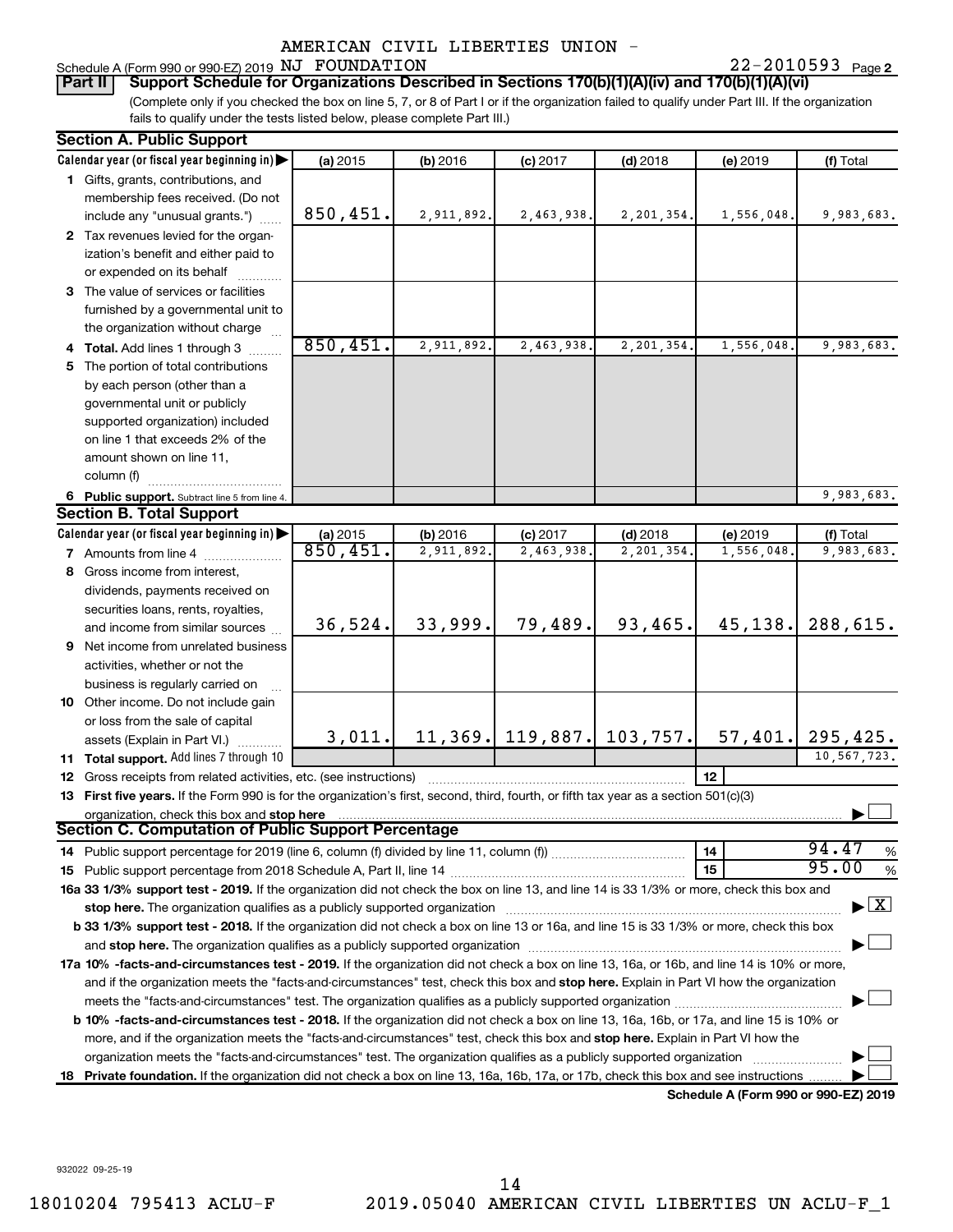### **Part III Support Schedule for Organizations Described in Section 509(a)(2)**

(Complete only if you checked the box on line 10 of Part I or if the organization failed to qualify under Part II. If the organization fails to qualify under the tests listed below, please complete Part II.)

| <b>Section A. Public Support</b>                                                                                                                                                         |          |          |            |            |          |                                      |
|------------------------------------------------------------------------------------------------------------------------------------------------------------------------------------------|----------|----------|------------|------------|----------|--------------------------------------|
| Calendar year (or fiscal year beginning in)                                                                                                                                              | (a) 2015 | (b) 2016 | $(c)$ 2017 | $(d)$ 2018 | (e) 2019 | (f) Total                            |
| 1 Gifts, grants, contributions, and                                                                                                                                                      |          |          |            |            |          |                                      |
| membership fees received. (Do not                                                                                                                                                        |          |          |            |            |          |                                      |
| include any "unusual grants.")                                                                                                                                                           |          |          |            |            |          |                                      |
| 2 Gross receipts from admissions,<br>merchandise sold or services per-<br>formed, or facilities furnished in<br>any activity that is related to the<br>organization's tax-exempt purpose |          |          |            |            |          |                                      |
| 3 Gross receipts from activities that                                                                                                                                                    |          |          |            |            |          |                                      |
| are not an unrelated trade or bus-                                                                                                                                                       |          |          |            |            |          |                                      |
| iness under section 513                                                                                                                                                                  |          |          |            |            |          |                                      |
| 4 Tax revenues levied for the organ-                                                                                                                                                     |          |          |            |            |          |                                      |
| ization's benefit and either paid to                                                                                                                                                     |          |          |            |            |          |                                      |
| or expended on its behalf                                                                                                                                                                |          |          |            |            |          |                                      |
| .<br>5 The value of services or facilities                                                                                                                                               |          |          |            |            |          |                                      |
| furnished by a governmental unit to                                                                                                                                                      |          |          |            |            |          |                                      |
| the organization without charge                                                                                                                                                          |          |          |            |            |          |                                      |
| 6 Total. Add lines 1 through 5                                                                                                                                                           |          |          |            |            |          |                                      |
| 7a Amounts included on lines 1, 2, and                                                                                                                                                   |          |          |            |            |          |                                      |
| 3 received from disqualified persons                                                                                                                                                     |          |          |            |            |          |                                      |
| <b>b</b> Amounts included on lines 2 and 3 received<br>from other than disqualified persons that<br>exceed the greater of \$5,000 or 1% of the<br>amount on line 13 for the year         |          |          |            |            |          |                                      |
| c Add lines 7a and 7b                                                                                                                                                                    |          |          |            |            |          |                                      |
| 8 Public support. (Subtract line 7c from line 6.)                                                                                                                                        |          |          |            |            |          |                                      |
| <b>Section B. Total Support</b>                                                                                                                                                          |          |          |            |            |          |                                      |
| Calendar year (or fiscal year beginning in)                                                                                                                                              | (a) 2015 | (b) 2016 | $(c)$ 2017 | $(d)$ 2018 | (e) 2019 | (f) Total                            |
| <b>9</b> Amounts from line 6                                                                                                                                                             |          |          |            |            |          |                                      |
| <b>10a</b> Gross income from interest,<br>dividends, payments received on<br>securities loans, rents, royalties,<br>and income from similar sources                                      |          |          |            |            |          |                                      |
| <b>b</b> Unrelated business taxable income                                                                                                                                               |          |          |            |            |          |                                      |
| (less section 511 taxes) from businesses<br>acquired after June 30, 1975                                                                                                                 |          |          |            |            |          |                                      |
| c Add lines 10a and 10b                                                                                                                                                                  |          |          |            |            |          |                                      |
| 11 Net income from unrelated business<br>activities not included in line 10b.<br>whether or not the business is<br>regularly carried on                                                  |          |          |            |            |          |                                      |
| <b>12</b> Other income. Do not include gain<br>or loss from the sale of capital<br>assets (Explain in Part VI.)                                                                          |          |          |            |            |          |                                      |
| <b>13</b> Total support. (Add lines 9, 10c, 11, and 12.)                                                                                                                                 |          |          |            |            |          |                                      |
| 14 First five years. If the Form 990 is for the organization's first, second, third, fourth, or fifth tax year as a section 501(c)(3) organization,                                      |          |          |            |            |          |                                      |
|                                                                                                                                                                                          |          |          |            |            |          |                                      |
| Section C. Computation of Public Support Percentage                                                                                                                                      |          |          |            |            |          |                                      |
| 15 Public support percentage for 2019 (line 8, column (f), divided by line 13, column (f) <i>manumeronominimi</i> ng.                                                                    |          |          |            |            | 15       | ℅                                    |
| 16 Public support percentage from 2018 Schedule A, Part III, line 15                                                                                                                     |          |          |            |            | 16       | %                                    |
| Section D. Computation of Investment Income Percentage                                                                                                                                   |          |          |            |            |          |                                      |
|                                                                                                                                                                                          |          |          |            |            | 17       | %                                    |
| 18 Investment income percentage from 2018 Schedule A, Part III, line 17                                                                                                                  |          |          |            |            | 18       | %                                    |
| 19a 33 1/3% support tests - 2019. If the organization did not check the box on line 14, and line 15 is more than 33 1/3%, and line 17 is not                                             |          |          |            |            |          |                                      |
| more than 33 1/3%, check this box and stop here. The organization qualifies as a publicly supported organization                                                                         |          |          |            |            |          |                                      |
| b 33 1/3% support tests - 2018. If the organization did not check a box on line 14 or line 19a, and line 16 is more than 33 1/3%, and                                                    |          |          |            |            |          |                                      |
| line 18 is not more than 33 1/3%, check this box and stop here. The organization qualifies as a publicly supported organization                                                          |          |          |            |            |          |                                      |
|                                                                                                                                                                                          |          |          |            |            |          |                                      |
| 932023 09-25-19                                                                                                                                                                          |          |          |            |            |          | Schedule A (Form 990 or 990-EZ) 2019 |
|                                                                                                                                                                                          |          |          | 15         |            |          |                                      |

18010204 795413 ACLU-F 2019.05040 AMERICAN CIVIL LIBERTIES UN ACLU-F\_1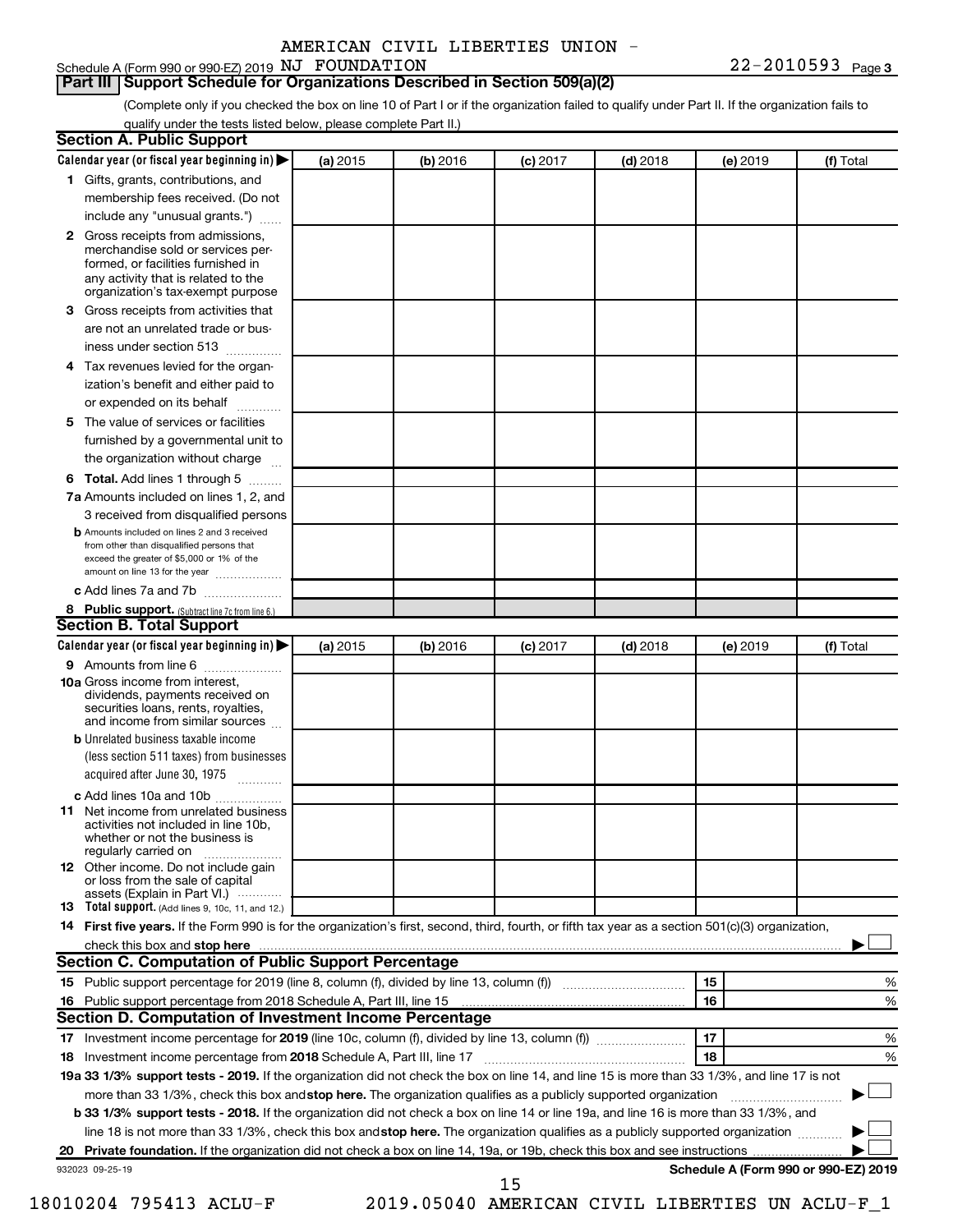### Schedule A (Form 990 or 990-EZ) 2019 Page NJ FOUNDATION 22-2010593 **Part IV Supporting Organizations**

(Complete only if you checked a box in line 12 on Part I. If you checked 12a of Part I, complete Sections A and B. If you checked 12b of Part I, complete Sections A and C. If you checked 12c of Part I, complete Sections A, D, and E. If you checked 12d of Part I, complete Sections A and D, and complete Part V.)

### **Section A. All Supporting Organizations**

- **1** Are all of the organization's supported organizations listed by name in the organization's governing documents? If "No," describe in Part VI how the supported organizations are designated. If designated by *class or purpose, describe the designation. If historic and continuing relationship, explain.*
- **2** Did the organization have any supported organization that does not have an IRS determination of status under section 509(a)(1) or (2)? If "Yes," explain in Part **VI** how the organization determined that the supported *organization was described in section 509(a)(1) or (2).*
- **3a** Did the organization have a supported organization described in section 501(c)(4), (5), or (6)? If "Yes," answer *(b) and (c) below.*
- **b** Did the organization confirm that each supported organization qualified under section 501(c)(4), (5), or (6) and satisfied the public support tests under section 509(a)(2)? If "Yes," describe in Part VI when and how the *organization made the determination.*
- **c** Did the organization ensure that all support to such organizations was used exclusively for section 170(c)(2)(B) purposes? If "Yes," explain in Part VI what controls the organization put in place to ensure such use.
- **4 a** *If* Was any supported organization not organized in the United States ("foreign supported organization")? *"Yes," and if you checked 12a or 12b in Part I, answer (b) and (c) below.*
- **b** Did the organization have ultimate control and discretion in deciding whether to make grants to the foreign supported organization? If "Yes," describe in Part VI how the organization had such control and discretion *despite being controlled or supervised by or in connection with its supported organizations.*
- **c** Did the organization support any foreign supported organization that does not have an IRS determination under sections 501(c)(3) and 509(a)(1) or (2)? If "Yes," explain in Part VI what controls the organization used *to ensure that all support to the foreign supported organization was used exclusively for section 170(c)(2)(B) purposes.*
- **5a** Did the organization add, substitute, or remove any supported organizations during the tax year? If "Yes," answer (b) and (c) below (if applicable). Also, provide detail in **Part VI,** including (i) the names and EIN *numbers of the supported organizations added, substituted, or removed; (ii) the reasons for each such action; (iii) the authority under the organization's organizing document authorizing such action; and (iv) how the action was accomplished (such as by amendment to the organizing document).*
- **b Type I or Type II only.** Was any added or substituted supported organization part of a class already designated in the organization's organizing document?
- **c Substitutions only.**  Was the substitution the result of an event beyond the organization's control?
- **6** Did the organization provide support (whether in the form of grants or the provision of services or facilities) to **Part VI.** support or benefit one or more of the filing organization's supported organizations? If "Yes," provide detail in anyone other than (i) its supported organizations, (ii) individuals that are part of the charitable class benefited by one or more of its supported organizations, or (iii) other supporting organizations that also
- **7** Did the organization provide a grant, loan, compensation, or other similar payment to a substantial contributor regard to a substantial contributor? If "Yes," complete Part I of Schedule L (Form 990 or 990-EZ). (as defined in section 4958(c)(3)(C)), a family member of a substantial contributor, or a 35% controlled entity with
- **8** Did the organization make a loan to a disqualified person (as defined in section 4958) not described in line 7? *If "Yes," complete Part I of Schedule L (Form 990 or 990-EZ).*
- **9 a** Was the organization controlled directly or indirectly at any time during the tax year by one or more in section 509(a)(1) or (2))? If "Yes," provide detail in **Part VI.** disqualified persons as defined in section 4946 (other than foundation managers and organizations described
- **b** Did one or more disqualified persons (as defined in line 9a) hold a controlling interest in any entity in which the supporting organization had an interest? If "Yes," provide detail in Part VI.
- **c** Did a disqualified person (as defined in line 9a) have an ownership interest in, or derive any personal benefit from, assets in which the supporting organization also had an interest? If "Yes," provide detail in Part VI.
- **10 a** Was the organization subject to the excess business holdings rules of section 4943 because of section supporting organizations)? If "Yes," answer 10b below. 4943(f) (regarding certain Type II supporting organizations, and all Type III non-functionally integrated
	- **b** Did the organization have any excess business holdings in the tax year? (Use Schedule C, Form 4720, to *determine whether the organization had excess business holdings.)*

932024 09-25-19

**10b Schedule A (Form 990 or 990-EZ) 2019**

16

18010204 795413 ACLU-F 2019.05040 AMERICAN CIVIL LIBERTIES UN ACLU-F\_1

| $\overline{2}$         |  |  |
|------------------------|--|--|
|                        |  |  |
| 3a                     |  |  |
|                        |  |  |
|                        |  |  |
|                        |  |  |
| 3b                     |  |  |
|                        |  |  |
| $\overline{\text{3c}}$ |  |  |
|                        |  |  |
|                        |  |  |
| 4a                     |  |  |
|                        |  |  |
|                        |  |  |
| 4b                     |  |  |
|                        |  |  |
|                        |  |  |
|                        |  |  |
|                        |  |  |
| 4c                     |  |  |
|                        |  |  |
|                        |  |  |
|                        |  |  |
|                        |  |  |
|                        |  |  |
| 5a                     |  |  |
|                        |  |  |
| 5b                     |  |  |
| 5c                     |  |  |
|                        |  |  |
|                        |  |  |
|                        |  |  |
|                        |  |  |
|                        |  |  |
| 6                      |  |  |
|                        |  |  |
|                        |  |  |
| 7                      |  |  |
|                        |  |  |
|                        |  |  |
| 8                      |  |  |
|                        |  |  |
|                        |  |  |
| 9a                     |  |  |
|                        |  |  |
| 9b                     |  |  |
|                        |  |  |
|                        |  |  |
| 9c                     |  |  |
|                        |  |  |
|                        |  |  |
| 10a                    |  |  |
|                        |  |  |
|                        |  |  |
| 10 <sub>b</sub>        |  |  |

**1**

**Yes No**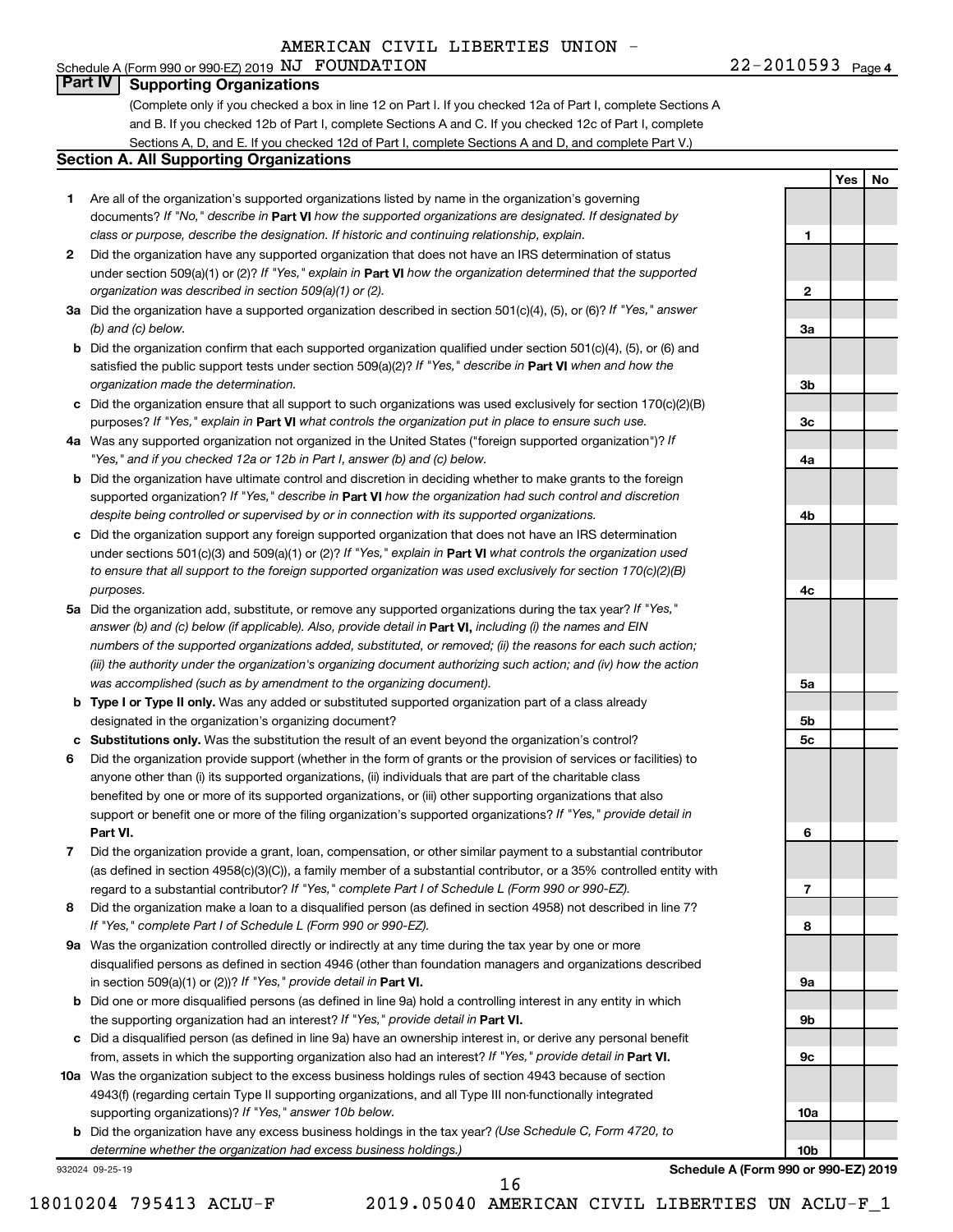22-2010593 Page 5 Schedule A (Form 990 or 990-EZ) 2019 NU FOUNDATILON NU CHARAGE CONSERVATION ALL AND SURFACE Page NJ FOUNDATION 22-2010593

|    | Part IV<br><b>Supporting Organizations (continued)</b>                                                                          |                 |     |    |
|----|---------------------------------------------------------------------------------------------------------------------------------|-----------------|-----|----|
|    |                                                                                                                                 |                 | Yes | No |
| 11 | Has the organization accepted a gift or contribution from any of the following persons?                                         |                 |     |    |
|    | a A person who directly or indirectly controls, either alone or together with persons described in (b) and (c)                  |                 |     |    |
|    | below, the governing body of a supported organization?                                                                          | 11a             |     |    |
|    | <b>b</b> A family member of a person described in (a) above?                                                                    | 11 <sub>b</sub> |     |    |
|    | c A 35% controlled entity of a person described in (a) or (b) above? If "Yes" to a, b, or c, provide detail in Part VI.         | 11c             |     |    |
|    | <b>Section B. Type I Supporting Organizations</b>                                                                               |                 |     |    |
|    |                                                                                                                                 |                 | Yes | No |
| 1  | Did the directors, trustees, or membership of one or more supported organizations have the power to                             |                 |     |    |
|    | regularly appoint or elect at least a majority of the organization's directors or trustees at all times during the              |                 |     |    |
|    | tax year? If "No," describe in Part VI how the supported organization(s) effectively operated, supervised, or                   |                 |     |    |
|    | controlled the organization's activities. If the organization had more than one supported organization,                         |                 |     |    |
|    | describe how the powers to appoint and/or remove directors or trustees were allocated among the supported                       |                 |     |    |
|    |                                                                                                                                 | 1               |     |    |
|    | organizations and what conditions or restrictions, if any, applied to such powers during the tax year.                          |                 |     |    |
| 2  | Did the organization operate for the benefit of any supported organization other than the supported                             |                 |     |    |
|    | organization(s) that operated, supervised, or controlled the supporting organization? If "Yes," explain in                      |                 |     |    |
|    | Part VI how providing such benefit carried out the purposes of the supported organization(s) that operated,                     |                 |     |    |
|    | supervised, or controlled the supporting organization.                                                                          | 2               |     |    |
|    | <b>Section C. Type II Supporting Organizations</b>                                                                              |                 |     |    |
|    |                                                                                                                                 |                 | Yes | No |
| 1. | Were a majority of the organization's directors or trustees during the tax year also a majority of the directors                |                 |     |    |
|    | or trustees of each of the organization's supported organization(s)? If "No," describe in Part VI how control                   |                 |     |    |
|    | or management of the supporting organization was vested in the same persons that controlled or managed                          |                 |     |    |
|    | the supported organization(s).                                                                                                  | 1               |     |    |
|    | <b>Section D. All Type III Supporting Organizations</b>                                                                         |                 |     |    |
|    |                                                                                                                                 |                 | Yes | No |
| 1  | Did the organization provide to each of its supported organizations, by the last day of the fifth month of the                  |                 |     |    |
|    | organization's tax year, (i) a written notice describing the type and amount of support provided during the prior tax           |                 |     |    |
|    | year, (ii) a copy of the Form 990 that was most recently filed as of the date of notification, and (iii) copies of the          |                 |     |    |
|    | organization's governing documents in effect on the date of notification, to the extent not previously provided?                | 1               |     |    |
| 2  | Were any of the organization's officers, directors, or trustees either (i) appointed or elected by the supported                |                 |     |    |
|    | organization(s) or (ii) serving on the governing body of a supported organization? If "No," explain in Part VI how              |                 |     |    |
|    | the organization maintained a close and continuous working relationship with the supported organization(s).                     | $\mathbf{2}$    |     |    |
| 3  | By reason of the relationship described in (2), did the organization's supported organizations have a                           |                 |     |    |
|    | significant voice in the organization's investment policies and in directing the use of the organization's                      |                 |     |    |
|    | income or assets at all times during the tax year? If "Yes," describe in Part VI the role the organization's                    |                 |     |    |
|    | supported organizations played in this regard.                                                                                  | з               |     |    |
|    | Section E. Type III Functionally Integrated Supporting Organizations                                                            |                 |     |    |
| 1  | Check the box next to the method that the organization used to satisfy the Integral Part Test during the yealsee instructions). |                 |     |    |
| a  | The organization satisfied the Activities Test. Complete line 2 below.                                                          |                 |     |    |
| b  | The organization is the parent of each of its supported organizations. Complete line 3 below.                                   |                 |     |    |
| c  | The organization supported a governmental entity. Describe in Part VI how you supported a government entity (see instructions). |                 |     |    |
| 2  | Activities Test. Answer (a) and (b) below.                                                                                      |                 | Yes | No |
| а  | Did substantially all of the organization's activities during the tax year directly further the exempt purposes of              |                 |     |    |
|    | the supported organization(s) to which the organization was responsive? If "Yes," then in Part VI identify                      |                 |     |    |
|    | those supported organizations and explain how these activities directly furthered their exempt purposes,                        |                 |     |    |
|    | how the organization was responsive to those supported organizations, and how the organization determined                       |                 |     |    |
|    | that these activities constituted substantially all of its activities.                                                          | 2a              |     |    |
| b  | Did the activities described in (a) constitute activities that, but for the organization's involvement, one or more             |                 |     |    |
|    | of the organization's supported organization(s) would have been engaged in? If "Yes," explain in Part VI the                    |                 |     |    |
|    | reasons for the organization's position that its supported organization(s) would have engaged in these                          |                 |     |    |
|    | activities but for the organization's involvement.                                                                              | 2b              |     |    |
|    |                                                                                                                                 |                 |     |    |
| 3  | Parent of Supported Organizations. Answer (a) and (b) below.                                                                    |                 |     |    |
| а  | Did the organization have the power to regularly appoint or elect a majority of the officers, directors, or                     |                 |     |    |
|    | trustees of each of the supported organizations? Provide details in Part VI.                                                    | За              |     |    |
|    | <b>b</b> Did the organization exercise a substantial degree of direction over the policies, programs, and activities of each    |                 |     |    |
|    | of its supported organizations? If "Yes," describe in Part VI the role played by the organization in this regard.               | 3b              |     |    |
|    | Schedule A (Form 990 or 990-EZ) 2019<br>932025 09-25-19<br>17                                                                   |                 |     |    |
|    |                                                                                                                                 |                 |     |    |

<sup>18010204 795413</sup> ACLU-F 2019.05040 AMERICAN CIVIL LIBERTIES UN ACLU-F\_1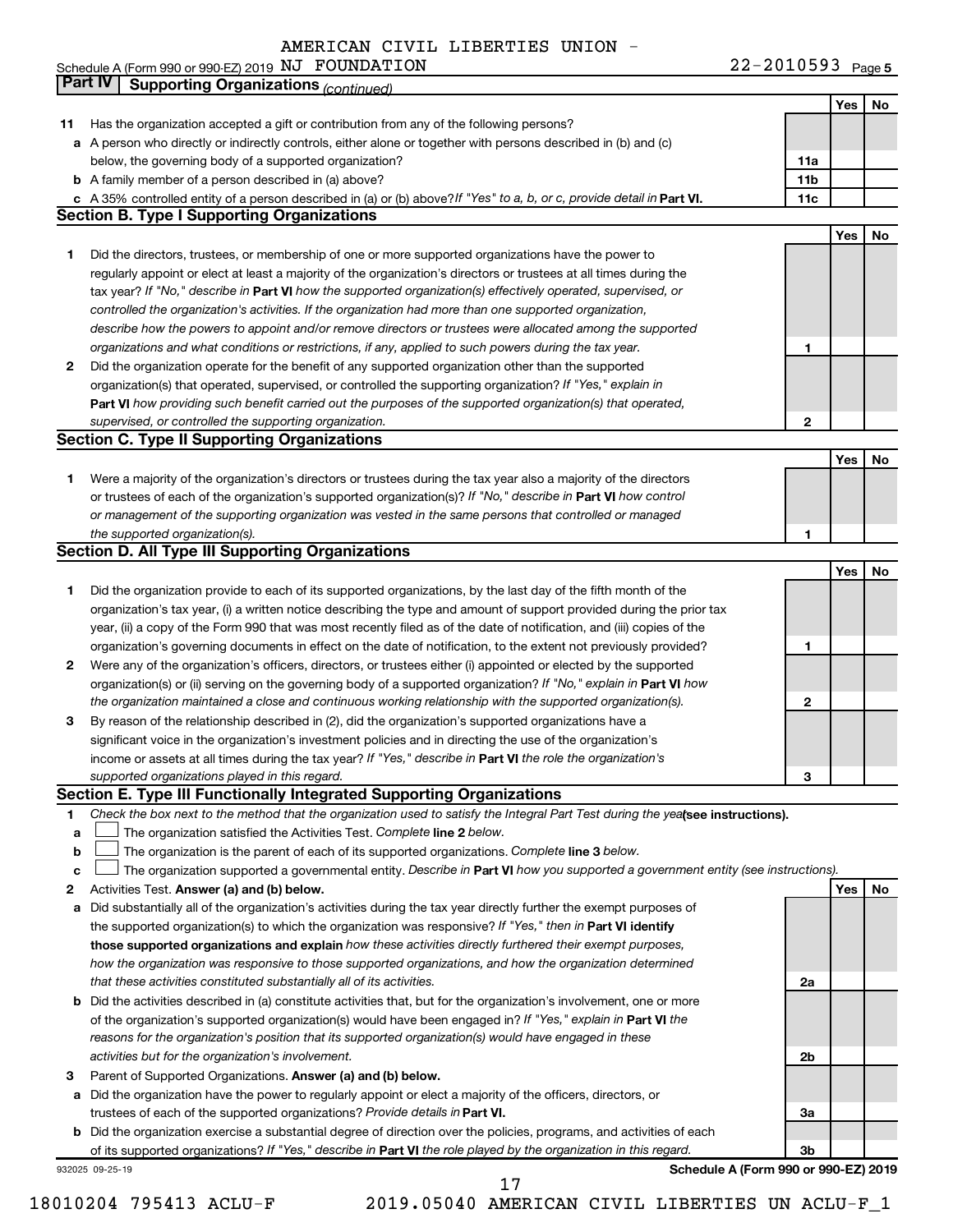# **Part V Type III Non-Functionally Integrated 509(a)(3) Supporting Organizations**

1 **Letter See instructions.** All Check here if the organization satisfied the Integral Part Test as a qualifying trust on Nov. 20, 1970 (explain in Part VI). See instructions. All other Type III non-functionally integrated supporting organizations must complete Sections A through E.

|                | Section A - Adjusted Net Income                                              |                | (A) Prior Year | (B) Current Year<br>(optional) |
|----------------|------------------------------------------------------------------------------|----------------|----------------|--------------------------------|
| 1              | Net short-term capital gain                                                  | 1              |                |                                |
| 2              | Recoveries of prior-year distributions                                       | $\mathbf{2}$   |                |                                |
| 3              | Other gross income (see instructions)                                        | 3              |                |                                |
| 4              | Add lines 1 through 3.                                                       | 4              |                |                                |
| 5              | Depreciation and depletion                                                   | 5              |                |                                |
| 6              | Portion of operating expenses paid or incurred for production or             |                |                |                                |
|                | collection of gross income or for management, conservation, or               |                |                |                                |
|                | maintenance of property held for production of income (see instructions)     | 6              |                |                                |
| 7              | Other expenses (see instructions)                                            | 7              |                |                                |
| 8              | Adjusted Net Income (subtract lines 5, 6, and 7 from line 4)                 | 8              |                |                                |
|                | <b>Section B - Minimum Asset Amount</b>                                      |                | (A) Prior Year | (B) Current Year<br>(optional) |
| 1.             | Aggregate fair market value of all non-exempt-use assets (see                |                |                |                                |
|                | instructions for short tax year or assets held for part of year):            |                |                |                                |
|                | a Average monthly value of securities                                        | 1a             |                |                                |
|                | <b>b</b> Average monthly cash balances                                       | 1b             |                |                                |
|                | c Fair market value of other non-exempt-use assets                           | 1c             |                |                                |
|                | <b>d</b> Total (add lines 1a, 1b, and 1c)                                    | 1d             |                |                                |
|                | e Discount claimed for blockage or other                                     |                |                |                                |
|                | factors (explain in detail in <b>Part VI</b> ):                              |                |                |                                |
| 2              | Acquisition indebtedness applicable to non-exempt-use assets                 | 2              |                |                                |
| 3              | Subtract line 2 from line 1d.                                                | 3              |                |                                |
| 4              | Cash deemed held for exempt use. Enter 1-1/2% of line 3 (for greater amount, |                |                |                                |
|                | see instructions).                                                           | 4              |                |                                |
| 5              | Net value of non-exempt-use assets (subtract line 4 from line 3)             | 5              |                |                                |
| 6              | Multiply line 5 by .035.                                                     | 6              |                |                                |
| $\overline{7}$ | Recoveries of prior-year distributions                                       | $\overline{7}$ |                |                                |
| 8              | Minimum Asset Amount (add line 7 to line 6)                                  | 8              |                |                                |
|                | <b>Section C - Distributable Amount</b>                                      |                |                | <b>Current Year</b>            |
| 1              | Adjusted net income for prior year (from Section A, line 8, Column A)        | 1              |                |                                |
| 2              | Enter 85% of line 1.                                                         | $\overline{2}$ |                |                                |
| 3              | Minimum asset amount for prior year (from Section B, line 8, Column A)       | 3              |                |                                |
| 4              | Enter greater of line 2 or line 3.                                           | 4              |                |                                |
| 5              | Income tax imposed in prior year                                             | 5              |                |                                |
| 6              | Distributable Amount. Subtract line 5 from line 4, unless subject to         |                |                |                                |
|                | emergency temporary reduction (see instructions).                            | 6              |                |                                |
|                |                                                                              |                |                |                                |

**7** Check here if the current year is the organization's first as a non-functionally integrated Type III supporting organization (see † instructions).

**Schedule A (Form 990 or 990-EZ) 2019**

932026 09-25-19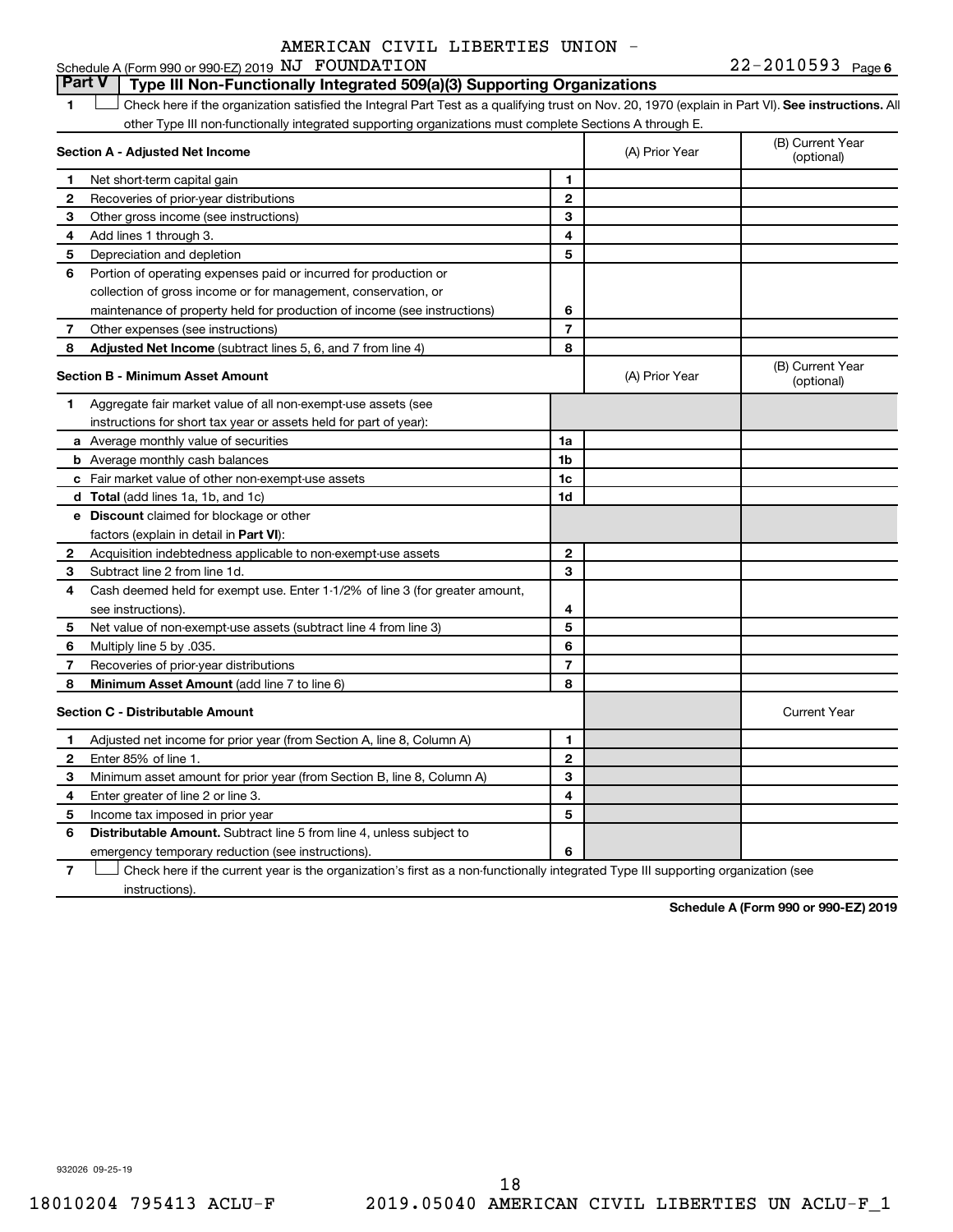|               | Schedule A (Form 990 or 990-EZ) 2019 NJ FOUNDATION                                         |                             |                           | $22 - 2010593$ Page 7  |
|---------------|--------------------------------------------------------------------------------------------|-----------------------------|---------------------------|------------------------|
| <b>Part V</b> | Type III Non-Functionally Integrated 509(a)(3) Supporting Organizations (continued)        |                             |                           |                        |
|               | <b>Section D - Distributions</b>                                                           |                             |                           | <b>Current Year</b>    |
| 1             | Amounts paid to supported organizations to accomplish exempt purposes                      |                             |                           |                        |
| 2             | Amounts paid to perform activity that directly furthers exempt purposes of supported       |                             |                           |                        |
|               | organizations, in excess of income from activity                                           |                             |                           |                        |
| 3             | Administrative expenses paid to accomplish exempt purposes of supported organizations      |                             |                           |                        |
| 4             | Amounts paid to acquire exempt-use assets                                                  |                             |                           |                        |
| 5             | Qualified set-aside amounts (prior IRS approval required)                                  |                             |                           |                        |
| 6             | Other distributions (describe in <b>Part VI</b> ). See instructions.                       |                             |                           |                        |
| 7             | Total annual distributions. Add lines 1 through 6.                                         |                             |                           |                        |
| 8             | Distributions to attentive supported organizations to which the organization is responsive |                             |                           |                        |
|               | (provide details in Part VI). See instructions.                                            |                             |                           |                        |
| 9             | Distributable amount for 2019 from Section C, line 6                                       |                             |                           |                        |
| 10            | Line 8 amount divided by line 9 amount                                                     |                             |                           |                        |
|               |                                                                                            | (i)                         | (ii)                      | (iii)                  |
|               | <b>Section E - Distribution Allocations (see instructions)</b>                             | <b>Excess Distributions</b> | <b>Underdistributions</b> | <b>Distributable</b>   |
|               |                                                                                            |                             | Pre-2019                  | <b>Amount for 2019</b> |
| 1             | Distributable amount for 2019 from Section C, line 6                                       |                             |                           |                        |
| 2             | Underdistributions, if any, for years prior to 2019 (reason-                               |                             |                           |                        |
|               | able cause required- explain in Part VI). See instructions.                                |                             |                           |                        |
| З             | Excess distributions carryover, if any, to 2019                                            |                             |                           |                        |
|               | a From 2014                                                                                |                             |                           |                        |
|               | <b>b</b> From 2015                                                                         |                             |                           |                        |
|               | c From 2016                                                                                |                             |                           |                        |
|               |                                                                                            |                             |                           |                        |
|               | d From 2017                                                                                |                             |                           |                        |
|               | e From 2018                                                                                |                             |                           |                        |
|               | f Total of lines 3a through e                                                              |                             |                           |                        |
|               | g Applied to underdistributions of prior years                                             |                             |                           |                        |
|               | <b>h</b> Applied to 2019 distributable amount                                              |                             |                           |                        |
| Ť.            | Carryover from 2014 not applied (see instructions)                                         |                             |                           |                        |
|               | Remainder. Subtract lines 3g, 3h, and 3i from 3f.                                          |                             |                           |                        |
| 4             | Distributions for 2019 from Section D,                                                     |                             |                           |                        |
|               | line $7:$                                                                                  |                             |                           |                        |
|               | a Applied to underdistributions of prior years                                             |                             |                           |                        |
|               | <b>b</b> Applied to 2019 distributable amount                                              |                             |                           |                        |
|               | c Remainder. Subtract lines 4a and 4b from 4.                                              |                             |                           |                        |
|               | 5 Remaining underdistributions for years prior to 2019, if                                 |                             |                           |                        |
|               | any. Subtract lines 3g and 4a from line 2. For result greater                              |                             |                           |                        |
|               | than zero, explain in Part VI. See instructions.                                           |                             |                           |                        |
| 6             | Remaining underdistributions for 2019. Subtract lines 3h                                   |                             |                           |                        |
|               | and 4b from line 1. For result greater than zero, explain in                               |                             |                           |                        |
|               | <b>Part VI.</b> See instructions.                                                          |                             |                           |                        |
| 7             | Excess distributions carryover to 2020. Add lines 3j                                       |                             |                           |                        |
|               | and 4c.                                                                                    |                             |                           |                        |
| 8             | Breakdown of line 7:                                                                       |                             |                           |                        |
|               | a Excess from 2015                                                                         |                             |                           |                        |
|               | <b>b</b> Excess from 2016                                                                  |                             |                           |                        |
|               | c Excess from 2017                                                                         |                             |                           |                        |
|               | d Excess from 2018                                                                         |                             |                           |                        |
|               | e Excess from 2019                                                                         |                             |                           |                        |

**Schedule A (Form 990 or 990-EZ) 2019**

932027 09-25-19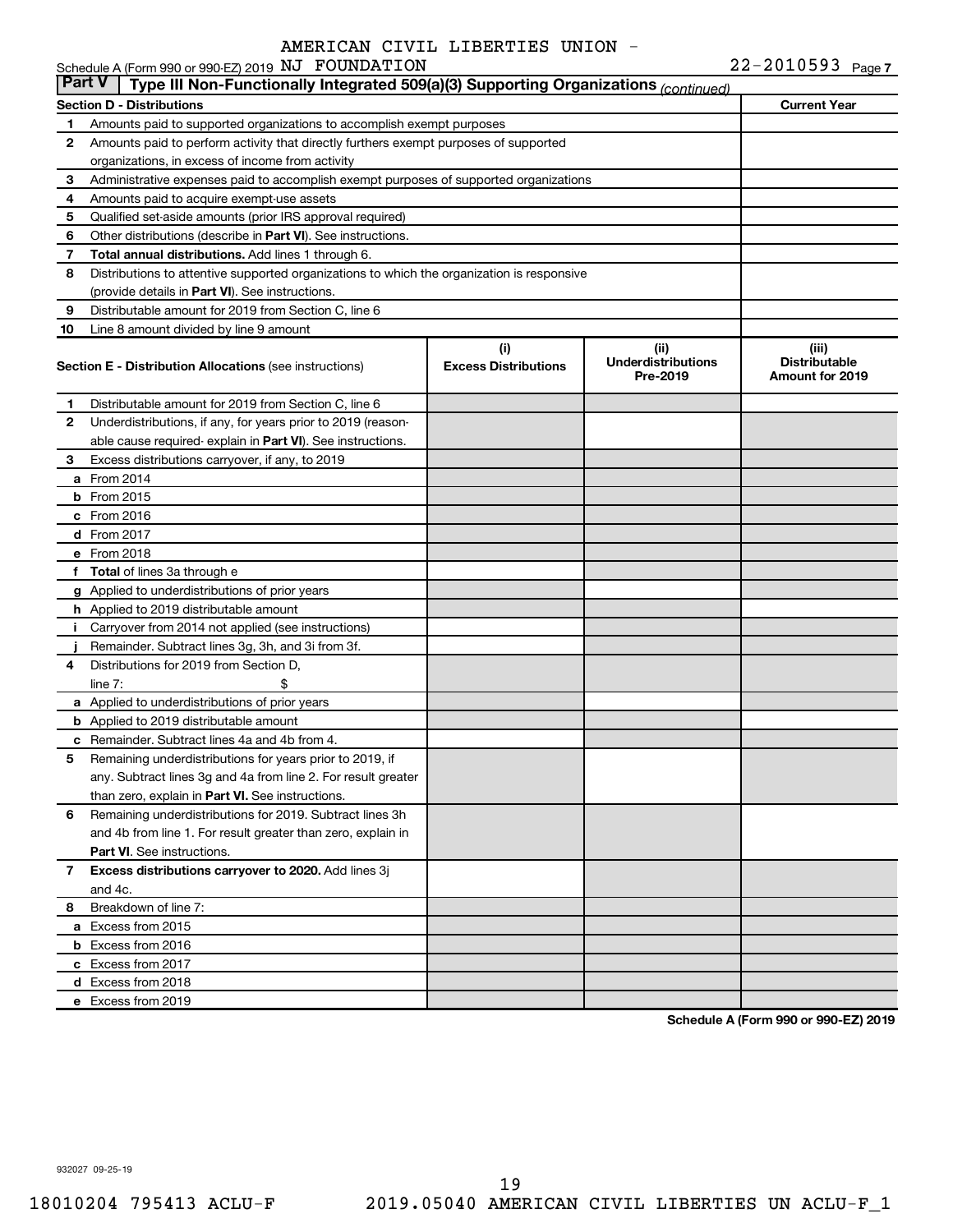| (See instructions.)                                                                                                                                                                                   |  |                                                                                                                                 |                                                                                                                                                                                                                                                                                                  |
|-------------------------------------------------------------------------------------------------------------------------------------------------------------------------------------------------------|--|---------------------------------------------------------------------------------------------------------------------------------|--------------------------------------------------------------------------------------------------------------------------------------------------------------------------------------------------------------------------------------------------------------------------------------------------|
|                                                                                                                                                                                                       |  |                                                                                                                                 |                                                                                                                                                                                                                                                                                                  |
| Schedule A (Form 990 or 990-EZ) 2019 NJ FOUNDATION<br><b>Part VI</b><br>Supplemental Information. Provide the explanations required by Part II, line 10; Part II, line 17a or 17b; Part III, line 12; |  | Section D, lines 5, 6, and 8; and Part V, Section E, lines 2, 5, and 6. Also complete this part for any additional information. | Part IV, Section A, lines 1, 2, 3b, 3c, 4b, 4c, 5a, 6, 9a, 9b, 9c, 11a, 11b, and 11c; Part IV, Section B, lines 1 and 2; Part IV, Section C,<br>line 1; Part IV, Section D, lines 2 and 3; Part IV, Section E, lines 1c, 2a, 2b, 3a, and 3b; Part V, line 1; Part V, Section B, line 1e; Part V, |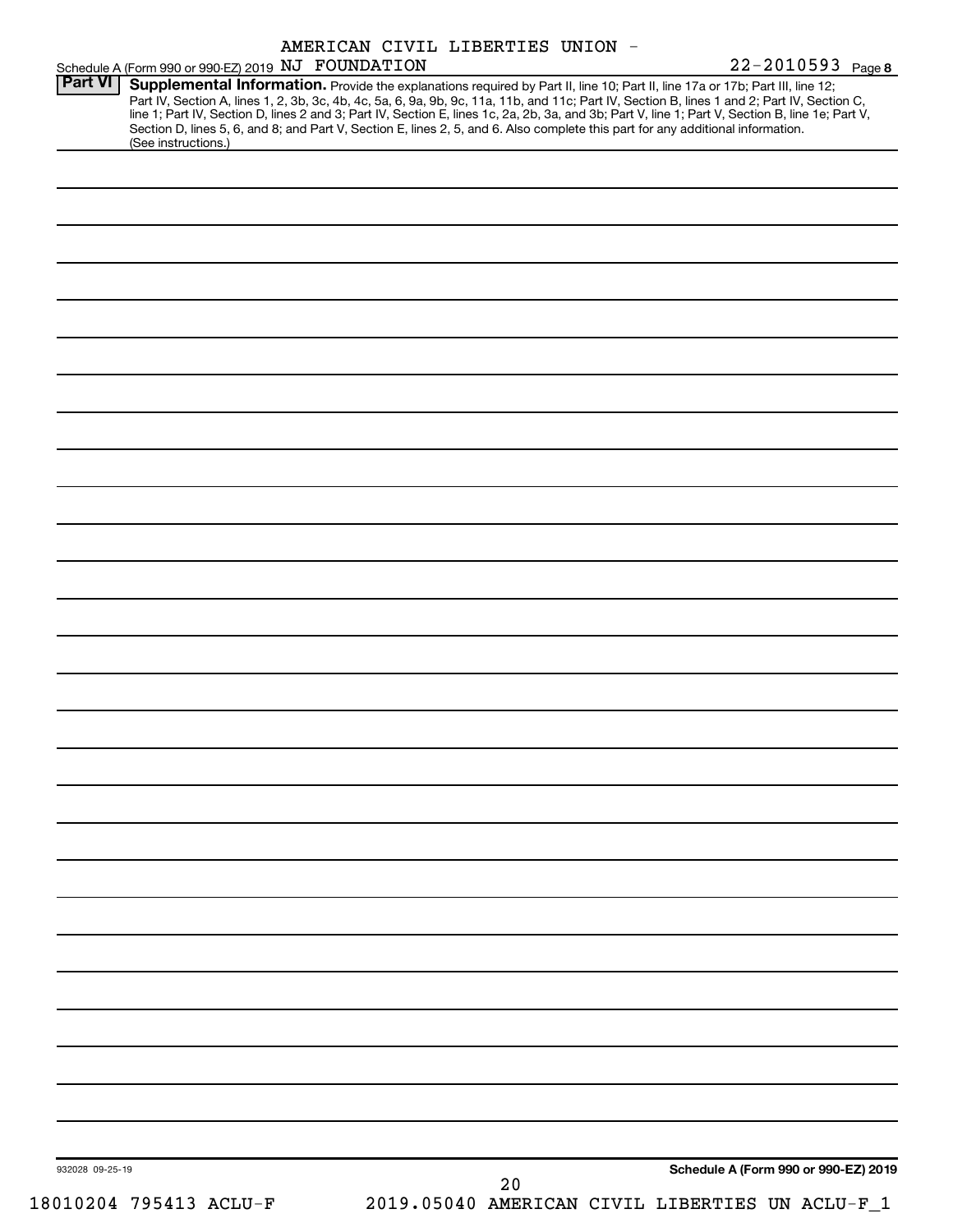| <b>Schedule B</b>          |  |  |
|----------------------------|--|--|
| $T$ , $\ldots$ and and $T$ |  |  |

# Department of the Treasury **(Form 990, 990-EZ,**

# Internal Revenue Service

# **Schedule of Contributors**

**or 990-PF) | Attach to Form 990, Form 990-EZ, or Form 990-PF. | Go to www.irs.gov/Form990 for the latest information.** OMB No. 1545-0047

# **2019**

**Employer identification number**

| Name of the organization |  |
|--------------------------|--|
|                          |  |

|               | AMERICAN CIVIL LIBERTIES UNION |                |
|---------------|--------------------------------|----------------|
| NJ FOUNDATION |                                | $22 - 2010593$ |

| Filers of:         | Section:                                                                           |
|--------------------|------------------------------------------------------------------------------------|
| Form 990 or 990-EZ | $\boxed{\textbf{X}}$ 501(c)(<br>$3$ ) (enter number) organization                  |
|                    | $4947(a)(1)$ nonexempt charitable trust <b>not</b> treated as a private foundation |
|                    | 527 political organization                                                         |
| Form 990-PF        | 501(c)(3) exempt private foundation                                                |
|                    | 4947(a)(1) nonexempt charitable trust treated as a private foundation              |
|                    | 501(c)(3) taxable private foundation                                               |

Check if your organization is covered by the General Rule or a Special Rule.

**Note:**  Only a section 501(c)(7), (8), or (10) organization can check boxes for both the General Rule and a Special Rule. See instructions.

### **General Rule**

 $\Box$ 

For an organization filing Form 990, 990-EZ, or 990-PF that received, during the year, contributions totaling \$5,000 or more (in money or property) from any one contributor. Complete Parts I and II. See instructions for determining a contributor's total contributions.

### **Special Rules**

any one contributor, during the year, total contributions of the greater of (1) \$5,000; or (2) 2% of the amount on (i) Form 990, Part VIII, line 1h;  $\boxed{\text{X}}$  For an organization described in section 501(c)(3) filing Form 990 or 990-EZ that met the 33 1/3% support test of the regulations under sections 509(a)(1) and 170(b)(1)(A)(vi), that checked Schedule A (Form 990 or 990-EZ), Part II, line 13, 16a, or 16b, and that received from or (ii) Form 990-EZ, line 1. Complete Parts I and II.

year, total contributions of more than \$1,000 *exclusively* for religious, charitable, scientific, literary, or educational purposes, or for the For an organization described in section 501(c)(7), (8), or (10) filing Form 990 or 990-EZ that received from any one contributor, during the prevention of cruelty to children or animals. Complete Parts I, II, and III.  $\Box$ 

purpose. Don't complete any of the parts unless the General Rule applies to this organization because it received nonexclusively year, contributions exclusively for religious, charitable, etc., purposes, but no such contributions totaled more than \$1,000. If this box is checked, enter here the total contributions that were received during the year for an exclusively religious, charitable, etc., For an organization described in section 501(c)(7), (8), or (10) filing Form 990 or 990-EZ that received from any one contributor, during the religious, charitable, etc., contributions totaling \$5,000 or more during the year  $~\ldots\ldots\ldots\ldots\ldots\ldots\ldots\ldots\ldots\blacktriangleright~$ \$  $\Box$ 

**Caution:**  An organization that isn't covered by the General Rule and/or the Special Rules doesn't file Schedule B (Form 990, 990-EZ, or 990-PF),  **must** but it answer "No" on Part IV, line 2, of its Form 990; or check the box on line H of its Form 990-EZ or on its Form 990-PF, Part I, line 2, to certify that it doesn't meet the filing requirements of Schedule B (Form 990, 990-EZ, or 990-PF).

**For Paperwork Reduction Act Notice, see the instructions for Form 990, 990-EZ, or 990-PF. Schedule B (Form 990, 990-EZ, or 990-PF) (2019)** LHA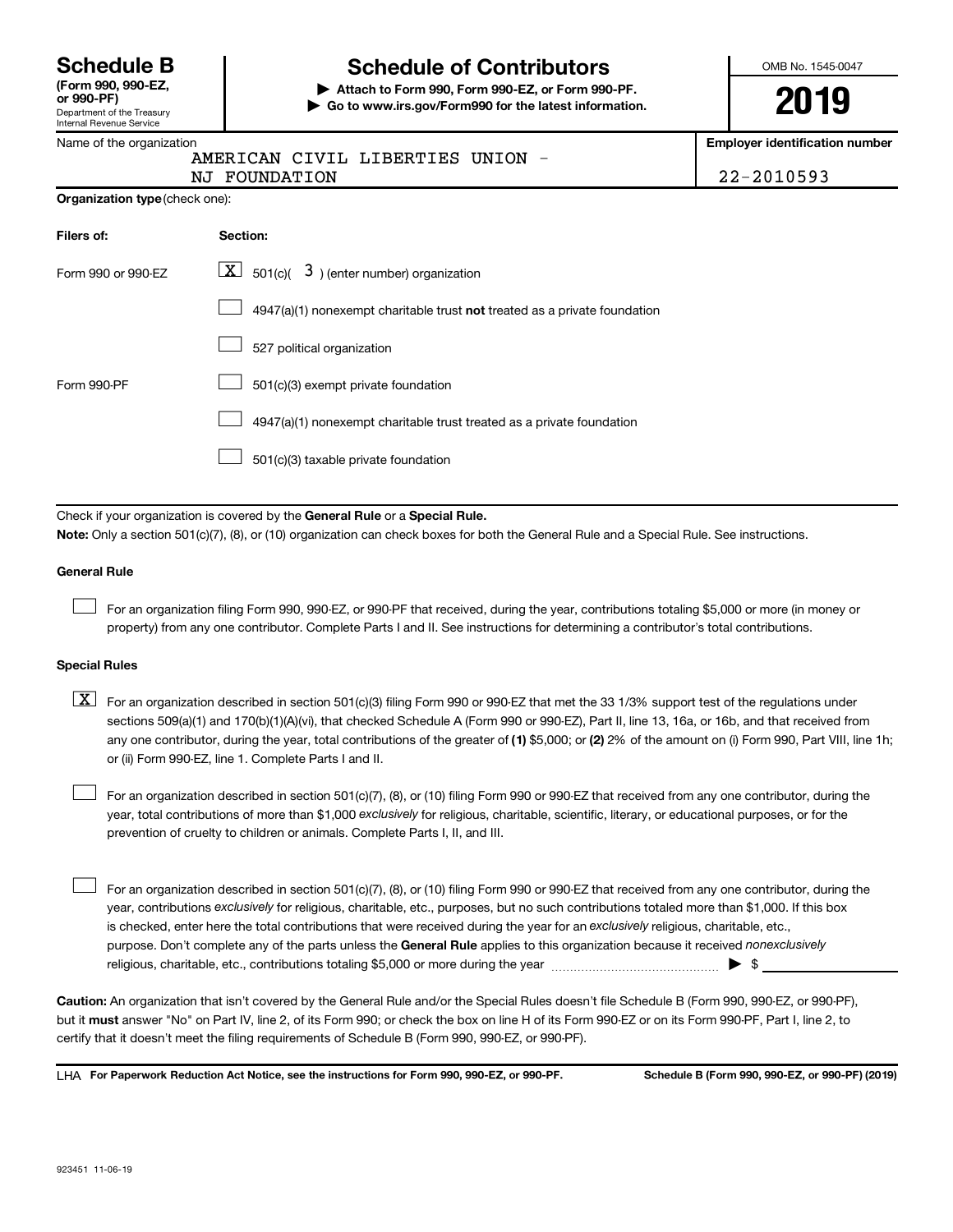Name of organization

AMERICAN CIVIL LIBERTIES UNION - NJ FOUNDATION 22-2010593

**Employer identification number**

**2**

| Part I          | <b>Contributors</b> (see instructions). Use duplicate copies of Part I if additional space is needed. |                                   |                                                                                                                 |
|-----------------|-------------------------------------------------------------------------------------------------------|-----------------------------------|-----------------------------------------------------------------------------------------------------------------|
| (a)<br>No.      | (b)<br>Name, address, and ZIP + 4                                                                     | (c)<br><b>Total contributions</b> | (d)<br>Type of contribution                                                                                     |
| 1               |                                                                                                       | 85,000.<br>\$                     | $\mathbf{X}$<br>Person<br>Payroll<br>Noncash<br>(Complete Part II for<br>noncash contributions.)                |
| (a)<br>No.      | (b)<br>Name, address, and ZIP + 4                                                                     | (c)<br><b>Total contributions</b> | (d)<br>Type of contribution                                                                                     |
| 2               |                                                                                                       | 52,500.<br>\$                     | $\overline{\mathbf{X}}$<br>Person<br>Payroll<br>Noncash<br>(Complete Part II for<br>noncash contributions.)     |
| (a)<br>No.      | (b)<br>Name, address, and ZIP + 4                                                                     | (c)<br><b>Total contributions</b> | (d)<br>Type of contribution                                                                                     |
| 3               |                                                                                                       | 66,866.<br>\$                     | $\mathbf{X}$<br>Person<br>Payroll<br>Noncash<br>(Complete Part II for<br>noncash contributions.)                |
| (a)<br>No.      | (b)<br>Name, address, and ZIP + 4                                                                     | (c)<br><b>Total contributions</b> | (d)<br>Type of contribution                                                                                     |
| 4               |                                                                                                       | 250,000.<br>\$                    | $\mathbf{X}$<br>Person<br>Payroll<br>Noncash<br>(Complete Part II for<br>noncash contributions.)                |
| (a)<br>No.      | (b)<br>Name, address, and ZIP + 4                                                                     | (c)<br><b>Total contributions</b> | (d)<br>Type of contribution                                                                                     |
| 5               |                                                                                                       | 37,500.<br>\$                     | $\boxed{\mathbf{X}}$<br>Person<br>Payroll<br><b>Noncash</b><br>(Complete Part II for<br>noncash contributions.) |
| (a)<br>No.      | (b)<br>Name, address, and ZIP + 4                                                                     | (c)<br><b>Total contributions</b> | (d)<br>Type of contribution                                                                                     |
| 6               |                                                                                                       | 200,000.<br>\$                    | $\boxed{\mathbf{X}}$<br>Person<br>Payroll<br><b>Noncash</b><br>(Complete Part II for<br>noncash contributions.) |
| 923452 11-06-19 | າາ                                                                                                    |                                   | Schedule B (Form 990, 990-EZ, or 990-PF) (2019)                                                                 |

18010204 795413 ACLU-F 2019.05040 AMERICAN CIVIL LIBERTIES UN ACLU-F\_1

22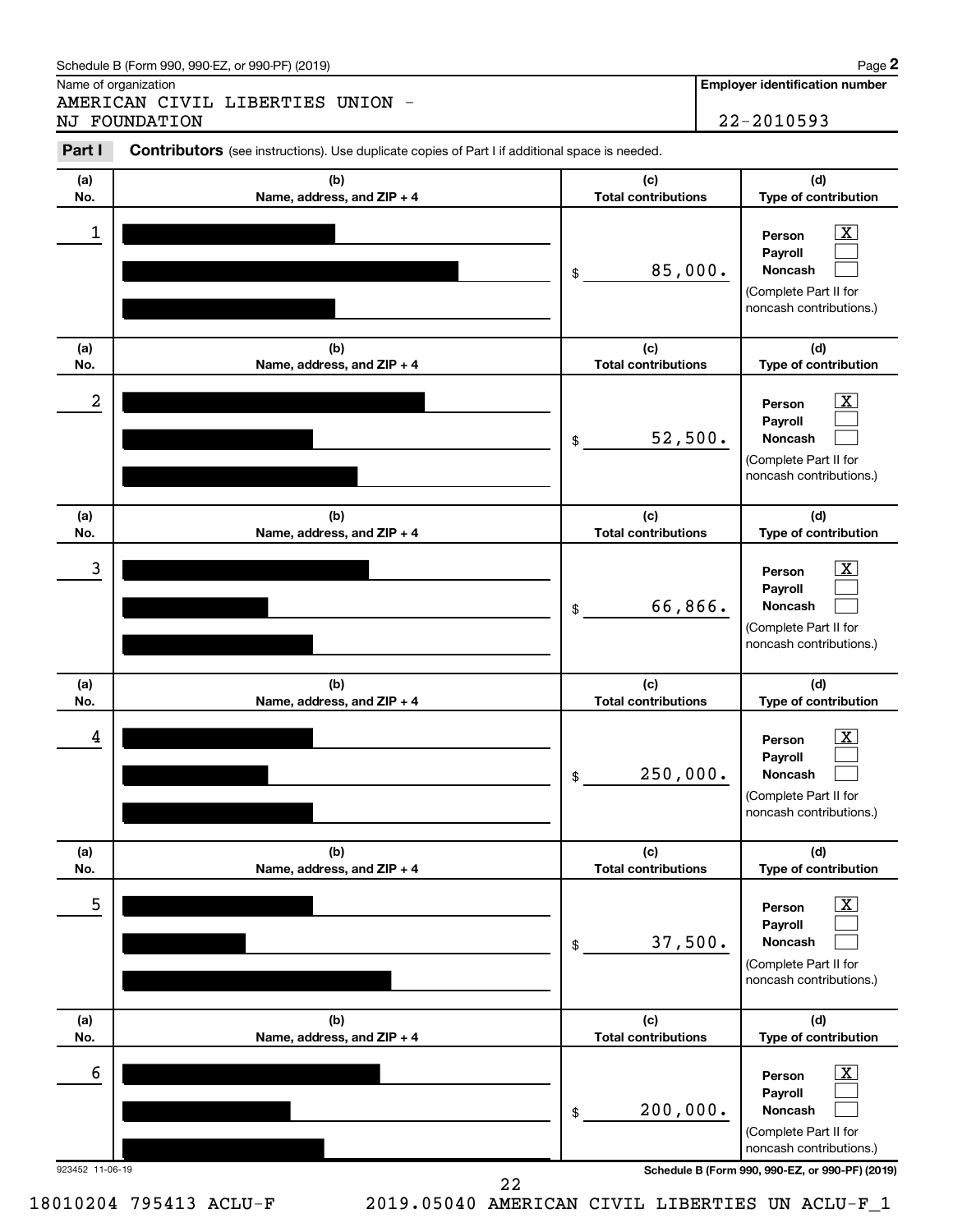Name of organization

AMERICAN CIVIL LIBERTIES UNION - NJ FOUNDATION 22-2010593 **2**

| Part I          | <b>Contributors</b> (see instructions). Use duplicate copies of Part I if additional space is needed. |                                   |                                                                                                             |
|-----------------|-------------------------------------------------------------------------------------------------------|-----------------------------------|-------------------------------------------------------------------------------------------------------------|
| (a)<br>No.      | (b)<br>Name, address, and ZIP + 4                                                                     | (c)<br><b>Total contributions</b> | (d)<br>Type of contribution                                                                                 |
| 7               |                                                                                                       | 60,000.<br>\$                     | $\overline{\mathbf{X}}$<br>Person<br>Payroll<br>Noncash<br>(Complete Part II for<br>noncash contributions.) |
| (a)<br>No.      | (b)<br>Name, address, and ZIP + 4                                                                     | (c)<br><b>Total contributions</b> | (d)<br>Type of contribution                                                                                 |
|                 |                                                                                                       | \$                                | Person<br>Payroll<br>Noncash<br>(Complete Part II for<br>noncash contributions.)                            |
| (a)<br>No.      | (b)<br>Name, address, and ZIP + 4                                                                     | (c)<br><b>Total contributions</b> | (d)<br>Type of contribution                                                                                 |
|                 |                                                                                                       | \$                                | Person<br>Payroll<br>Noncash<br>(Complete Part II for<br>noncash contributions.)                            |
| (a)<br>No.      | (b)<br>Name, address, and ZIP + 4                                                                     | (c)<br><b>Total contributions</b> | (d)<br>Type of contribution                                                                                 |
|                 |                                                                                                       | \$                                | Person<br>Payroll<br><b>Noncash</b><br>(Complete Part II for<br>noncash contributions.)                     |
| (a)<br>No.      | (b)<br>Name, address, and ZIP + 4                                                                     | (c)<br><b>Total contributions</b> | (d)<br>Type of contribution                                                                                 |
|                 |                                                                                                       | \$                                | Person<br>Payroll<br>Noncash<br>(Complete Part II for<br>noncash contributions.)                            |
| (a)<br>No.      | (b)<br>Name, address, and ZIP + 4                                                                     | (c)<br><b>Total contributions</b> | (d)<br>Type of contribution                                                                                 |
|                 |                                                                                                       | \$                                | Person<br>Payroll<br>Noncash<br>(Complete Part II for<br>noncash contributions.)                            |
| 923452 11-06-19 |                                                                                                       |                                   | Schedule B (Form 990, 990-EZ, or 990-PF) (2019)                                                             |

23

18010204 795413 ACLU-F 2019.05040 AMERICAN CIVIL LIBERTIES UN ACLU-F\_1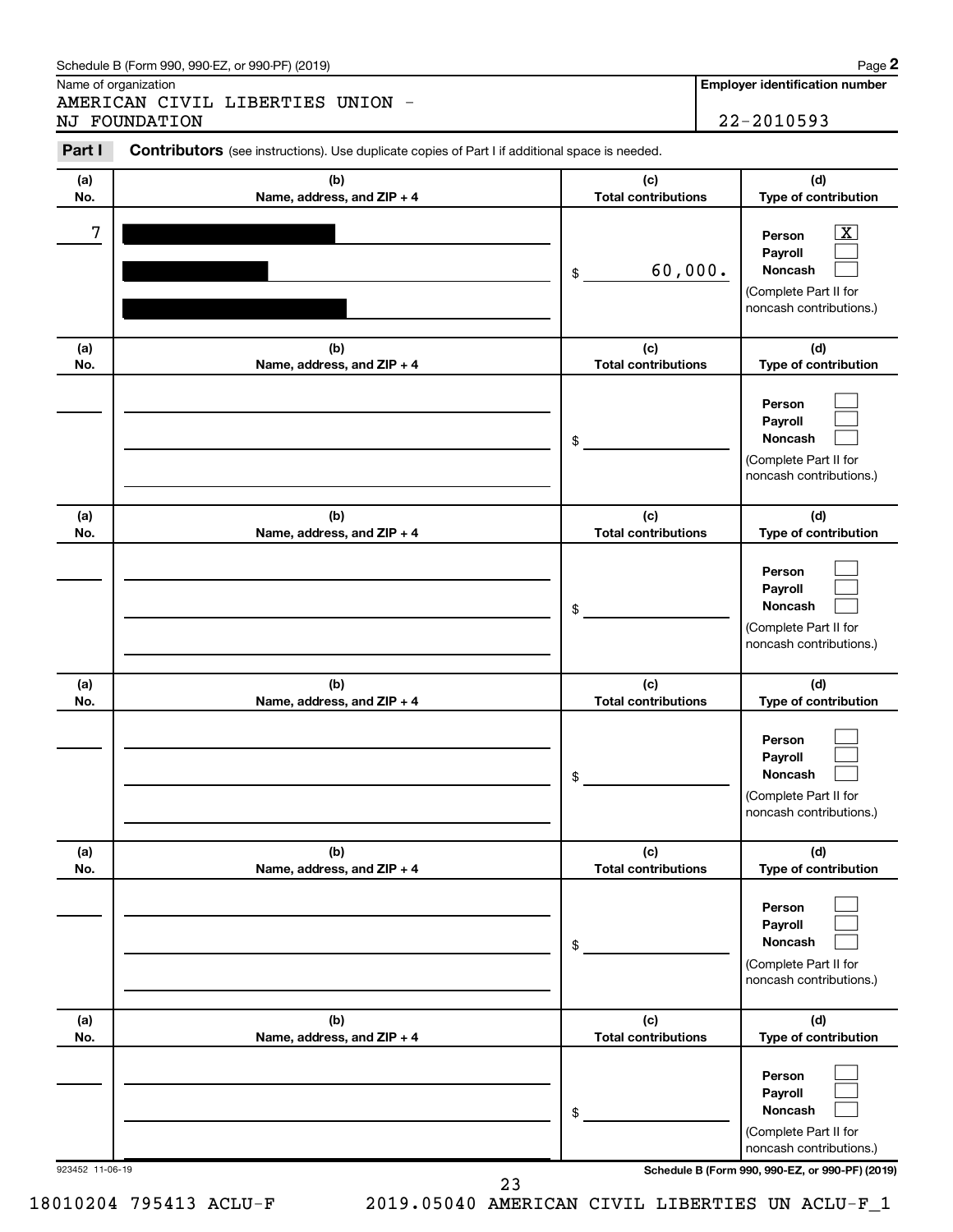| Part II                      | Noncash Property (see instructions). Use duplicate copies of Part II if additional space is needed. |                                                 |                      |
|------------------------------|-----------------------------------------------------------------------------------------------------|-------------------------------------------------|----------------------|
|                              |                                                                                                     |                                                 |                      |
| (a)<br>No.<br>from<br>Part I | (b)<br>Description of noncash property given                                                        | (c)<br>FMV (or estimate)<br>(See instructions.) | (d)<br>Date received |
|                              |                                                                                                     | $$\circ$$                                       |                      |
| (a)<br>No.<br>from<br>Part I | (b)<br>Description of noncash property given                                                        | (c)<br>FMV (or estimate)<br>(See instructions.) | (d)<br>Date received |
|                              |                                                                                                     |                                                 |                      |
|                              |                                                                                                     | $$\tilde$$                                      |                      |
| (a)<br>No.<br>from<br>Part I | (b)<br>Description of noncash property given                                                        | (c)<br>FMV (or estimate)<br>(See instructions.) | (d)<br>Date received |
|                              |                                                                                                     |                                                 |                      |
|                              |                                                                                                     | $\frac{1}{2}$                                   |                      |
| (a)<br>No.<br>from<br>Part I | (b)<br>Description of noncash property given                                                        | (c)<br>FMV (or estimate)<br>(See instructions.) | (d)<br>Date received |
|                              |                                                                                                     |                                                 |                      |
|                              |                                                                                                     | \$                                              |                      |
| (a)<br>No.<br>from<br>Part I | (b)<br>Description of noncash property given                                                        | (c)<br>FMV (or estimate)<br>(See instructions.) | (d)<br>Date received |
|                              |                                                                                                     |                                                 |                      |
|                              |                                                                                                     | \$                                              |                      |
| (a)<br>No.<br>from<br>Part I | (b)<br>Description of noncash property given                                                        | (c)<br>FMV (or estimate)<br>(See instructions.) | (d)<br>Date received |
|                              |                                                                                                     |                                                 |                      |
|                              |                                                                                                     | \$                                              |                      |

18010204 795413 ACLU-F 2019.05040 AMERICAN CIVIL LIBERTIES UN ACLU-F\_1

**Employer identification number 3**

Schedule B (Form 990, 990-EZ, or 990-PF) (2019)

Name of organization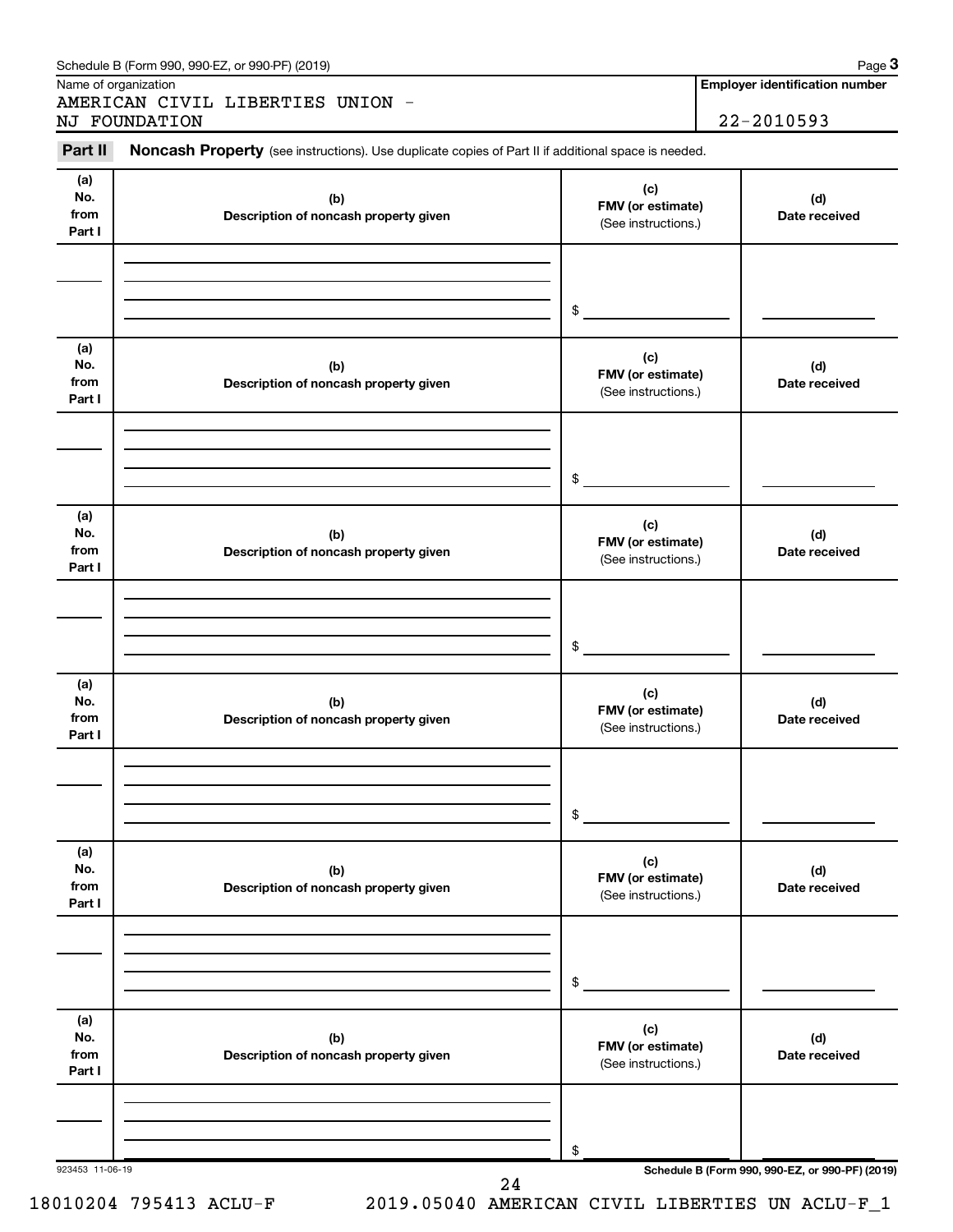|                   | Schedule B (Form 990, 990-EZ, or 990-PF) (2019)                                                                                                                                                                             |                      |                                          | Page 4                                          |  |  |  |
|-------------------|-----------------------------------------------------------------------------------------------------------------------------------------------------------------------------------------------------------------------------|----------------------|------------------------------------------|-------------------------------------------------|--|--|--|
|                   | Name of organization                                                                                                                                                                                                        |                      |                                          | <b>Employer identification number</b>           |  |  |  |
|                   | AMERICAN CIVIL LIBERTIES UNION -                                                                                                                                                                                            |                      |                                          |                                                 |  |  |  |
| Part III          | NJ FOUNDATION<br>Exclusively religious, charitable, etc., contributions to organizations described in section 501(c)(7), (8), or (10) that total more than \$1,000 for the year                                             |                      |                                          | 22-2010593                                      |  |  |  |
|                   | from any one contributor. Complete columns (a) through (e) and the following line entry. For organizations                                                                                                                  |                      |                                          |                                                 |  |  |  |
|                   | completing Part III, enter the total of exclusively religious, charitable, etc., contributions of \$1,000 or less for the year. (Enter this info. once.)<br>Use duplicate copies of Part III if additional space is needed. |                      |                                          |                                                 |  |  |  |
| $(a)$ No.<br>from |                                                                                                                                                                                                                             |                      |                                          |                                                 |  |  |  |
| Part I            | (b) Purpose of gift                                                                                                                                                                                                         | (c) Use of gift      |                                          | (d) Description of how gift is held             |  |  |  |
|                   |                                                                                                                                                                                                                             |                      |                                          |                                                 |  |  |  |
|                   |                                                                                                                                                                                                                             |                      |                                          |                                                 |  |  |  |
|                   |                                                                                                                                                                                                                             |                      |                                          |                                                 |  |  |  |
|                   |                                                                                                                                                                                                                             | (e) Transfer of gift |                                          |                                                 |  |  |  |
|                   |                                                                                                                                                                                                                             |                      |                                          |                                                 |  |  |  |
|                   | Transferee's name, address, and ZIP + 4                                                                                                                                                                                     |                      |                                          | Relationship of transferor to transferee        |  |  |  |
|                   |                                                                                                                                                                                                                             |                      |                                          |                                                 |  |  |  |
|                   |                                                                                                                                                                                                                             |                      |                                          |                                                 |  |  |  |
|                   |                                                                                                                                                                                                                             |                      |                                          |                                                 |  |  |  |
| (a) No.<br>from   | (b) Purpose of gift                                                                                                                                                                                                         | (c) Use of gift      |                                          | (d) Description of how gift is held             |  |  |  |
| Part I            |                                                                                                                                                                                                                             |                      |                                          |                                                 |  |  |  |
|                   |                                                                                                                                                                                                                             |                      |                                          |                                                 |  |  |  |
|                   |                                                                                                                                                                                                                             |                      |                                          |                                                 |  |  |  |
|                   |                                                                                                                                                                                                                             |                      |                                          |                                                 |  |  |  |
|                   |                                                                                                                                                                                                                             | (e) Transfer of gift |                                          |                                                 |  |  |  |
|                   |                                                                                                                                                                                                                             |                      |                                          |                                                 |  |  |  |
|                   | Transferee's name, address, and ZIP + 4                                                                                                                                                                                     |                      | Relationship of transferor to transferee |                                                 |  |  |  |
|                   |                                                                                                                                                                                                                             |                      |                                          |                                                 |  |  |  |
|                   |                                                                                                                                                                                                                             |                      |                                          |                                                 |  |  |  |
|                   |                                                                                                                                                                                                                             |                      |                                          |                                                 |  |  |  |
| (a) No.<br>from   | (b) Purpose of gift                                                                                                                                                                                                         | (c) Use of gift      |                                          | (d) Description of how gift is held             |  |  |  |
| Part I            |                                                                                                                                                                                                                             |                      |                                          |                                                 |  |  |  |
|                   |                                                                                                                                                                                                                             |                      |                                          |                                                 |  |  |  |
|                   |                                                                                                                                                                                                                             |                      |                                          |                                                 |  |  |  |
|                   |                                                                                                                                                                                                                             |                      |                                          |                                                 |  |  |  |
|                   |                                                                                                                                                                                                                             | (e) Transfer of gift |                                          |                                                 |  |  |  |
|                   | Transferee's name, address, and ZIP + 4<br>Relationship of transferor to transferee                                                                                                                                         |                      |                                          |                                                 |  |  |  |
|                   |                                                                                                                                                                                                                             |                      |                                          |                                                 |  |  |  |
|                   |                                                                                                                                                                                                                             |                      |                                          |                                                 |  |  |  |
|                   |                                                                                                                                                                                                                             |                      |                                          |                                                 |  |  |  |
| (a) No.<br>from   |                                                                                                                                                                                                                             |                      |                                          |                                                 |  |  |  |
| Part I            | (b) Purpose of gift                                                                                                                                                                                                         | (c) Use of gift      |                                          | (d) Description of how gift is held             |  |  |  |
|                   |                                                                                                                                                                                                                             |                      |                                          |                                                 |  |  |  |
|                   |                                                                                                                                                                                                                             |                      |                                          |                                                 |  |  |  |
|                   |                                                                                                                                                                                                                             |                      |                                          |                                                 |  |  |  |
|                   |                                                                                                                                                                                                                             |                      |                                          |                                                 |  |  |  |
|                   |                                                                                                                                                                                                                             | (e) Transfer of gift |                                          |                                                 |  |  |  |
|                   | Transferee's name, address, and ZIP + 4                                                                                                                                                                                     |                      |                                          | Relationship of transferor to transferee        |  |  |  |
|                   |                                                                                                                                                                                                                             |                      |                                          |                                                 |  |  |  |
|                   |                                                                                                                                                                                                                             |                      |                                          |                                                 |  |  |  |
|                   |                                                                                                                                                                                                                             |                      |                                          |                                                 |  |  |  |
| 923454 11-06-19   |                                                                                                                                                                                                                             |                      |                                          | Schedule B (Form 990, 990-EZ, or 990-PF) (2019) |  |  |  |
|                   |                                                                                                                                                                                                                             | 25                   |                                          |                                                 |  |  |  |

18010204 795413 ACLU-F 2019.05040 AMERICAN CIVIL LIBERTIES UN ACLU-F\_1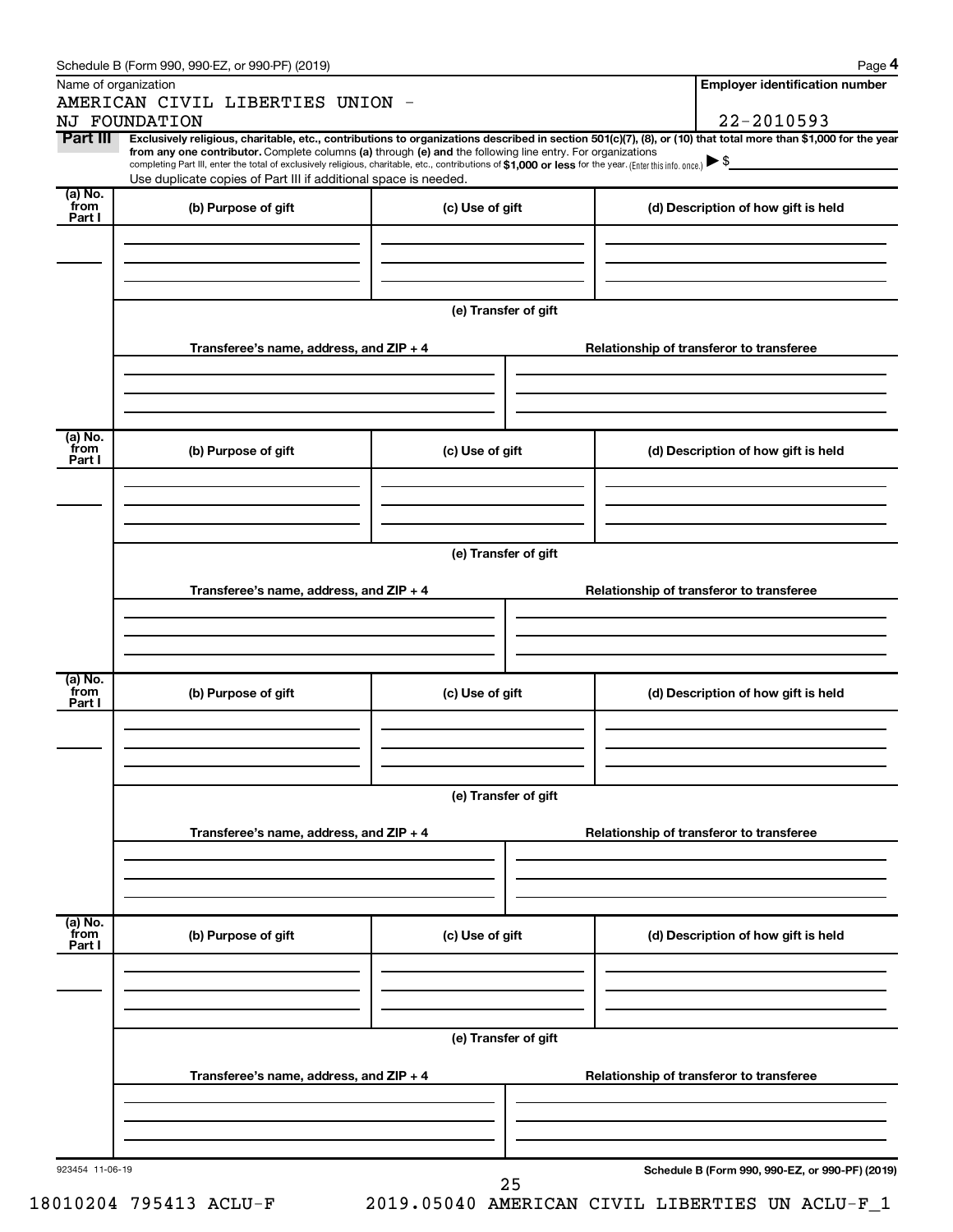|         |                                                        |                                                                                           | <b>Supplemental Financial Statements</b>                                                                                                                                                                                                                             |  | OMB No. 1545-0047                                  |           |
|---------|--------------------------------------------------------|-------------------------------------------------------------------------------------------|----------------------------------------------------------------------------------------------------------------------------------------------------------------------------------------------------------------------------------------------------------------------|--|----------------------------------------------------|-----------|
|         | <b>SCHEDULE D</b>                                      |                                                                                           |                                                                                                                                                                                                                                                                      |  |                                                    |           |
|         | (Form 990)                                             |                                                                                           | Complete if the organization answered "Yes" on Form 990,<br>Part IV, line 6, 7, 8, 9, 10, 11a, 11b, 11c, 11d, 11e, 11f, 12a, or 12b.<br>Attach to Form 990.                                                                                                          |  |                                                    |           |
|         | Department of the Treasury<br>Internal Revenue Service | Go to www.irs.gov/Form990 for instructions and the latest information.                    | Open to Public<br>Inspection                                                                                                                                                                                                                                         |  |                                                    |           |
|         | Name of the organization                               | AMERICAN CIVIL LIBERTIES UNION -                                                          |                                                                                                                                                                                                                                                                      |  | <b>Employer identification number</b>              |           |
|         |                                                        | NJ FOUNDATION                                                                             |                                                                                                                                                                                                                                                                      |  | 22-2010593                                         |           |
| Part I  |                                                        |                                                                                           | Organizations Maintaining Donor Advised Funds or Other Similar Funds or Accounts. Complete if the                                                                                                                                                                    |  |                                                    |           |
|         |                                                        | organization answered "Yes" on Form 990, Part IV, line 6.                                 | (a) Donor advised funds                                                                                                                                                                                                                                              |  | (b) Funds and other accounts                       |           |
| 1       |                                                        |                                                                                           |                                                                                                                                                                                                                                                                      |  |                                                    |           |
| 2       |                                                        | Aggregate value of contributions to (during year)                                         |                                                                                                                                                                                                                                                                      |  |                                                    |           |
| 3       |                                                        | Aggregate value of grants from (during year)                                              |                                                                                                                                                                                                                                                                      |  |                                                    |           |
| 4       |                                                        |                                                                                           |                                                                                                                                                                                                                                                                      |  |                                                    |           |
| 5       |                                                        |                                                                                           | Did the organization inform all donors and donor advisors in writing that the assets held in donor advised funds                                                                                                                                                     |  |                                                    |           |
|         |                                                        |                                                                                           |                                                                                                                                                                                                                                                                      |  | Yes                                                | <b>No</b> |
| 6       |                                                        |                                                                                           | Did the organization inform all grantees, donors, and donor advisors in writing that grant funds can be used only                                                                                                                                                    |  |                                                    |           |
|         |                                                        |                                                                                           | for charitable purposes and not for the benefit of the donor or donor advisor, or for any other purpose conferring                                                                                                                                                   |  |                                                    |           |
| Part II | impermissible private benefit?                         |                                                                                           | Conservation Easements. Complete if the organization answered "Yes" on Form 990, Part IV, line 7.                                                                                                                                                                    |  | Yes                                                | No        |
| 1.      |                                                        | Purpose(s) of conservation easements held by the organization (check all that apply).     |                                                                                                                                                                                                                                                                      |  |                                                    |           |
|         |                                                        | Preservation of land for public use (for example, recreation or education)                |                                                                                                                                                                                                                                                                      |  | Preservation of a historically important land area |           |
|         | Protection of natural habitat                          |                                                                                           |                                                                                                                                                                                                                                                                      |  | Preservation of a certified historic structure     |           |
|         | Preservation of open space                             |                                                                                           |                                                                                                                                                                                                                                                                      |  |                                                    |           |
| 2       |                                                        |                                                                                           | Complete lines 2a through 2d if the organization held a qualified conservation contribution in the form of a conservation easement on the last                                                                                                                       |  |                                                    |           |
|         | day of the tax year.                                   |                                                                                           |                                                                                                                                                                                                                                                                      |  | Held at the End of the Tax Year                    |           |
| а       |                                                        |                                                                                           |                                                                                                                                                                                                                                                                      |  | 2a                                                 |           |
| b       |                                                        | Total acreage restricted by conservation easements                                        |                                                                                                                                                                                                                                                                      |  | 2b                                                 |           |
| с       |                                                        |                                                                                           |                                                                                                                                                                                                                                                                      |  | 2c                                                 |           |
| d       |                                                        |                                                                                           | Number of conservation easements included in (c) acquired after 7/25/06, and not on a historic structure                                                                                                                                                             |  |                                                    |           |
|         |                                                        |                                                                                           | listed in the National Register [1111] Marshall Register [111] Marshall Register [11] Marshall Register [111] Marshall Register [111] Marshall Register [111] Marshall Register [11] Marshall Register [11] Marshall Register                                        |  | 2d                                                 |           |
| 3       |                                                        |                                                                                           | Number of conservation easements modified, transferred, released, extinguished, or terminated by the organization during the tax                                                                                                                                     |  |                                                    |           |
|         | year                                                   |                                                                                           |                                                                                                                                                                                                                                                                      |  |                                                    |           |
| 4       |                                                        | Number of states where property subject to conservation easement is located >             |                                                                                                                                                                                                                                                                      |  |                                                    |           |
| 5       |                                                        | violations, and enforcement of the conservation easements it holds?                       | Does the organization have a written policy regarding the periodic monitoring, inspection, handling of                                                                                                                                                               |  | Yes                                                | <b>No</b> |
| 6       |                                                        |                                                                                           | Staff and volunteer hours devoted to monitoring, inspecting, handling of violations, and enforcing conservation easements during the year                                                                                                                            |  |                                                    |           |
|         |                                                        |                                                                                           |                                                                                                                                                                                                                                                                      |  |                                                    |           |
| 7       |                                                        |                                                                                           | Amount of expenses incurred in monitoring, inspecting, handling of violations, and enforcing conservation easements during the year                                                                                                                                  |  |                                                    |           |
|         | $\blacktriangleright$ \$                               |                                                                                           |                                                                                                                                                                                                                                                                      |  |                                                    |           |
| 8       |                                                        |                                                                                           | Does each conservation easement reported on line 2(d) above satisfy the requirements of section 170(h)(4)(B)(i)                                                                                                                                                      |  |                                                    |           |
|         |                                                        |                                                                                           |                                                                                                                                                                                                                                                                      |  | Yes                                                | <b>No</b> |
| 9       |                                                        |                                                                                           | In Part XIII, describe how the organization reports conservation easements in its revenue and expense statement and                                                                                                                                                  |  |                                                    |           |
|         |                                                        |                                                                                           | balance sheet, and include, if applicable, the text of the footnote to the organization's financial statements that describes the                                                                                                                                    |  |                                                    |           |
|         |                                                        | organization's accounting for conservation easements.                                     |                                                                                                                                                                                                                                                                      |  |                                                    |           |
|         | Part III                                               |                                                                                           | Organizations Maintaining Collections of Art, Historical Treasures, or Other Similar Assets.                                                                                                                                                                         |  |                                                    |           |
|         |                                                        | Complete if the organization answered "Yes" on Form 990, Part IV, line 8.                 |                                                                                                                                                                                                                                                                      |  |                                                    |           |
|         |                                                        |                                                                                           | 1a If the organization elected, as permitted under FASB ASC 958, not to report in its revenue statement and balance sheet works<br>of art, historical treasures, or other similar assets held for public exhibition, education, or research in furtherance of public |  |                                                    |           |
|         |                                                        |                                                                                           | service, provide in Part XIII the text of the footnote to its financial statements that describes these items.                                                                                                                                                       |  |                                                    |           |
| b       |                                                        |                                                                                           | If the organization elected, as permitted under FASB ASC 958, to report in its revenue statement and balance sheet works of                                                                                                                                          |  |                                                    |           |
|         |                                                        |                                                                                           | art, historical treasures, or other similar assets held for public exhibition, education, or research in furtherance of public service,                                                                                                                              |  |                                                    |           |
|         |                                                        | provide the following amounts relating to these items:                                    |                                                                                                                                                                                                                                                                      |  |                                                    |           |
|         |                                                        |                                                                                           |                                                                                                                                                                                                                                                                      |  |                                                    |           |
|         | (ii) Assets included in Form 990, Part X               |                                                                                           |                                                                                                                                                                                                                                                                      |  | $\blacktriangleright$ s                            |           |
| 2       |                                                        |                                                                                           | If the organization received or held works of art, historical treasures, or other similar assets for financial gain, provide                                                                                                                                         |  |                                                    |           |
|         |                                                        | the following amounts required to be reported under FASB ASC 958 relating to these items: |                                                                                                                                                                                                                                                                      |  |                                                    |           |
| а       |                                                        |                                                                                           |                                                                                                                                                                                                                                                                      |  | - \$                                               |           |
|         |                                                        |                                                                                           |                                                                                                                                                                                                                                                                      |  | -\$                                                |           |
|         |                                                        | LHA For Paperwork Reduction Act Notice, see the Instructions for Form 990.                |                                                                                                                                                                                                                                                                      |  | Schedule D (Form 990) 2019                         |           |
|         | 932051 10-02-19                                        |                                                                                           | 26                                                                                                                                                                                                                                                                   |  |                                                    |           |
|         |                                                        |                                                                                           |                                                                                                                                                                                                                                                                      |  |                                                    |           |

<sup>18010204 795413</sup> ACLU-F 2019.05040 AMERICAN CIVIL LIBERTIES UN ACLU-F\_1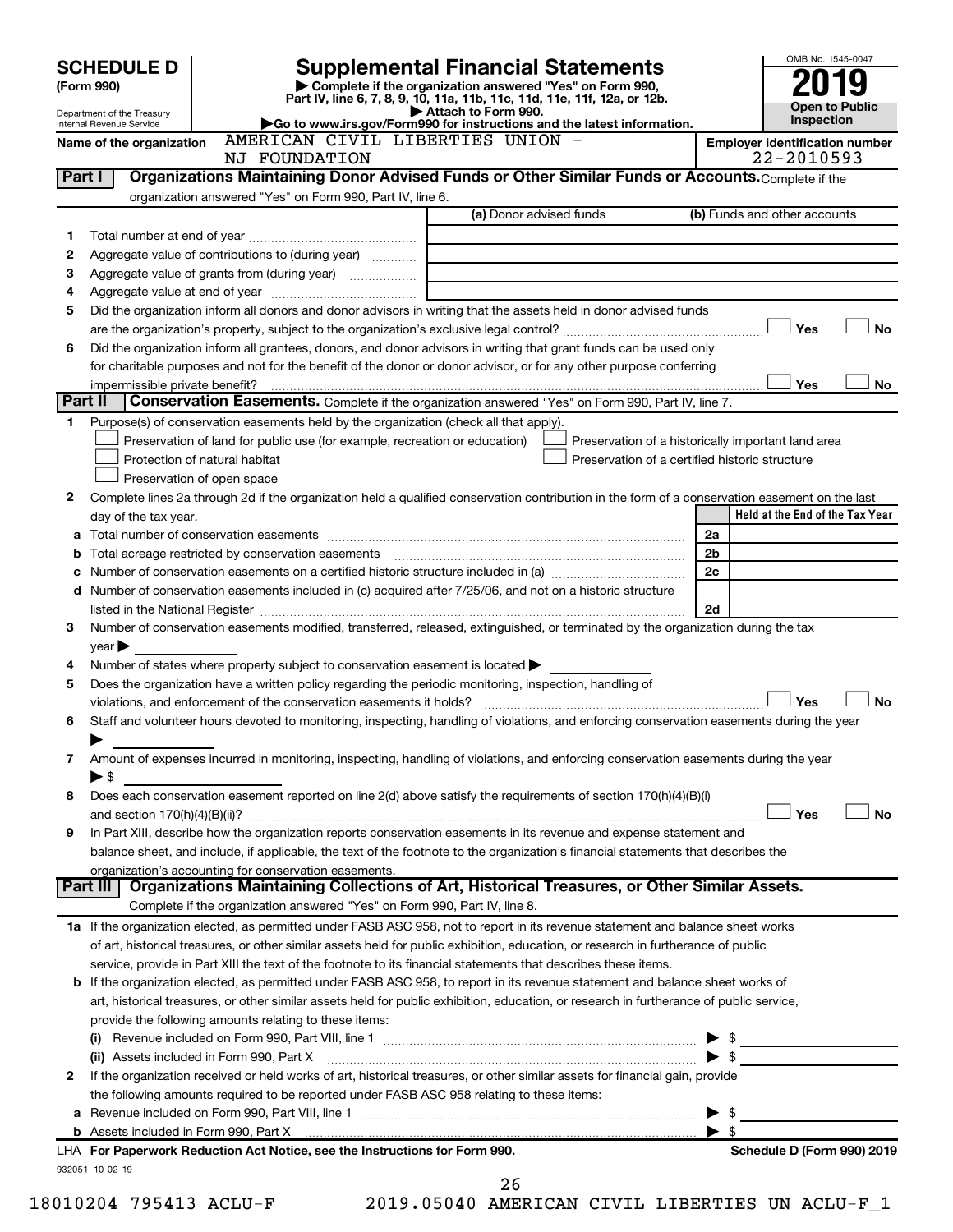|        |                                                                                                                                                                                                                                                          | AMERICAN CIVIL LIBERTIES UNION -        |                |                                    |            |                                            |          |                |                                      |
|--------|----------------------------------------------------------------------------------------------------------------------------------------------------------------------------------------------------------------------------------------------------------|-----------------------------------------|----------------|------------------------------------|------------|--------------------------------------------|----------|----------------|--------------------------------------|
|        | NJ FOUNDATION<br>Schedule D (Form 990) 2019                                                                                                                                                                                                              |                                         |                |                                    |            |                                            |          |                | $22 - 2010593$ Page 2                |
|        | Part III<br>Organizations Maintaining Collections of Art, Historical Treasures, or Other Similar Assets (continued)                                                                                                                                      |                                         |                |                                    |            |                                            |          |                |                                      |
| 3      | Using the organization's acquisition, accession, and other records, check any of the following that make significant use of its                                                                                                                          |                                         |                |                                    |            |                                            |          |                |                                      |
|        | collection items (check all that apply):                                                                                                                                                                                                                 |                                         |                |                                    |            |                                            |          |                |                                      |
| a      | Public exhibition                                                                                                                                                                                                                                        | d                                       |                | Loan or exchange program           |            |                                            |          |                |                                      |
| b      | Scholarly research<br>Other and the contract of the contract of the contract of the contract of the contract of the contract of the contract of the contract of the contract of the contract of the contract of the contract of the contract of the<br>е |                                         |                |                                    |            |                                            |          |                |                                      |
| c      | Preservation for future generations                                                                                                                                                                                                                      |                                         |                |                                    |            |                                            |          |                |                                      |
| 4      | Provide a description of the organization's collections and explain how they further the organization's exempt purpose in Part XIII.                                                                                                                     |                                         |                |                                    |            |                                            |          |                |                                      |
| 5      | During the year, did the organization solicit or receive donations of art, historical treasures, or other similar assets                                                                                                                                 |                                         |                |                                    |            |                                            |          |                |                                      |
|        |                                                                                                                                                                                                                                                          |                                         |                |                                    |            |                                            |          | Yes            | $\boxed{\text{X}}$ No                |
|        | <b>Part IV</b><br>Escrow and Custodial Arrangements. Complete if the organization answered "Yes" on Form 990, Part IV, line 9, or                                                                                                                        |                                         |                |                                    |            |                                            |          |                |                                      |
|        | reported an amount on Form 990, Part X, line 21.                                                                                                                                                                                                         |                                         |                |                                    |            |                                            |          |                |                                      |
|        | 1a Is the organization an agent, trustee, custodian or other intermediary for contributions or other assets not included                                                                                                                                 |                                         |                |                                    |            |                                            |          |                |                                      |
|        |                                                                                                                                                                                                                                                          |                                         |                |                                    |            |                                            |          | Yes            | No                                   |
|        | b If "Yes," explain the arrangement in Part XIII and complete the following table:                                                                                                                                                                       |                                         |                |                                    |            |                                            |          |                |                                      |
|        |                                                                                                                                                                                                                                                          |                                         |                |                                    |            |                                            |          | Amount         |                                      |
|        |                                                                                                                                                                                                                                                          |                                         |                |                                    |            | 1c                                         |          |                |                                      |
|        |                                                                                                                                                                                                                                                          |                                         |                |                                    |            | 1d                                         |          |                |                                      |
|        | e Distributions during the year manufactured and contain an account of the year manufactured and the year manufactured and the year manufactured and the year manufactured and the year manufactured and the year manufactured                           |                                         |                |                                    |            | 1e                                         |          |                |                                      |
|        |                                                                                                                                                                                                                                                          |                                         |                |                                    |            | 1f                                         |          |                |                                      |
|        | 2a Did the organization include an amount on Form 990, Part X, line 21, for escrow or custodial account liability?                                                                                                                                       |                                         |                |                                    |            |                                            | .        | Yes            | No                                   |
| Part V | <b>b</b> If "Yes," explain the arrangement in Part XIII. Check here if the explanation has been provided on Part XIII<br>Endowment Funds. Complete if the organization answered "Yes" on Form 990, Part IV, line 10.                                     |                                         |                |                                    |            |                                            |          |                |                                      |
|        |                                                                                                                                                                                                                                                          |                                         |                |                                    |            |                                            |          |                |                                      |
|        |                                                                                                                                                                                                                                                          | (a) Current year                        | (b) Prior year | (c) Two years back                 |            | (d) Three years back   (e) Four years back |          |                |                                      |
|        | <b>1a</b> Beginning of year balance                                                                                                                                                                                                                      | 1,705,890.                              | 1,707,694.     |                                    | 765,168.   |                                            |          |                |                                      |
|        |                                                                                                                                                                                                                                                          | $-143,948.$                             | 25,053.        |                                    | 750,000.   |                                            | 750,000. |                |                                      |
|        | Net investment earnings, gains, and losses                                                                                                                                                                                                               |                                         | 39,270.        |                                    | 257,722.   |                                            | 15,168.  |                |                                      |
|        |                                                                                                                                                                                                                                                          |                                         |                |                                    |            |                                            |          |                |                                      |
|        | e Other expenditures for facilities                                                                                                                                                                                                                      |                                         |                |                                    |            |                                            |          |                |                                      |
|        | and programs                                                                                                                                                                                                                                             | 69, 179.                                | 66,127.        |                                    | 65,196.    |                                            |          |                |                                      |
|        | f Administrative expenses                                                                                                                                                                                                                                | 1,492,763.                              |                |                                    |            |                                            |          |                |                                      |
|        |                                                                                                                                                                                                                                                          |                                         | 1,705,890.     |                                    | 1,707,694. |                                            | 765,168. |                |                                      |
|        | Provide the estimated percentage of the current year end balance (line 1g, column (a)) held as:                                                                                                                                                          |                                         |                |                                    |            |                                            |          |                |                                      |
|        | a Board designated or quasi-endowment >                                                                                                                                                                                                                  |                                         | %              |                                    |            |                                            |          |                |                                      |
|        | Permanent endowment > 100.00                                                                                                                                                                                                                             | %                                       |                |                                    |            |                                            |          |                |                                      |
|        | <b>c</b> Term endowment $\blacktriangleright$                                                                                                                                                                                                            | %                                       |                |                                    |            |                                            |          |                |                                      |
|        | The percentages on lines 2a, 2b, and 2c should equal 100%.                                                                                                                                                                                               |                                         |                |                                    |            |                                            |          |                |                                      |
|        | 3a Are there endowment funds not in the possession of the organization that are held and administered for the organization                                                                                                                               |                                         |                |                                    |            |                                            |          |                |                                      |
|        | by:                                                                                                                                                                                                                                                      |                                         |                |                                    |            |                                            |          |                | Yes<br>No<br>$\overline{\mathbf{X}}$ |
|        | (i)                                                                                                                                                                                                                                                      |                                         |                |                                    |            |                                            |          | 3a(i)          | $\overline{\text{X}}$                |
|        |                                                                                                                                                                                                                                                          |                                         |                |                                    |            |                                            |          | 3a(ii)         |                                      |
|        |                                                                                                                                                                                                                                                          |                                         |                |                                    |            |                                            |          | 3b             |                                      |
| 4      | Describe in Part XIII the intended uses of the organization's endowment funds.<br><b>Part VI</b>                                                                                                                                                         |                                         |                |                                    |            |                                            |          |                |                                      |
|        | Land, Buildings, and Equipment.                                                                                                                                                                                                                          |                                         |                |                                    |            |                                            |          |                |                                      |
|        | Complete if the organization answered "Yes" on Form 990, Part IV, line 11a. See Form 990, Part X, line 10.                                                                                                                                               |                                         |                |                                    |            |                                            |          |                |                                      |
|        | Description of property                                                                                                                                                                                                                                  | (a) Cost or other<br>basis (investment) |                | (b) Cost or other<br>basis (other) |            | (c) Accumulated<br>depreciation            |          | (d) Book value |                                      |
|        |                                                                                                                                                                                                                                                          |                                         |                |                                    |            |                                            |          |                |                                      |
|        |                                                                                                                                                                                                                                                          |                                         |                |                                    |            |                                            |          |                |                                      |
|        |                                                                                                                                                                                                                                                          |                                         |                |                                    |            |                                            |          |                |                                      |
|        |                                                                                                                                                                                                                                                          |                                         |                | 159, 235.                          |            | 86,711.                                    |          |                | 72,524.                              |
|        |                                                                                                                                                                                                                                                          |                                         |                |                                    |            |                                            |          |                |                                      |
|        | Total. Add lines 1a through 1e. (Column (d) must equal Form 990, Part X, column (B), line 10c.)                                                                                                                                                          |                                         |                |                                    |            |                                            |          |                | 72,524.                              |
|        |                                                                                                                                                                                                                                                          |                                         |                |                                    |            |                                            |          |                |                                      |
|        |                                                                                                                                                                                                                                                          |                                         |                |                                    |            |                                            |          |                | Schedule D (Form 990) 2019           |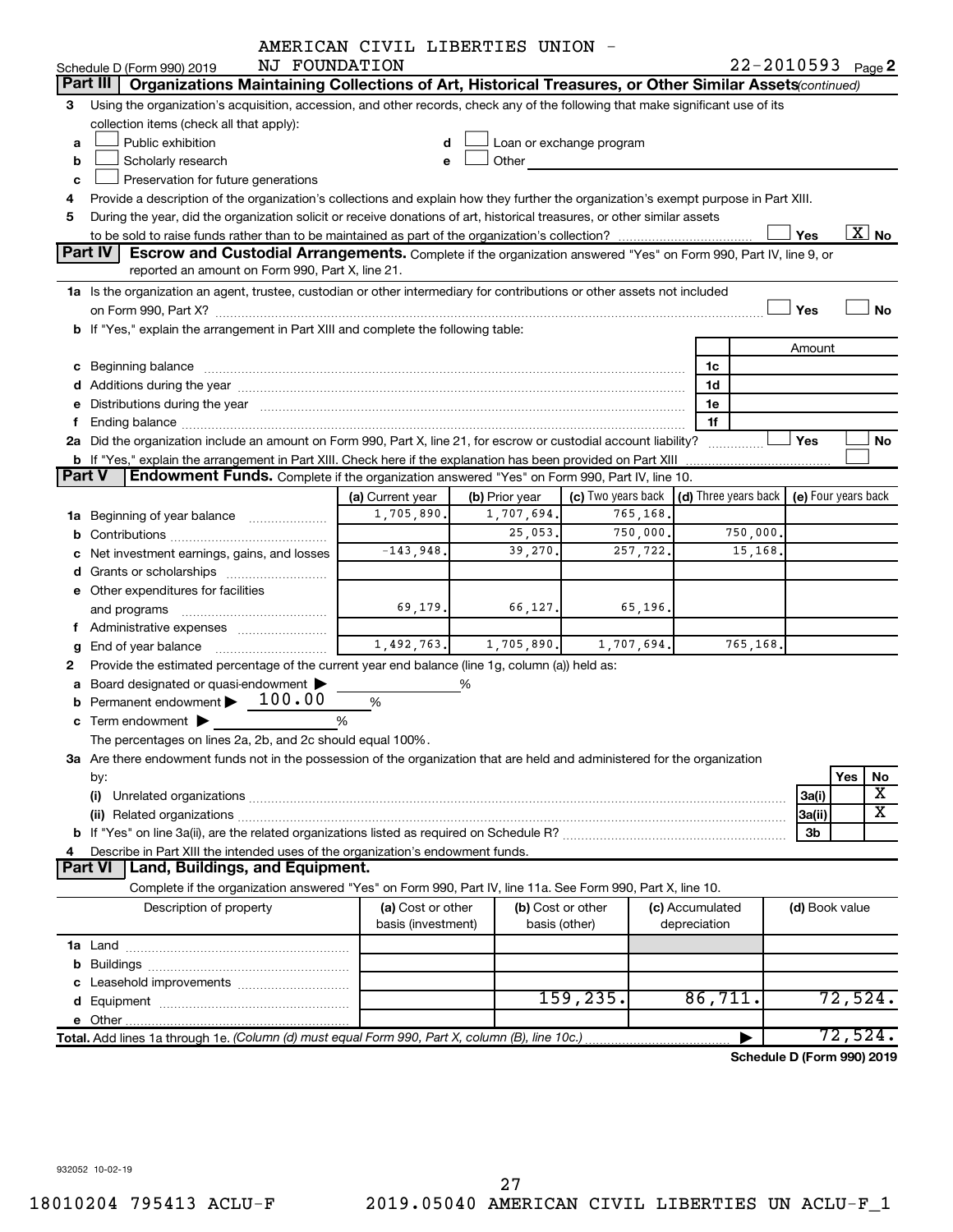|  | AMERICAN CIVIL LIBERTIES UNION |  |
|--|--------------------------------|--|
|  |                                |  |

| NJ FOUNDATION<br>Schedule D (Form 990) 2019                                                                                                          |                 |                          | 22-2010593 Page 3                                         |
|------------------------------------------------------------------------------------------------------------------------------------------------------|-----------------|--------------------------|-----------------------------------------------------------|
| <b>Investments - Other Securities.</b><br><b>Part VIII</b>                                                                                           |                 |                          |                                                           |
| Complete if the organization answered "Yes" on Form 990, Part IV, line 11b. See Form 990, Part X, line 12.                                           |                 |                          |                                                           |
| (a) Description of security or category (including name of security)                                                                                 | (b) Book value  |                          | (c) Method of valuation: Cost or end-of-year market value |
| (1) Financial derivatives                                                                                                                            |                 |                          |                                                           |
|                                                                                                                                                      |                 |                          |                                                           |
| (3) Other                                                                                                                                            |                 |                          |                                                           |
| <b>MUTUAL FUNDS</b><br>(A)                                                                                                                           | 618, 219.       | END-OF-YEAR MARKET VALUE |                                                           |
| <b>ACLU POOLED FUND</b><br>(B)                                                                                                                       | 1,579,211.      | END-OF-YEAR MARKET VALUE |                                                           |
| (C)                                                                                                                                                  |                 |                          |                                                           |
| (D)                                                                                                                                                  |                 |                          |                                                           |
| (E)                                                                                                                                                  |                 |                          |                                                           |
| (F)                                                                                                                                                  |                 |                          |                                                           |
| (G)                                                                                                                                                  |                 |                          |                                                           |
| (H)                                                                                                                                                  |                 |                          |                                                           |
| Total. (Col. (b) must equal Form 990, Part X, col. (B) line 12.) $\blacktriangleright$                                                               | 2,197,430.      |                          |                                                           |
| Part VIII Investments - Program Related.                                                                                                             |                 |                          |                                                           |
| Complete if the organization answered "Yes" on Form 990, Part IV, line 11c. See Form 990, Part X, line 13.                                           |                 |                          |                                                           |
| (a) Description of investment                                                                                                                        | (b) Book value  |                          | (c) Method of valuation: Cost or end-of-year market value |
| (1)                                                                                                                                                  |                 |                          |                                                           |
| (2)                                                                                                                                                  |                 |                          |                                                           |
| (3)                                                                                                                                                  |                 |                          |                                                           |
| (4)                                                                                                                                                  |                 |                          |                                                           |
| (5)                                                                                                                                                  |                 |                          |                                                           |
| (6)                                                                                                                                                  |                 |                          |                                                           |
| (7)                                                                                                                                                  |                 |                          |                                                           |
| (8)                                                                                                                                                  |                 |                          |                                                           |
| (9)                                                                                                                                                  |                 |                          |                                                           |
| Total. (Col. (b) must equal Form 990, Part X, col. (B) line $13.$ )<br><b>Other Assets.</b><br>Part IX                                               |                 |                          |                                                           |
|                                                                                                                                                      |                 |                          |                                                           |
| Complete if the organization answered "Yes" on Form 990, Part IV, line 11d. See Form 990, Part X, line 15.                                           | (a) Description |                          | (b) Book value                                            |
|                                                                                                                                                      |                 |                          |                                                           |
| (1)                                                                                                                                                  |                 |                          |                                                           |
| (2)                                                                                                                                                  |                 |                          |                                                           |
| (3)                                                                                                                                                  |                 |                          |                                                           |
| (4)<br>(5)                                                                                                                                           |                 |                          |                                                           |
|                                                                                                                                                      |                 |                          |                                                           |
| (6)<br>(7)                                                                                                                                           |                 |                          |                                                           |
| (8)                                                                                                                                                  |                 |                          |                                                           |
| (9)                                                                                                                                                  |                 |                          |                                                           |
| Total. (Column (b) must equal Form 990, Part X, col. (B) line 15.)                                                                                   |                 |                          |                                                           |
| <b>Other Liabilities.</b><br>Part X                                                                                                                  |                 |                          |                                                           |
| Complete if the organization answered "Yes" on Form 990, Part IV, line 11e or 11f. See Form 990, Part X, line 25.                                    |                 |                          |                                                           |
| (a) Description of liability<br>1.                                                                                                                   |                 |                          | (b) Book value                                            |
| Federal income taxes<br>(1)                                                                                                                          |                 |                          |                                                           |
| (2)                                                                                                                                                  |                 |                          |                                                           |
| (3)                                                                                                                                                  |                 |                          |                                                           |
| (4)                                                                                                                                                  |                 |                          |                                                           |
| (5)                                                                                                                                                  |                 |                          |                                                           |
| (6)                                                                                                                                                  |                 |                          |                                                           |
| (7)                                                                                                                                                  |                 |                          |                                                           |
| (8)                                                                                                                                                  |                 |                          |                                                           |
| (9)                                                                                                                                                  |                 |                          |                                                           |
|                                                                                                                                                      |                 |                          |                                                           |
| 2. Liability for uncertain tax positions. In Part XIII, provide the text of the footnote to the organization's financial statements that reports the |                 |                          |                                                           |

organization's liability for uncertain tax positions under FASB ASC 740. Check here if the text of the footnote has been provided in Part XIII...

**Schedule D (Form 990) 2019**

932053 10-02-19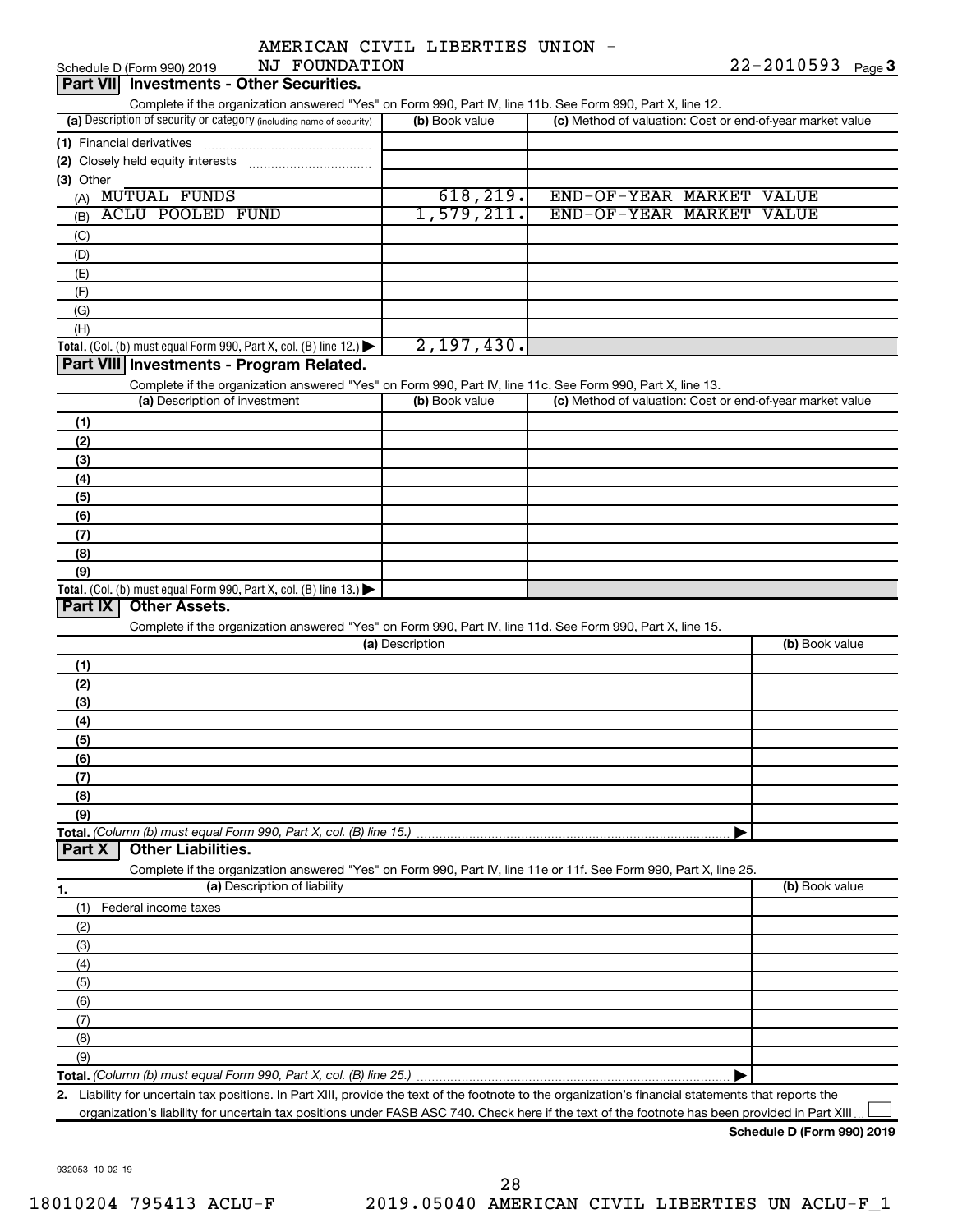| AMERICAN CIVIL LIBERTIES UNION |  |  |
|--------------------------------|--|--|
|--------------------------------|--|--|

|              | NJ FOUNDATION<br>Schedule D (Form 990) 2019                                                                                                                                                                                          |                |             |                | 22-2010593 Page 4 |    |
|--------------|--------------------------------------------------------------------------------------------------------------------------------------------------------------------------------------------------------------------------------------|----------------|-------------|----------------|-------------------|----|
|              | Reconciliation of Revenue per Audited Financial Statements With Revenue per Return.<br>Part XI                                                                                                                                       |                |             |                |                   |    |
|              | Complete if the organization answered "Yes" on Form 990, Part IV, line 12a.                                                                                                                                                          |                |             |                |                   |    |
| 1            | Total revenue, gains, and other support per audited financial statements [[[[[[[[[[[[[[[[[[[[[[]]]]]]]]]]]]]]                                                                                                                        |                |             | $\blacksquare$ | 1,490,465.        |    |
| 2            | Amounts included on line 1 but not on Form 990, Part VIII, line 12:                                                                                                                                                                  |                |             |                |                   |    |
| a            |                                                                                                                                                                                                                                      | 2a             | $-228,633.$ |                |                   |    |
| b            |                                                                                                                                                                                                                                      | 2 <sub>b</sub> |             |                |                   |    |
| с            |                                                                                                                                                                                                                                      | 2 <sub>c</sub> |             |                |                   |    |
| d            | Other (Describe in Part XIII.)                                                                                                                                                                                                       | 2d             |             |                |                   |    |
| e            | Add lines 2a through 2d                                                                                                                                                                                                              |                |             | 2е             | $-228,633.$       |    |
| 3            |                                                                                                                                                                                                                                      |                |             | 3              | 1,719,098.        |    |
|              | Amounts included on Form 990, Part VIII, line 12, but not on line 1:                                                                                                                                                                 |                |             |                |                   |    |
| a            | Investment expenses not included on Form 990, Part VIII, line 7b                                                                                                                                                                     | 4a             |             |                |                   |    |
| b            | Other (Describe in Part XIII.)                                                                                                                                                                                                       | 4 <sub>b</sub> |             |                |                   |    |
|              | Add lines 4a and 4b                                                                                                                                                                                                                  |                |             | 4c             |                   | 0. |
| 5.           |                                                                                                                                                                                                                                      | 5              | 1,719,098.  |                |                   |    |
|              | Part XII Reconciliation of Expenses per Audited Financial Statements With Expenses per Return.                                                                                                                                       |                |             |                |                   |    |
|              | Complete if the organization answered "Yes" on Form 990, Part IV, line 12a.                                                                                                                                                          |                |             |                |                   |    |
| 1            |                                                                                                                                                                                                                                      |                |             | $\blacksquare$ | 2,568,827.        |    |
| $\mathbf{2}$ | Amounts included on line 1 but not on Form 990, Part IX, line 25:                                                                                                                                                                    |                |             |                |                   |    |
| a            |                                                                                                                                                                                                                                      | 2a             |             |                |                   |    |
| b            |                                                                                                                                                                                                                                      | 2 <sub>b</sub> |             |                |                   |    |
| с            | Other losses <b>with a contract the contract of the contract of the contract of the contract of the contract of the contract of the contract of the contract of the contract of the contract of the contract of the contract of </b> | 2 <sub>c</sub> |             |                |                   |    |
|              |                                                                                                                                                                                                                                      | 2d             |             |                |                   |    |
| e            | Add lines 2a through 2d <b>contained a contained a contained a contained a</b> contained a contact the set of the set of the set of the set of the set of the set of the set of the set of the set of the set of the set of the set  |                |             | 2e             |                   | 0. |
| 3.           | Subtract line 2e from line 1                                                                                                                                                                                                         |                |             | 3              | 2,568,827.        |    |
| 4            | Amounts included on Form 990, Part IX, line 25, but not on line 1:                                                                                                                                                                   |                |             |                |                   |    |
| a            | Investment expenses not included on Form 990, Part VIII, line 7b [                                                                                                                                                                   | 4a             |             |                |                   |    |
|              |                                                                                                                                                                                                                                      |                |             |                |                   |    |
| b            |                                                                                                                                                                                                                                      | 4b             |             |                |                   |    |
|              | Add lines 4a and 4b                                                                                                                                                                                                                  |                |             | 4с             |                   | 0. |
|              | Part XIII Supplemental Information.                                                                                                                                                                                                  |                |             | 5              | 2,568,827.        |    |

Provide the descriptions required for Part II, lines 3, 5, and 9; Part III, lines 1a and 4; Part IV, lines 1b and 2b; Part V, line 4; Part X, line 2; Part XI, lines 2d and 4b; and Part XII, lines 2d and 4b. Also complete this part to provide any additional information.

# PART III, LINE 1A:

| ORGANIZATION RECEIVED THE RIGHT TO USE THE IMAGE OF ORIGINAL ARTWORK FROM |                                                                          |  |  |  |  |  |  |  |
|---------------------------------------------------------------------------|--------------------------------------------------------------------------|--|--|--|--|--|--|--|
|                                                                           | WHICH PRINTS ARE MADE. PRINTS ARE NOT CAPITALIZED AS THEY ARE HELD AND   |  |  |  |  |  |  |  |
|                                                                           | DISTRIBUTED IN FURTHERANCE OF PUBLIC SERVICE RATHER THAN FINANCIAL GAIN. |  |  |  |  |  |  |  |
|                                                                           | PRINTS ARE PROTECTED, PRESERVED, AND KEPT UNENCUMBERED. ORGANIZATION     |  |  |  |  |  |  |  |
|                                                                           | POLICY REQUIRES THAT PRINTS NOT BE SOLD.                                 |  |  |  |  |  |  |  |
|                                                                           |                                                                          |  |  |  |  |  |  |  |

932054 10-02-19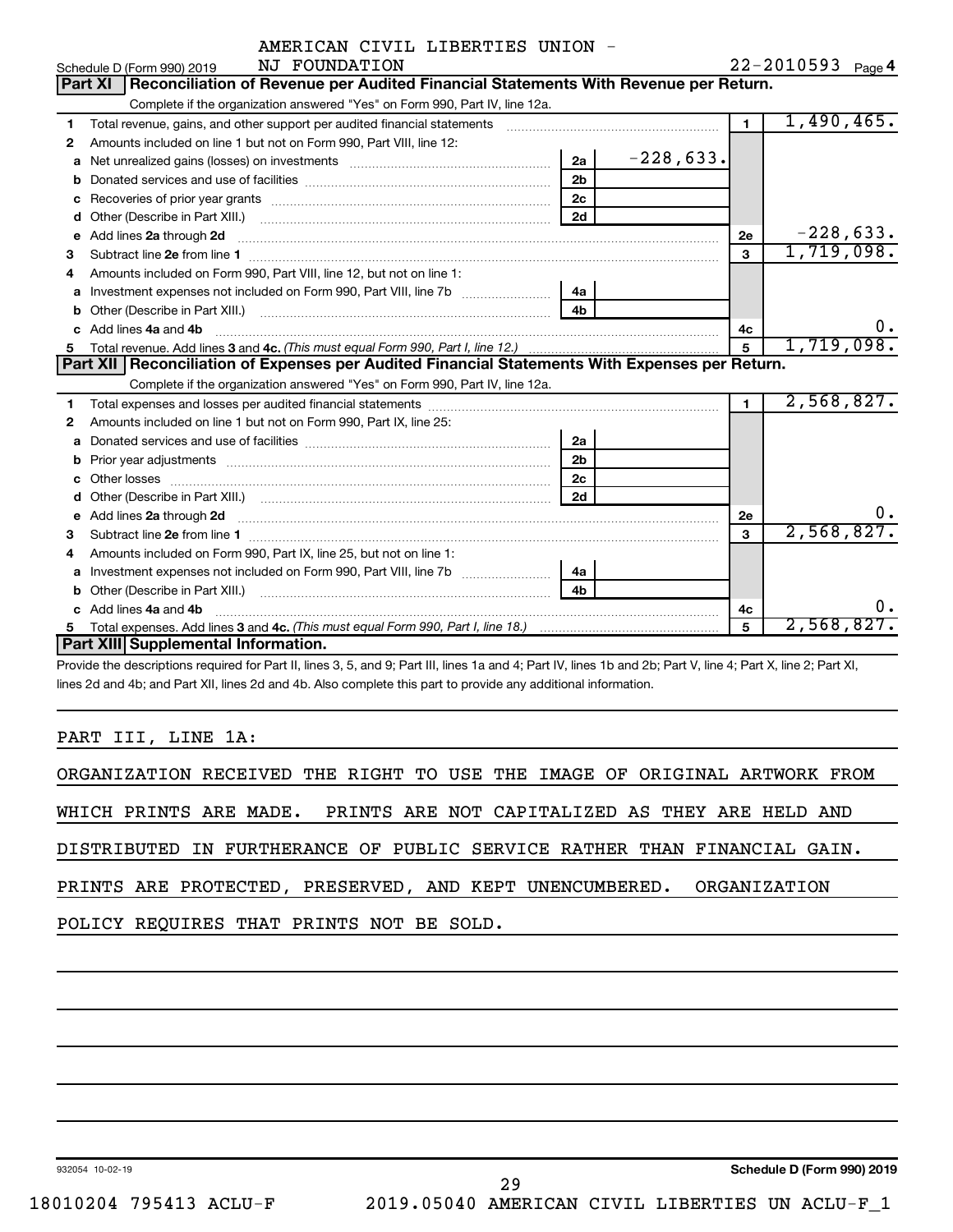| <b>SCHEDULE G</b>                                                                                                                                           | <b>Supplemental Information Regarding Fundraising or Gaming Activities</b>                                                                                          |     |                                                 |                                       |                                        | OMB No. 1545-0047                                   |
|-------------------------------------------------------------------------------------------------------------------------------------------------------------|---------------------------------------------------------------------------------------------------------------------------------------------------------------------|-----|-------------------------------------------------|---------------------------------------|----------------------------------------|-----------------------------------------------------|
| (Form 990 or 990-EZ)                                                                                                                                        | Complete if the organization answered "Yes" on Form 990, Part IV, line 17, 18, or 19, or if the<br>organization entered more than \$15,000 on Form 990-EZ, line 6a. |     |                                                 |                                       |                                        |                                                     |
| Department of the Treasury                                                                                                                                  | Attach to Form 990 or Form 990-EZ.                                                                                                                                  |     |                                                 |                                       |                                        | <b>Open to Public</b>                               |
| Internal Revenue Service<br>Name of the organization                                                                                                        | Go to www.irs.gov/Form990 for instructions and the latest information.<br>AMERICAN CIVIL LIBERTIES UNION                                                            |     |                                                 |                                       |                                        | Inspection<br><b>Employer identification number</b> |
|                                                                                                                                                             | NJ FOUNDATION                                                                                                                                                       |     |                                                 |                                       | 22-2010593                             |                                                     |
| <b>Part I</b>                                                                                                                                               | Fundraising Activities. Complete if the organization answered "Yes" on Form 990, Part IV, line 17. Form 990-EZ filers are not                                       |     |                                                 |                                       |                                        |                                                     |
| required to complete this part.<br>1.                                                                                                                       | Indicate whether the organization raised funds through any of the following activities. Check all that apply.                                                       |     |                                                 |                                       |                                        |                                                     |
| Mail solicitations<br>a                                                                                                                                     | е                                                                                                                                                                   |     |                                                 | Solicitation of non-government grants |                                        |                                                     |
| Internet and email solicitations<br>b                                                                                                                       | f                                                                                                                                                                   |     |                                                 | Solicitation of government grants     |                                        |                                                     |
| Phone solicitations<br>с<br>In-person solicitations<br>d                                                                                                    | Special fundraising events<br>g                                                                                                                                     |     |                                                 |                                       |                                        |                                                     |
| 2 a Did the organization have a written or oral agreement with any individual (including officers, directors, trustees, or                                  |                                                                                                                                                                     |     |                                                 |                                       |                                        |                                                     |
|                                                                                                                                                             | key employees listed in Form 990, Part VII) or entity in connection with professional fundraising services?                                                         |     |                                                 |                                       |                                        | Yes<br><b>No</b>                                    |
|                                                                                                                                                             | b If "Yes," list the 10 highest paid individuals or entities (fundraisers) pursuant to agreements under which the fundraiser is to be                               |     |                                                 |                                       |                                        |                                                     |
| compensated at least \$5,000 by the organization.                                                                                                           |                                                                                                                                                                     |     |                                                 |                                       |                                        |                                                     |
| (i) Name and address of individual                                                                                                                          |                                                                                                                                                                     |     | (iii) Did<br>fundraiser                         | (iv) Gross receipts                   | (v) Amount paid<br>to (or retained by) | (vi) Amount paid                                    |
| or entity (fundraiser)                                                                                                                                      | (ii) Activity                                                                                                                                                       |     | have custody<br>or control of<br>contributions? | from activity                         | fundraiser<br>listed in col. (i)       | to (or retained by)<br>organization                 |
|                                                                                                                                                             |                                                                                                                                                                     | Yes | No                                              |                                       |                                        |                                                     |
|                                                                                                                                                             |                                                                                                                                                                     |     |                                                 |                                       |                                        |                                                     |
|                                                                                                                                                             |                                                                                                                                                                     |     |                                                 |                                       |                                        |                                                     |
|                                                                                                                                                             |                                                                                                                                                                     |     |                                                 |                                       |                                        |                                                     |
|                                                                                                                                                             |                                                                                                                                                                     |     |                                                 |                                       |                                        |                                                     |
|                                                                                                                                                             |                                                                                                                                                                     |     |                                                 |                                       |                                        |                                                     |
|                                                                                                                                                             |                                                                                                                                                                     |     |                                                 |                                       |                                        |                                                     |
|                                                                                                                                                             |                                                                                                                                                                     |     |                                                 |                                       |                                        |                                                     |
|                                                                                                                                                             |                                                                                                                                                                     |     |                                                 |                                       |                                        |                                                     |
|                                                                                                                                                             |                                                                                                                                                                     |     |                                                 |                                       |                                        |                                                     |
|                                                                                                                                                             |                                                                                                                                                                     |     |                                                 |                                       |                                        |                                                     |
|                                                                                                                                                             |                                                                                                                                                                     |     |                                                 |                                       |                                        |                                                     |
|                                                                                                                                                             |                                                                                                                                                                     |     |                                                 |                                       |                                        |                                                     |
|                                                                                                                                                             |                                                                                                                                                                     |     |                                                 |                                       |                                        |                                                     |
|                                                                                                                                                             |                                                                                                                                                                     |     |                                                 |                                       |                                        |                                                     |
|                                                                                                                                                             |                                                                                                                                                                     |     |                                                 |                                       |                                        |                                                     |
| Total<br>3 List all states in which the organization is registered or licensed to solicit contributions or has been notified it is exempt from registration |                                                                                                                                                                     |     |                                                 |                                       |                                        |                                                     |
| or licensing.                                                                                                                                               |                                                                                                                                                                     |     |                                                 |                                       |                                        |                                                     |
|                                                                                                                                                             |                                                                                                                                                                     |     |                                                 |                                       |                                        |                                                     |
|                                                                                                                                                             |                                                                                                                                                                     |     |                                                 |                                       |                                        |                                                     |
|                                                                                                                                                             |                                                                                                                                                                     |     |                                                 |                                       |                                        |                                                     |
|                                                                                                                                                             |                                                                                                                                                                     |     |                                                 |                                       |                                        |                                                     |
|                                                                                                                                                             |                                                                                                                                                                     |     |                                                 |                                       |                                        |                                                     |
|                                                                                                                                                             |                                                                                                                                                                     |     |                                                 |                                       |                                        |                                                     |
|                                                                                                                                                             |                                                                                                                                                                     |     |                                                 |                                       |                                        |                                                     |

**For Paperwork Reduction Act Notice, see the Instructions for Form 990 or 990-EZ. Schedule G (Form 990 or 990-EZ) 2019** LHA

932081 09-11-19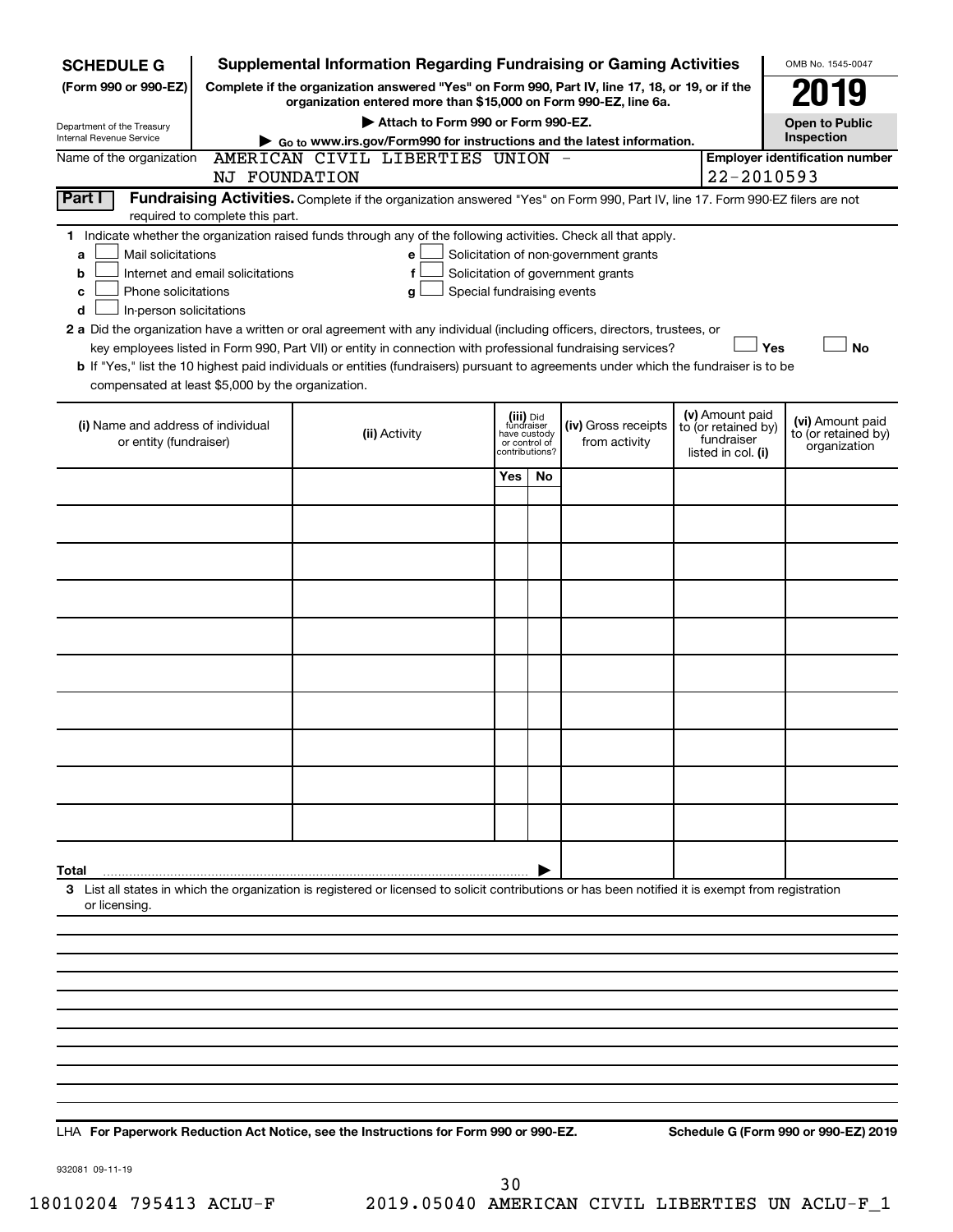#### Schedule G (Form 990 or 990-EZ) 2019 NU FOUNDATILON Number of the Contract of Australian Museum of Australian S NJ FOUNDATION 22-2010593

22-2010593 Page 2

|                 | Part II  | <b>Fundraising Events.</b> Complete if the organization answered "Yes" on Form 990, Part IV, line 18, or reported more than \$15,000      |                |                         |                  |                                      |
|-----------------|----------|-------------------------------------------------------------------------------------------------------------------------------------------|----------------|-------------------------|------------------|--------------------------------------|
|                 |          | of fundraising event contributions and gross income on Form 990-EZ, lines 1 and 6b. List events with gross receipts greater than \$5,000. |                |                         |                  |                                      |
|                 |          |                                                                                                                                           | (a) Event $#1$ | (b) Event #2            | (c) Other events | (d) Total events                     |
|                 |          |                                                                                                                                           | LIGHTS OF      |                         | <b>NONE</b>      | (add col. (a) through                |
|                 |          |                                                                                                                                           | LIBERTY        |                         |                  | col. (c))                            |
|                 |          |                                                                                                                                           | (event type)   | (event type)            | (total number)   |                                      |
| Revenue         |          |                                                                                                                                           |                |                         |                  |                                      |
|                 | 1.       |                                                                                                                                           | 78,161.        |                         |                  | 78,161.                              |
|                 |          |                                                                                                                                           |                |                         |                  |                                      |
|                 |          |                                                                                                                                           |                |                         |                  |                                      |
|                 |          |                                                                                                                                           |                |                         |                  |                                      |
|                 | З        | Gross income (line 1 minus line 2)                                                                                                        | 78,161.        |                         |                  | 78,161.                              |
|                 |          |                                                                                                                                           |                |                         |                  |                                      |
|                 |          |                                                                                                                                           |                |                         |                  |                                      |
|                 |          |                                                                                                                                           |                |                         |                  |                                      |
|                 | 5        |                                                                                                                                           |                |                         |                  |                                      |
|                 |          |                                                                                                                                           |                |                         |                  |                                      |
|                 | 6        |                                                                                                                                           |                |                         |                  |                                      |
| Direct Expenses |          |                                                                                                                                           |                |                         |                  |                                      |
|                 | 7        |                                                                                                                                           |                |                         |                  |                                      |
|                 |          |                                                                                                                                           |                |                         |                  |                                      |
|                 | 8        |                                                                                                                                           |                |                         |                  |                                      |
|                 | 9        |                                                                                                                                           | 17,650.        |                         |                  | 17,650.                              |
|                 | 10       |                                                                                                                                           |                |                         |                  | 17,650.                              |
|                 | 11       |                                                                                                                                           |                |                         |                  | 60,511.                              |
|                 | Part III | Gaming. Complete if the organization answered "Yes" on Form 990, Part IV, line 19, or reported more than                                  |                |                         |                  |                                      |
|                 |          | \$15,000 on Form 990-EZ, line 6a.                                                                                                         |                |                         |                  |                                      |
|                 |          |                                                                                                                                           | (a) Bingo      | (b) Pull tabs/instant   | (c) Other gaming | (d) Total gaming (add                |
|                 |          |                                                                                                                                           |                | bingo/progressive bingo |                  | col. (a) through col. (c))           |
| Revenue         |          |                                                                                                                                           |                |                         |                  |                                      |
|                 |          |                                                                                                                                           |                |                         |                  |                                      |
|                 |          |                                                                                                                                           |                |                         |                  |                                      |
|                 |          |                                                                                                                                           |                |                         |                  |                                      |
|                 |          |                                                                                                                                           |                |                         |                  |                                      |
|                 | З        |                                                                                                                                           |                |                         |                  |                                      |
| Direct Expenses |          |                                                                                                                                           |                |                         |                  |                                      |
|                 | 4        |                                                                                                                                           |                |                         |                  |                                      |
|                 |          |                                                                                                                                           |                |                         |                  |                                      |
|                 |          |                                                                                                                                           |                |                         |                  |                                      |
|                 |          |                                                                                                                                           | Yes<br>$\%$    | Yes<br>%                | Yes<br>%         |                                      |
|                 |          |                                                                                                                                           | No             | No                      | No               |                                      |
|                 |          |                                                                                                                                           |                |                         |                  |                                      |
|                 | 7        |                                                                                                                                           |                |                         |                  |                                      |
|                 |          |                                                                                                                                           |                |                         |                  |                                      |
|                 | 8        |                                                                                                                                           |                |                         |                  |                                      |
|                 |          |                                                                                                                                           |                |                         |                  |                                      |
| 9               |          |                                                                                                                                           |                |                         |                  |                                      |
|                 |          |                                                                                                                                           |                |                         |                  | Yes<br><b>No</b>                     |
|                 |          |                                                                                                                                           |                |                         |                  |                                      |
|                 |          |                                                                                                                                           |                |                         |                  |                                      |
|                 |          |                                                                                                                                           |                |                         |                  |                                      |
|                 |          | 10a Were any of the organization's gaming licenses revoked, suspended, or terminated during the tax year?                                 |                |                         |                  | Yes<br><b>No</b>                     |
|                 |          |                                                                                                                                           |                |                         |                  |                                      |
|                 |          |                                                                                                                                           |                |                         |                  |                                      |
|                 |          |                                                                                                                                           |                |                         |                  |                                      |
|                 |          | 932082 09-11-19                                                                                                                           |                |                         |                  | Schedule G (Form 990 or 990-EZ) 2019 |
|                 |          |                                                                                                                                           |                |                         |                  |                                      |
|                 |          |                                                                                                                                           |                |                         |                  |                                      |

31

18010204 795413 ACLU-F 2019.05040 AMERICAN CIVIL LIBERTIES UN ACLU-F\_1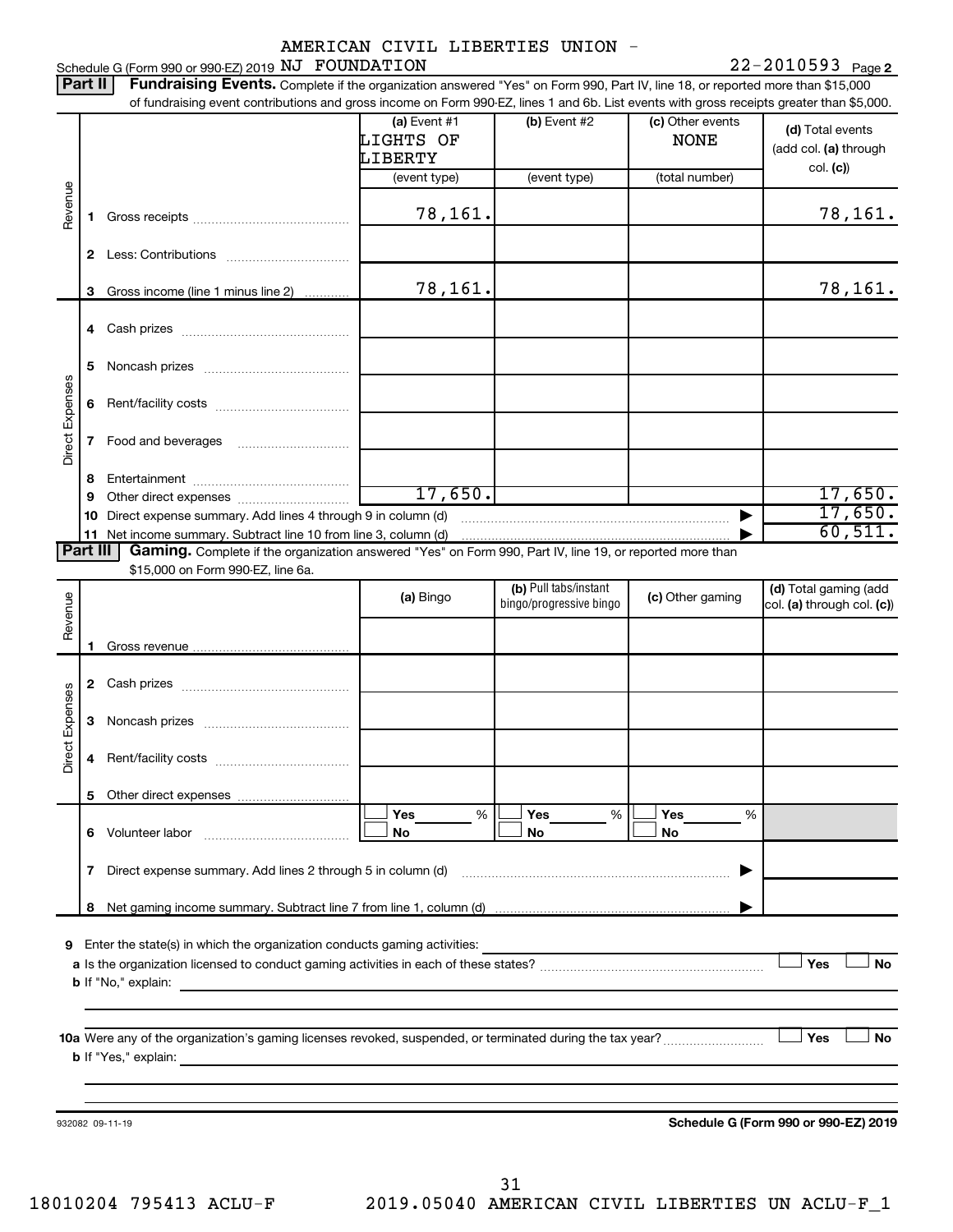|  |  | AMERICAN CIVIL LIBERTIES UNION |  |  |
|--|--|--------------------------------|--|--|
|--|--|--------------------------------|--|--|

|    | Schedule G (Form 990 or 990-EZ) 2019 NJ FOUNDATION                                                                                                                                                                                                                    |                 | 22-2010593 Page 3    |
|----|-----------------------------------------------------------------------------------------------------------------------------------------------------------------------------------------------------------------------------------------------------------------------|-----------------|----------------------|
| 11 |                                                                                                                                                                                                                                                                       | Yes             | No                   |
|    | 12 Is the organization a grantor, beneficiary or trustee of a trust, or a member of a partnership or other entity formed                                                                                                                                              | Yes             | No                   |
|    | 13 Indicate the percentage of gaming activity conducted in:                                                                                                                                                                                                           |                 |                      |
|    |                                                                                                                                                                                                                                                                       | 13a             | %                    |
|    | <b>b</b> An outside facility <i>www.communicality www.communicality.communicality www.communicality www.communicality.communicality www.communicality.com</i>                                                                                                         | 13 <sub>b</sub> | %                    |
|    | 14 Enter the name and address of the person who prepares the organization's gaming/special events books and records:                                                                                                                                                  |                 |                      |
|    | Name $\blacktriangleright$<br><u> 1989 - Andrea Stadt Britain, amerikansk politiker (</u>                                                                                                                                                                             |                 |                      |
|    | Address $\blacktriangleright$<br><u>some started and the started and the started and the started and the started and the started and the started and the started and the started and the started and the started and the started and the started and the started </u> |                 |                      |
|    | 15a Does the organization have a contract with a third party from whom the organization receives gaming revenue?                                                                                                                                                      | Yes             | No                   |
|    |                                                                                                                                                                                                                                                                       |                 |                      |
|    | of gaming revenue retained by the third party $\triangleright$ \$                                                                                                                                                                                                     |                 |                      |
|    | c If "Yes," enter name and address of the third party:                                                                                                                                                                                                                |                 |                      |
|    | Name $\blacktriangleright$<br><u> Alexandria (m. 1958)</u><br>1900 - Carl Maria (m. 1900)                                                                                                                                                                             |                 |                      |
|    | Address $\blacktriangleright$                                                                                                                                                                                                                                         |                 |                      |
| 16 | Gaming manager information:                                                                                                                                                                                                                                           |                 |                      |
|    | <u> 1989 - Johann Barbara, martin amerikan basal dan berasal dan berasal dalam basal dan berasal dan berasal dan</u><br>Name $\blacktriangleright$                                                                                                                    |                 |                      |
|    | Gaming manager compensation > \$                                                                                                                                                                                                                                      |                 |                      |
|    |                                                                                                                                                                                                                                                                       |                 |                      |
|    | Description of services provided states and the contract of the contract of the contract of the contract of the contract of the contract of the contract of the contract of the contract of the contract of the contract of th                                        |                 |                      |
|    |                                                                                                                                                                                                                                                                       |                 |                      |
|    | Director/officer<br>Employee<br>Independent contractor                                                                                                                                                                                                                |                 |                      |
|    | <b>17</b> Mandatory distributions:                                                                                                                                                                                                                                    |                 |                      |
|    | a Is the organization required under state law to make charitable distributions from the gaming proceeds to                                                                                                                                                           |                 |                      |
|    | retain the state gaming license?                                                                                                                                                                                                                                      |                 | $\Box$ Yes $\Box$ No |
|    | <b>b</b> Enter the amount of distributions required under state law to be distributed to other exempt organizations or spent in the                                                                                                                                   |                 |                      |
|    | organization's own exempt activities during the tax year $\triangleright$ \$                                                                                                                                                                                          |                 |                      |
|    | Part IV<br>Supplemental Information. Provide the explanations required by Part I, line 2b, columns (iii) and (v); and Part III, lines 9, 9b, 10b,<br>15b, 15c, 16, and 17b, as applicable. Also provide any additional information. See instructions.                 |                 |                      |
|    |                                                                                                                                                                                                                                                                       |                 |                      |
|    |                                                                                                                                                                                                                                                                       |                 |                      |
|    |                                                                                                                                                                                                                                                                       |                 |                      |
|    |                                                                                                                                                                                                                                                                       |                 |                      |
|    |                                                                                                                                                                                                                                                                       |                 |                      |
|    |                                                                                                                                                                                                                                                                       |                 |                      |
|    |                                                                                                                                                                                                                                                                       |                 |                      |
|    |                                                                                                                                                                                                                                                                       |                 |                      |
|    |                                                                                                                                                                                                                                                                       |                 |                      |
|    |                                                                                                                                                                                                                                                                       |                 |                      |
|    | Schedule G (Form 990 or 990-EZ) 2019<br>932083 09-11-19<br>32                                                                                                                                                                                                         |                 |                      |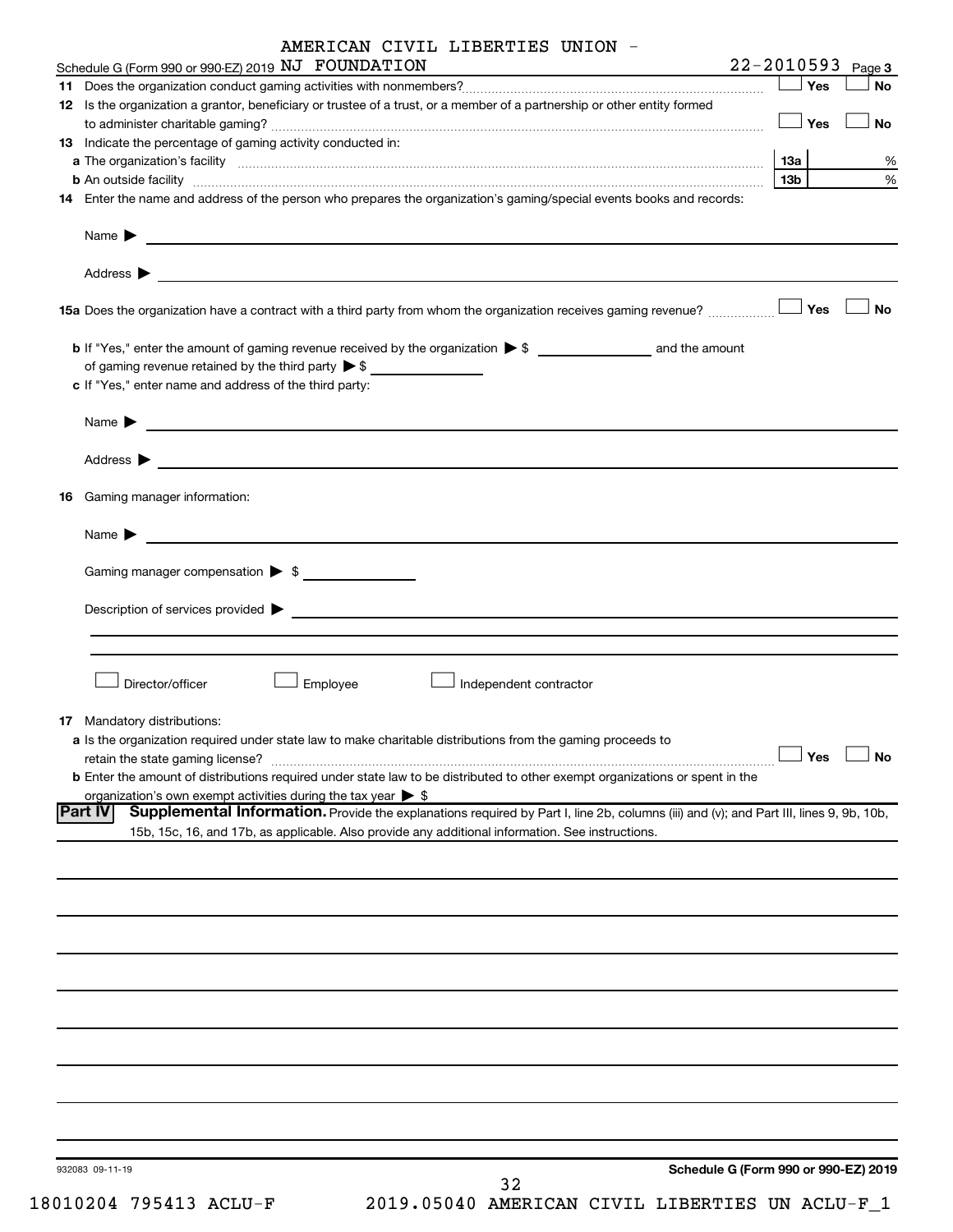|               | AMERICAN CIVIL LIBERTIES UNION - |  |                       |  |
|---------------|----------------------------------|--|-----------------------|--|
| NJ FOUNDATION |                                  |  | $22 - 2010593$ Page 4 |  |

| NJ FOUNDATION                                                                                       | <u>22-2010593 Page 4</u>        |
|-----------------------------------------------------------------------------------------------------|---------------------------------|
| Schedule G (Form 990 or 990-EZ) NJ FOUNDAT<br><b>Part IV   Supplemental Information</b> (continued) |                                 |
|                                                                                                     |                                 |
|                                                                                                     |                                 |
|                                                                                                     |                                 |
|                                                                                                     |                                 |
|                                                                                                     |                                 |
|                                                                                                     |                                 |
|                                                                                                     |                                 |
|                                                                                                     |                                 |
|                                                                                                     |                                 |
|                                                                                                     |                                 |
|                                                                                                     |                                 |
|                                                                                                     |                                 |
|                                                                                                     |                                 |
|                                                                                                     |                                 |
|                                                                                                     |                                 |
|                                                                                                     |                                 |
|                                                                                                     |                                 |
|                                                                                                     |                                 |
|                                                                                                     |                                 |
|                                                                                                     |                                 |
|                                                                                                     |                                 |
|                                                                                                     |                                 |
|                                                                                                     |                                 |
|                                                                                                     |                                 |
|                                                                                                     |                                 |
|                                                                                                     |                                 |
|                                                                                                     |                                 |
|                                                                                                     |                                 |
|                                                                                                     |                                 |
|                                                                                                     |                                 |
|                                                                                                     |                                 |
|                                                                                                     |                                 |
|                                                                                                     |                                 |
|                                                                                                     |                                 |
|                                                                                                     |                                 |
|                                                                                                     |                                 |
|                                                                                                     |                                 |
|                                                                                                     |                                 |
|                                                                                                     |                                 |
|                                                                                                     |                                 |
|                                                                                                     |                                 |
|                                                                                                     |                                 |
|                                                                                                     |                                 |
|                                                                                                     |                                 |
|                                                                                                     |                                 |
|                                                                                                     |                                 |
|                                                                                                     |                                 |
|                                                                                                     |                                 |
|                                                                                                     |                                 |
|                                                                                                     |                                 |
|                                                                                                     |                                 |
|                                                                                                     |                                 |
|                                                                                                     |                                 |
|                                                                                                     |                                 |
|                                                                                                     |                                 |
|                                                                                                     | Schedule G (Form 990 or 990-EZ) |
| 932084 04-01-19                                                                                     |                                 |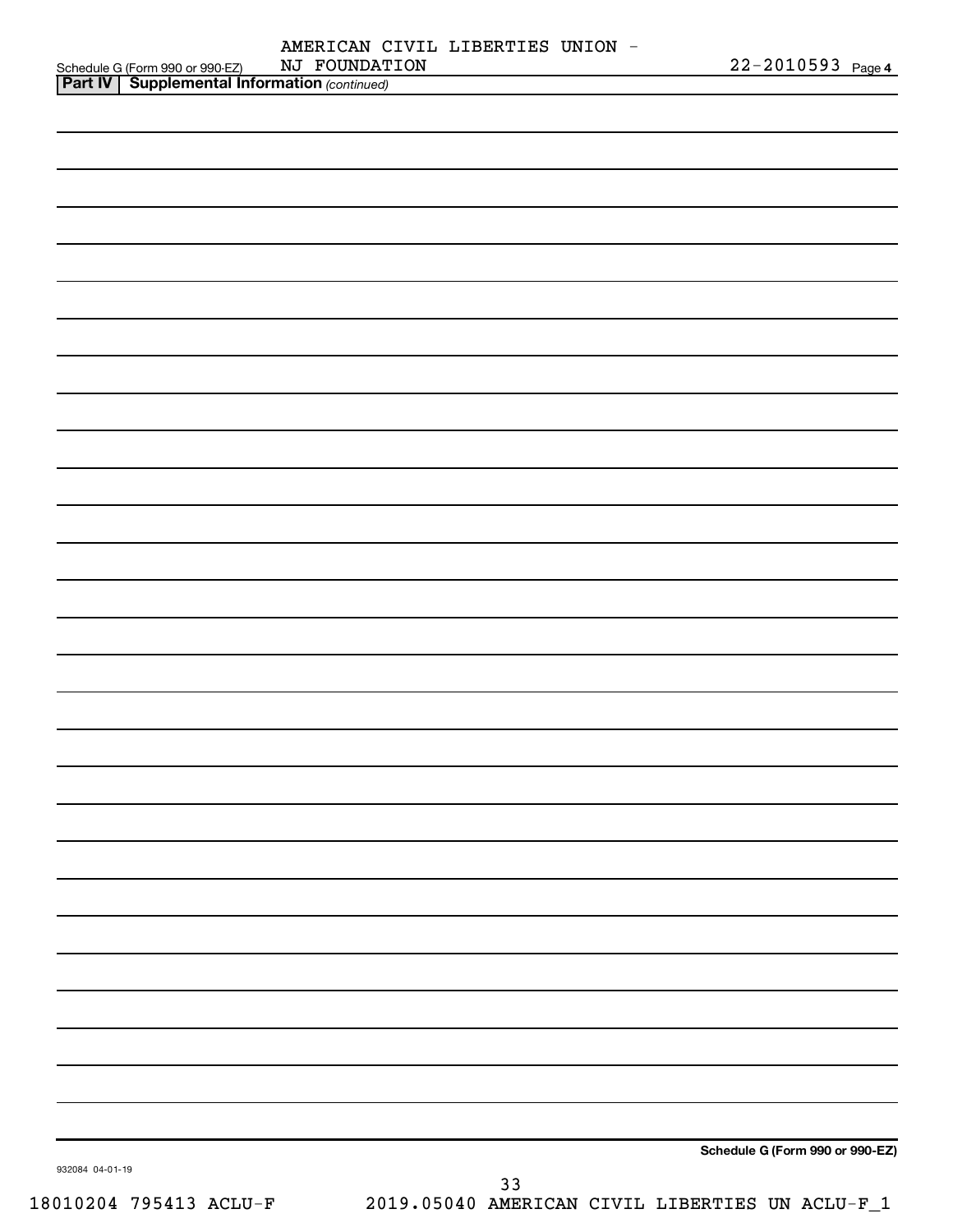| (Form 990)<br>For certain Officers, Directors, Trustees, Key Employees, and Highest<br>2019<br><b>Compensated Employees</b><br>Complete if the organization answered "Yes" on Form 990, Part IV, line 23.<br><b>Open to Public</b><br>Attach to Form 990.<br>Department of the Treasury<br>Inspection<br>Go to www.irs.gov/Form990 for instructions and the latest information.<br>Internal Revenue Service<br>AMERICAN CIVIL LIBERTIES UNION<br><b>Employer identification number</b><br>Name of the organization<br>22-2010593<br>NJ FOUNDATION<br>Part I<br><b>Questions Regarding Compensation</b><br><b>Yes</b><br>No<br>Check the appropriate box(es) if the organization provided any of the following to or for a person listed on Form 990,<br>Part VII, Section A, line 1a. Complete Part III to provide any relevant information regarding these items.<br>First-class or charter travel<br>Housing allowance or residence for personal use<br>Travel for companions<br>Payments for business use of personal residence<br>$ \mathbf{X} $ Tax indemnification and gross-up payments<br>Health or social club dues or initiation fees<br>Discretionary spending account<br>Personal services (such as maid, chauffeur, chef)<br><b>b</b> If any of the boxes on line 1a are checked, did the organization follow a written policy regarding payment or<br>х<br>1b<br>Did the organization require substantiation prior to reimbursing or allowing expenses incurred by all directors,<br>2<br>х<br>$\mathbf{2}$<br>з<br>Indicate which, if any, of the following the organization used to establish the compensation of the organization's<br>CEO/Executive Director. Check all that apply. Do not check any boxes for methods used by a related organization to<br>establish compensation of the CEO/Executive Director, but explain in Part III.<br>Compensation committee<br>Written employment contract<br>$ \mathbf{X} $ Compensation survey or study<br>Independent compensation consultant<br>$ \mathbf{X} $ Approval by the board or compensation committee<br>Form 990 of other organizations<br>During the year, did any person listed on Form 990, Part VII, Section A, line 1a, with respect to the filing<br>4<br>organization or a related organization:<br>х<br>Receive a severance payment or change-of-control payment?<br>4a<br>а<br>$\overline{\textbf{x}}$<br>4b<br>b<br>X<br>4c<br>c<br>If "Yes" to any of lines 4a-c, list the persons and provide the applicable amounts for each item in Part III.<br>Only section 501(c)(3), 501(c)(4), and 501(c)(29) organizations must complete lines 5-9.<br>For persons listed on Form 990, Part VII, Section A, line 1a, did the organization pay or accrue any compensation<br>contingent on the revenues of:<br>х<br>5a<br>X<br>5b<br>If "Yes" on line 5a or 5b, describe in Part III.<br>6 For persons listed on Form 990, Part VII, Section A, line 1a, did the organization pay or accrue any compensation<br>contingent on the net earnings of:<br>х<br>6a<br>X<br>6b<br>If "Yes" on line 6a or 6b, describe in Part III.<br>7 For persons listed on Form 990, Part VII, Section A, line 1a, did the organization provide any nonfixed payments<br>x<br>7<br>Were any amounts reported on Form 990, Part VII, paid or accrued pursuant to a contract that was subject to the<br>8<br>x<br>8<br>If "Yes" on line 8, did the organization also follow the rebuttable presumption procedure described in<br>9<br>9<br>LHA For Paperwork Reduction Act Notice, see the Instructions for Form 990.<br>Schedule J (Form 990) 2019 | <b>SCHEDULE J</b> | <b>Compensation Information</b> | OMB No. 1545-0047 |  |  |  |
|------------------------------------------------------------------------------------------------------------------------------------------------------------------------------------------------------------------------------------------------------------------------------------------------------------------------------------------------------------------------------------------------------------------------------------------------------------------------------------------------------------------------------------------------------------------------------------------------------------------------------------------------------------------------------------------------------------------------------------------------------------------------------------------------------------------------------------------------------------------------------------------------------------------------------------------------------------------------------------------------------------------------------------------------------------------------------------------------------------------------------------------------------------------------------------------------------------------------------------------------------------------------------------------------------------------------------------------------------------------------------------------------------------------------------------------------------------------------------------------------------------------------------------------------------------------------------------------------------------------------------------------------------------------------------------------------------------------------------------------------------------------------------------------------------------------------------------------------------------------------------------------------------------------------------------------------------------------------------------------------------------------------------------------------------------------------------------------------------------------------------------------------------------------------------------------------------------------------------------------------------------------------------------------------------------------------------------------------------------------------------------------------------------------------------------------------------------------------------------------------------------------------------------------------------------------------------------------------------------------------------------------------------------------------------------------------------------------------------------------------------------------------------------------------------------------------------------------------------------------------------------------------------------------------------------------------------------------------------------------------------------------------------------------------------------------------------------------------------------------------------------------------------------------------------------------------------------------------------------------------------------------------------------------------------------------------------------------------------------------------------------------------------------------------------------------------------------------------------------------------------------------------------------------------------------------------------------------------------------|-------------------|---------------------------------|-------------------|--|--|--|
|                                                                                                                                                                                                                                                                                                                                                                                                                                                                                                                                                                                                                                                                                                                                                                                                                                                                                                                                                                                                                                                                                                                                                                                                                                                                                                                                                                                                                                                                                                                                                                                                                                                                                                                                                                                                                                                                                                                                                                                                                                                                                                                                                                                                                                                                                                                                                                                                                                                                                                                                                                                                                                                                                                                                                                                                                                                                                                                                                                                                                                                                                                                                                                                                                                                                                                                                                                                                                                                                                                                                                                                                            |                   |                                 |                   |  |  |  |
|                                                                                                                                                                                                                                                                                                                                                                                                                                                                                                                                                                                                                                                                                                                                                                                                                                                                                                                                                                                                                                                                                                                                                                                                                                                                                                                                                                                                                                                                                                                                                                                                                                                                                                                                                                                                                                                                                                                                                                                                                                                                                                                                                                                                                                                                                                                                                                                                                                                                                                                                                                                                                                                                                                                                                                                                                                                                                                                                                                                                                                                                                                                                                                                                                                                                                                                                                                                                                                                                                                                                                                                                            |                   |                                 |                   |  |  |  |
|                                                                                                                                                                                                                                                                                                                                                                                                                                                                                                                                                                                                                                                                                                                                                                                                                                                                                                                                                                                                                                                                                                                                                                                                                                                                                                                                                                                                                                                                                                                                                                                                                                                                                                                                                                                                                                                                                                                                                                                                                                                                                                                                                                                                                                                                                                                                                                                                                                                                                                                                                                                                                                                                                                                                                                                                                                                                                                                                                                                                                                                                                                                                                                                                                                                                                                                                                                                                                                                                                                                                                                                                            |                   |                                 |                   |  |  |  |
|                                                                                                                                                                                                                                                                                                                                                                                                                                                                                                                                                                                                                                                                                                                                                                                                                                                                                                                                                                                                                                                                                                                                                                                                                                                                                                                                                                                                                                                                                                                                                                                                                                                                                                                                                                                                                                                                                                                                                                                                                                                                                                                                                                                                                                                                                                                                                                                                                                                                                                                                                                                                                                                                                                                                                                                                                                                                                                                                                                                                                                                                                                                                                                                                                                                                                                                                                                                                                                                                                                                                                                                                            |                   |                                 |                   |  |  |  |
|                                                                                                                                                                                                                                                                                                                                                                                                                                                                                                                                                                                                                                                                                                                                                                                                                                                                                                                                                                                                                                                                                                                                                                                                                                                                                                                                                                                                                                                                                                                                                                                                                                                                                                                                                                                                                                                                                                                                                                                                                                                                                                                                                                                                                                                                                                                                                                                                                                                                                                                                                                                                                                                                                                                                                                                                                                                                                                                                                                                                                                                                                                                                                                                                                                                                                                                                                                                                                                                                                                                                                                                                            |                   |                                 |                   |  |  |  |
|                                                                                                                                                                                                                                                                                                                                                                                                                                                                                                                                                                                                                                                                                                                                                                                                                                                                                                                                                                                                                                                                                                                                                                                                                                                                                                                                                                                                                                                                                                                                                                                                                                                                                                                                                                                                                                                                                                                                                                                                                                                                                                                                                                                                                                                                                                                                                                                                                                                                                                                                                                                                                                                                                                                                                                                                                                                                                                                                                                                                                                                                                                                                                                                                                                                                                                                                                                                                                                                                                                                                                                                                            |                   |                                 |                   |  |  |  |
|                                                                                                                                                                                                                                                                                                                                                                                                                                                                                                                                                                                                                                                                                                                                                                                                                                                                                                                                                                                                                                                                                                                                                                                                                                                                                                                                                                                                                                                                                                                                                                                                                                                                                                                                                                                                                                                                                                                                                                                                                                                                                                                                                                                                                                                                                                                                                                                                                                                                                                                                                                                                                                                                                                                                                                                                                                                                                                                                                                                                                                                                                                                                                                                                                                                                                                                                                                                                                                                                                                                                                                                                            |                   |                                 |                   |  |  |  |
|                                                                                                                                                                                                                                                                                                                                                                                                                                                                                                                                                                                                                                                                                                                                                                                                                                                                                                                                                                                                                                                                                                                                                                                                                                                                                                                                                                                                                                                                                                                                                                                                                                                                                                                                                                                                                                                                                                                                                                                                                                                                                                                                                                                                                                                                                                                                                                                                                                                                                                                                                                                                                                                                                                                                                                                                                                                                                                                                                                                                                                                                                                                                                                                                                                                                                                                                                                                                                                                                                                                                                                                                            |                   |                                 |                   |  |  |  |
|                                                                                                                                                                                                                                                                                                                                                                                                                                                                                                                                                                                                                                                                                                                                                                                                                                                                                                                                                                                                                                                                                                                                                                                                                                                                                                                                                                                                                                                                                                                                                                                                                                                                                                                                                                                                                                                                                                                                                                                                                                                                                                                                                                                                                                                                                                                                                                                                                                                                                                                                                                                                                                                                                                                                                                                                                                                                                                                                                                                                                                                                                                                                                                                                                                                                                                                                                                                                                                                                                                                                                                                                            |                   |                                 |                   |  |  |  |
|                                                                                                                                                                                                                                                                                                                                                                                                                                                                                                                                                                                                                                                                                                                                                                                                                                                                                                                                                                                                                                                                                                                                                                                                                                                                                                                                                                                                                                                                                                                                                                                                                                                                                                                                                                                                                                                                                                                                                                                                                                                                                                                                                                                                                                                                                                                                                                                                                                                                                                                                                                                                                                                                                                                                                                                                                                                                                                                                                                                                                                                                                                                                                                                                                                                                                                                                                                                                                                                                                                                                                                                                            |                   |                                 |                   |  |  |  |
|                                                                                                                                                                                                                                                                                                                                                                                                                                                                                                                                                                                                                                                                                                                                                                                                                                                                                                                                                                                                                                                                                                                                                                                                                                                                                                                                                                                                                                                                                                                                                                                                                                                                                                                                                                                                                                                                                                                                                                                                                                                                                                                                                                                                                                                                                                                                                                                                                                                                                                                                                                                                                                                                                                                                                                                                                                                                                                                                                                                                                                                                                                                                                                                                                                                                                                                                                                                                                                                                                                                                                                                                            |                   |                                 |                   |  |  |  |
|                                                                                                                                                                                                                                                                                                                                                                                                                                                                                                                                                                                                                                                                                                                                                                                                                                                                                                                                                                                                                                                                                                                                                                                                                                                                                                                                                                                                                                                                                                                                                                                                                                                                                                                                                                                                                                                                                                                                                                                                                                                                                                                                                                                                                                                                                                                                                                                                                                                                                                                                                                                                                                                                                                                                                                                                                                                                                                                                                                                                                                                                                                                                                                                                                                                                                                                                                                                                                                                                                                                                                                                                            |                   |                                 |                   |  |  |  |
|                                                                                                                                                                                                                                                                                                                                                                                                                                                                                                                                                                                                                                                                                                                                                                                                                                                                                                                                                                                                                                                                                                                                                                                                                                                                                                                                                                                                                                                                                                                                                                                                                                                                                                                                                                                                                                                                                                                                                                                                                                                                                                                                                                                                                                                                                                                                                                                                                                                                                                                                                                                                                                                                                                                                                                                                                                                                                                                                                                                                                                                                                                                                                                                                                                                                                                                                                                                                                                                                                                                                                                                                            |                   |                                 |                   |  |  |  |
|                                                                                                                                                                                                                                                                                                                                                                                                                                                                                                                                                                                                                                                                                                                                                                                                                                                                                                                                                                                                                                                                                                                                                                                                                                                                                                                                                                                                                                                                                                                                                                                                                                                                                                                                                                                                                                                                                                                                                                                                                                                                                                                                                                                                                                                                                                                                                                                                                                                                                                                                                                                                                                                                                                                                                                                                                                                                                                                                                                                                                                                                                                                                                                                                                                                                                                                                                                                                                                                                                                                                                                                                            |                   |                                 |                   |  |  |  |
|                                                                                                                                                                                                                                                                                                                                                                                                                                                                                                                                                                                                                                                                                                                                                                                                                                                                                                                                                                                                                                                                                                                                                                                                                                                                                                                                                                                                                                                                                                                                                                                                                                                                                                                                                                                                                                                                                                                                                                                                                                                                                                                                                                                                                                                                                                                                                                                                                                                                                                                                                                                                                                                                                                                                                                                                                                                                                                                                                                                                                                                                                                                                                                                                                                                                                                                                                                                                                                                                                                                                                                                                            |                   |                                 |                   |  |  |  |
|                                                                                                                                                                                                                                                                                                                                                                                                                                                                                                                                                                                                                                                                                                                                                                                                                                                                                                                                                                                                                                                                                                                                                                                                                                                                                                                                                                                                                                                                                                                                                                                                                                                                                                                                                                                                                                                                                                                                                                                                                                                                                                                                                                                                                                                                                                                                                                                                                                                                                                                                                                                                                                                                                                                                                                                                                                                                                                                                                                                                                                                                                                                                                                                                                                                                                                                                                                                                                                                                                                                                                                                                            |                   |                                 |                   |  |  |  |
|                                                                                                                                                                                                                                                                                                                                                                                                                                                                                                                                                                                                                                                                                                                                                                                                                                                                                                                                                                                                                                                                                                                                                                                                                                                                                                                                                                                                                                                                                                                                                                                                                                                                                                                                                                                                                                                                                                                                                                                                                                                                                                                                                                                                                                                                                                                                                                                                                                                                                                                                                                                                                                                                                                                                                                                                                                                                                                                                                                                                                                                                                                                                                                                                                                                                                                                                                                                                                                                                                                                                                                                                            |                   |                                 |                   |  |  |  |
|                                                                                                                                                                                                                                                                                                                                                                                                                                                                                                                                                                                                                                                                                                                                                                                                                                                                                                                                                                                                                                                                                                                                                                                                                                                                                                                                                                                                                                                                                                                                                                                                                                                                                                                                                                                                                                                                                                                                                                                                                                                                                                                                                                                                                                                                                                                                                                                                                                                                                                                                                                                                                                                                                                                                                                                                                                                                                                                                                                                                                                                                                                                                                                                                                                                                                                                                                                                                                                                                                                                                                                                                            |                   |                                 |                   |  |  |  |
|                                                                                                                                                                                                                                                                                                                                                                                                                                                                                                                                                                                                                                                                                                                                                                                                                                                                                                                                                                                                                                                                                                                                                                                                                                                                                                                                                                                                                                                                                                                                                                                                                                                                                                                                                                                                                                                                                                                                                                                                                                                                                                                                                                                                                                                                                                                                                                                                                                                                                                                                                                                                                                                                                                                                                                                                                                                                                                                                                                                                                                                                                                                                                                                                                                                                                                                                                                                                                                                                                                                                                                                                            |                   |                                 |                   |  |  |  |
|                                                                                                                                                                                                                                                                                                                                                                                                                                                                                                                                                                                                                                                                                                                                                                                                                                                                                                                                                                                                                                                                                                                                                                                                                                                                                                                                                                                                                                                                                                                                                                                                                                                                                                                                                                                                                                                                                                                                                                                                                                                                                                                                                                                                                                                                                                                                                                                                                                                                                                                                                                                                                                                                                                                                                                                                                                                                                                                                                                                                                                                                                                                                                                                                                                                                                                                                                                                                                                                                                                                                                                                                            |                   |                                 |                   |  |  |  |
|                                                                                                                                                                                                                                                                                                                                                                                                                                                                                                                                                                                                                                                                                                                                                                                                                                                                                                                                                                                                                                                                                                                                                                                                                                                                                                                                                                                                                                                                                                                                                                                                                                                                                                                                                                                                                                                                                                                                                                                                                                                                                                                                                                                                                                                                                                                                                                                                                                                                                                                                                                                                                                                                                                                                                                                                                                                                                                                                                                                                                                                                                                                                                                                                                                                                                                                                                                                                                                                                                                                                                                                                            |                   |                                 |                   |  |  |  |
|                                                                                                                                                                                                                                                                                                                                                                                                                                                                                                                                                                                                                                                                                                                                                                                                                                                                                                                                                                                                                                                                                                                                                                                                                                                                                                                                                                                                                                                                                                                                                                                                                                                                                                                                                                                                                                                                                                                                                                                                                                                                                                                                                                                                                                                                                                                                                                                                                                                                                                                                                                                                                                                                                                                                                                                                                                                                                                                                                                                                                                                                                                                                                                                                                                                                                                                                                                                                                                                                                                                                                                                                            |                   |                                 |                   |  |  |  |
|                                                                                                                                                                                                                                                                                                                                                                                                                                                                                                                                                                                                                                                                                                                                                                                                                                                                                                                                                                                                                                                                                                                                                                                                                                                                                                                                                                                                                                                                                                                                                                                                                                                                                                                                                                                                                                                                                                                                                                                                                                                                                                                                                                                                                                                                                                                                                                                                                                                                                                                                                                                                                                                                                                                                                                                                                                                                                                                                                                                                                                                                                                                                                                                                                                                                                                                                                                                                                                                                                                                                                                                                            |                   |                                 |                   |  |  |  |
|                                                                                                                                                                                                                                                                                                                                                                                                                                                                                                                                                                                                                                                                                                                                                                                                                                                                                                                                                                                                                                                                                                                                                                                                                                                                                                                                                                                                                                                                                                                                                                                                                                                                                                                                                                                                                                                                                                                                                                                                                                                                                                                                                                                                                                                                                                                                                                                                                                                                                                                                                                                                                                                                                                                                                                                                                                                                                                                                                                                                                                                                                                                                                                                                                                                                                                                                                                                                                                                                                                                                                                                                            |                   |                                 |                   |  |  |  |
|                                                                                                                                                                                                                                                                                                                                                                                                                                                                                                                                                                                                                                                                                                                                                                                                                                                                                                                                                                                                                                                                                                                                                                                                                                                                                                                                                                                                                                                                                                                                                                                                                                                                                                                                                                                                                                                                                                                                                                                                                                                                                                                                                                                                                                                                                                                                                                                                                                                                                                                                                                                                                                                                                                                                                                                                                                                                                                                                                                                                                                                                                                                                                                                                                                                                                                                                                                                                                                                                                                                                                                                                            |                   |                                 |                   |  |  |  |
|                                                                                                                                                                                                                                                                                                                                                                                                                                                                                                                                                                                                                                                                                                                                                                                                                                                                                                                                                                                                                                                                                                                                                                                                                                                                                                                                                                                                                                                                                                                                                                                                                                                                                                                                                                                                                                                                                                                                                                                                                                                                                                                                                                                                                                                                                                                                                                                                                                                                                                                                                                                                                                                                                                                                                                                                                                                                                                                                                                                                                                                                                                                                                                                                                                                                                                                                                                                                                                                                                                                                                                                                            |                   |                                 |                   |  |  |  |
|                                                                                                                                                                                                                                                                                                                                                                                                                                                                                                                                                                                                                                                                                                                                                                                                                                                                                                                                                                                                                                                                                                                                                                                                                                                                                                                                                                                                                                                                                                                                                                                                                                                                                                                                                                                                                                                                                                                                                                                                                                                                                                                                                                                                                                                                                                                                                                                                                                                                                                                                                                                                                                                                                                                                                                                                                                                                                                                                                                                                                                                                                                                                                                                                                                                                                                                                                                                                                                                                                                                                                                                                            |                   |                                 |                   |  |  |  |
|                                                                                                                                                                                                                                                                                                                                                                                                                                                                                                                                                                                                                                                                                                                                                                                                                                                                                                                                                                                                                                                                                                                                                                                                                                                                                                                                                                                                                                                                                                                                                                                                                                                                                                                                                                                                                                                                                                                                                                                                                                                                                                                                                                                                                                                                                                                                                                                                                                                                                                                                                                                                                                                                                                                                                                                                                                                                                                                                                                                                                                                                                                                                                                                                                                                                                                                                                                                                                                                                                                                                                                                                            |                   |                                 |                   |  |  |  |
|                                                                                                                                                                                                                                                                                                                                                                                                                                                                                                                                                                                                                                                                                                                                                                                                                                                                                                                                                                                                                                                                                                                                                                                                                                                                                                                                                                                                                                                                                                                                                                                                                                                                                                                                                                                                                                                                                                                                                                                                                                                                                                                                                                                                                                                                                                                                                                                                                                                                                                                                                                                                                                                                                                                                                                                                                                                                                                                                                                                                                                                                                                                                                                                                                                                                                                                                                                                                                                                                                                                                                                                                            |                   |                                 |                   |  |  |  |
|                                                                                                                                                                                                                                                                                                                                                                                                                                                                                                                                                                                                                                                                                                                                                                                                                                                                                                                                                                                                                                                                                                                                                                                                                                                                                                                                                                                                                                                                                                                                                                                                                                                                                                                                                                                                                                                                                                                                                                                                                                                                                                                                                                                                                                                                                                                                                                                                                                                                                                                                                                                                                                                                                                                                                                                                                                                                                                                                                                                                                                                                                                                                                                                                                                                                                                                                                                                                                                                                                                                                                                                                            |                   |                                 |                   |  |  |  |
|                                                                                                                                                                                                                                                                                                                                                                                                                                                                                                                                                                                                                                                                                                                                                                                                                                                                                                                                                                                                                                                                                                                                                                                                                                                                                                                                                                                                                                                                                                                                                                                                                                                                                                                                                                                                                                                                                                                                                                                                                                                                                                                                                                                                                                                                                                                                                                                                                                                                                                                                                                                                                                                                                                                                                                                                                                                                                                                                                                                                                                                                                                                                                                                                                                                                                                                                                                                                                                                                                                                                                                                                            |                   |                                 |                   |  |  |  |
|                                                                                                                                                                                                                                                                                                                                                                                                                                                                                                                                                                                                                                                                                                                                                                                                                                                                                                                                                                                                                                                                                                                                                                                                                                                                                                                                                                                                                                                                                                                                                                                                                                                                                                                                                                                                                                                                                                                                                                                                                                                                                                                                                                                                                                                                                                                                                                                                                                                                                                                                                                                                                                                                                                                                                                                                                                                                                                                                                                                                                                                                                                                                                                                                                                                                                                                                                                                                                                                                                                                                                                                                            |                   |                                 |                   |  |  |  |
|                                                                                                                                                                                                                                                                                                                                                                                                                                                                                                                                                                                                                                                                                                                                                                                                                                                                                                                                                                                                                                                                                                                                                                                                                                                                                                                                                                                                                                                                                                                                                                                                                                                                                                                                                                                                                                                                                                                                                                                                                                                                                                                                                                                                                                                                                                                                                                                                                                                                                                                                                                                                                                                                                                                                                                                                                                                                                                                                                                                                                                                                                                                                                                                                                                                                                                                                                                                                                                                                                                                                                                                                            |                   |                                 |                   |  |  |  |
|                                                                                                                                                                                                                                                                                                                                                                                                                                                                                                                                                                                                                                                                                                                                                                                                                                                                                                                                                                                                                                                                                                                                                                                                                                                                                                                                                                                                                                                                                                                                                                                                                                                                                                                                                                                                                                                                                                                                                                                                                                                                                                                                                                                                                                                                                                                                                                                                                                                                                                                                                                                                                                                                                                                                                                                                                                                                                                                                                                                                                                                                                                                                                                                                                                                                                                                                                                                                                                                                                                                                                                                                            |                   |                                 |                   |  |  |  |
|                                                                                                                                                                                                                                                                                                                                                                                                                                                                                                                                                                                                                                                                                                                                                                                                                                                                                                                                                                                                                                                                                                                                                                                                                                                                                                                                                                                                                                                                                                                                                                                                                                                                                                                                                                                                                                                                                                                                                                                                                                                                                                                                                                                                                                                                                                                                                                                                                                                                                                                                                                                                                                                                                                                                                                                                                                                                                                                                                                                                                                                                                                                                                                                                                                                                                                                                                                                                                                                                                                                                                                                                            |                   |                                 |                   |  |  |  |
|                                                                                                                                                                                                                                                                                                                                                                                                                                                                                                                                                                                                                                                                                                                                                                                                                                                                                                                                                                                                                                                                                                                                                                                                                                                                                                                                                                                                                                                                                                                                                                                                                                                                                                                                                                                                                                                                                                                                                                                                                                                                                                                                                                                                                                                                                                                                                                                                                                                                                                                                                                                                                                                                                                                                                                                                                                                                                                                                                                                                                                                                                                                                                                                                                                                                                                                                                                                                                                                                                                                                                                                                            |                   |                                 |                   |  |  |  |
|                                                                                                                                                                                                                                                                                                                                                                                                                                                                                                                                                                                                                                                                                                                                                                                                                                                                                                                                                                                                                                                                                                                                                                                                                                                                                                                                                                                                                                                                                                                                                                                                                                                                                                                                                                                                                                                                                                                                                                                                                                                                                                                                                                                                                                                                                                                                                                                                                                                                                                                                                                                                                                                                                                                                                                                                                                                                                                                                                                                                                                                                                                                                                                                                                                                                                                                                                                                                                                                                                                                                                                                                            |                   |                                 |                   |  |  |  |
|                                                                                                                                                                                                                                                                                                                                                                                                                                                                                                                                                                                                                                                                                                                                                                                                                                                                                                                                                                                                                                                                                                                                                                                                                                                                                                                                                                                                                                                                                                                                                                                                                                                                                                                                                                                                                                                                                                                                                                                                                                                                                                                                                                                                                                                                                                                                                                                                                                                                                                                                                                                                                                                                                                                                                                                                                                                                                                                                                                                                                                                                                                                                                                                                                                                                                                                                                                                                                                                                                                                                                                                                            |                   |                                 |                   |  |  |  |
|                                                                                                                                                                                                                                                                                                                                                                                                                                                                                                                                                                                                                                                                                                                                                                                                                                                                                                                                                                                                                                                                                                                                                                                                                                                                                                                                                                                                                                                                                                                                                                                                                                                                                                                                                                                                                                                                                                                                                                                                                                                                                                                                                                                                                                                                                                                                                                                                                                                                                                                                                                                                                                                                                                                                                                                                                                                                                                                                                                                                                                                                                                                                                                                                                                                                                                                                                                                                                                                                                                                                                                                                            |                   |                                 |                   |  |  |  |
|                                                                                                                                                                                                                                                                                                                                                                                                                                                                                                                                                                                                                                                                                                                                                                                                                                                                                                                                                                                                                                                                                                                                                                                                                                                                                                                                                                                                                                                                                                                                                                                                                                                                                                                                                                                                                                                                                                                                                                                                                                                                                                                                                                                                                                                                                                                                                                                                                                                                                                                                                                                                                                                                                                                                                                                                                                                                                                                                                                                                                                                                                                                                                                                                                                                                                                                                                                                                                                                                                                                                                                                                            |                   |                                 |                   |  |  |  |
|                                                                                                                                                                                                                                                                                                                                                                                                                                                                                                                                                                                                                                                                                                                                                                                                                                                                                                                                                                                                                                                                                                                                                                                                                                                                                                                                                                                                                                                                                                                                                                                                                                                                                                                                                                                                                                                                                                                                                                                                                                                                                                                                                                                                                                                                                                                                                                                                                                                                                                                                                                                                                                                                                                                                                                                                                                                                                                                                                                                                                                                                                                                                                                                                                                                                                                                                                                                                                                                                                                                                                                                                            |                   |                                 |                   |  |  |  |
|                                                                                                                                                                                                                                                                                                                                                                                                                                                                                                                                                                                                                                                                                                                                                                                                                                                                                                                                                                                                                                                                                                                                                                                                                                                                                                                                                                                                                                                                                                                                                                                                                                                                                                                                                                                                                                                                                                                                                                                                                                                                                                                                                                                                                                                                                                                                                                                                                                                                                                                                                                                                                                                                                                                                                                                                                                                                                                                                                                                                                                                                                                                                                                                                                                                                                                                                                                                                                                                                                                                                                                                                            |                   |                                 |                   |  |  |  |
|                                                                                                                                                                                                                                                                                                                                                                                                                                                                                                                                                                                                                                                                                                                                                                                                                                                                                                                                                                                                                                                                                                                                                                                                                                                                                                                                                                                                                                                                                                                                                                                                                                                                                                                                                                                                                                                                                                                                                                                                                                                                                                                                                                                                                                                                                                                                                                                                                                                                                                                                                                                                                                                                                                                                                                                                                                                                                                                                                                                                                                                                                                                                                                                                                                                                                                                                                                                                                                                                                                                                                                                                            |                   |                                 |                   |  |  |  |
|                                                                                                                                                                                                                                                                                                                                                                                                                                                                                                                                                                                                                                                                                                                                                                                                                                                                                                                                                                                                                                                                                                                                                                                                                                                                                                                                                                                                                                                                                                                                                                                                                                                                                                                                                                                                                                                                                                                                                                                                                                                                                                                                                                                                                                                                                                                                                                                                                                                                                                                                                                                                                                                                                                                                                                                                                                                                                                                                                                                                                                                                                                                                                                                                                                                                                                                                                                                                                                                                                                                                                                                                            |                   |                                 |                   |  |  |  |
|                                                                                                                                                                                                                                                                                                                                                                                                                                                                                                                                                                                                                                                                                                                                                                                                                                                                                                                                                                                                                                                                                                                                                                                                                                                                                                                                                                                                                                                                                                                                                                                                                                                                                                                                                                                                                                                                                                                                                                                                                                                                                                                                                                                                                                                                                                                                                                                                                                                                                                                                                                                                                                                                                                                                                                                                                                                                                                                                                                                                                                                                                                                                                                                                                                                                                                                                                                                                                                                                                                                                                                                                            |                   |                                 |                   |  |  |  |
|                                                                                                                                                                                                                                                                                                                                                                                                                                                                                                                                                                                                                                                                                                                                                                                                                                                                                                                                                                                                                                                                                                                                                                                                                                                                                                                                                                                                                                                                                                                                                                                                                                                                                                                                                                                                                                                                                                                                                                                                                                                                                                                                                                                                                                                                                                                                                                                                                                                                                                                                                                                                                                                                                                                                                                                                                                                                                                                                                                                                                                                                                                                                                                                                                                                                                                                                                                                                                                                                                                                                                                                                            |                   |                                 |                   |  |  |  |
|                                                                                                                                                                                                                                                                                                                                                                                                                                                                                                                                                                                                                                                                                                                                                                                                                                                                                                                                                                                                                                                                                                                                                                                                                                                                                                                                                                                                                                                                                                                                                                                                                                                                                                                                                                                                                                                                                                                                                                                                                                                                                                                                                                                                                                                                                                                                                                                                                                                                                                                                                                                                                                                                                                                                                                                                                                                                                                                                                                                                                                                                                                                                                                                                                                                                                                                                                                                                                                                                                                                                                                                                            |                   |                                 |                   |  |  |  |
|                                                                                                                                                                                                                                                                                                                                                                                                                                                                                                                                                                                                                                                                                                                                                                                                                                                                                                                                                                                                                                                                                                                                                                                                                                                                                                                                                                                                                                                                                                                                                                                                                                                                                                                                                                                                                                                                                                                                                                                                                                                                                                                                                                                                                                                                                                                                                                                                                                                                                                                                                                                                                                                                                                                                                                                                                                                                                                                                                                                                                                                                                                                                                                                                                                                                                                                                                                                                                                                                                                                                                                                                            |                   |                                 |                   |  |  |  |
|                                                                                                                                                                                                                                                                                                                                                                                                                                                                                                                                                                                                                                                                                                                                                                                                                                                                                                                                                                                                                                                                                                                                                                                                                                                                                                                                                                                                                                                                                                                                                                                                                                                                                                                                                                                                                                                                                                                                                                                                                                                                                                                                                                                                                                                                                                                                                                                                                                                                                                                                                                                                                                                                                                                                                                                                                                                                                                                                                                                                                                                                                                                                                                                                                                                                                                                                                                                                                                                                                                                                                                                                            |                   |                                 |                   |  |  |  |
|                                                                                                                                                                                                                                                                                                                                                                                                                                                                                                                                                                                                                                                                                                                                                                                                                                                                                                                                                                                                                                                                                                                                                                                                                                                                                                                                                                                                                                                                                                                                                                                                                                                                                                                                                                                                                                                                                                                                                                                                                                                                                                                                                                                                                                                                                                                                                                                                                                                                                                                                                                                                                                                                                                                                                                                                                                                                                                                                                                                                                                                                                                                                                                                                                                                                                                                                                                                                                                                                                                                                                                                                            |                   |                                 |                   |  |  |  |
|                                                                                                                                                                                                                                                                                                                                                                                                                                                                                                                                                                                                                                                                                                                                                                                                                                                                                                                                                                                                                                                                                                                                                                                                                                                                                                                                                                                                                                                                                                                                                                                                                                                                                                                                                                                                                                                                                                                                                                                                                                                                                                                                                                                                                                                                                                                                                                                                                                                                                                                                                                                                                                                                                                                                                                                                                                                                                                                                                                                                                                                                                                                                                                                                                                                                                                                                                                                                                                                                                                                                                                                                            |                   |                                 |                   |  |  |  |

932111 10-21-19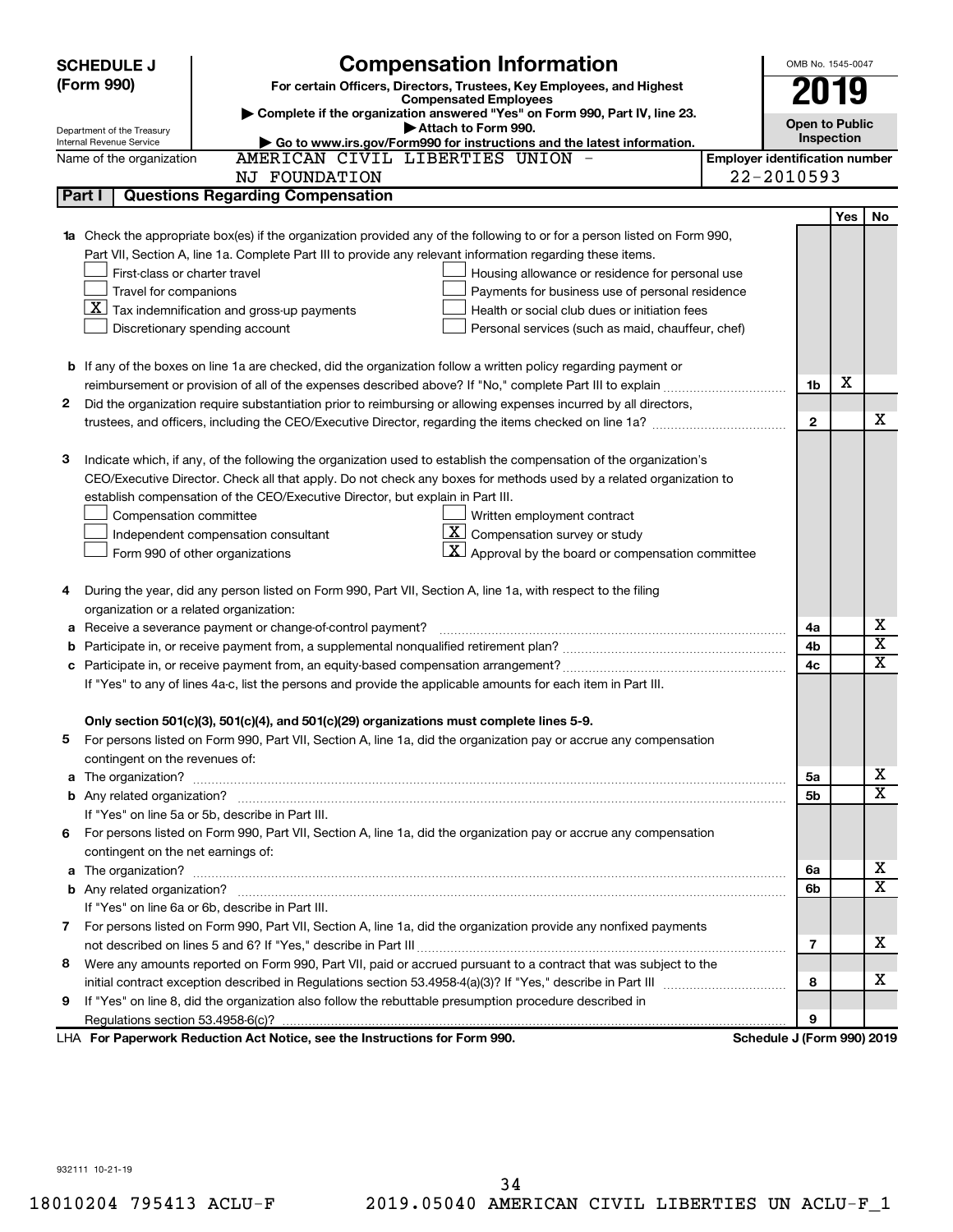Schedule J (Form 990) 2019  $NJ$   $FOUNDATION$   $22-2010593$ NJ FOUNDATION

**2**

Part II | Officers, Directors, Trustees, Key Employees, and Highest Compensated Employees. Use duplicate copies if additional space is needed.

For each individual whose compensation must be reported on Schedule J, report compensation from the organization on row (i) and from related organizations, described in the instructions, on row (ii). Do not list any individuals that aren't listed on Form 990, Part VII.

Note: The sum of columns (B)(i)-(iii) for each listed individual must equal the total amount of Form 990, Part VII, Section A, line 1a, applicable column (D) and (E) amounts for that individual.

|                      |                              |                          | (B) Breakdown of W-2 and/or 1099-MISC compensation |                                           | (C) Retirement and             | (D) Nontaxable   | (E) Total of columns | (F) Compensation                                           |
|----------------------|------------------------------|--------------------------|----------------------------------------------------|-------------------------------------------|--------------------------------|------------------|----------------------|------------------------------------------------------------|
| (A) Name and Title   |                              | (i) Base<br>compensation | (ii) Bonus &<br>incentive<br>compensation          | (iii) Other<br>reportable<br>compensation | other deferred<br>compensation | benefits         | $(B)(i)-(D)$         | in column (B)<br>reported as deferred<br>on prior Form 990 |
| DIANE DUBRULE<br>(1) | (i)                          | 134,958.                 | $\overline{0}$ .                                   | $\overline{0}$ .                          | 7,570.                         | 15,608.          | 158, 136.            | $\overline{0}$ .                                           |
| DEVELOPMENT DIRECTOR | (ii)                         | $\overline{0}$ .         | $\overline{0}$ .                                   | $\overline{0}$ .                          | $\overline{0}$ .               | $\overline{0}$ . | $\overline{0}$ .     | $\overline{0}$ .                                           |
| AMOL SINHA<br>(2)    | (i)                          | 151,960.                 | 7,000.                                             | $\overline{0}$ .                          | 8,351.                         | 10,443.          | 177,754.             | $\overline{0}$ .                                           |
| EXECUTIVE DIRECTOR   | (ii)                         | $\overline{0}$ .         | $\overline{0}$ .                                   | $\overline{0}$ .                          | $\overline{\mathfrak{o}}$ .    | $\overline{0}$ . | $\overline{0}$ .     | $\overline{0}$ .                                           |
|                      | $\qquad \qquad \textbf{(i)}$ |                          |                                                    |                                           |                                |                  |                      |                                                            |
|                      | (i)                          |                          |                                                    |                                           |                                |                  |                      |                                                            |
|                      | $\qquad \qquad \textbf{(i)}$ |                          |                                                    |                                           |                                |                  |                      |                                                            |
|                      | (ii)                         |                          |                                                    |                                           |                                |                  |                      |                                                            |
|                      | $\qquad \qquad \textbf{(i)}$ |                          |                                                    |                                           |                                |                  |                      |                                                            |
|                      | (ii)                         |                          |                                                    |                                           |                                |                  |                      |                                                            |
|                      | $\qquad \qquad \textbf{(i)}$ |                          |                                                    |                                           |                                |                  |                      |                                                            |
|                      | (ii)                         |                          |                                                    |                                           |                                |                  |                      |                                                            |
|                      | $(\sf{i})$                   |                          |                                                    |                                           |                                |                  |                      |                                                            |
|                      | (i)                          |                          |                                                    |                                           |                                |                  |                      |                                                            |
|                      | $(\sf{i})$                   |                          |                                                    |                                           |                                |                  |                      |                                                            |
|                      | (ii)                         |                          |                                                    |                                           |                                |                  |                      |                                                            |
|                      | $\qquad \qquad \textbf{(i)}$ |                          |                                                    |                                           |                                |                  |                      |                                                            |
|                      | (ii)                         |                          |                                                    |                                           |                                |                  |                      |                                                            |
|                      | $\qquad \qquad \textbf{(i)}$ |                          |                                                    |                                           |                                |                  |                      |                                                            |
|                      | (ii)                         |                          |                                                    |                                           |                                |                  |                      |                                                            |
|                      | $(\sf{i})$                   |                          |                                                    |                                           |                                |                  |                      |                                                            |
|                      | (ii)                         |                          |                                                    |                                           |                                |                  |                      |                                                            |
|                      | $(\sf{i})$                   |                          |                                                    |                                           |                                |                  |                      |                                                            |
|                      | (ii)                         |                          |                                                    |                                           |                                |                  |                      |                                                            |
|                      | $(\sf{i})$                   |                          |                                                    |                                           |                                |                  |                      |                                                            |
|                      | (ii)                         |                          |                                                    |                                           |                                |                  |                      |                                                            |
|                      | $(\sf{i})$                   |                          |                                                    |                                           |                                |                  |                      |                                                            |
|                      | (ii)                         |                          |                                                    |                                           |                                |                  |                      |                                                            |
|                      | $(\sf{i})$                   |                          |                                                    |                                           |                                |                  |                      |                                                            |
|                      | (ii)                         |                          |                                                    |                                           |                                |                  |                      |                                                            |
|                      | $(\sf{i})$                   |                          |                                                    |                                           |                                |                  |                      |                                                            |
|                      | (ii)                         |                          |                                                    |                                           |                                |                  |                      |                                                            |

**Schedule J (Form 990) 2019**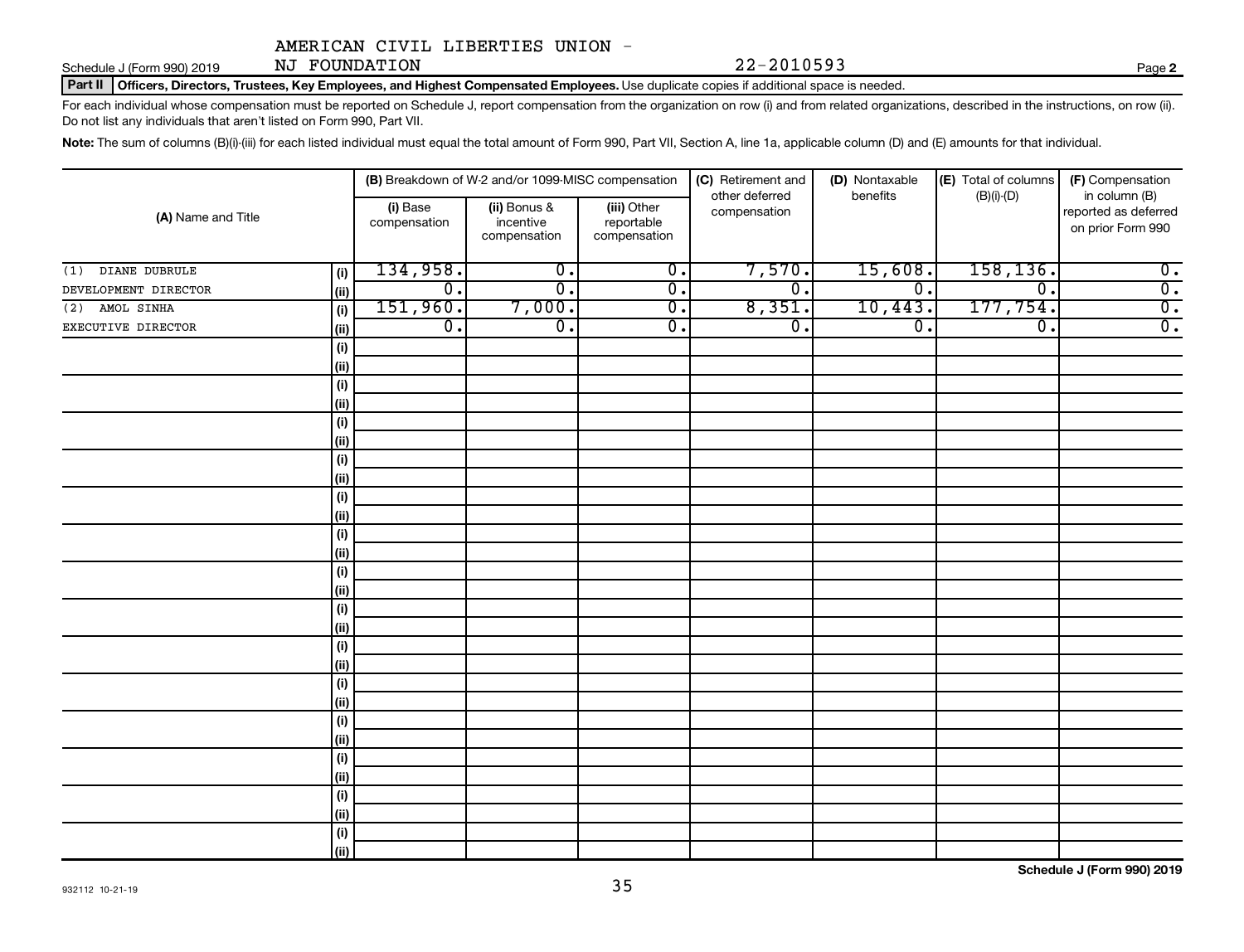### **Part III Supplemental Information**

Provide the information, explanation, or descriptions required for Part I, lines 1a, 1b, 3, 4a, 4b, 4c, 5a, 5b, 6a, 6b, 7, and 8, and for Part II. Also complete this part for any additional information.

### PART I, LINE 1A:

CERTAIN EMPLOYEES WAIVE HEALTH INSURANCE COVERAGE PROVIDED BY THE

ORGANIZATION. THEY ARE COMPENSATED FOR THE VALUE OF THE WAIVED HEALTH

INSURANCE COVERAGE, GROSSED UP FOR THE INCOME TAX ON THE ADDITIONAL

### COMPENSATION.

**Schedule J (Form 990) 2019**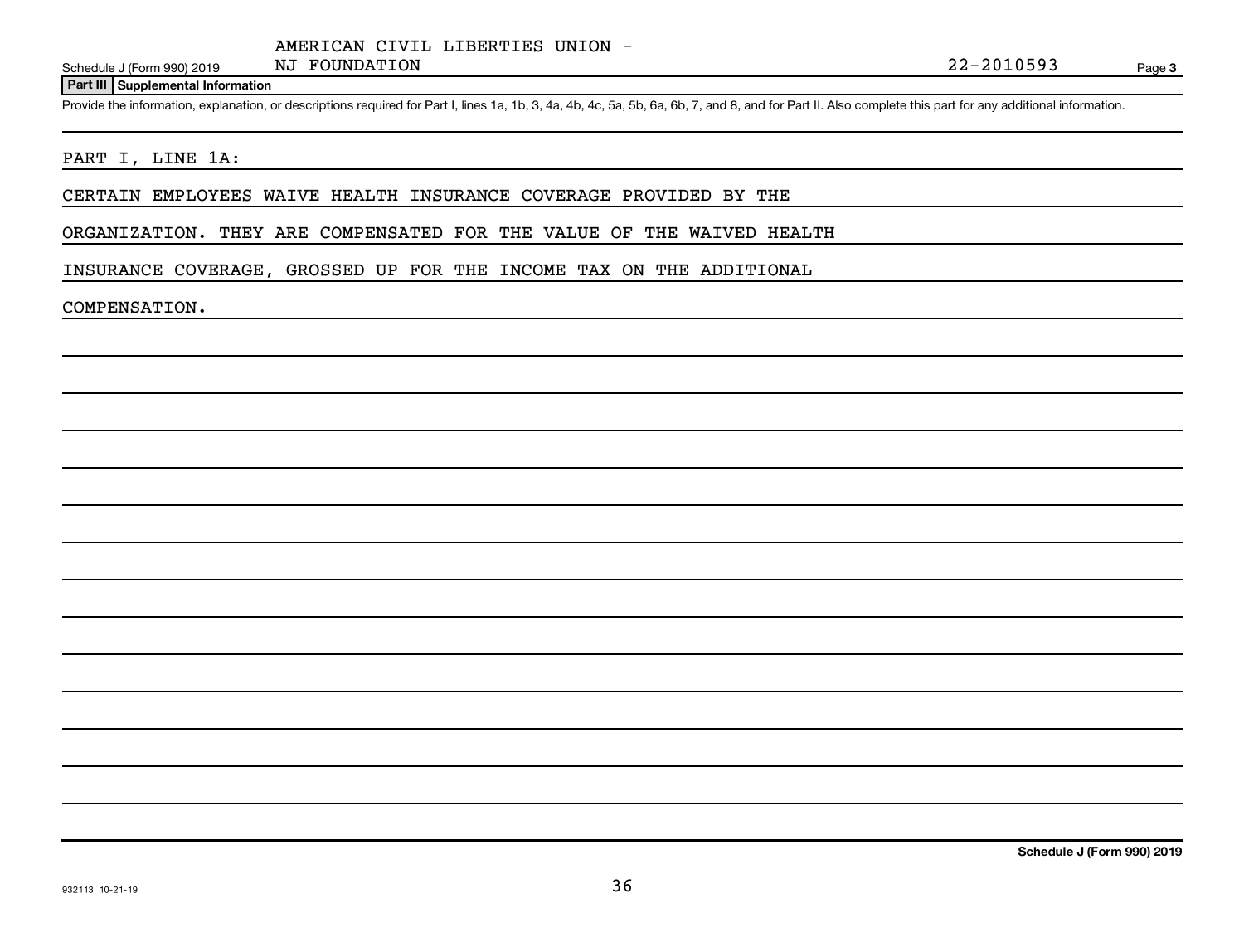OMB No. 1545-0047 Department of the Treasury Internal Revenue Service **Complete to provide information for responses to specific questions on Form 990 or 990-EZ or to provide any additional information. | Attach to Form 990 or 990-EZ. | Go to www.irs.gov/Form990 for the latest information. (Form 990 or 990-EZ) Open to Public Inspection Employer identification number** Name of the organization **SCHEDULE O Supplemental Information to Form 990 or 990-EZ 2019** AMERICAN CIVIL LIBERTIES UNION NJ FOUNDATION 22-2010593 FORM 990, PART VI, SECTION B, LINE 11B: AN ELECTRONIC VERSION OF THE 990 IS PROVIDED TO ALL BOARD MEMBERS FOR A 7-DAY REVIEW PERIOD. THEREAFTER, THE 990 IS SIGNED BY THE BOARD PRESIDENT AND IS FILED WITH THE IRS. FORM 990, PART VI, SECTION B, LINE 15: COMPARABLE POSITION SALARY DATA IS USED TO DETERMINE THE SALARY OF THE EXECUTIVE DIRECTOR; THE FINAL SALARY LEVEL IS APPROVED BY THE BOARD AFTER REVIEW. FORM 990, PART VI, SECTION C, LINE 19: ORGANIZATION'S WEBSITE. PART XII, LINE 2C EXPLANATION SAME AS LAST YEAR.

37

18010204 795413 ACLU-F 2019.05040 AMERICAN CIVIL LIBERTIES UN ACLU-F\_1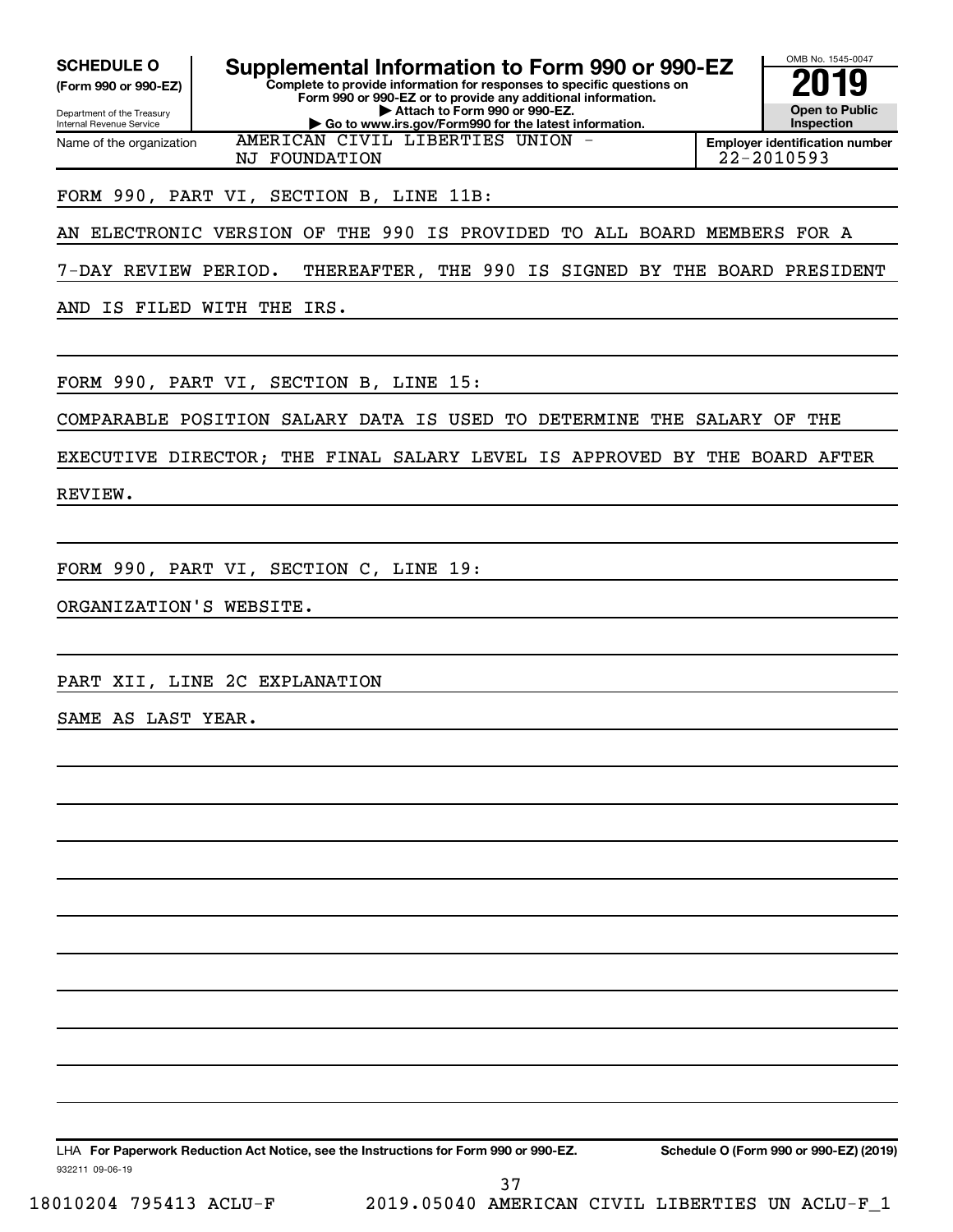| <b>SCHEDULE R</b>                                                                                                                                                                                                             | <b>Related Organizations and Unrelated Partnerships</b>                                                    |                                              |                    |                    |                                              | OMB No. 1545-0047            |                             |  |
|-------------------------------------------------------------------------------------------------------------------------------------------------------------------------------------------------------------------------------|------------------------------------------------------------------------------------------------------------|----------------------------------------------|--------------------|--------------------|----------------------------------------------|------------------------------|-----------------------------|--|
| (Form 990)                                                                                                                                                                                                                    | > Complete if the organization answered "Yes" on Form 990, Part IV, line 33, 34, 35b, 36, or 37.           |                                              |                    |                    |                                              | 2019                         |                             |  |
| Department of the Treasury<br>Internal Revenue Service                                                                                                                                                                        |                                                                                                            | Attach to Form 990.                          |                    |                    |                                              | <b>Open to Public</b>        |                             |  |
|                                                                                                                                                                                                                               | Go to www.irs.gov/Form990 for instructions and the latest information.<br>AMERICAN CIVIL LIBERTIES UNION - |                                              |                    |                    |                                              | Inspection                   |                             |  |
| Name of the organization<br>NJ FOUNDATION                                                                                                                                                                                     |                                                                                                            |                                              |                    |                    | Employer identification number<br>22-2010593 |                              |                             |  |
| Identification of Disregarded Entities. Complete if the organization answered "Yes" on Form 990, Part IV, line 33.<br>Part I                                                                                                  |                                                                                                            |                                              |                    |                    |                                              |                              |                             |  |
| (a)                                                                                                                                                                                                                           | (b)                                                                                                        | (c)                                          | (d)                | (e)                |                                              | (f)                          |                             |  |
| Name, address, and EIN (if applicable)<br>of disregarded entity                                                                                                                                                               | Primary activity                                                                                           | Legal domicile (state or<br>foreign country) | Total income       | End-of-year assets |                                              | Direct controlling<br>entity |                             |  |
|                                                                                                                                                                                                                               |                                                                                                            |                                              |                    |                    |                                              |                              |                             |  |
|                                                                                                                                                                                                                               |                                                                                                            |                                              |                    |                    |                                              |                              |                             |  |
|                                                                                                                                                                                                                               |                                                                                                            |                                              |                    |                    |                                              |                              |                             |  |
|                                                                                                                                                                                                                               |                                                                                                            |                                              |                    |                    |                                              |                              |                             |  |
|                                                                                                                                                                                                                               |                                                                                                            |                                              |                    |                    |                                              |                              |                             |  |
|                                                                                                                                                                                                                               |                                                                                                            |                                              |                    |                    |                                              |                              |                             |  |
| Identification of Related Tax-Exempt Organizations. Complete if the organization answered "Yes" on Form 990, Part IV, line 34, because it had one or more related tax-exempt<br>Part II<br>organizations during the tax year. |                                                                                                            |                                              |                    |                    |                                              |                              |                             |  |
| (a)                                                                                                                                                                                                                           | (b)                                                                                                        | (c)                                          | (d)                | (e)                | (f)                                          |                              | $(g)$<br>Section 512(b)(13) |  |
| Name, address, and EIN                                                                                                                                                                                                        | Primary activity                                                                                           | Legal domicile (state or                     | <b>Exempt Code</b> | Public charity     | Direct controlling                           |                              | controlled                  |  |
| of related organization                                                                                                                                                                                                       |                                                                                                            | foreign country)                             | section            | status (if section | entity                                       |                              | entity?                     |  |
|                                                                                                                                                                                                                               |                                                                                                            |                                              |                    | 501(c)(3)          |                                              | Yes                          | No                          |  |
|                                                                                                                                                                                                                               |                                                                                                            |                                              |                    |                    |                                              |                              |                             |  |
| AMERICAN CIVIL LIBERTIES UNION OF NJ -                                                                                                                                                                                        |                                                                                                            |                                              |                    |                    |                                              |                              |                             |  |
| 22-1758950, PO BOX 32159, NEWARK, NJ 07102                                                                                                                                                                                    | MEMBERSHIP                                                                                                 | NEW JERSEY                                   | 501(C)(4)          |                    |                                              |                              | X                           |  |
| AMERICAN CIVIL LIBERTIES UNION FOUNDATION                                                                                                                                                                                     |                                                                                                            |                                              |                    |                    |                                              |                              |                             |  |
| 13-6213516, 125 BROAD STREET, NEW YORK, NY                                                                                                                                                                                    |                                                                                                            |                                              |                    |                    |                                              |                              |                             |  |
| 10004                                                                                                                                                                                                                         | PARENT ORGANIZATION                                                                                        | NEW YORK                                     | 501(C)(3)          | LINE 11            |                                              |                              | X                           |  |
| AMERICAN CIVIL LIBERTIES UNION - 13-3871360<br>125 BROAD STREET                                                                                                                                                               |                                                                                                            |                                              |                    |                    |                                              |                              |                             |  |
| NEW YORK, NY 10004                                                                                                                                                                                                            | PARENT ORGANIZATION                                                                                        | NEW YORK                                     | 501(C)(4)          |                    |                                              |                              | X                           |  |
|                                                                                                                                                                                                                               |                                                                                                            |                                              |                    |                    |                                              |                              |                             |  |
|                                                                                                                                                                                                                               |                                                                                                            |                                              |                    |                    |                                              |                              |                             |  |
|                                                                                                                                                                                                                               |                                                                                                            |                                              |                    |                    |                                              |                              |                             |  |

**For Paperwork Reduction Act Notice, see the Instructions for Form 990. Schedule R (Form 990) 2019**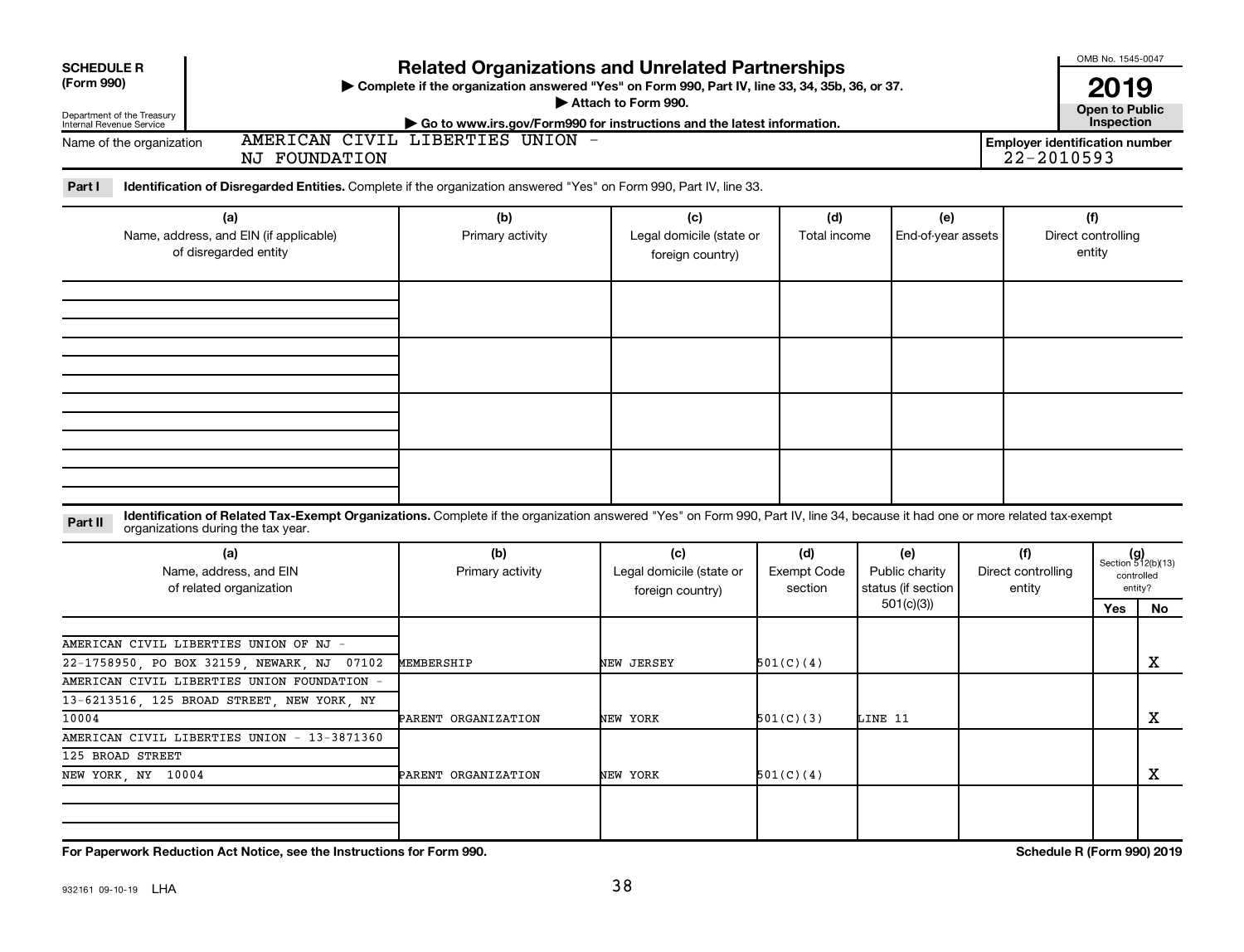### **2**

Disproportionate allocations? Legal domicile (state or foreign country) General or Percentage managing partner? Part III Identification of Related Organizations Taxable as a Partnership. Complete if the organization answered "Yes" on Form 990, Part IV, line 34, because it had one or more related<br>Read to the organizations tracted as **(a) (b) (c) (d) (e) (f) (g) (h) (i) (j) (k) Yes No Yes No** K-1 (Form 1065) Predominant income (related, unrelated, excluded from tax under sections 512-514) Schedule R (Form 990) 2019 NJ FOUNDATION  $22-2010593$  Page organizations treated as a partnership during the tax year. Name, address, and EIN of related organization Primary activity  $\left| \begin{array}{c} \text{Legal} \\ \text{demi} \end{array} \right|$  Direct controlling entity Share of total income Share of end-of-year assets Code V-UBI<br>amount in box 20 of Schedule ownership

Part IV Identification of Related Organizations Taxable as a Corporation or Trust. Complete if the organization answered "Yes" on Form 990, Part IV, line 34, because it had one or more related organizations treated as a corporation or trust during the tax year.

| (a)<br>Name, address, and EIN<br>of related organization | (b)<br>Primary activity | (c)<br>Legal domicile<br>(state or<br>foreign | (d)<br>Direct controlling<br>entity | (e)<br>Type of entity<br>(C corp, S corp,<br>or trust) | (f)<br>Share of total<br>income | (g)<br>Share of<br>end-of-year<br>assets | (h)<br>Percentage<br>  ownership | $\begin{array}{c} \textbf{(i)}\\ \text{Section}\\ 512 \text{(b)} \text{(13)}\\ \text{controlled}\\ \text{entity?} \end{array}$ |
|----------------------------------------------------------|-------------------------|-----------------------------------------------|-------------------------------------|--------------------------------------------------------|---------------------------------|------------------------------------------|----------------------------------|--------------------------------------------------------------------------------------------------------------------------------|
|                                                          |                         | country)                                      |                                     |                                                        |                                 |                                          |                                  | Yes   No                                                                                                                       |
|                                                          |                         |                                               |                                     |                                                        |                                 |                                          |                                  |                                                                                                                                |
|                                                          |                         |                                               |                                     |                                                        |                                 |                                          |                                  |                                                                                                                                |
|                                                          |                         |                                               |                                     |                                                        |                                 |                                          |                                  |                                                                                                                                |
|                                                          |                         |                                               |                                     |                                                        |                                 |                                          |                                  |                                                                                                                                |
|                                                          |                         |                                               |                                     |                                                        |                                 |                                          |                                  |                                                                                                                                |
|                                                          |                         |                                               |                                     |                                                        |                                 |                                          |                                  |                                                                                                                                |
|                                                          |                         |                                               |                                     |                                                        |                                 |                                          |                                  |                                                                                                                                |
|                                                          |                         |                                               |                                     |                                                        |                                 |                                          |                                  |                                                                                                                                |
|                                                          |                         |                                               |                                     |                                                        |                                 |                                          |                                  |                                                                                                                                |
|                                                          |                         |                                               |                                     |                                                        |                                 |                                          |                                  |                                                                                                                                |
|                                                          |                         |                                               |                                     |                                                        |                                 |                                          |                                  |                                                                                                                                |
|                                                          |                         |                                               |                                     |                                                        |                                 |                                          |                                  |                                                                                                                                |
|                                                          |                         |                                               |                                     |                                                        |                                 |                                          |                                  |                                                                                                                                |
|                                                          |                         |                                               |                                     |                                                        |                                 |                                          |                                  |                                                                                                                                |
|                                                          |                         |                                               |                                     |                                                        |                                 |                                          |                                  |                                                                                                                                |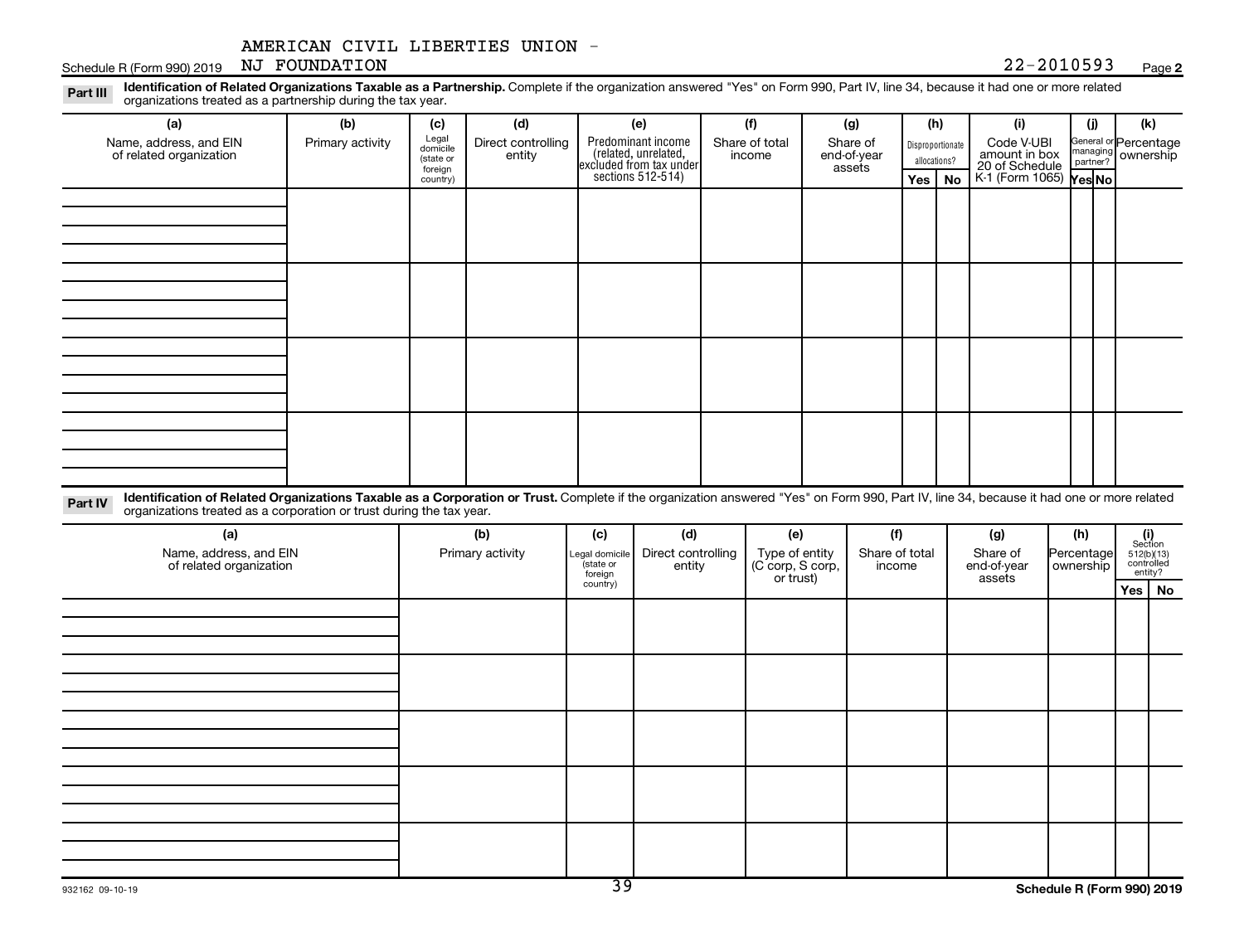Schedule R (Form 990) 2019 NJ FOUNDATION  $22-2010593$  Page

| Part V Transactions With Related Organizations. Complete if the organization answered "Yes" on Form 990, Part IV, line 34, 35b, or 36. |  |
|----------------------------------------------------------------------------------------------------------------------------------------|--|
|                                                                                                                                        |  |

| Note: Complete line 1 if any entity is listed in Parts II, III, or IV of this schedule.                                                                                                                                        |                 | Yes                     | <b>No</b>                   |
|--------------------------------------------------------------------------------------------------------------------------------------------------------------------------------------------------------------------------------|-----------------|-------------------------|-----------------------------|
| During the tax year, did the organization engage in any of the following transactions with one or more related organizations listed in Parts II-IV?                                                                            |                 |                         |                             |
|                                                                                                                                                                                                                                | 1a              |                         | $\overline{\mathbf{x}}$     |
| b Gift, grant, or capital contribution to related organization(s) manufactured content and content of the contribution to related organization(s) manufactured content and content of the content of the content of the conten | 1 <sub>b</sub>  |                         | $\mathbf{x}$                |
|                                                                                                                                                                                                                                | 1 <sub>c</sub>  | х                       |                             |
| d Loans or loan guarantees to or for related organization(s) www.communities.com/www.communities.com/www.communities.com/www.communities.com/www.communities.com/www.communities.com/www.communities.com/www.communities.com/w | 1 <sub>d</sub>  |                         | $\overline{\textbf{x}}$     |
|                                                                                                                                                                                                                                | 1e              |                         | $\overline{\textbf{X}}$     |
|                                                                                                                                                                                                                                |                 |                         |                             |
| Dividends from related organization(s) www.andron.com/www.andron.com/www.andron.com/www.andron.com/www.andron.com/www.andron.com/www.andron.com/www.andron.com/www.andron.com/www.andron.com/www.andron.com/www.andron.com/www | 1f              |                         | X                           |
| $g$ Sale of assets to related organization(s) $\ldots$                                                                                                                                                                         | 1g              |                         | $\overline{\mathbf{x}}$     |
|                                                                                                                                                                                                                                | 1h              |                         | $\overline{\mathbf{x}}$     |
|                                                                                                                                                                                                                                | 1i.             |                         | $\overline{\textnormal{x}}$ |
|                                                                                                                                                                                                                                | 1i.             |                         | $\overline{\textnormal{x}}$ |
|                                                                                                                                                                                                                                |                 |                         |                             |
|                                                                                                                                                                                                                                | 1k              |                         | X                           |
|                                                                                                                                                                                                                                | 11              |                         | $\overline{\texttt{x}}$     |
|                                                                                                                                                                                                                                | 1 <sub>m</sub>  | $\overline{\textbf{x}}$ |                             |
| n Sharing of facilities, equipment, mailing lists, or other assets with related organization(s) matches material content and the state of facilities.                                                                          | 1n              | X                       |                             |
| <b>o</b> Sharing of paid employees with related organization(s)                                                                                                                                                                | 10 <sub>o</sub> |                         |                             |
|                                                                                                                                                                                                                                |                 |                         |                             |
|                                                                                                                                                                                                                                | 1 <sub>p</sub>  | X                       |                             |
|                                                                                                                                                                                                                                | 1q              | х                       |                             |
|                                                                                                                                                                                                                                |                 |                         |                             |
| Other transfer of cash or property to related organization(s) CONSERVIERS CONSERVIERS AND TO THE RESERVIERS OF                                                                                                                 | 1r              | х                       |                             |
|                                                                                                                                                                                                                                | 1s              | х                       |                             |
| If the answer to any of the above is "Yes," see the instructions for information on who must complete this line, including covered relationships and transaction thresholds.                                                   |                 |                         |                             |

| (a)<br>Name of related organization | (b)<br>Transaction<br>type (a-s) | (c)<br>Amount involved | (d)<br>Method of determining amount involved |
|-------------------------------------|----------------------------------|------------------------|----------------------------------------------|
| $(1)$ ACLU NJ                       | N                                | $0$ .                  |                                              |
| (2) ACLU NJ                         | O                                | 0.                     |                                              |
| (3) ACLU FOUNDATION                 | C                                |                        | 0.GRANT AWARDS                               |
| (4)                                 |                                  |                        |                                              |
| (5)                                 |                                  |                        |                                              |
| (6)                                 | $\overline{\phantom{a}}$         |                        |                                              |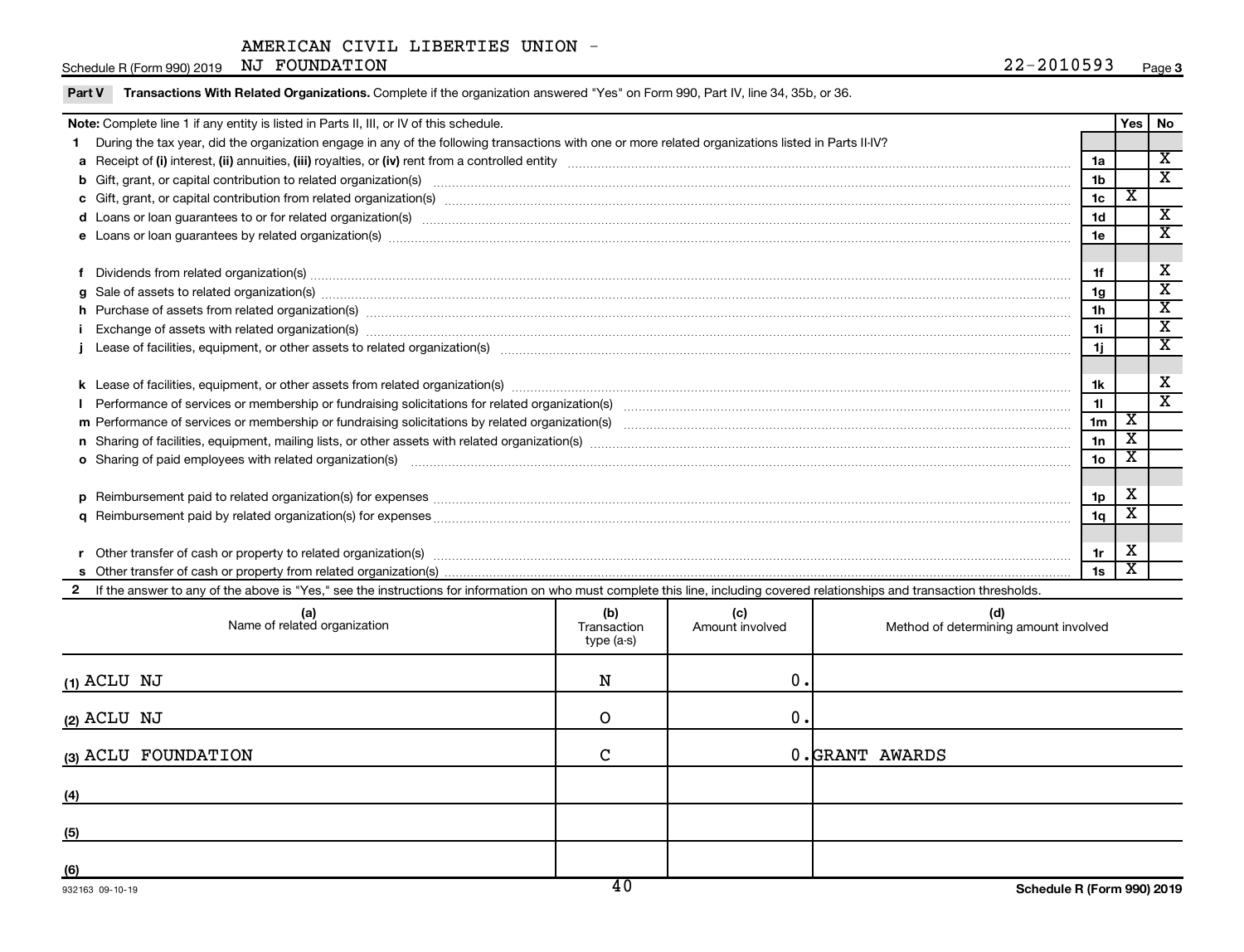Schedule R (Form 990) 2019 NJ FOUNDATION  $22-2010593$  Page

Part VI Unrelated Organizations Taxable as a Partnership. Complete if the organization answered "Yes" on Form 990, Part IV, line 37.

Provide the following information for each entity taxed as a partnership through which the organization conducted more than five percent of its activities (measured by total assets or gross revenue) that was not a related organization. See instructions regarding exclusion for certain investment partnerships.

| mat mac not a rolated organization. Oce included by regarding exercision for contain invectment partneremper<br>(a)<br>Name, address, and EIN<br>of entity | (b)<br>Primary activity | (c)<br>Legal domicile<br>(state or foreign<br>country) | (d)<br>Predominant income<br>(related, unrelated,<br>excluded from tax under<br>sections 512-514) | (e)<br>Are all<br>partners sec.<br>$501(c)(3)$<br>orgs.? | (f)<br>Share of<br>total<br>income | (g)<br>Share of<br>end-of-year<br>assets | (h)<br>Disproportionate<br>allocations? | (i)<br>Code V-UBI<br>amount in box 20 managing<br>of Schedule K-1<br>(Form 1065)<br>$\overline{Y_{\text{res}}}\overline{N\text{o}}$ | (i)    | (k) |
|------------------------------------------------------------------------------------------------------------------------------------------------------------|-------------------------|--------------------------------------------------------|---------------------------------------------------------------------------------------------------|----------------------------------------------------------|------------------------------------|------------------------------------------|-----------------------------------------|-------------------------------------------------------------------------------------------------------------------------------------|--------|-----|
|                                                                                                                                                            |                         |                                                        |                                                                                                   | Yes No                                                   |                                    |                                          | Yes No                                  |                                                                                                                                     | Yes NO |     |
|                                                                                                                                                            |                         |                                                        |                                                                                                   |                                                          |                                    |                                          |                                         |                                                                                                                                     |        |     |
|                                                                                                                                                            |                         |                                                        |                                                                                                   |                                                          |                                    |                                          |                                         |                                                                                                                                     |        |     |
|                                                                                                                                                            |                         |                                                        |                                                                                                   |                                                          |                                    |                                          |                                         |                                                                                                                                     |        |     |
|                                                                                                                                                            |                         |                                                        |                                                                                                   |                                                          |                                    |                                          |                                         |                                                                                                                                     |        |     |
|                                                                                                                                                            |                         |                                                        |                                                                                                   |                                                          |                                    |                                          |                                         |                                                                                                                                     |        |     |
|                                                                                                                                                            |                         |                                                        |                                                                                                   |                                                          |                                    |                                          |                                         |                                                                                                                                     |        |     |
|                                                                                                                                                            |                         |                                                        |                                                                                                   |                                                          |                                    |                                          |                                         |                                                                                                                                     |        |     |

**Schedule R (Form 990) 2019**